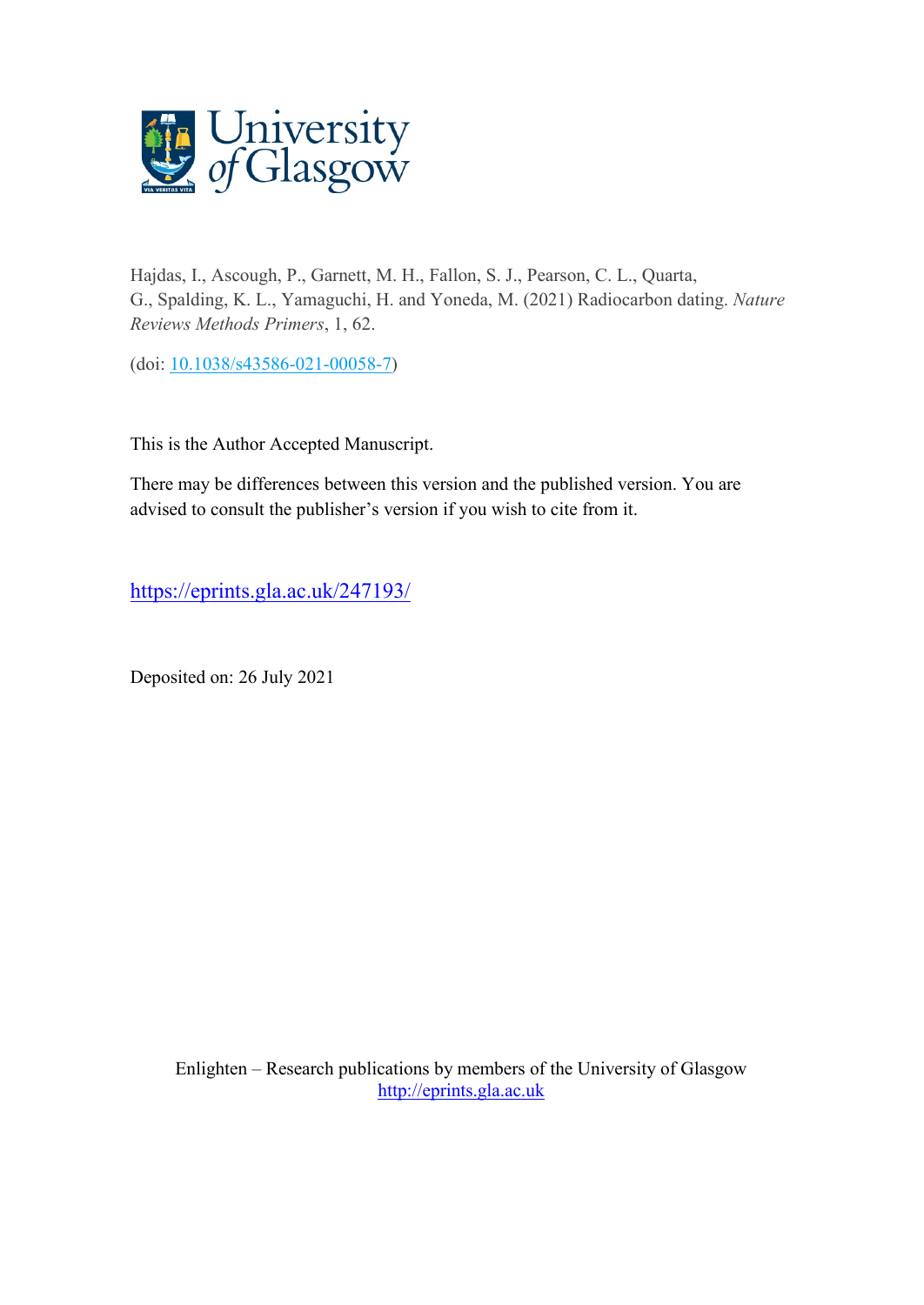## <sup>1</sup> **Radiocarbon dating**

2

- $_3$  Irka Hajdas<sup>1\*</sup>, Philippa Ascough<sup>2</sup>, Mark H. Garnett<sup>2</sup>, Stewart J. Fallon<sup>3</sup>, Charlotte L. Pearson<sup>4, 5, 6</sup>,
- <sup>4</sup> Gianluca Quarta<sup>7</sup>, Kirsty L. Spalding<sup>8</sup>, Haruka Yamaguchi<sup>9</sup>, Minoru Yoneda<sup>9,10</sup>

5

- $6$   $^{-1}$ Laboratory of Ion Beam Physics, ETHZ, Zurich, Switzerland
- <sup>7</sup> PNEIF Radiocarbon Laboratory, Scottish Universities Environmental Research Centre, East
- 8 Kilbride, Scotland, United Kingdom
- <sup>9</sup> <sup>3</sup>Radiocarbon Laboratory, Research School of Earth Sciences, The Australian National
- <sup>10</sup> University, Canberra, Australia
- <sup>11</sup> <sup>4</sup>Laboratory of Tree-Ring Research, University of Arizona, Tucson, Arizona, USA
- <sup>5</sup>School of Anthropology, University of Arizona, Tucson, Arizona, USA
- 13 *G* Bepartment of Geosciences, University of Arizona, Tucson, Arizona, USA
- $14$  <sup>7</sup>CEDAD-Centre for Applied Physics, Dating and Diagnostics, Department of Mathematics and
- <sup>15</sup> Physics "Ennio de Giorgi", University of Salento, Lecce, Italy and INFN (National Institute for
- <sup>16</sup> Nuclear Physics)-Lecce Section
- <sup>8</sup>Cell and Molecular Biology, Karolinska Institutet, Stockholm, Sweden
- <sup>9</sup>Department of Integrated Biosciences, Graduate School of Frontier Sciences, The University
- <sup>19</sup> of Tokyo, Chiba, Japan
- $10<sup>10</sup>$ The University Museum, The University of Tokyo, Tokyo, Japan
- 21

## <sup>22</sup> **Abstract**

- 23 Radiocarbon dating uses the decay of a radioactive isotope of carbon  $(^{14}C)$  to measure time
- 24 and date objects containing carbon-bearing material. With a half-life of 5,700  $\pm$  30 years,
- $25$  detection of <sup>14</sup>C is a useful tool for determining the age of a specimen formed over the last
- $26$  55,000 years. In this Primer, we outline key advances in <sup>14</sup>C measurement and instrument
- $27$  capacity, as well as optimal sample selection and preparation. We discuss data processing,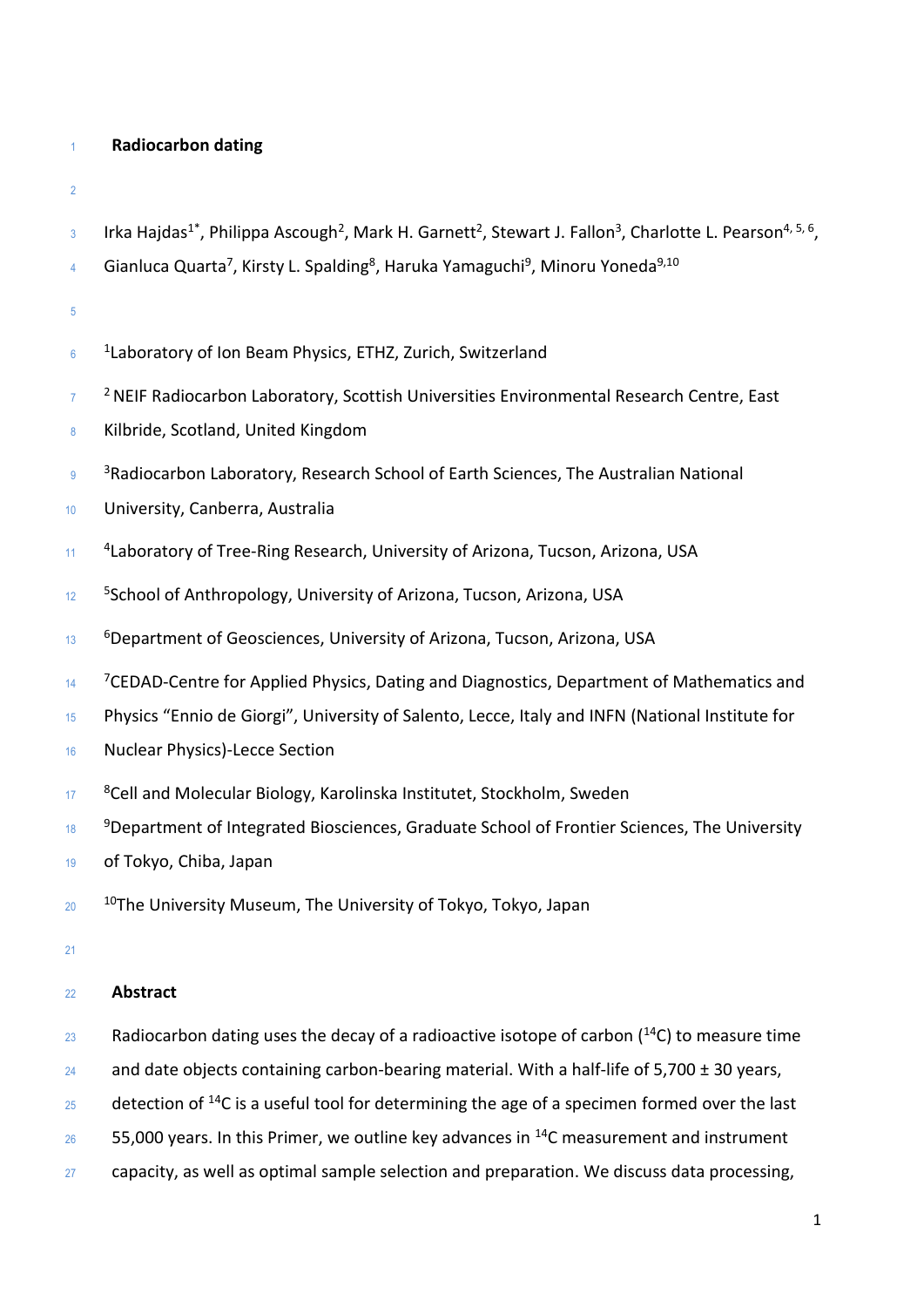carbon reservoir age correction, calibration and statistical analyses. We then outline examples of radiocarbon dating across a range of applications, from anthropology and 30 paleoclimatology to forensics and medical science. Reproducibility and minimum reporting 31 standards are discussed along with potential issues related to accuracy and sensitivity. Finally, we look forward to the adoption of radiocarbon dating in various fields of research thanks to continued instrument improvement.

## **[H1] Introduction**

36 Radiocarbon (C) is a radioactive isotope of carbon produced naturally in the atmosphere by secondary cosmic rays. The discovery of  $14$ C and the establishment of the current method for radiocarbon dating came as a result of multidisciplinary efforts in the 20<sup>th</sup> century 39 (Supplementary Figure 1). Shortly after the discovery of the <sup>14</sup>C isotope by Ruben and Kamen<sup>1</sup>, minute amounts of <sup>14</sup>C were detected in nature<sup>2-4</sup>, which triggered the development of a <sup>41</sup> chronometer based on <sup>14</sup>C radioactive decay<sup>3,4</sup> (Figure 1). Produced in the atmosphere, radiocarbon is oxidized first to <sup>14</sup>CO and later on to <sup>14</sup>CO<sub>2</sub> before entering the global carbon <sup>43</sup> cycle [G]<sup>5</sup>. The <sup>14</sup>C content in the atmosphere is low (<sup>14</sup>C/<sup>12</sup>C is approximately 10<sup>-12</sup>), which is 44 reflected in the biosphere and other carbon reservoirs, including the ocean and land. Once fixed in the matrix of organic matter  $-$  in plant tissues via photosynthesis and animal tissues 46 via the food chain  $-$  <sup>14</sup>C concentration remains in equilibrium with the environment for as 47 long as the host is alive. Death, closure of annual tree-rings or formation of cellular DNA, prevents cells from exchanging with new refreshed  $14C$  pool, thereby starting the radiocarbon <sup>49</sup> clock (t<sub>0</sub>). As the original <sup>14</sup>C content (A<sub>0</sub>) decays with a half-life of 5,700  $\pm$  30 years, the remaining <sup>14</sup>C content (A) provides a measure of time elapsed from  $t_0$ . The standardized procedure for reporting radiocarbon ages is shown in BOX 1. The method's immediate use and success resulted from a combination of two key characteristics. First, as a naturally occurring radioactive isotope of carbon,  $^{14}$ C is built into all

carbon-bearing material (organic and inorganic) as part of the global carbon cycle. Second, a

Iong half-life<sup>6,7</sup> enables <sup>14</sup>C to be used in a broad spectrum of applications and dating material

- formed over the last 55,000 years.
-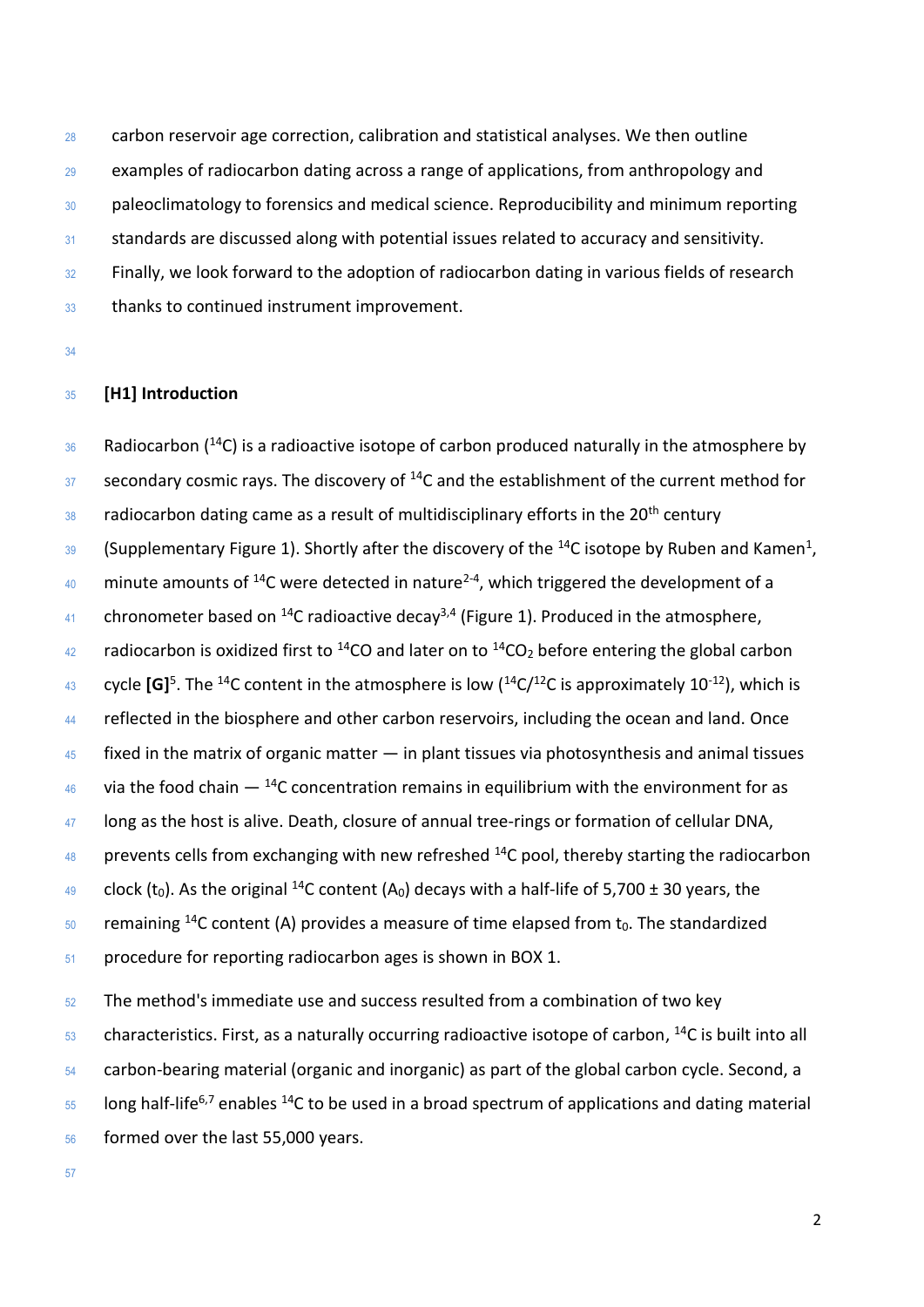58 During the seven decades over which the radiocarbon dating method has been developed, 59 significant technical and methodological refinements have occurred. These include ongoing <sup>60</sup> efforts to construct, maintain and improve universal radiocarbon calibration curves **[G]** for the  $61$  Northern<sup>8</sup> and Southern<sup>9</sup> hemispheres and the ocean<sup>10</sup>, as well as notable instrumental 62 developments. In 1977, the invention of the accelerator mass spectrometry (AMS) as an  $63$  alternative to counting <sup>14</sup>C reduced the amount of carbon required for analysis from 1 g to 1 64 mg and decreased analysis time from days to 30 minutes for the equivalent precision. <sup>65</sup> Moreover, during the last 2 decades, lower limit of carbon needed for AMS analysis was  $66$  pushed to micrograms<sup>11-14</sup>.

67

68 The downscaling of the required sample size has opened the gate for a whole suite of new 69 applications. The potential of radiocarbon dating, previously most used in archeology and  $70$  paleo-environmental science, has rapidly expanded across other fields such as biomedicine <sup>71</sup> and art. Moreover, traditional applications have expanded to explore new materials (or <sup>72</sup> conventional materials in new ways), facilitated by the smaller sample size requirements. An  $73$  example of such cutting-edge applications is the use of the anthropogenic signal of nuclear testing, known as the  $^{14}$ C bomb peak. The bomb peak is an excellent time marker for studying <sup>75</sup> samples associated with biomedicine, forensics and environmental studies. Indeed a <sup>76</sup> successful extension of radiocarbon-based biomarker research marked the transition to the  $77$  21<sup>st</sup> century<sup>15</sup> and compound-specific radiocarbon analysis (CSRA) has facilitated the tracing of  $78$  carbon sources in the environment in finer detail than previously possible. Overall, <sup>14</sup>C is now  $79$  used in a highly diverse array of applications ranging from dating DNA to solar activity 80 reconstruction. This Primer introduces the radiocarbon dating method, its underlying 81 principles, methodologies, and limitations. It also provides a wide range of examples of how 82 AMS-based radiocarbon dating can be used as a tool to answer numerous research questions.

## <sup>83</sup> **[H1] Experimentation**

84 This section describes the process of selecting suitable material for radiocarbon dating and the 85 necessary experimental steps. The potential archives of carbon and datable material are 86 described, as is the choice of suitable material from these archives and the appropriate 87 procedures for pre-analysis and purification. All of these considerations are crucial for successful radiocarbon dating. The normalized fraction of  $^{14}C$  ( $F^{14}C$ )<sup>16</sup> is determined by either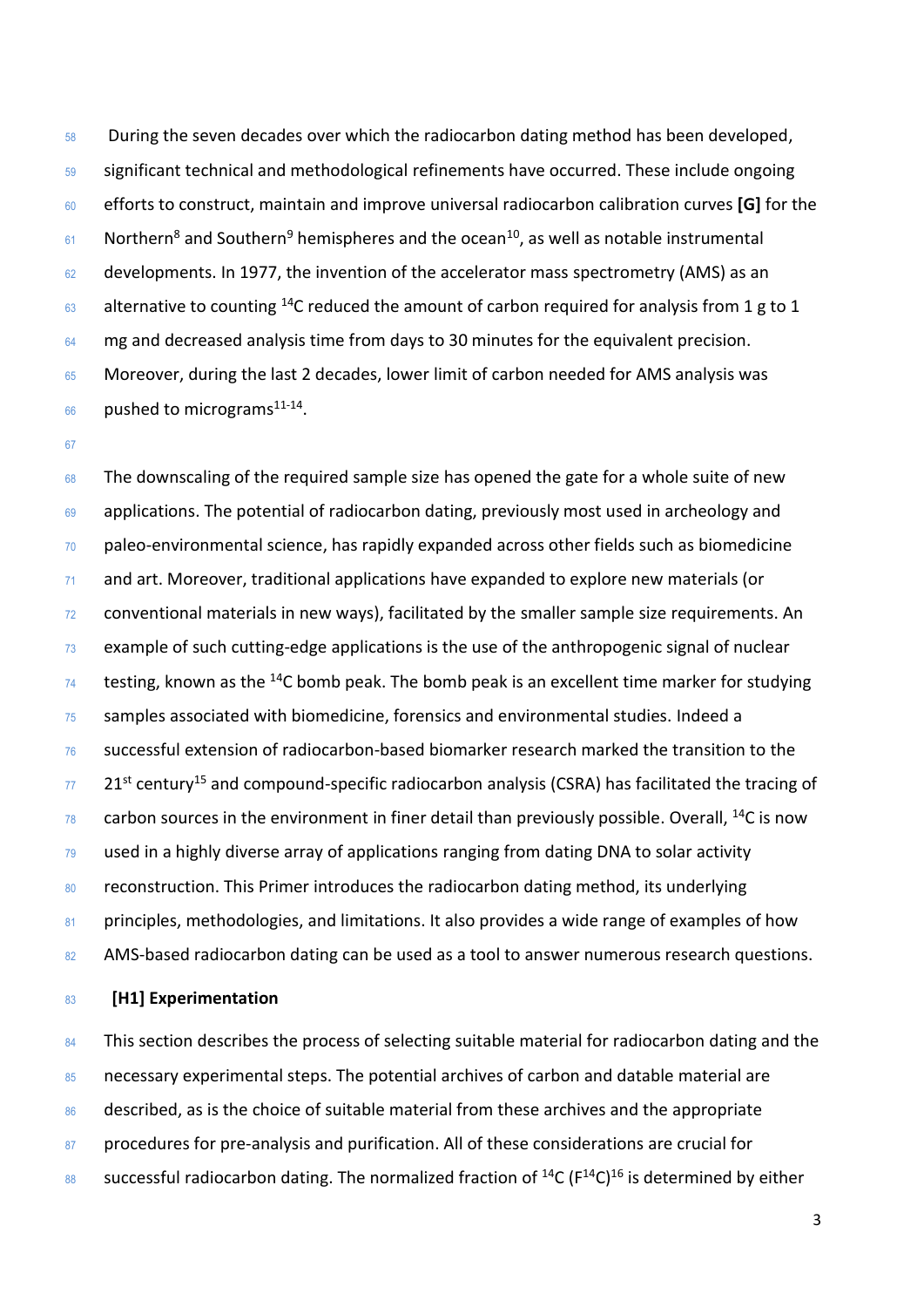89 counting (beta-ionization) or using AMS analysis (the main focus of this article). Based on the  $\frac{90}{20}$  measured F<sup>14</sup>C, the radiocarbon age is calculated and calibrated for chronological applications 91 **or assessed relative to relevant environmental changes in <sup>14</sup>C concentration (via Δ<sup>14</sup>C)<sup>17-21</sup>. The** 92 choice of material, requirements and corrections vary based in different research problems.

<sup>93</sup> **[H2] Equipment**

## <sup>94</sup> **[H3] Beta-counting techniques**

 $\frac{95}{25}$  The counting of electrons, which are the products of the beta decay of <sup>14</sup>C, evolved from the  $96$  first Libby screen counters<sup>22</sup> to gas proportional counters (GPC)<sup>23</sup> and liquid scintillation  $\frac{97}{2}$  counters (LSC)<sup>24</sup>. GPCs operate either on CO<sub>2</sub> or methane, where the beta particles are 98 detected after they ionize the gas, filling the detectors. LSCs usually require samples to be 99 converted to benzene  $(C_6H_6)$ , which is then mixed with a scintillation agent such as butyl PBD.  $100$  The beta particles resulting from the decay of  $14$ C present in the sample create scintillation <sup>101</sup> within the mixture which can be detected and measured.

102 The development of the counters involved the reduction of background caused by impurities  $103$  in material and cosmic rays<sup>25</sup>. The technique was well established by the mid-1980s with  $104$  modifications to improve efficiency and sensitivity<sup>26,27</sup>. Both types of counters require larger 105 samples and longer measurement times compared to AMS. However, numerous radiocarbon 106 laboratories worldwide are still equipped with counters for processing relatively large samples,  $107$  although often they also have graphite preparation lines<sup>28</sup> to enable analysis of smaller 108 samples using AMS, i.e., these laboratories function as AMS satellite laboratories. Nuclear waste<sup>29</sup> and environmental monitoring<sup>30</sup> and the authentication of natural products<sup>31</sup> often 110 rely on beta-ionization counting techniques because the costs of equipment/analysis are 111 significantly lower and sample size is not a limitation.

## <sup>112</sup> **[H3] Accelerator mass spectrometry**

113 Since direct detection of <sup>14</sup>C using particle accelerators was demonstrated in 1977 <sup>32-34</sup>, AMS has  $114$  emerged as the most commonly used technique in <sup>14</sup>C analysis. In AMS, the direct measurement 115 of the <sup>14</sup>C/<sup>13</sup>C or <sup>14</sup>C/<sup>12</sup>C ratio in the sample results in much shorter measurement times – from  $116$  days to tens of minutes  $-$  and reduced sample material requirements  $-$  from grams to 117 micrograms of carbon. AMS instruments are designed to extract carbon ions from a processed  $118$  sample of graphite or CO<sub>2</sub>, analyzing the extracted ion beam as it is passed through various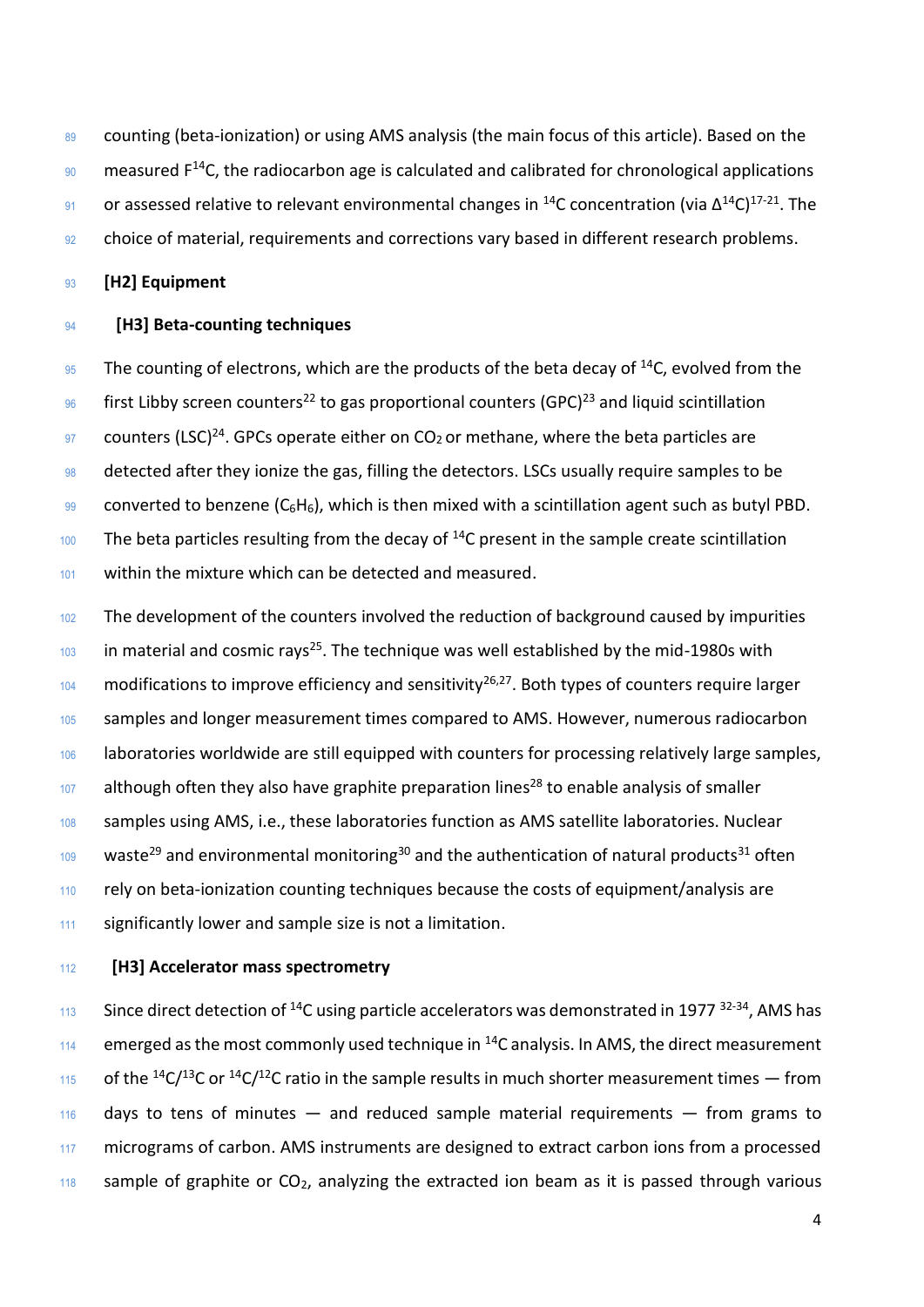119 filters to remove unwanted and interfering species. While switching in a fast sequence between carbon isotopes, they detect and measure both stable and radioactive carbon isotopes (Figure **2)<sup>35</sup>.** 

 The ion source of the AMS system forms the first filter because it produces negative ions from graphite or CO<sub>2</sub>. This is crucial for <sup>14</sup>C detection by AMS since it removes <sup>14</sup>N, which is the most abundant isobar **[G]** of <sup>14</sup>C, but which does not form negatively charged ions by sputtering. Negatively charged ions of <sup>14</sup>C are then transported through the rest of the system, which 126 comprises two mass spectrometers, located at the low and high energy ends of a high voltage stage (Figure 2). Along each spectrometer, different dispersive elements are used as filters to select ions depending on their charge, mass and energy. To remove unwanted molecule species such as <sup>12</sup>CH<sub>2</sub> or <sup>13</sup>CH<sub>1</sub>, the ions that passed the first spectrometer will interact with the so-called 130 stripper medium (such as argon or helium gas) located at the high voltage stage. Here, electrons 131 are removed, and molecular bonds are destroyed resulting in atomic ions in a positively charge 132 state. They are mass filtered a second time in the mass spectrometer at the high energy end. Finally, the <sup>14</sup>C atoms and currents of <sup>12</sup>C and <sup>13</sup>C are detected. The measurement is executed relative to standards in order to derive absolute isotope ratios.

 In recent years, AMS has undergone further technical developments, resulting in the detection of <sup>14</sup>C at much lower energies than before, which requires much lower terminal voltage<sup>36-38</sup>. This 137 has led to the downscaling of AMS instruments and facilitated more reliable and stable 138 operations in AMS laboratories, which are closely comparable to conventional mass spectrometry laboratories<sup>39,40</sup>. Further improvements are related to the set-up of gas-accepting ion sources for the analysis of microgram samples<sup>12,41-43</sup> and direct analysis on CO<sub>2</sub> resulting from the combustion in Elemental Analyzer<sup>44</sup>, wet oxidation<sup>45</sup>, acid hydrolyses<sup>46</sup> or laser ablation (LA-AMS)<sup>47</sup> and the use of systems based on positive ions <sup>48</sup>.

#### **[H2] Sample Material**

Radiocarbon dating can only be applied to samples that contain organic or inorganic carbon.

Material older than 55,000 years old is beyond the limit of radiocarbon dating, as determined

147 by the Libby half-life.

**[H3] Natural archives**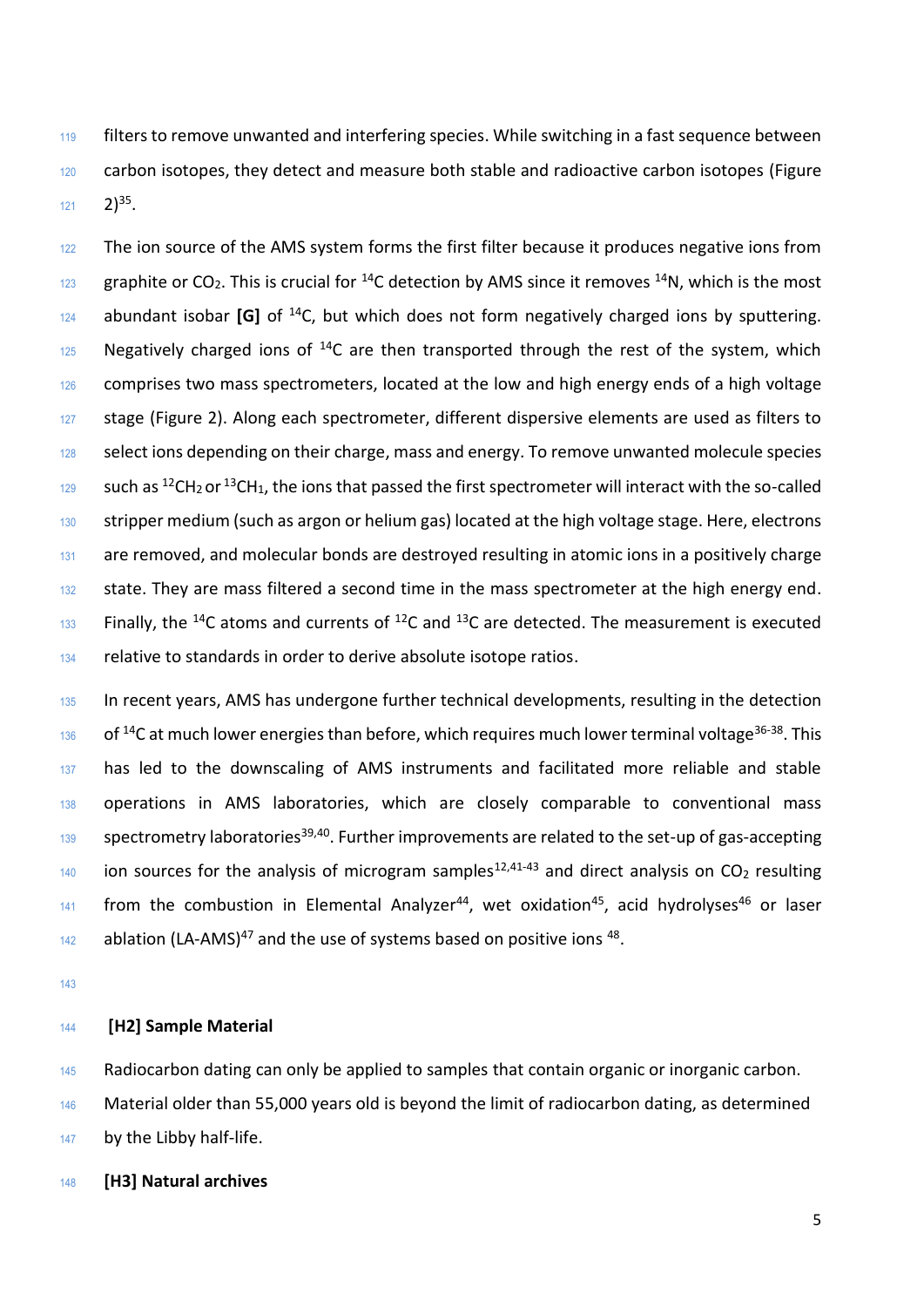A broad spectrum of material from various terrestrial and aquatic environments is suitable for radiocarbon dating (Supplementary Table 2). Material from terrestrial archives **[G]** such as wood and remains of terrestrial plants and animals typically contain direct records of atmospheric <sup>14</sup>C present in CO<sub>2</sub>, fixed into terrestrial plant tissues or indirectly into animal 153 tissues via the food chain. There are a few exceptions: when a localized source of ancient  $CO<sub>2</sub>$  is present, such as in a volcanic vent or when the food chain is dominated by a <sup>14</sup>C reservoir effect**[G]**. Reservoir effects occur typically in freshwater aquatic or marine systems, when the carbon in tissues of organisms or inorganic deposits reflect the presence of older carbon within marine circulation systems or within ground water enriched with old geological carbonates ( $14$ C-free). This can skew radiocarbon dating results erroneously by several hundred years compared to the contemporary terrestrial and atmospheric records. In such 160 circumstances, dating for a range of plants, shells, corals and sediments must be corrected to enable accurate dating. Similarly, soil, sediment and speleothem **[G]** samples can have a range 162 of other more complex sources of carbon originating from old limestone rock or old organic carbon stored in soils, and thus require modeling and correction to improve the <sup>14</sup>C dating accuracy. Anthropogenic products such as art and items of everyday life can also have a more 165 complex carbon footprint through which radiocarbon dating can unravel sources and track down counterfeits.

## **[H3] Choosing optimal samples**

 The success of any study using radiocarbon dating is dependent on the materials selected and how they are sampled. Research questions should be formulated prior to sampling, most 170 notably to define the expected outputs and possible limitations to dating precision and 171 accuracy. For example, dating precision in some periods is severely limited by the shape of the 172 radiocarbon calibration curve (Figure 3), and this should be considered ahead of sampling in applications such as archeology  $49,50$  or the study of artworks<sup>51</sup> where precision dating is 174 paramount. Depending on the objective of the dating study (for example, determining the date of an event, artefact or proxy record), there may be a variety of options for carbon samples; in such cases, it is essential to prioritize the material most appropriate to best answer 177 the research question.

178 Sample size is important, and must be optimized to ensure the success of radiocarbon dating, 179 but prevent any unnecessary damage of the artefact. Another critical step is to identify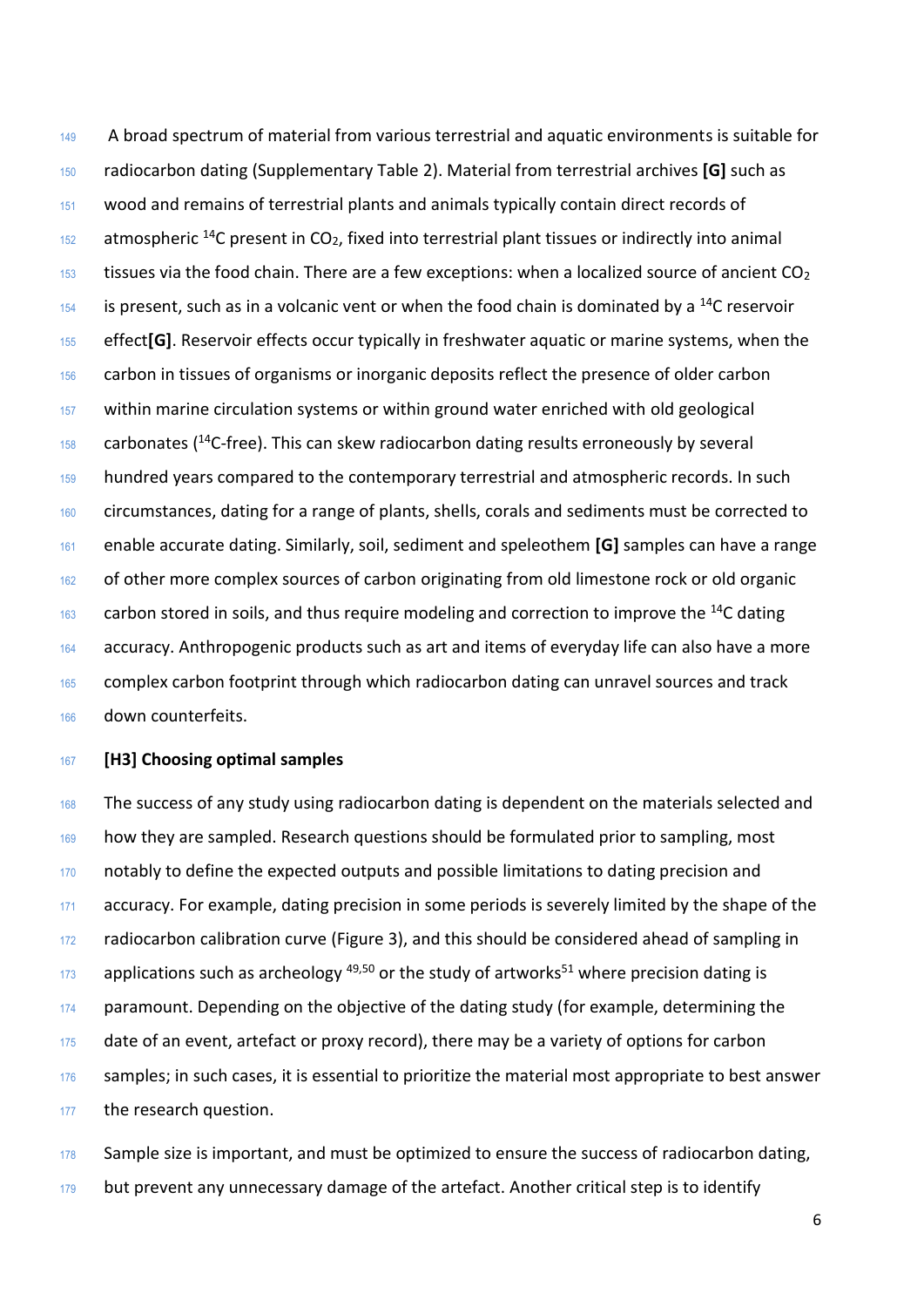180 potential carbon sources within the selected material (considering the previously described <sup>181</sup> reservoir or carbon cycle-related effects). A crucial part of this exercise is the possibility for <sup>182</sup> contaminating carbon to have been added to the sample prior to recovery.

<sup>183</sup> Contamination can be due to natural processes such as incorporation of exogenous carbon by, 184 for example, bone deposited in soils or by conservation of bone with polymers or glue. It is  $185$  also essential to consider how closely the true age of the carbon in the sample  $-$  for example, 186 pre-aged coffin wood made from a center of a large oak trunk — reflects the date of the event  $187$  of interest, like date of burial)<sup>52</sup>. A single charred seed in an archaeological sample should not 188 be used for radiocarbon dating, as it may be intrusive or residual from bioturbation and post-<sup>189</sup> deposition processes. Rather, a cluster of seeds found as part of a dating assemblage is  $190$  preferred<sup>53</sup>. Other potential contaminants include modern roots in archaeological contexts or 191 varnish on paintings, and must be avoided or accounted for in the sampling protocol, by using 192 a higher mass of bulk sediment or sampling the canvas of a painting.

#### <sup>193</sup> **[H2] Sample preparation**

<sup>194</sup> Most samples used in radiocarbon dating will require a sequence of preparation steps, 195 often involving both physical and chemical processing of the sample (BOX 2). The aim of all 196 of these steps is to remove contamination and to convert the sample into a pure and  $197$  condensed carbon form such as graphite or  $CO<sub>2</sub>$ , which is suitable for AMS analysis. For 198 conventional <sup>14</sup>C measurements using beta-counters,  $CO<sub>2</sub>$  and methane or benzene are the 199 dominant form for GPC or LSC counters, respectively. The first step is designed to separate 200 only carbon relating to the specific deposit of interest (for example a grave or a fireplace),  $201$  in the case of <sup>14</sup>C applications as a chronometer, or only carbon relating to the source of  $202$  interest in the case of applications using <sup>14</sup>C for carbon source apportionment, fluxes or <sup>203</sup> turnover times.

<sup>204</sup> [H3] Physical processing

 Physical preparation of samples includes visual and microscopic examination. This is performed to verify that the physical sample type and composition are as expected, and are suitable for measurement. Some samples such as wood can be quite straightforward to 208 clean and prepare. However, waterlogged wood has little or no preserved cellulose,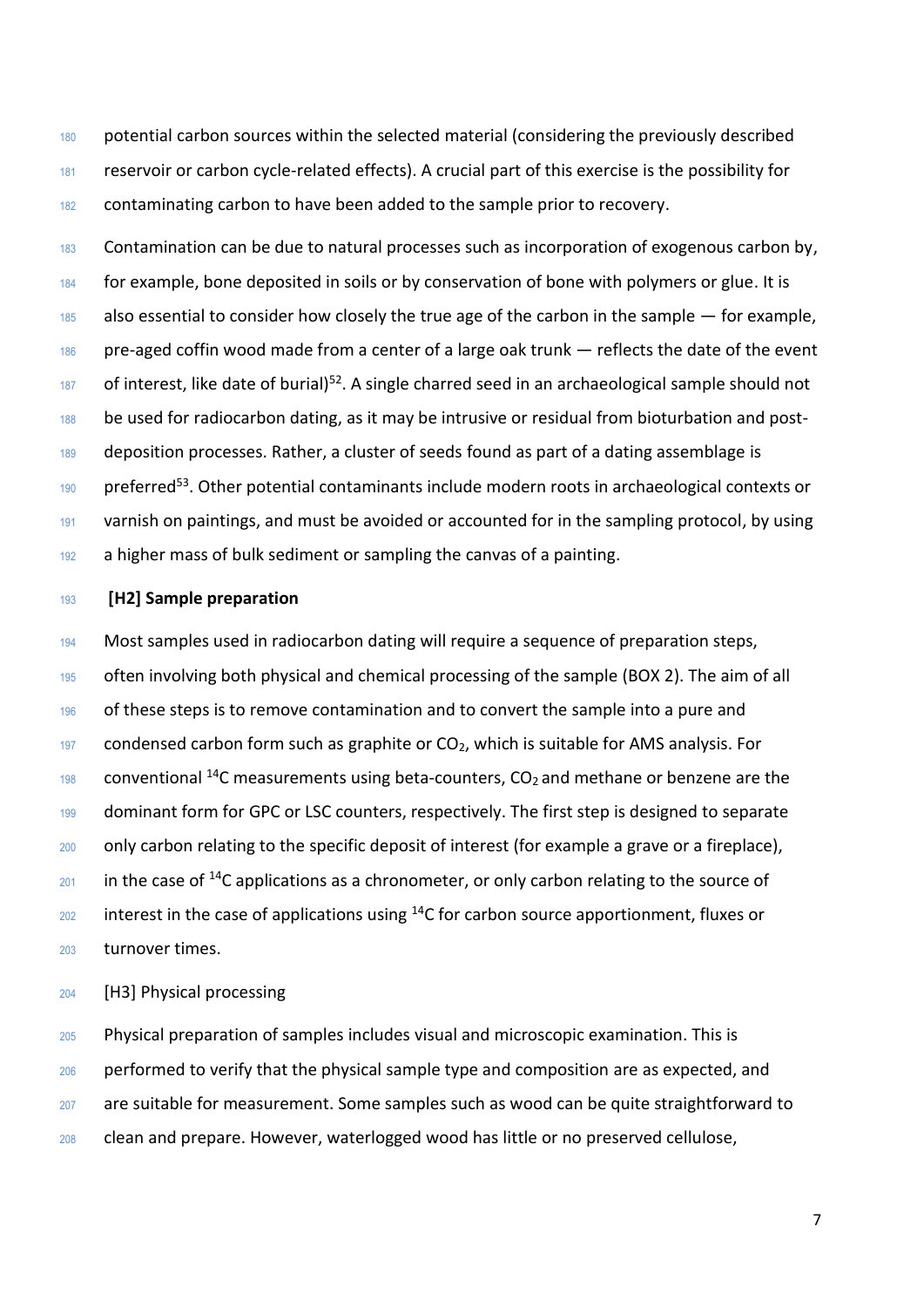potentially making the separation of sufficient carbon difficult. Bones may have been poorly preserved, hindering the separation of collagen needed for radiocarbon dating. Physical pre-screening is also used to determine the mass of the sample, and to assess the likelihood that the sample will withstand the planned pretreatment procedure. Physical preparation can also include removal of visually identifiable exogenous carbon such as roots, and mechanical treatment such as crushing, cutting or grinding. The latter steps facilitate subsequent chemical treatment, by for example increasing surface area or homogenizing material.

217 [H3] Chemical processing

 An assessment of the chemical composition of a sample can predict how it will behave 219 during processing, whether treatment is likely to be successful and to identify chemical contaminants that must be removed prior to measurement. This is particularly helpful if these factors are uncertain or if little information is known about the sample. Elemental analysis provides information of %Nitrogen and %Carbon preserved in a bone, for example<sup>54</sup>. Fourier Transform Infra-Red Spectroscopy (FTIR) is very helpful in this regard and can be performed without loss of sample material<sup>55-60</sup>. Chemical pretreatment of the 225 sample material may either remove contamination with carbonates using acid such as solution of hydrochloric acid when looking at soil organic carbon, for example<sup>61,62</sup>, and/or 227 isolate a particular chemical fraction from a complex mixture known to be less prone to contamination than other components, such as is the case when isolating collagen from a whole bone. Separation of carbon inherent to the sample material may also be facilitated by the measurement of specific compounds or classes of compounds of interest from a larger chemical mixture, such as n-alkanes from lake sediments. An extensive range of pre-treatment approaches has been developed<sup>15,63-66</sup>.

**[H2] Standards and processing blanks**

 Samples of known age (secondary NIST standard  $\underline{HOx2}$  19,67 are used for normalization. 235 Secondary standards provided by International Atomic Energy Agency (IAEA)<sup>68</sup> are prepared alongside unknown materials as targets for AMS analysis as graphite or CO<sub>2</sub>, or as CO<sub>2</sub> or methane in GPC<sup>23</sup> and benzene in LSC <sup>24,25</sup>. Standards are also used to monitor contamination introduced during processing. Modern contamination is detected using <sup>14</sup>C-free material older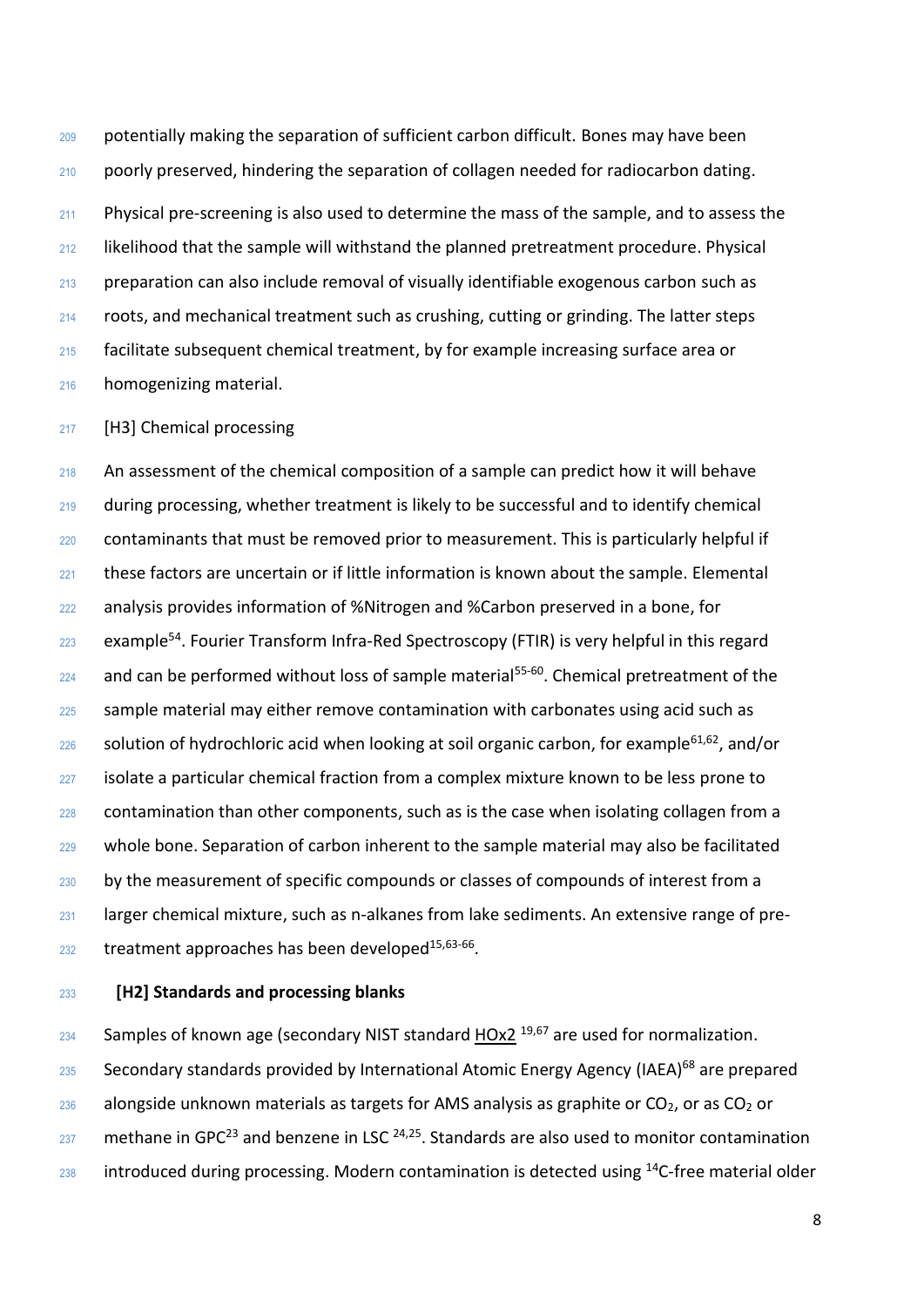than 100,000 years, often termed blanks or background standards. Detection of old carbon contamination is tested against modern references. The material used as standards in radiocarbon dating laboratories includes international standards such as those produced by NIST and substances used in International Radiocarbon Intercomparison series  $69$ . Laboratories may also use in-house standards prepared from suitable sources of material, such as dendrochronologically dated wood.

 Processing blanks are material-specific and pretreatment-specific, and accompany sample preparation of the same type and size to monitor contamination with exogenous carbon. For example, charcoal can be prepared using an Acid-Base-Acid (ABA) treatment (also known as AAA for Acid-Alkali-Acid), and wood can be prepared by separation of alpha-cellulose (BOX 2). Other organic materials such as bone and peat also require different pre-treatment strategies. 250 Carbonates require different processing, therefore  $^{14}$ C-free carbonates such marble [\(IAEA C-1\)](https://nucleus.iaea.org/sites/ReferenceMaterials/Pages/IAEA-C-1.aspx) and interglacial shells, corals and stalactites are used as processing blanks.

## **[H2] Data collection**

253 Each AMS facility has its own data collection system, with commercially built instrumentation 254 equipped with a database to store information about the samples and their measured radiocarbon ages. AMS analysis of a single sample is performed in multiple cycles, depending 256 on the sample material and required precision. Each solid graphite sample can be measured in multiple runs, with the cumulative run-time ranging from 30 to 120 min. Measurement time for gas targets containing micrograms of carbon vary from few minutes up to a maximum of 10–12 minutes, depending on sample size. The counted <sup>14</sup>C atoms and currents of <sup>12</sup>C and <sup>13</sup>C are registered for each measurement cycle. Data evaluation processes are also a part of the measurement, allowing for simultaneous control of the analysis via remote and in-laboratory software. The final data evaluation is performed after the measurement is completed. In this step, stability and performance are assessed and required corrections are made.

**[H2] Ethics considerations** 

 Some radiocarbon dating applications require ethical considerations when sampling or even when deciding whether radiocarbon dating is appropriate. In biomedical applications, the 267 collection, storage and processing of human biological material must follow ethical guidelines set by national authorities both where the samples are obtained and where they are processed.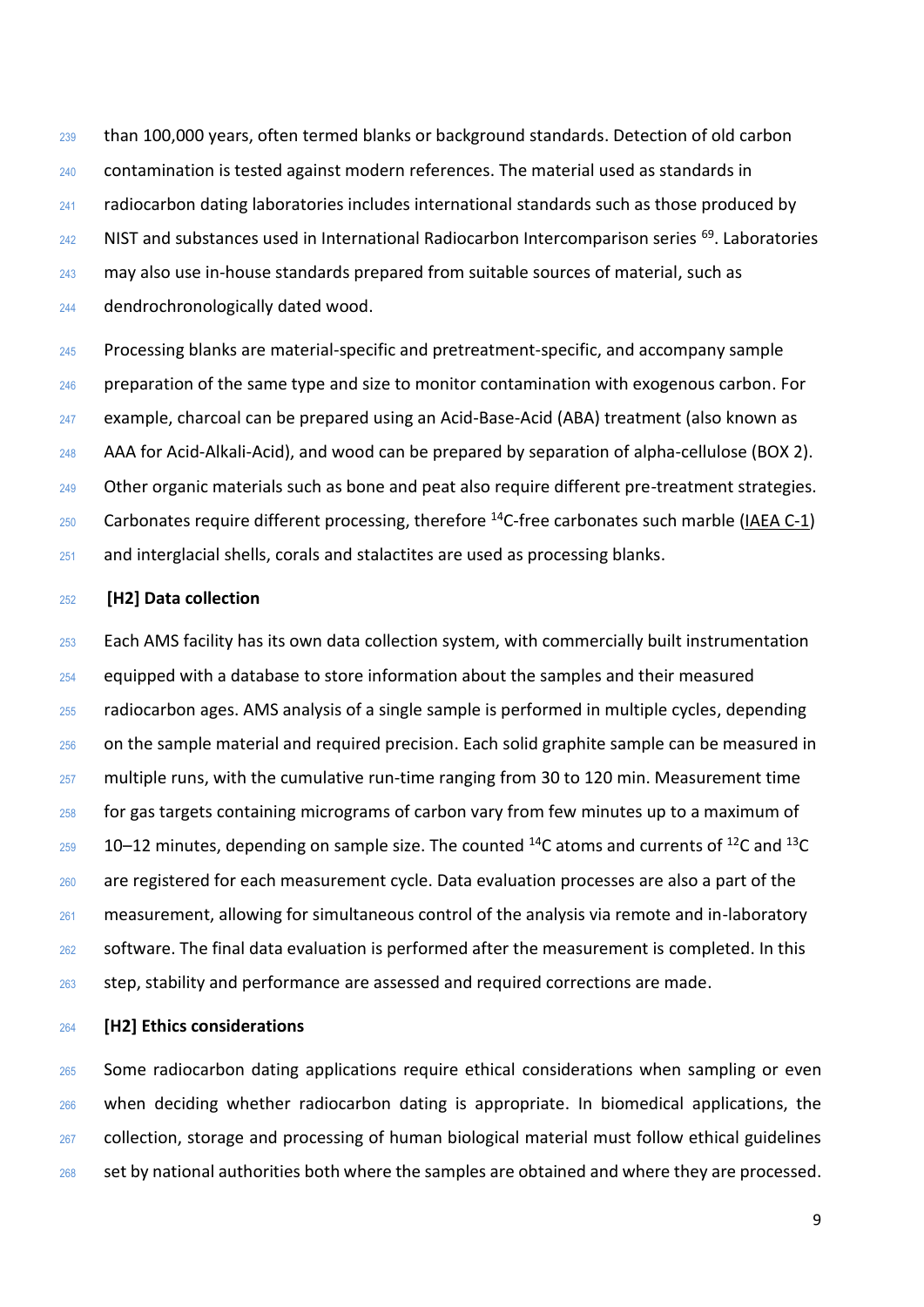269 While individual AMS facilities may not require ethical permits in order to receive and process such samples, it is the responsibility of the individual submitting the sample to have acquired all the necessary permissions for working with human material.

 In applications related to the antiquities trade<sup>70</sup>, to prevent radiocarbon dating of looted 273 objects, most radiocarbon laboratories request documentation of an object's origin and ownership<sup>71</sup>. Ethical guidelines apply when art or artefacts of cultural and/or religious significance or when ancient living trees are sampled. Sampling of such items must be carefully planned to prevent unnecessary destruction and damage<sup>72,73</sup>. Sampling in different countries and transfer of sample material  $-$  such as removal of samples from Egypt  $-$  may be subject to special regulations and require special permissions. Therefore, the best practice is for international research projects to include collaborators from the country where research sites are located, which is of benefit to the project's outcome.

#### **[H1] Results**

 The raw data obtained through radiocarbon measurements requires data processing. Analysis includes statistical analysis, age correction in order to obtain corrected and normalized values of sample <sup>14</sup>C content. Finally, calibration or Bayesian modelling is applied to obtain calendar ages.

 The first step in the processing of radiocarbon dating data is to calculate the carbon isotopic <sup>287</sup> ratios (<sup>14</sup>C/<sup>12</sup>C, <sup>14</sup>C/<sup>13</sup>C and <sup>13</sup>C/<sup>12</sup>C) from measured quantities of <sup>12</sup>C, <sup>13</sup>C and <sup>14</sup>C. These data are 288 then processed using different software depending on the class of instrument, the need for specific corrections, the level of precision required and the specific applications<sup>74-77</sup>. The measured <sup>14</sup>C/<sup>12</sup>C ratios are normalized to a standard corrected for isotope fractionation (δ<sup>13</sup>C)<sup>78</sup> **[G]** and accelerator and sample processing backgrounds, then expressed in conventional units (F<sup>14</sup>C) **)** (BOX 1). Conventionally, 95% of the <sup>14</sup>C content in 1950 CE of a particular batch of oxalic acid HOx1 (NIST) is used as a reference. Due to dwindling supplies of HOx1, a secondary standard <sup>294</sup> HOx2 is now being used, with an activity ratio [G] of 1.2736 in relation to the original standard<sup>67</sup>.

295 Correction for machine and sample processing backgrounds is performed by subtracting values 296 obtained from <sup>14</sup>C-free materials that are either unprocessed —such as fossil graphite — or chemically processed in parallel with the samples  $-$  such as bones or wood older than the 298 dating limit of <sup>14</sup>C — from the measured sample <sup>14</sup>C/<sup>12</sup>C ratios. Processing blanks are critical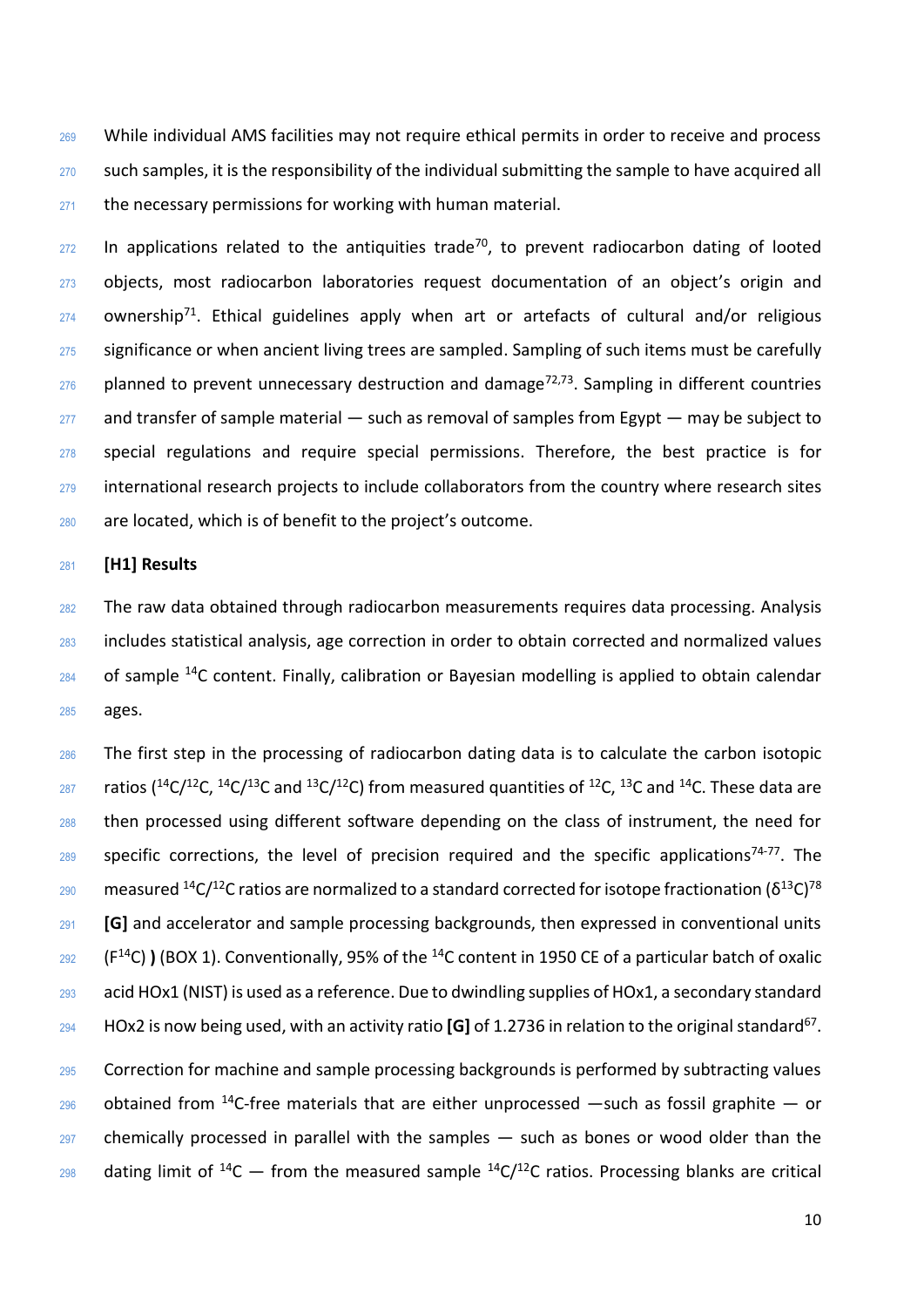when dating samples older than 30,000 years because the blank correction of the measured  $_{300}$  value for such old samples (F $^{14}$ C <0.025) introduces a large uncertainty and becomes the limiting factor for ages close to the limit of the method. Measured  $F^{14}C$  of samples older than 50,000– 302 55,000 years is lower than 0.002 therefore of a similar level to blank samples. The effect of contamination is dependent on the  $F^{14}C$  and the amount of the carbon added to samples in preparation. The constant mass contamination correction **[G]** is applied for low carbon masses  $_{305}$  that feature for very small samples (<0.1 mg of carbon)<sup>44,79</sup>. However, finite ages on samples as old as 50,000–55,000 years can be determined for samples of 1 mg of carbon.

## **[H2] Statistical analysis and error**

 Experimental error on the measured carbon ratio is calculated by considering both the  $\frac{309}{200}$  Poisson statistics associated with <sup>14</sup>C counting and the scattering of the data obtained on the 310 replicated analysis performed on each sample. One standard deviation uncertainty level of 0.3%, which represents  $\pm$ 20/30 years in the radiocarbon timescale, is routinely achieved on samples younger than 10,000 years (for example  $80$ ). Overall uncertainty includes scatter due to sample-specific preparation, which is determined by preparing the same sample material  $-$  often of known age, such as tree-rings — multiple times<sup>81</sup>. For routine analysis a sample scatter multiplier or laboratory factor is applied. High precision analysis, desirable in some 316 applications such as annually resolved tree-rings or art objects, requires multiple samples and coherent reading of the  $F^{14}C$ .

## **[H2] Reservoir age correction**

319 For samples containing carbon from reservoirs other than the well-mixed atmosphere and 320 terrestrial biosphere, the measured radiocarbon ages usually require correction before they 321 can be placed on a common calendar timescale. This is achieved after all other corrections and calculations have been performed upon the measured sample  $14C/12C$  ratio.

## [H3] *Marine radiocarbon reservoir effect*

324 Correction of samples containing marine carbon accounts for the spatiotemporal variability of marine radiocarbon records and is expressed as the marine radiocarbon reservoir effect **[G]** (MRE)<sup>10,82</sup>. At any location, the MRE is the product of global scale mechanisms in marine environments, which include the extended residence of  $14C$  atoms in the marine reservoir once 328 water is circulated away from the air-water interface at the ocean surface, and the rate of gas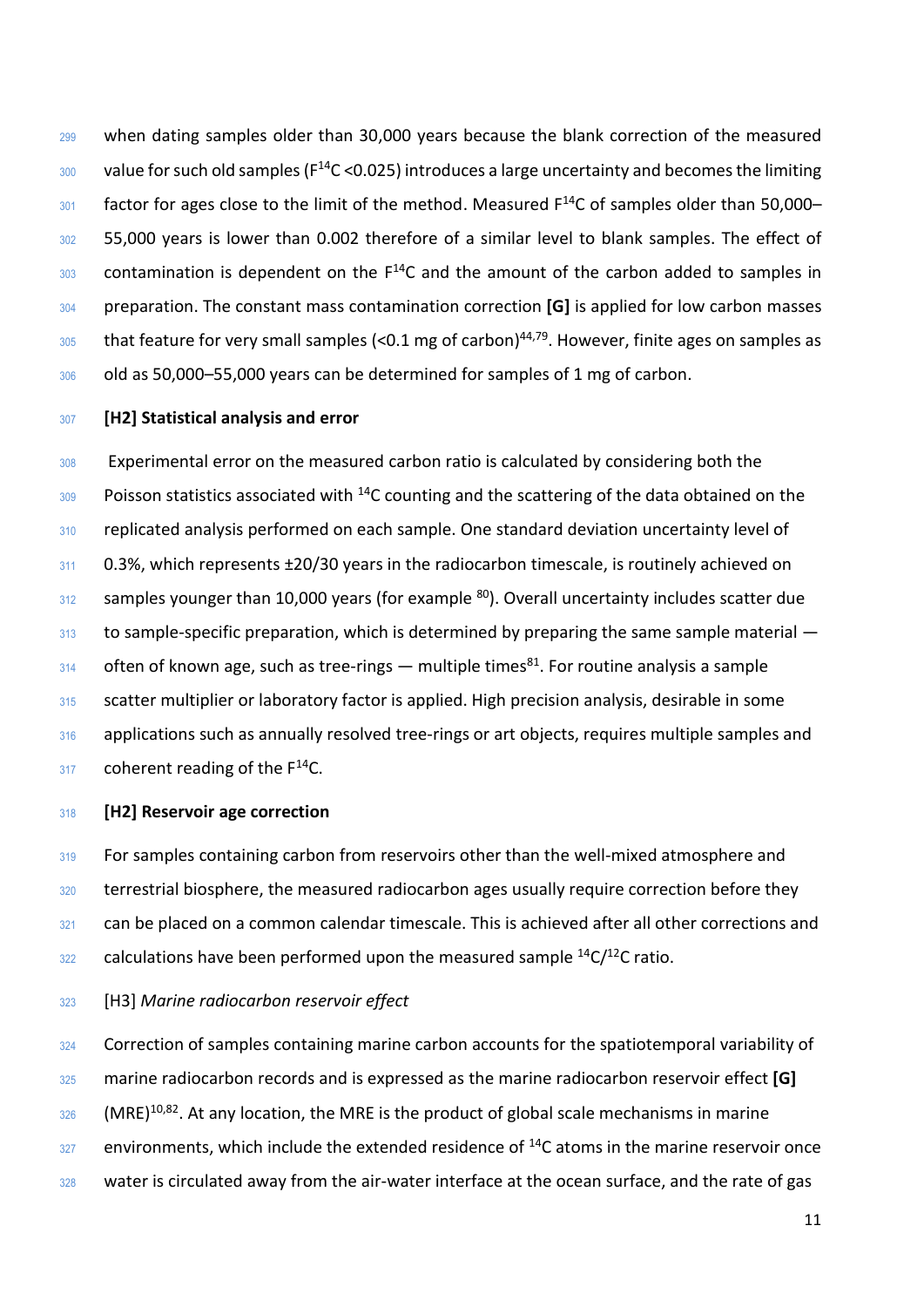transfer of CO<sub>2</sub> across this interface. Correcting for the MRE applies a value for the global average ocean to the measured sample  $14C$  age<sup>83</sup>. The global MRE is expressed as the difference in <sup>14</sup>C age between marine and atmospheric carbon, varying through time; this 332 correction should be derived from a separate international calibration curve for the global marine reservoir, currently Marine20<sup>10</sup>. This calibration curve represents the marine reservoir response to the fluctuations in  $^{14}C/^{12}C$  through time in the atmospheric reservoir<sup>83</sup>. In addition 335 to use of a calibration curve for the global marine environment, any local variation from the global average MRE must be calculated and applied to the samples in question. This local difference from the global average MRE is known as  $\Delta$ R and should always carry an associated 338 uncertainty<sup>82</sup>. Values for ΔR and its associated uncertainty are empirically derived, and a researcher may evaluate ΔR themselves<sup>84</sup> or use established literature values, such as those available in the Marine Reservoir Database<sup>85</sup>. Note that, with the advent of Marine20, 341 literature values of ΔR that were obtained using earlier versions of the atmospheric and marine calibration curves must be recalculated with Marine20 before use because the new Marine 20 accounts for temporal changes in the globally averaged MRA<sup>10</sup>.

## [H3] *Freshwater radiocarbon reservoir effect*

 While the global MRE and many local ΔR values are relatively well established, this is not the 346 case for the freshwater carbon reservoir. This is because the underlying mechanisms that govern the existence and size of a freshwater radiocarbon reservoir effect **[G]** (FRE) are highly 348 location-specific. These generally involve variations in the input of geogenic, pre-aged or radiocarbon-dead carbon to a freshwater system, and/or residence time of  $^{14}$ C atoms in a  $\frac{350}{250}$  freshwater system, for example due to lake stratification<sup>86</sup>. In effect, the total organic carbon of lakes within a carbonate rich catchment area or with regional volcanic CO<sub>2</sub> sources can yield a depleted <sup>14</sup>C signal. If the presence or absence of a freshwater reservoir effect has not 353 previously been established for the system from which samples were obtained, efforts should be made to do this, by comparing measured  $14$ C values with an independent age control, such 355 as contemporaneous terrestrial carbon, known ages for recently-fixed freshwater carbon or other absolute age markers, including volcanic ash or varves, i.e., annual laminations in sediment. A correction may then be made by subtracting the FRE in  $^{14}$ C years from the measured sample age. This approach assumes the size of the FRE is constant with time. 359 Changes in the nature of the mechanisms driving the size of an FRE can result in temporal FRE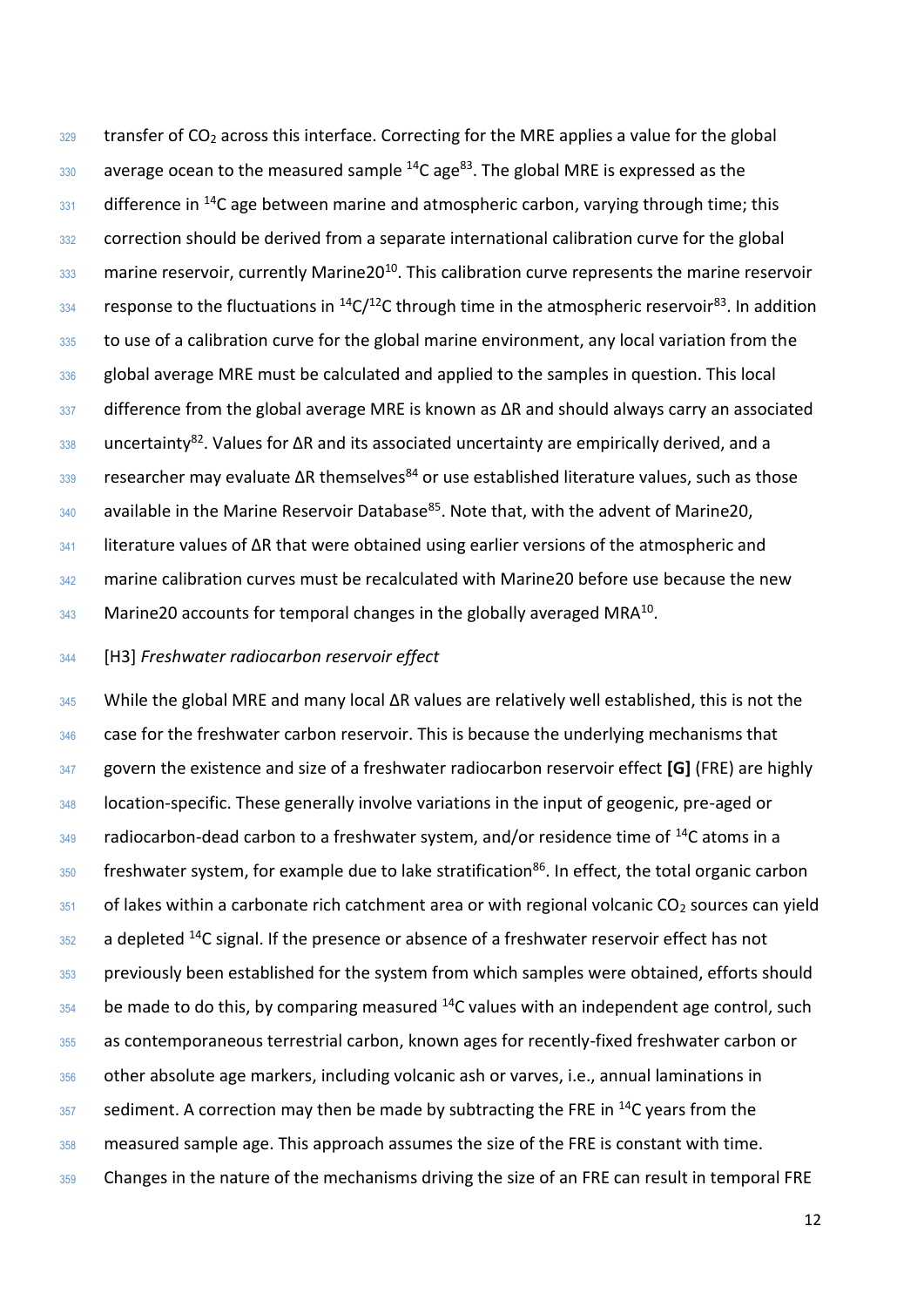$360$  fluctuations even within a small geographical area<sup>87</sup> therefore terrestrial organic matter is the 361 first choice for radiocarbon analysis (Supplementary Table 2) and failing this, cross-checking <sup>362</sup> results with other dating methods.

## <sup>363</sup> **[H2] Approaching mixed reservoir samples**

364 It is possible for samples to contain a mixture of carbon originating from two or more <sup>365</sup> reservoirs. This typically occurs where a terrestrial animal consumes a proportion of marine 366 and/or freshwater carbon as a dietary resource, in conjunction with dietary carbon obtained 367 from the terrestrial biosphere. The most common examples of this are terrestrial omnivores, 368 like humans and pigs; terrestrial carnivores like dogs and foxes can consume marine protein, <sup>369</sup> and even terrestrial herbivores like sheep and deer may consume marine plants such as <sup>370</sup> seaweed, if it is available and accessible. If a mixed-reservoir situation is suspected, a series of  $371$  steps are important to account for this<sup>88</sup>. First, the source and quantity of non-terrestrial 372 carbon should be identified. Stable isotopes of carbon, particularly when coupled with isotopic  $373$  ratios of other elements like nitrogen and sulphur can be very helpful in distinguishing 374 between isotopic signatures of different reservoirs in the sample, and they can establish the  $375$  proportion of carbon from each reservoir<sup>89-91</sup>. Determining the carbon proportion from each  $376$  reservoir can be achieved via mixing models, from simple linear regression<sup>92</sup> to Bayesian  $377$  modelling<sup>93</sup>. Usually, the quantification of the proportion of non-atmospheric carbon also has 378 an associated uncertainty, derived from factors such as variability in the isotopic composition 379 of end-members for each reservoir, and in the analytical method used for quantification of  $380$  non-atmospheric carbon<sup>91,92</sup>. It is important that this uncertainty is factored into any 381 subsequent calibrations. Second, the radiocarbon reservoir effect of the non-atmospheric <sup>382</sup> carbon must be established, along with the uncertainty of this value. Where the non-<sup>383</sup> atmospheric reservoir is marine, the measured radiocarbon value for the sample can then be 384 calibrated to a calendar timescale using a mixture of the atmospheric and marine curves.

## <sup>385</sup> **[H2] Corrections for dead carbon fractions**

 $386$  Frequently carbonates precipitated in cave environments have a different <sup>14</sup>C signature than <sup>387</sup> the atmosphere. This specific reservoir effect is called the dead carbon fraction **[G]** (DCF). It  $388$  reflects a difference between atmospheric  $14$ C content and the signal recorded in carbonates 389 at the time of their formation. The dissolved inorganic carbon (DIC) in water passing through 390 soils has a mixed signal, where the dead carbon component of the (typically) limestone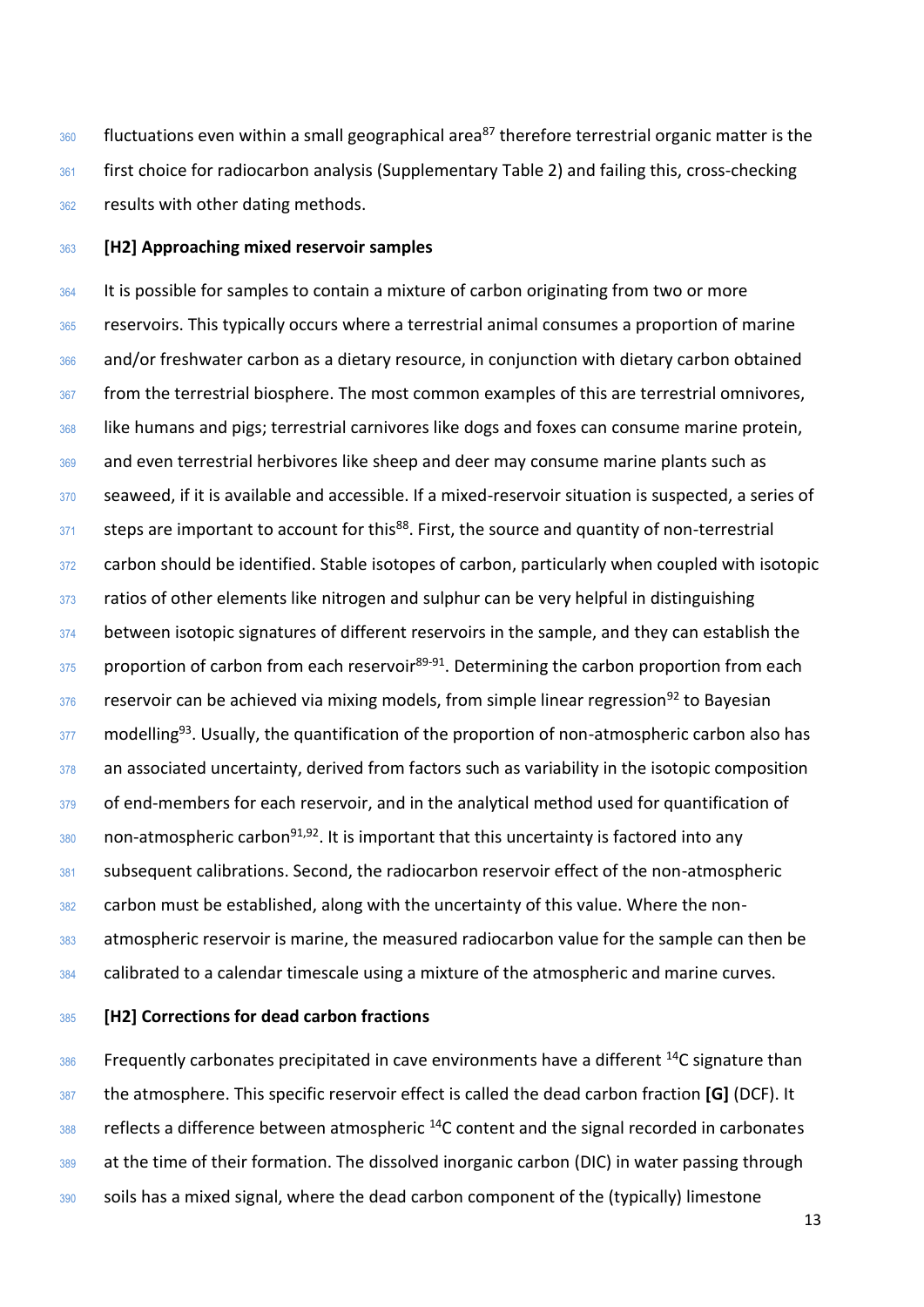391 bedrock fluctuates from site to site. For this reason, speleothems are complex carbon records. However, the possibility of precise uranium-thorium dating<sup>94</sup> and the extensive records 393 represented in such archives around the globe offer the potential to utilize such material for extension of the radiocarbon calibration curve<sup>94,95</sup>. Moreover, recent high-resolution studies have demonstrated the potential of the DCF as a proxy of paleoclimate<sup>96</sup>. The new LA-AMS technique<sup>47,97</sup> allows time-effective sampling and measurements of continuous profiles of F<sup>14</sup>C, which can be a useful pre-screening tool in environmental studies of the last 100 years.

### **[H2] Calibration**

 Atmospheric <sup>14</sup>C has been impacted by a range of natural (solar, geomagnetic, global carbon cycle) and anthropogenic (bomb testing, fossil fuels) factors, introducing considerable 401 variability in <sup>14</sup>C through time (Box 3) . If <sup>14</sup>C concentrations in the atmosphere remained constant through time the measured radiocarbon age  $-$  expressed in <sup>14</sup>C years Before Present (BP) — would not require calibration. Moreover, calibration compensates the offset caused by 404 the use of the wrong Libby half-life (Figure 1, BOX 1, Supplementary Table 1). Radiocarbon age must be calibrated to a curve based on measurements of  $14C$  from samples of known age 406 appropriate to the sampling location — whether that is the Northern or Southern hemispheres, or a marine environment, for example. The calibrated radiocarbon age is 408 referred to as calendar ages counted backwards from 1950 CE (cal BP) or to calendar years before and within Common Era (BCE/CE). The IntCal radiocarbon calibration curves<sup>8,9</sup> are a community resource constructed from measurements of  $14$ C made in different laboratories on a range of securely dated samples. The recently updated compilation of data was published in  $2020^8$ . For the past 13,900 years (from 1950 CE back to 13,900 cal BP) calendar dated tree-<sup>413</sup> rings are used to produce calibration curves. Beyond this, back to around 55,000 years ago, a 414 range of other measurements from highly resolved lake and marine sediments, speleothems, 415 corals and non-calendar secured tree-rings are statistically integrated to create the most accurate representation of past atmospheric <sup>14</sup>C currently possible (Figure 3a). The accuracy of any calibrated date is limited by the precision of the radiocarbon dating and the calibration 418 data available, and by the natural variations in  $^{14}$ C over time (Figure 3b and 3c). The calibration is the last step in radiocarbon dating of the sample. The measured  $F^{14}C$  values

420 or radiocarbon age are calibrated using the most updated calibration curves (Figure 4a). The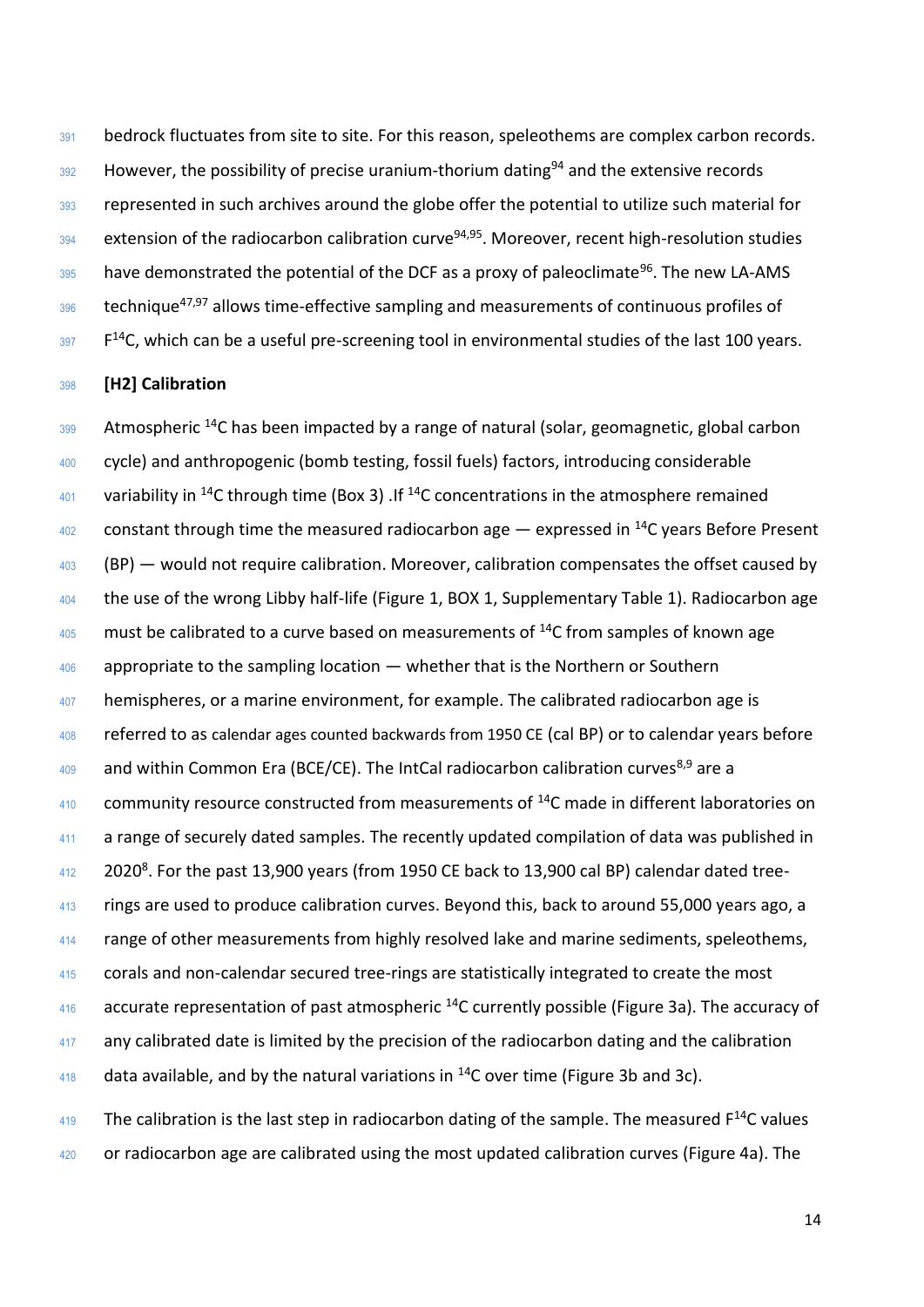421 [IntCal data](http://intcal.org/) are available online and are an integral part of freely available calibration  $422$  software<sup>98,99</sup>.

 $423$  The years after 1950 correspond to the post-nuclear testing era. Atmospheric  $14C$ 

 concentrations measured in CO<sub>2</sub> of air or dated tree-rings including some of tropical species<sup>100</sup> display what is known as the bomb peak. The bomb peak has other implications and uses for dating of post-1950 material (BOX 4). Higher than the natural <sup>14</sup>C concentrations of the bomb 427 peak period (1953 until now) can be easily detected in samples formed less than 70 years ago (F<sup>14</sup>C >1). The measured value is then calibrated using compiled bomb peak data<sup>101</sup> (Figure 4b) 429 and updated data sets at the [CALIBomb](http://calib.org/CALIBomb/) web page.

#### <sup>430</sup> **[H2] Bayesian Modelling**

<sup>431</sup> The proper analysis and interpretation of radiocarbon data requires a robust statistical 432 framework facilitating the calibration of conventional radiocarbon ages which typically do not 433 produce normally distributed calendar time ranges, the interpretation of large sets of <sup>434</sup> measurements and the combination of relative and/or absolute chronological information. This  $\frac{435}{100}$  framework has been widely developed by using a Bayesian approach<sup>102,103</sup>.

 $436$  In typical chronological applications this theorem<sup>104</sup> can be used to combine absolute, calibrated  $437$  radiocarbon ages  $-$  likelihoods  $-$  with independently available information about the  $438$  chronology — priors — in order to calculate a refined chronological model — the posterior 439 (Figure 5). The prior information can be either calendar or relative. Examples of prior calendar 440 information include when we know that an event has occurred in a certain time period or range, <sup>441</sup> or after or before a certain date. Relative prior information includes when the order of a series 442 of events is known. There are, of course, different possible situations to be considered. For 443 example, a Bayesian model of a sequence of samples from a sedimentary record or a series of  $144$  <sup>14</sup>C dated tree-rings has a potential to improve the precision of calibrated ages<sup>103,105</sup>.

445 Other models include the stratigraphic order as prior information, and allow for coeval events 446 to be chronologically grouped. This is for instance the case with sedimentary sequences when  $447$  we know that a set of samples belongs to the same event  $-$  for instance a precise climatic event 448 or a flooding, or in the case of an archaeological stratigraphy, an event like a destruction layer  $449$  or a fire event or to the same cultural horizon<sup>49</sup>. The set-up of a proper and correct prior 450 chronological model and its formalization in mathematical terms is a critical step in Bayesian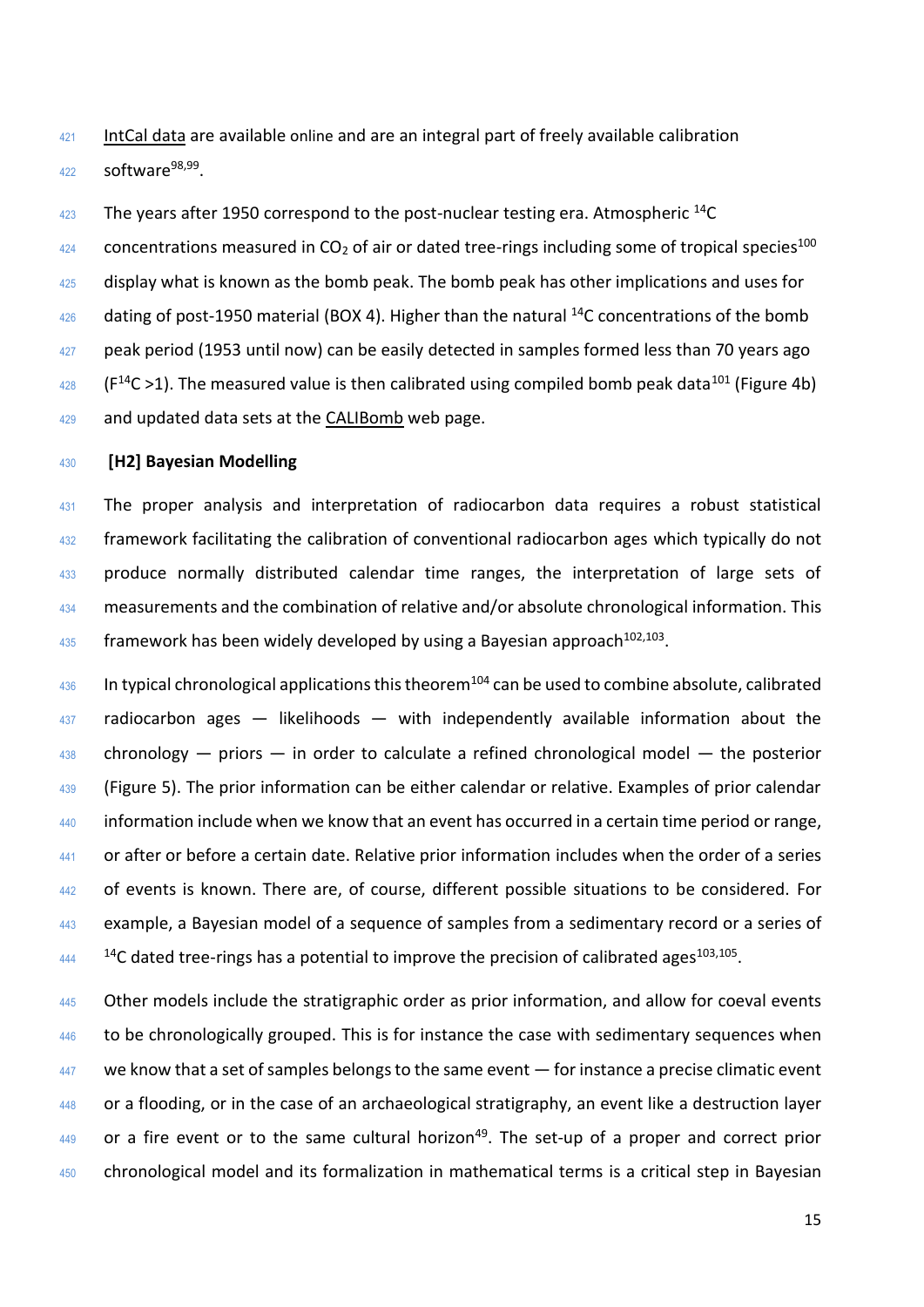451 analysis of radiocarbon ages. It requires combination of available information such as series of events including different, properly bounded phases<sup>106</sup>. Bayesian advanced statistical tools are included in dedicated routines available in different calibration software such as OxCal<sup>103,107</sup>, BCal<sup>108</sup>, MatCal<sup>109</sup>, ChronoModel<sup>110</sup>.

## **[H1] Applications**

456 Radiocarbon analysis is a powerful tool employed in studies of human and earth history of the last 55,000 years. The examples presented here include anthropology and archaeology, paleoclimatic research, terrestrial and oceanic environmental studies, biomedicine, cultural 459 heritage, art research and forensic science. The list is much longer and expanding continuously with the development of new interdisciplinary applications. The main benefits from the close collaboration across the fields is becoming evident as the new radiocarbon dating tools are 462 applied to answer questions formulated prior to the field work and sampling.

#### **[H2] Anthropology and archaeology**

464 Radiocarbon dating in archaeology and anthropological studies is not simply used to calculate the time that has elapsed from a past event<sup>111</sup>. It has become a powerful and invaluable tool for extracting new information about human activity, which would be unattainable with relative age alone, such as contemporaneity, rate of change and the spatial range and diffusion of events<sup>112</sup> that can also be interpreted in the context of parallel paleoclimatic data such as ice core records.

470 Advances in isolation and purification techniques also have a considerable effect on quality 471 control, which is a critical issue in this area as it deals with samples susceptible to diagenesis <sup>472</sup> [G] and contamination<sup>113,114</sup>. Ultrafiltration to remove lower molecular weight fractions has been used to purify gelatin extracted from bones  $115$ . AMS can now measure samples with carbon content as low as tens of micrograms<sup>11-14</sup>, allowing for sampling of extremely precious fossil bones<sup>116-118</sup> and facilitating radiocarbon dating and DNA analysis on the same bone. 476 Another purification technique based on density separation using heavy liquids, known as carbonate density separation allows for the separation of calcite and aragonite**.** The 478 separation of calcite is used for dating mollusk shells (which are involved in a range of 479 archeological contexts), resulting in improved accuracy of radiocarbon ages of shells older <sup>480</sup> than 30,000 years<sup>119</sup>. Compound-specific radiocarbon analysis [G] (CSRA) has also been successful at removing contaminants<sup>120,121</sup>. Using CSRA, a single amino acid found almost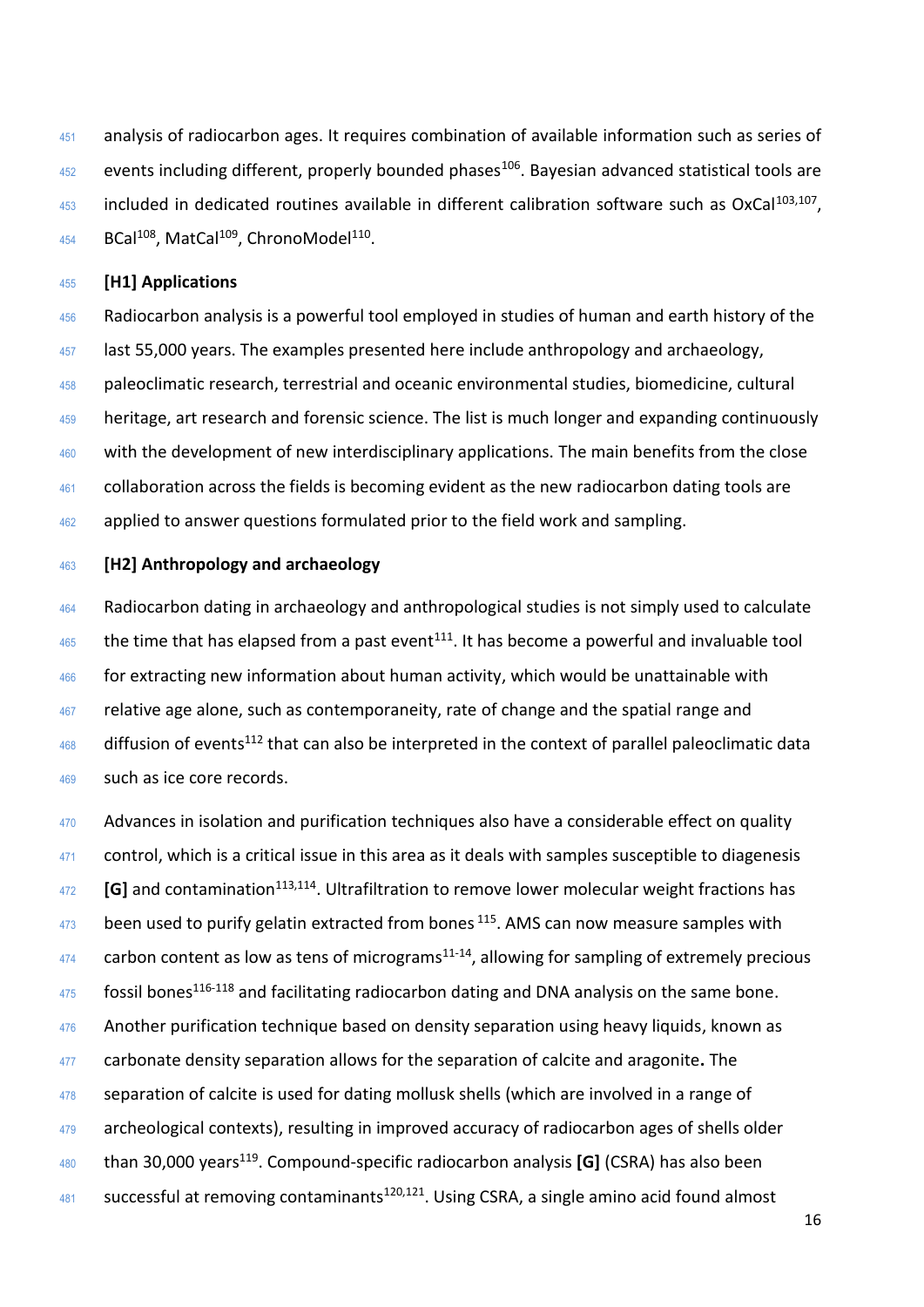exclusively in mammalian collagen — hydroxyproline — was isolated and measured by AMS. All these refined methods of separation carbon inherent to the bones or shells have been used in revising the chronologies of Middle and Upper Paleolithic archeological sites<sup>122-124</sup>, which is essential in the debate surrounding the co-existence between Neanderthals and anatomically 486 modern humans and the extinction of the Neanderthals. CSRA has also been used in dating remains of food processed and stored in archaeological pottery using biomarkers<sup>125,126</sup>. 488 Measurements such as these provide stronger ties to human activities and increase the 489 archaeological implications of the radiocarbon dating.

 In the search of datable material phytolith **[G]** occluded carbon has been considered. For example, rice phytoliths in China's Lower Yangtze region, which has been recognized as one of the earliest examples of rice cultivation, were dated to 9,000-9,400 cal BP along with other material from the same layer or context  $127$ . However, some other studies using radiocarbon dating of phytoliths have shown inconsistent ages  $128,129$ , which triggered research into the 495 carbon sources and treatment methods for phytoliths, and indicated potential contribution of old soil carbon<sup>130</sup>.

497 The use of radiocarbon dates in conjunction with other chemical and statistical analyses and spatial and archaeological datasets has been a major driving force in estimating human migration and population history. The progress of DNA analyses and ZooMS (mass spectrometry for zooarchaeology) have facilitated the determination of biological ancestry or the detailed taxon of samples lacking morphological information which can be combined with their radiocarbon dates<sup>131,132</sup>.

 Bayesian modeling for the calibration of radiocarbon data has been useful in tackling uncertainties in archaeological periodisation<sup>133</sup> when radiocarbon dates and their probability distributions are used as a proxy for estimating prehistoric population<sup>133,134</sup>. If care is taken to collect accurate spatial data for each material sampled for radiocarbon dating, the formation 507 history of archaeological sites and larger context human migration and population histories may be revealed. Examples range from dating an early human occupation in Boomplaas Cave, 509 South Africa<sup>135</sup> to chronology of the earliest occupation at the Neolithic site Çatalhöyük in central Turkey<sup>136</sup>. Close collaboration between radiocarbon dating researchers and on-site archaeologists is beneficial in order to date samples most representative of the archaeological event of interest. Such co-operation combined with statistical analyses quantifying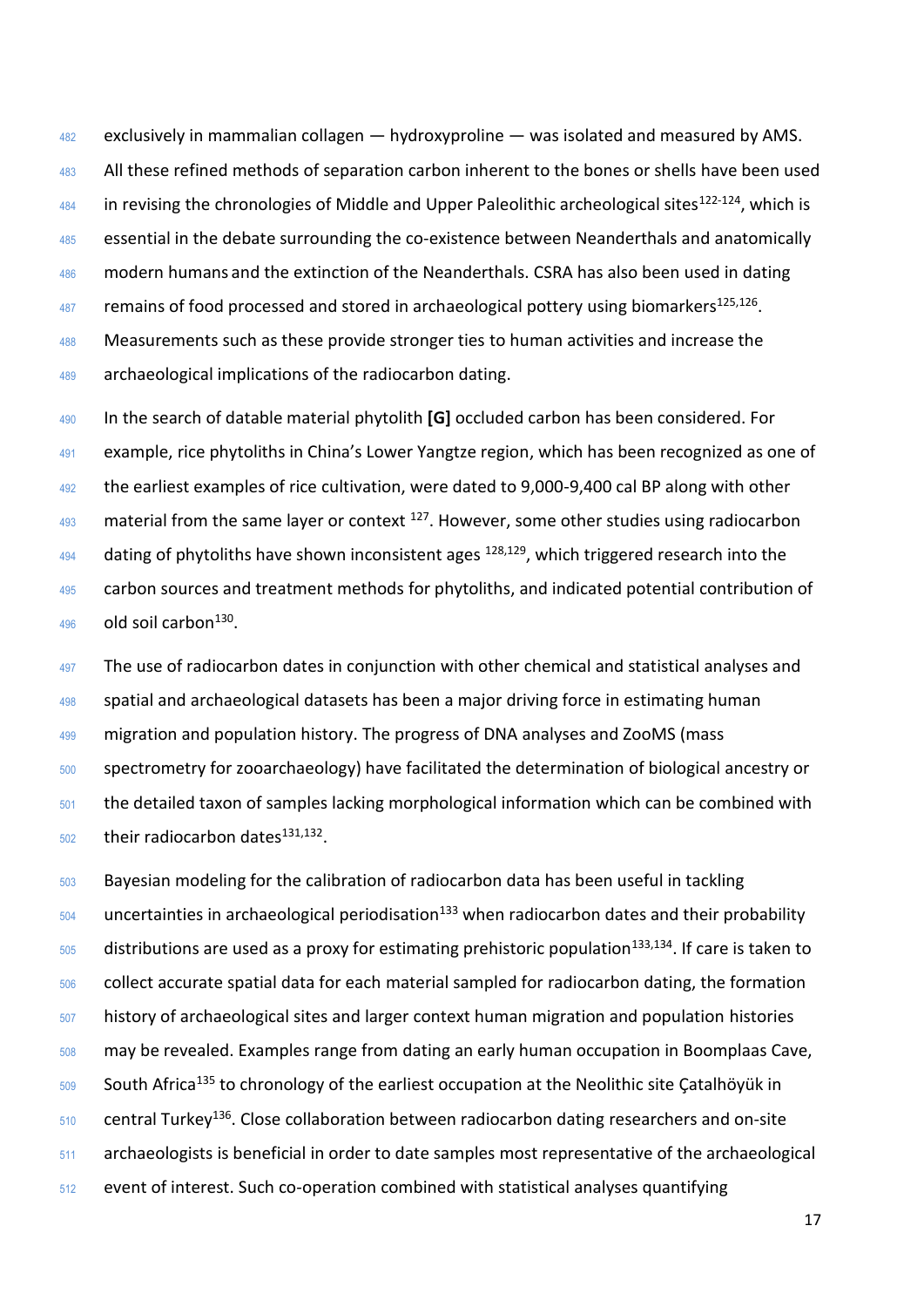probabilities and uncertainties (see for example<sup>137</sup>) is expected to address previously unanswerable archaeological questions.

#### **[H2] Paleoclimatic research**

 Paleo-environmental archives of the last 55,000 years are often dated by radiocarbon  $_{517}$  dating<sup>21</sup> (Figure 6). Among the records are peat sequences<sup>138</sup>, bogs<sup>139</sup>, lake sediments<sup>105,140</sup>,  $_{518}$  marine sediments<sup>141,142</sup>, fossil trees<sup>143</sup>, corals<sup>144,145</sup>, speleothems<sup>146-148</sup>, paleo soil<sup>149</sup> and 19 **19 100** loess<sup>150,151</sup>. Radiocarbon dating assists in pinpointing climatic and environmental shifts observed as shifts in various proxy data **[G]** such as pollen spectra or stable isotopes by dating 521 the corresponding natural archives. For example, ice rafted debris identified in the North Atlantic sediment cores  $-$  a result of Heinrich Events  $-$  were accompanied by foraminifera shells, which were radiocarbon dated<sup>152</sup>. These radiocarbon ages of foraminifera were used to build a chronology for climatic events associated with Heinrich Events, which facilitated 525 global climatic correlations<sup>153,154</sup>. Global or regional correlations depend on chronology and 526 time markers. Thus, application of radiocarbon dating is frequently accompanied with the use of other dating techniques such as dendrochronology, optically-stimulated luminescence, uranium-thorium dating, lead-210 dating, varve counting or tephrochronology. The combinations of methods can be used to date volcanic eruptions<sup>155-158</sup>, landslides<sup>159-161</sup>.  $_{530}$  earthquakes<sup>162,163</sup>, tsunamis<sup>164,165</sup> and floods<sup>166,167</sup>.

531 While the tree-ring record can date a range of extreme events for specific geographic regions across the last 14,000 years, older events and many temporal and regional gaps in the tree- ring record mean that there are numerous tree-ring applications also relying on radiocarbon dating<sup>167,168</sup>. Variable atmospheric radiocarbon can be due to changes in production rate (BOX 3) and measurements of annual, calendar dated tree-rings have also shown rapid <sup>14</sup>C 536 production in the atmopshere. These are known as Miyake events after<sup>169</sup> and have documented <sup>14</sup>C production increases of >1% over a  $\sim$ 1 year timespan. Miyake et al., <sup>170</sup> sas suggested that such a rise in atmospheric C concentration might be due to solar energic particle **[G]** events. Additional rapid events over the Holocene have been identified at 775 CE, CE, 660 before CE (BCE) and 5480 BCE, and documented across the globe<sup>169,171-174</sup>. These rapid excursions have provided a unique opportunity to aid in radiocarbon calibration and  $_{542}$  high precision dating<sup>175-177</sup>.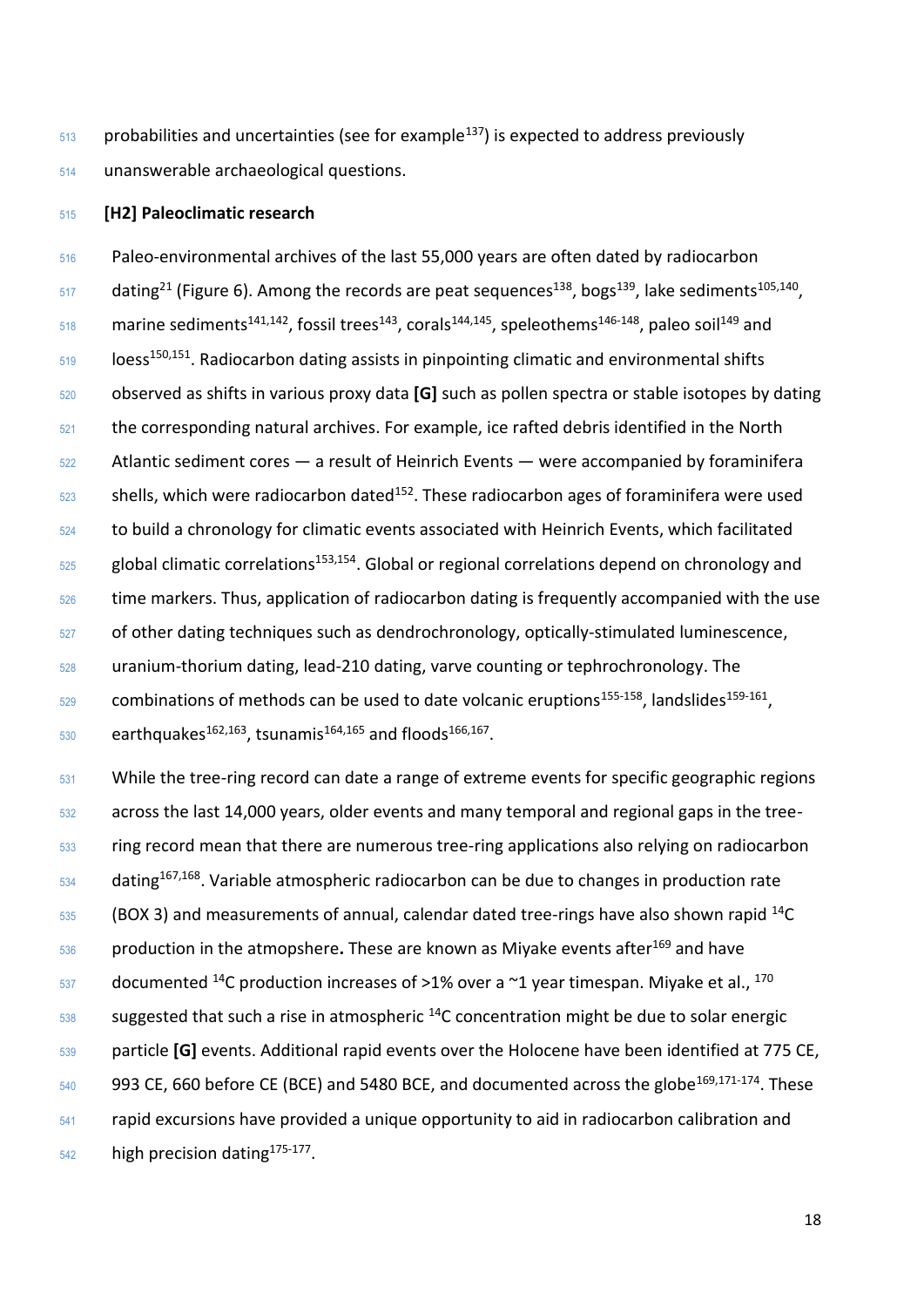Radiocarbon also provides insight into the Earth's magnetic field. Variations in the Earth's magnetic field cause fluctuations in the number of cosmic rays entering the Earth's atmosphere and therefore directly influence the production of  $14$ C. Radiocarbon calibration curves like IntCal13 and IntCal20 have documented changes in  $^{14}$ C production over the past 55,000 years including several large production events at 41,000 years (Laschamp) and  $35,000$  years (Mono Lake) events<sup>8,178</sup>. These radiocarbon production records closely match geomagnetic field reconstructions based on paleomagnetic data detailing the strong relationship between them<sup>179</sup> and opening up new applications.

 Radiocarbon dating of megafaunal remains is a robust method to determine extinction times. Causes of megafaunal extinctions usually fall into two categories: climate change and human hunting. Radiocarbon has provided clear dating of extinctions, for example the extinction of giant deer<sup>180</sup> and giant rhinoceros<sup>181</sup> or megafauna in Siberia <sup>182</sup>. However, some dating of megafauna extinction is near the limit of radiocarbon, as in the case of Australian megafauna, making causes difficult to infer  $183-185$ . New Bayesian modelling methods like radiocarbon- dated-event counting coupled with climate information and human population densities are making strides in determining causation of extinctions  $186$ . In this example megafauna decline corresponded to global temperature decreases but not with human population  $186$ . Future studies will need to employ these more sophisticated models to determine causation and relationships of megafauna extinctions.

#### **[H2] Atmosphere**

 Production of radiocarbon takes place continuously in the atmosphere therefore understanding atmospheric  $14C/12C$  variability past and present is central to the radiocarbon dating of any material. Anthropogenic effects caused by fossil fuel emissions and excess of artificially produced <sup>14</sup>C like with nuclear technology have a profound impact on the atmospheric <sup>14</sup>C content (BOX 3). The first measurements of atmospheric <sup>14</sup>CO<sub>2</sub> were initiated 568 in Wellington, New Zealand in 1954, and a few years later in the Northern Hemisphere (for s<sub>69</sub> summary and overview see<sup>187-189</sup>) following the rise of the <sup>14</sup>C bomb peak<sup>101,190</sup> (BOX 4). Perturbations of the natural atmospheric  $^{14}$ C reservoir provide an excellent tracer for studies of the atmospheric circulation<sup>191</sup> and of the carbon cycle<sup>192</sup>. The record is extended by the measurements of bomb peak <sup>14</sup>C in tree-rings<sup>193,194</sup>, allowing for more detailed studies of 573 regional and seasonal differences caused by the location of the Interhemispheric Convergence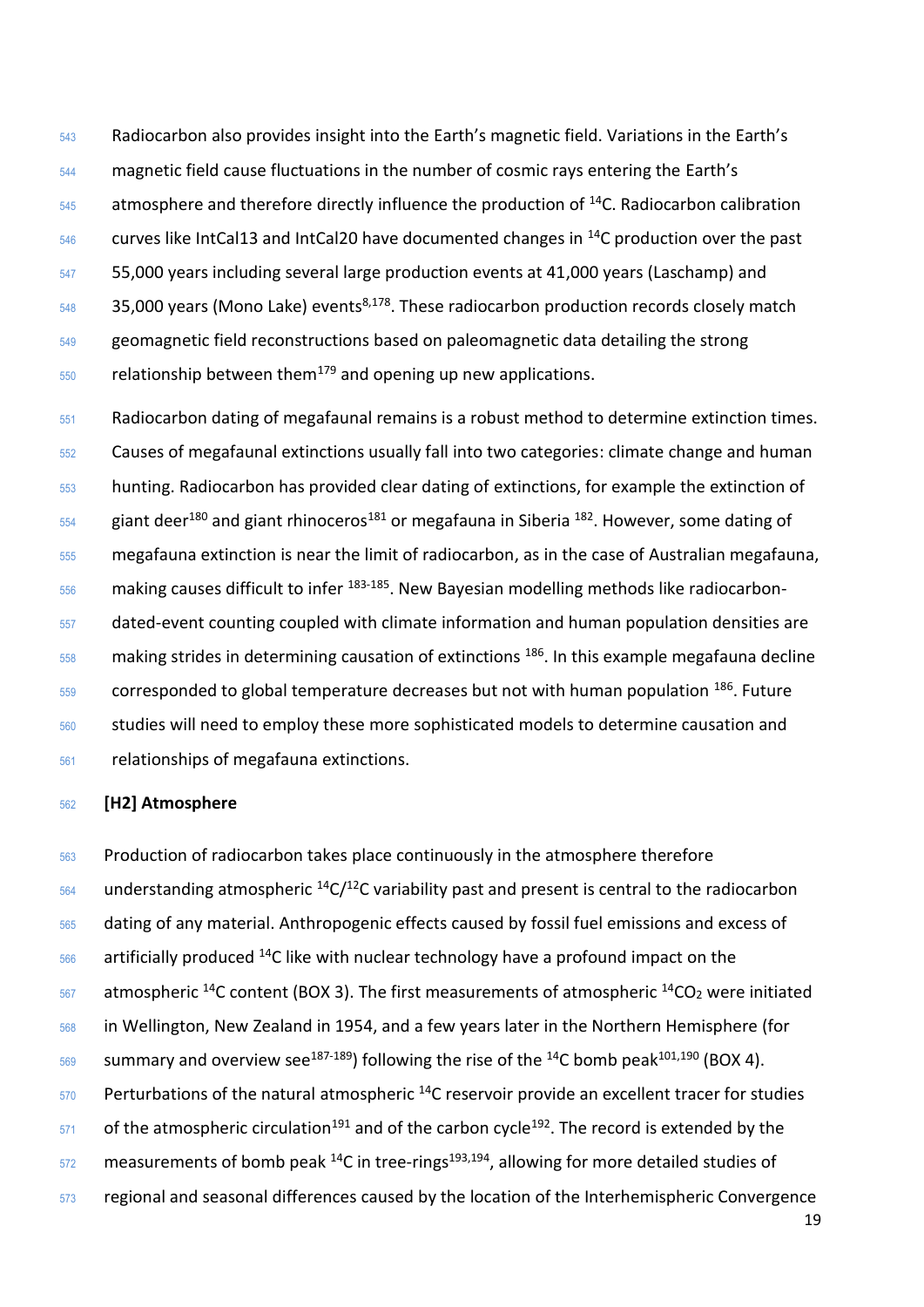Zone (ITCZ)<sup>191,195</sup>. Combined atmospheric and ocean observations of the <sup>14</sup>C bomb peak evolution provide information on the uptake of anthropogenic CO<sub>2</sub> emissions by the ocean<sup>196</sup> and modeling of future atmospheric <sup>14</sup>C content<sup>197</sup>. Radiocarbon analysis is a crucial tool for qualitative estimations of fossil fuel emissions in urban regions  $198-201$ .

 In addition to gaseous emissions, combustion processes coming from power plants, fires and engines contribute particulate matter to air pollution. These carbonaceous aerosols are composed of light-scattering organic carbon and light-absorbing elemental carbon, also known as black carbon. Measuring the isotopic composition of carbon (<sup>14</sup>C and stable isotopes δ<sup>13</sup>C) of aerosols is used to quantify and identify sources of aerosols, whether they are from organic or elemental carbon fractions<sup>202-204</sup>.<sup>14</sup>C emissions from the nuclear power plants can be detected in gaseous forms and aerosols<sup>205,206</sup> as well as in vegetation<sup>207</sup> and as a part of nuclear power plant monitoring procedures.

#### **[H2] Terrestrial environment**

 Radiocarbon measurements used to create a chronological framework for studies reconstructing the past environment — such as changes in vegetation distributions and climate — usually rely on the availability of suitable depositional archives containing chronologically 591 stratified layers, for example from peats and lake sediments. In soils, processes inherent to the formation of these matrices, such as mixing from bioturbation, and the continual addition of de novo carbon from living vegetation, normally prevents the establishment of a radiocarbon age for the soil in the conventional sense. Instead,  $14C$  measurements of soil reflect the rate of turnover of soil carbon over decadal-to-millennial timescales, providing crucial information for modelling terrestrial carbon cycling<sup>208,209</sup>. This has proven particularly valuable during the post- bomb era, where the transient enrichment of soil carbon with bomb peak  $^{14}$ C has been traced 598 to provide high resolution estimates of carbon turnover. Recognizing that soil is a complex mix of many different components, recent developments in this area have focused on isolating 600 fractions to determine the rate at which they are cycled. Examples include chemical and density separation<sup>210</sup>, CSRA<sup>211</sup> and ramped oxidation-pyrolysis<sup>212</sup>. Radiocarbon measurements on 602 charcoal and/or biochar have also been used to address the role of black or pyrogenic carbon in  $\frac{603}{100}$  the long-term carbon storage and/or turnover of soils<sup>213,214</sup>.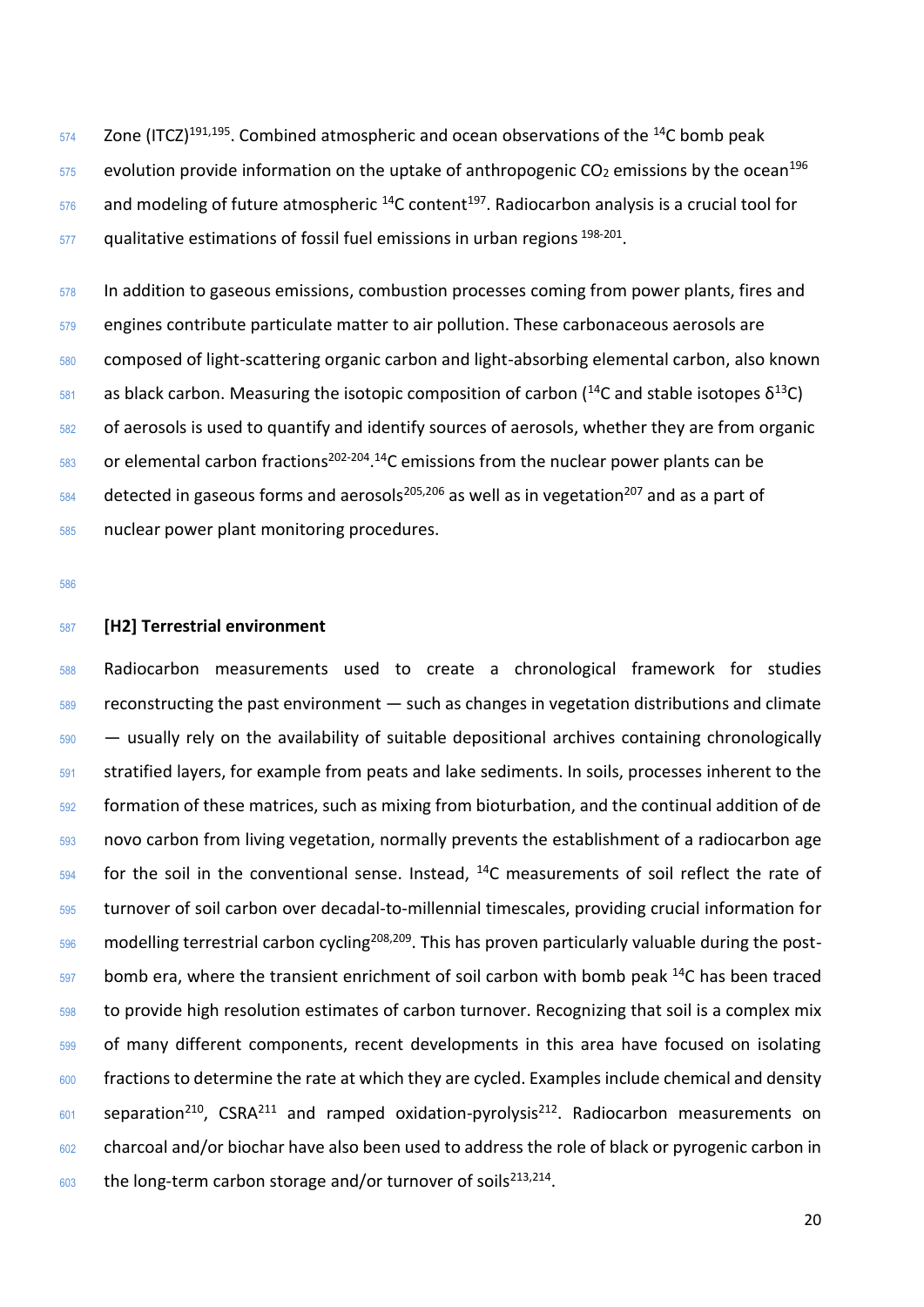Over recent decades, radiocarbon analysis has been increasingly used to trace the products of soil decomposition, through analysis of soil-respired CO2, methane, dissolved organic carbon (DOC) and particulate organic carbon (POC). Much of this work depends on the concept that 607 disturbed systems will release older carbon than they would otherwise, resulting in the 608 reintroduction of carbon that effectively had been locked away into the contemporary carbon cycle. For instance, concern that melting permafrost in high latitudes is releasing old carbon and contributing to rising atmospheric CO<sub>2</sub> concentrations  $-$  known as the permafrost carbon feedback — has driven a wave of <sup>14</sup>C measurements in this area of high carbon storage<sup>215</sup>. 612 Similar radiocarbon approaches have addressed the effects of anthropogenic land-use change on the release of old carbon, such as drainage and deforestation of tropical peatlands<sup>216</sup>.

614 Radiocarbon measurements, often in conjunction with stable carbon isotope analyses, can unravel the contribution of different sources to various carbon pools. Since  $14$ C is absent in fossil carbon due to its immense age, <sup>14</sup>C measurements can be used to quantify the contributions of 617 anthropogenic emissions to atmospheric  $CO<sub>2</sub>$  and methane <sup>200,217</sup>. Similarly, the <sup>14</sup>C 618 concentration of aquatic DIC can help partition its sources between ancient geological and younger organic components such as plants and the result of soil respiration, and to determine  $\frac{620}{2}$  residence times in groundwaters<sup>218</sup>. <sup>14</sup>C analysis has been used to identify the carbon used by organisms to better understand their functioning. For example, <sup>14</sup>C analysis of fungal fruiting bodies<sup>219</sup> has been used to determine whether a fungal species is mycorrhizal **[G]** or  $\frac{623}{2}$  saprotrophic **[G]** and, through <sup>14</sup>C analysis of respired CO<sub>2</sub>, show that a particular saprotrophic fungi used soil carbon that is up to 1,200 years old<sup>220</sup>. Radiocarbon analysis of soil and freshwater fauna has also been used to infer feeding behaviour<sup>221,222</sup>.

 Another major role in environmental applications for radiocarbon is in characterizing the source of carbon sequestered into carbonate minerals. Carbonate mineral sequestration is a natural method of removing CO<sub>2</sub> from the atmosphere and storing it into carbonate minerals. It is one of the many components being trialled to reduce atmospheric CO<sub>2</sub>. Radiocarbon dating can determine whether the carbon in the newly formed minerals is from the contemporary atmosphere or is old recycled carbon, which is crucial for lowering atmospheric CO<sub>2</sub> content  $223-225$ .

#### **[H2] Ocean environment**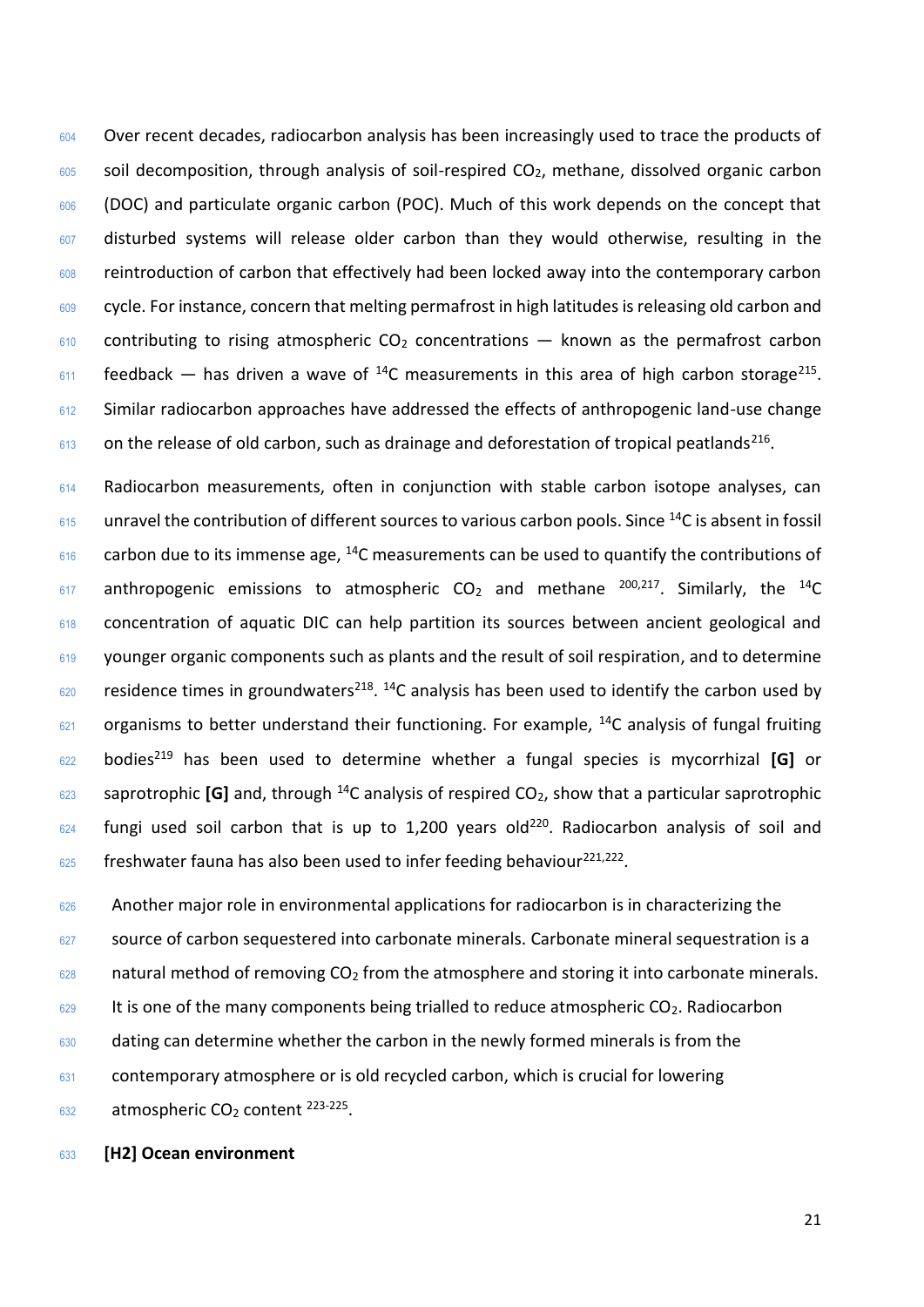Radiocarbon can enter the ocean in particulate form, from rivers and dust, or through air-sea gas exchange of CO<sub>2</sub>, becoming part of the oceans' carbon pool. Air-sea gas exchange of <sup>14</sup>CO<sub>2</sub> 636 does not occur uniformly across the ocean, factors such as temperature and circulation play an  $\frac{637}{103}$  important role<sup>226</sup>. Areas of cold water and deep-water formation — like the Southern Ocean  $\frac{638}{2}$  and North Atlantic — are sinks for <sup>14</sup>CO<sub>2</sub> while the warm water along the equator can release  $CO<sub>2</sub>$  into the atmosphere. Carbon can reside in the deep ocean long enough for radioactive 640 decay to occur, resulting in carbon ages exceeding 2,000 years in the deep North Pacific. Carbon moves throughout the ocean and can alter the <sup>14</sup>C age of surface water through 642 upwelling and horizontal circulation. This slow exchange of radiocarbon between the ocean 643 and atmosphere results in the surface ocean having an average age of  $\sim$ 400–500 years<sup>83,227,228</sup>, an effect known as the MRE.

645 Ocean surveys of seawater DIC in the 1970s and the 1990s show discreet snapshots of ocean CO<sub>2</sub> uptake and the age of carbon in different ocean basins<sup>229,230</sup>. The differences in radiocarbon age from the ocean surface and depths have provided a history of ocean 648 circulation and ventilation **[G]**<sup>231</sup>. Changes in ventilation are related to Meridional Overturning 649 Circulation, and radiocarbon measurement of planktonic foraminifera coupled with benthic foraminifera have identified key periods of changing ocean circulation during major climatic shifts, like the Glacial to Interglacial climate shifts<sup>141,232-234</sup>. Deep sea corals that have been 652 independently aged using uranium-thorium dating coupled with radiocarbon have shown that 653 deep water in the Southern Ocean was sufficiently old during the last glacial maximum to suggest that a release of this carbon into the atmosphere explains the observed increase of atmospheric CO<sup>2</sup> and the decrease of atmospheric radiocarbon observed from 17,000–12,000 years ago<sup>235</sup>.

657 Atmospheric nuclear weapon tests responsible for the bomb peak also mixed into the oceans, thereby increasing surface <sup>14</sup>C. The surface ocean bomb <sup>14</sup>C peaked approximately 10 years after the atmosphere<sup>226</sup>. Corals from the Galapagos Islands display clear patterns of <sup>14</sup>C variability integrated into their skeletons in proportion to  $14$ C variability of surface seawater. The corals bands were formed with higher <sup>14</sup>C during El Nino years and with no to low upwelling and lower <sup>14</sup>C during normal circulation years<sup>236</sup>.

 Organic carbon also makes up a significant part of the oceanic carbon pool and can be divided into two main components: DOC (< 0.8 $\mu$ m in size) and POC (> 0.8 $\mu$ m in size)<sup>237</sup>. Studies using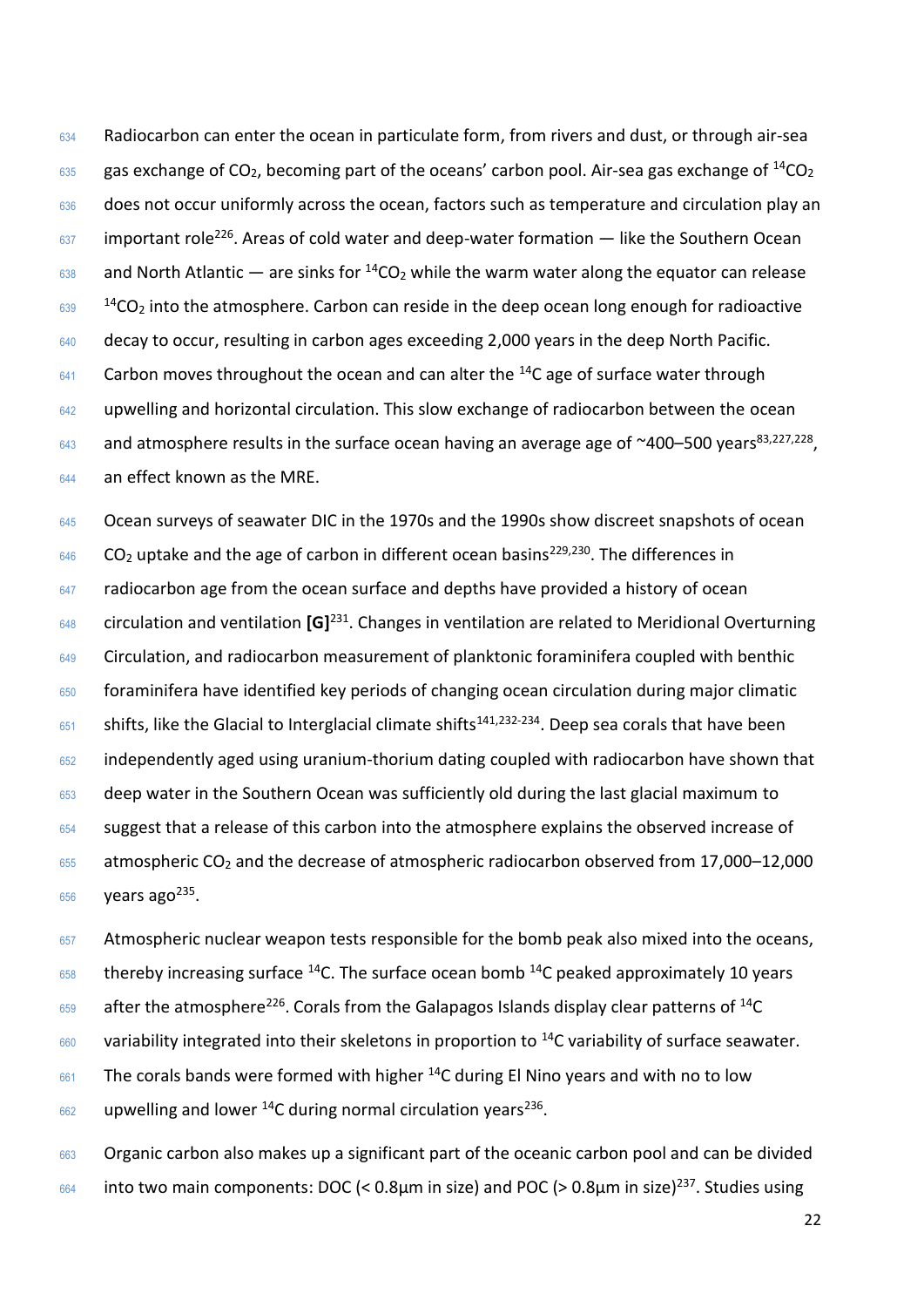<sup>665</sup> radiocarbon measurements of POC and DOC provide detailed insights into biogeochemical  $666$  cycling in the ocean<sup>238-242</sup>. POC is produced in the surface ocean and is responsible for  $667$  transporting carbon to the deep ocean and sediments; it retains the <sup>14</sup>C signature of the

 $668$  surface ocean<sup>243-245</sup>. The DOC pool contains nearly the same amount of carbon as the

 $669$  atmosphere but is highly variable, with <sup>14</sup>C ages ranging between 2,000 and 6,000 years <sup>238,240</sup>.

## <sup>670</sup> **[H2] Biomedical applications**

 $671$  The endogenous capacity of many cell types to renew, in health and pathology, is unknown. 672 Cell regeneration is most often studied by analysing markers of proliferating cells, providing a 673 good indication of the number of cells in cell cycle at any given time, but provides no  $674$  information as to the cells that survive and stably integrate into the mature tissue. Other 675 methods that provide information about adult-generated cells rely on radioactive or toxic 676 compounds, or fail to provide information about cell turnover across the lifespan of the  $677$  individual. Such limitations prompted the investigation of whether <sup>14</sup>C integrated into genomic 678 DNA mirror atmospheric levels at the time the cell was formed, and could be used to  $\frac{679}{100}$  retrospectively determine the age of a population of cells<sup>246</sup>. Thanks to the <sup>14</sup>C bomb peak <sup>680</sup> (BOX 4) the concept is straightforward, but the practice has a few issues to take into <sup>681</sup> consideration (BOX 5).

682 Many studies have used radiocarbon dating of DNA to determine cell age, providing important

<sup>683</sup> insights into the maintenance and repair of human tissues and organs (Figure 7).

684 Investigations of neuronal turnover in the adult human brain have shown that for many brain

 $685$  regions, no new neurons are generated after birth<sup>246-249</sup>, however other brain regions harbour

 $\frac{686}{100}$  an innate capacity to make new neurons throughout adulthood or in response to injury<sup>250,251</sup>.

687 Non-neuronal cells of the brain, such as the cells forming the insulating myelin around the

<sup>688</sup> nerve cells (oligodendrocytes) and the immune cells of the brain (microglia), have also been

<sup>689</sup> investigated with radiocarbon dating, contributing significantly to our understanding of the

 $690$  maintenance and renewal of these cells during normal brain aging and injury<sup>252,253</sup>. Cell

691 turnover analyses in the heart, including cardiomyocytes, have revealed low levels of cell

 $692$  turnover during adulthood<sup>254,255</sup>. Such data suggests that it may be realistic to target

693 therapeutics which augment endogenous cell renewal for the treatment of cardiac disease.

694 Radiocarbon dating has also been applied to fat cells, showing that adult humans renew their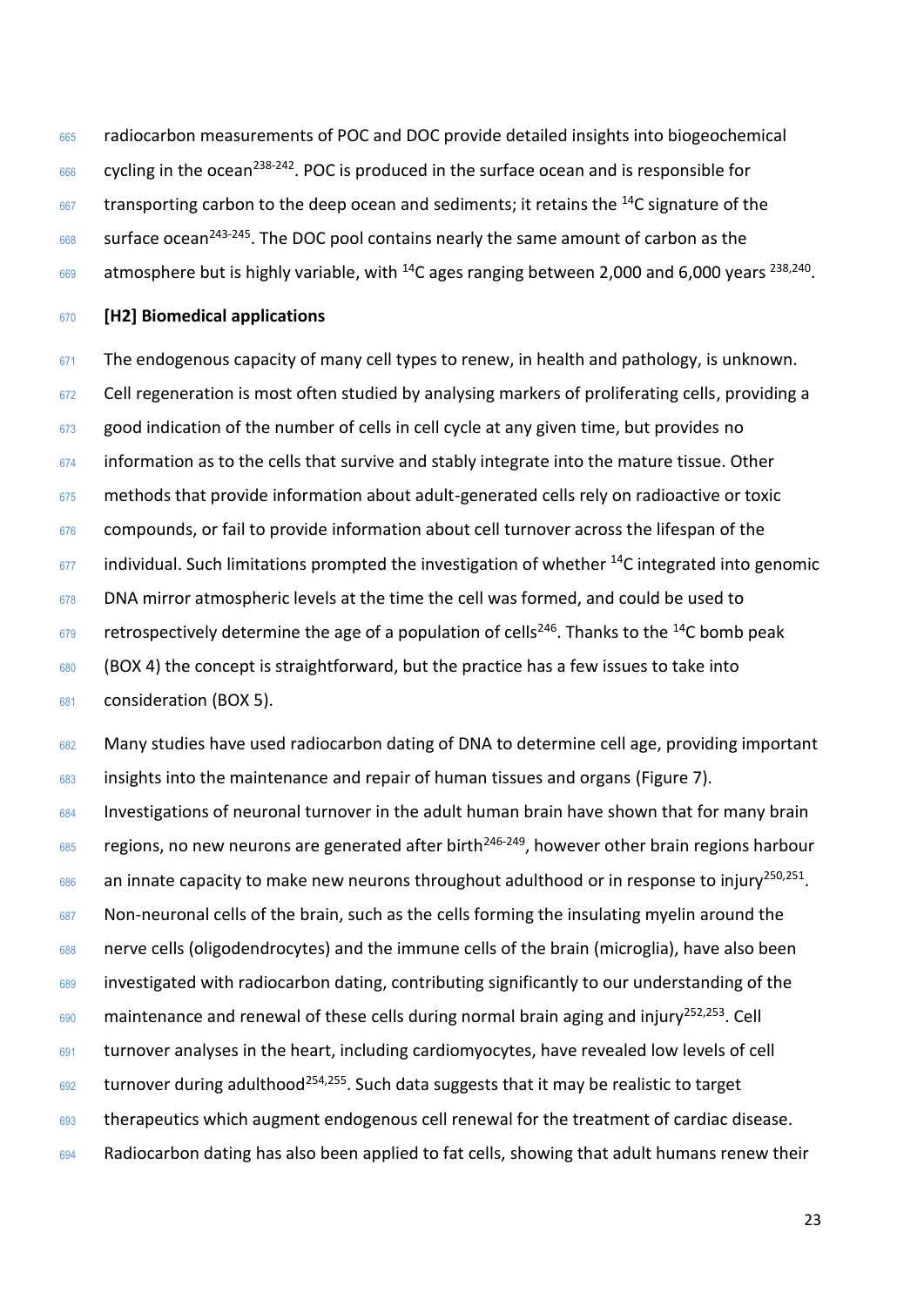fat cells at an average rate of 10% per year <sup>256</sup>. Brain tumour growth dynamics and T-cell  $\frac{696}{257}$  homeostasis in humans have also been determined using radiocarbon dating<sup>257,258</sup>.

697 Radiocarbon dating is not restricted to DNA and studying cell turnover. Alternative

applications, such as measuring lipid turnover in fat tissue<sup>259-261</sup> and myelin turnover in

oligodendrocytes<sup>252</sup> have provided important insights into the factors contributing to obesity

and weight loss maintenance as well as neuronal circuitry and plasticity, respectively.

#### **[H2] Cultural Heritage**

702 Protection and conservation studies of tangible cultural heritage frequently use radiocarbon 703 dating, although historic data often provide the chronological context for many items. The first radiocarbon dating studies published in 1949 as a part of curve of knowns **[G]**<sup>3</sup> included acacia wood from the tomb of Pharaoh Zoser (Djoser), as well as a range of archaeological textiles  $\frac{706}{100}$  and wood from Egypt and North and South America  $\frac{3,262,263}{100}$ . Considering that the technological developments at the time meant that several grams of material were required, the sacrifice was remarkable. With the advance of the AMS technique, radiocarbon dating of antique and art objects has become routine.

 Collecting a few milligrams of material is still destructive therefore sampling and radiocarbon dating in cultural heritage studies requires additional care and considerations<sup>72,73</sup>. Depending on the time range of the studied items, the type of material and its state of preservation and possible conservation, the amount of required sample may differ. Nowadays, minute samples (tens of micrograms of carbon) can be dated, at the expense of precision. The characteristic complications of the calibration curve  $-$  which plague the last 500 years of the time scale<sup>8</sup> and  $\frac{716}{10}$  form the Vinci and Stradivarius age plateaus **[G]**  $51$  — increase the age range of numerous 717 artworks when their radiocarbon ages are calibrated. Nevertheless, the need for radiocarbon dating of manuscripts, paintings, textiles, statutes, musical instruments and objects of everyday use such as furniture and buildings is growing and treatment methods to optimize both sample size of various materials and precision are being developed<sup>264</sup> (Supplementary Table 2). Removal of exogenous carbon such as varnishes or consolidation material using  $\frac{722}{2}$  solvents is crucial for accurate and precise dating and for the detection of forgeries<sup>265-268</sup>. Radiocarbon dating of the construction of buildings and monuments is possible with selection of organic remains preserved in mortar or plaster, and AMS has been used to measure  $^{14}C$  in CO<sub>2</sub> trapped in the binder during the consolidation phase  $269-273$ .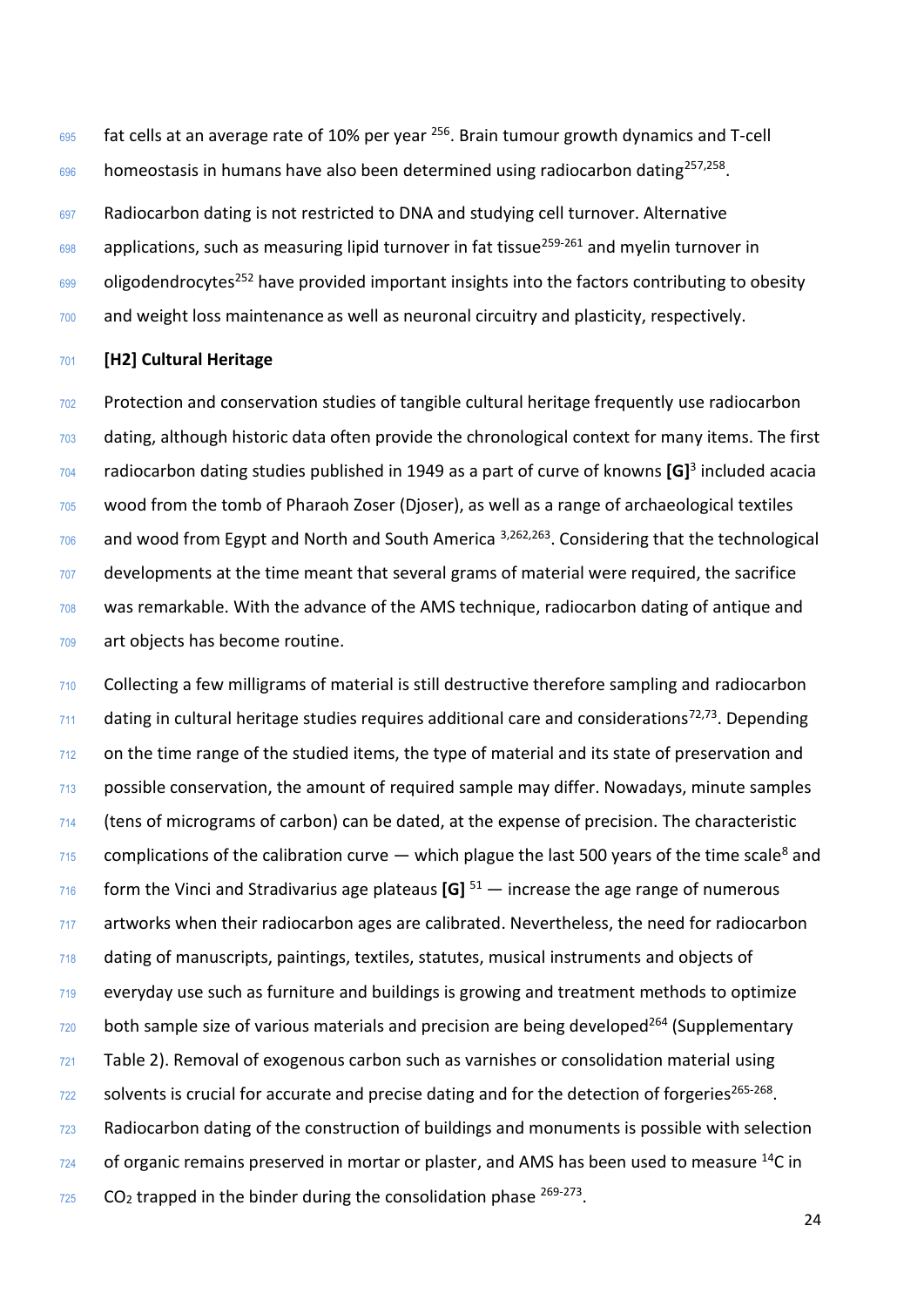Thorough spectral analysis and characterization methods of sample material is essential in choosing most promising fraction or component. For example, proper selection of the binder 728 or pigments from paintings for radiocarbon dating requires characterization of the paint layer  $\frac{729}{20}$  using FTIR<sup>274,275</sup>, Raman spectroscopy, X-ray fluorescence<sup>276</sup>, X-ray diffraction and/or gas  $\frac{730}{20}$  chromatography-mass spectrometry  $\frac{277-280}{27}$ . These tools are also useful to control the purity of fibers, wood and paper. For paper, the source material of cellulose must be identified in order to support interpretation of the radiocarbon age<sup>281</sup>. FTIR and polarized light microscopy analysis of textiles helps to screen for the presence of synthetic fibers, which are often derived  $\frac{734}{100}$  from sources of <sup>14</sup>C-free fossil carbon. For the analysis of mortars and plasters, prior to sample selection and radiocarbon dating, petrographic analysis and characterization of their chemical and mineralogical composition using x-ray fluorescence and x-ray diffraction must take place  $270-272$ . Similarly, metallurgic analysis of iron objects and estimates of carbon content precede the dating of pre-industrial iron objects<sup>282-284</sup>. Finally, interpretation of results requires a combination of all available information: art history, art analysis or provenance research. Bayesian models, which include prior information such as artist's creative period, might be  $\frac{741}{4}$  helpful in narrowing the calibrated calendar ages<sup>280,285</sup>.

742 A unique potential of radiocarbon dating for ancient trees has been demonstrated by dating the oldest African baobabs<sup>286</sup>. Old trees have lifespans of several generations and are part of cultural heritage, thanks to their cultural, spiritual and symbolic values. Protection of ancient trees requires knowledge of their age but also understanding of their growth architecture<sup>287,288</sup>. Sampling living trees requires care and ethical conduct, however ancient 747 trees usually have complicated structures and offer opportunities to sample in hollow and exposed places  $289$ . Such wood is free of conservation therefore preparation for radiocarbon dating is straightforward, contrary to most anthropogenic objects. More examples of dating of ancient trees can be found in Supplementary Table 2).

#### **[H2] Forensics**

## *[H3] Age determination of human remains*

 Radiocarbon dating of human remains can be used to estimate the age of a person, and can significantly assist authorities when attempting to solve unidentified homicides as well as facilitate identification in mass disasters. Dependent on the stage of preservation, analysis of bone lipids, hair and skin can provide information on the year of death<sup>290</sup>. Since bone undergoes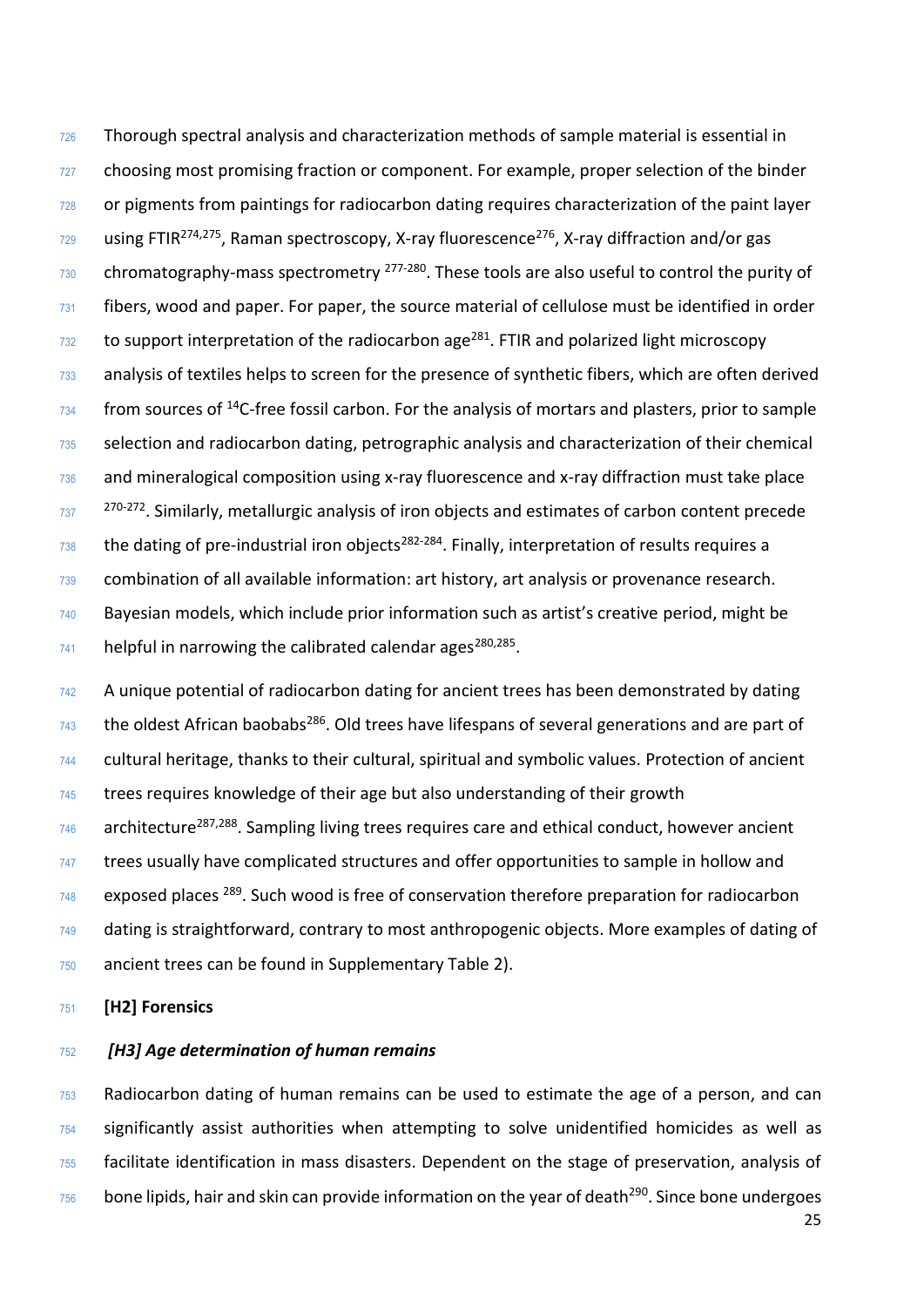757 remodelling across the lifespan, the age of bone does not always reflect person age, and cannot be used to reliably estimate date of birth  $-$  with an exception of the petrous bone, which is formed during the postnatal period<sup>291</sup>. Radiocarbon dating of tooth enamel has been used to estimate the date of birth of an individual<sup>292</sup>. Tooth enamel is not remodelled or exchanged 761 during the lifespan and this analysis revealed that when calibrated for enamel formation time, dental enamel provides a remarkably accurate estimate of a person's year of birth<sup>246</sup>. In one example, where radiocarbon dating (and other forensic methodology) was applied to a cold case, the legal identification of a young boy who had died approximately 40 years earlier was  $\frac{765}{165}$  made, resulting in the repatriation of the boy's remains and closure for the family<sup>293</sup>.

766 Radiocarbon dating of bone and tooth together with stable isotope analysis of tooth enamel<sup>294</sup> and dental racemization analysis<sup>295</sup> can provide police and forensic authorities with an estimated year of birth, date of death and information about the geographical origin of an individual  $294,296-299$ . In addition to dental enamel, radiocarbon dating of the eye lens has 770 identified that the crystalline formation of the lens takes place almost entirely around the time of birth<sup>300</sup> (Figure 7). The precision of radiocarbon dating the eye lens is similar to that of dental enamel analysis, and has led to the suggestion that the technique could be used as a forensic tool for age determination<sup>301</sup>.

*[H3] Wildlife conservation and protection*

 $\frac{775}{175}$  Measurements of bomb peak <sup>14</sup>C help to estimate the time of death of an individual animal, and 776 therefore has a potential to trace products made illegally from the tissue of protected animals 777 or plants. The Convention on International Trade in Endangered Species of Wild Flora and Fauna 778 (CITES) was adopted in 1973 in order to ensure that trade in wildlife is legal and sustainable; it currently covers over 35,000 species. Radiocarbon dating using the bomb peak provides an excellent tool for the detection of illegal trade of ivory and tissue of other protected animals 302-  $\frac{306}{781}$  . Combined with stable isotopes, DNA analysis and dendrochronology, radiocarbon dating is used to monitor trade in timber<sup>307,308</sup> or poached cycads<sup>309</sup>. However, the atmospheric bomb peak<sup>197</sup> is fading due to the Suess effect (BOX 3), and the radiocarbon dating of future specimens  $\frac{784}{8}$  will require the support of the stable carbon isotopes<sup>310</sup>.

*[H3] Biofuels*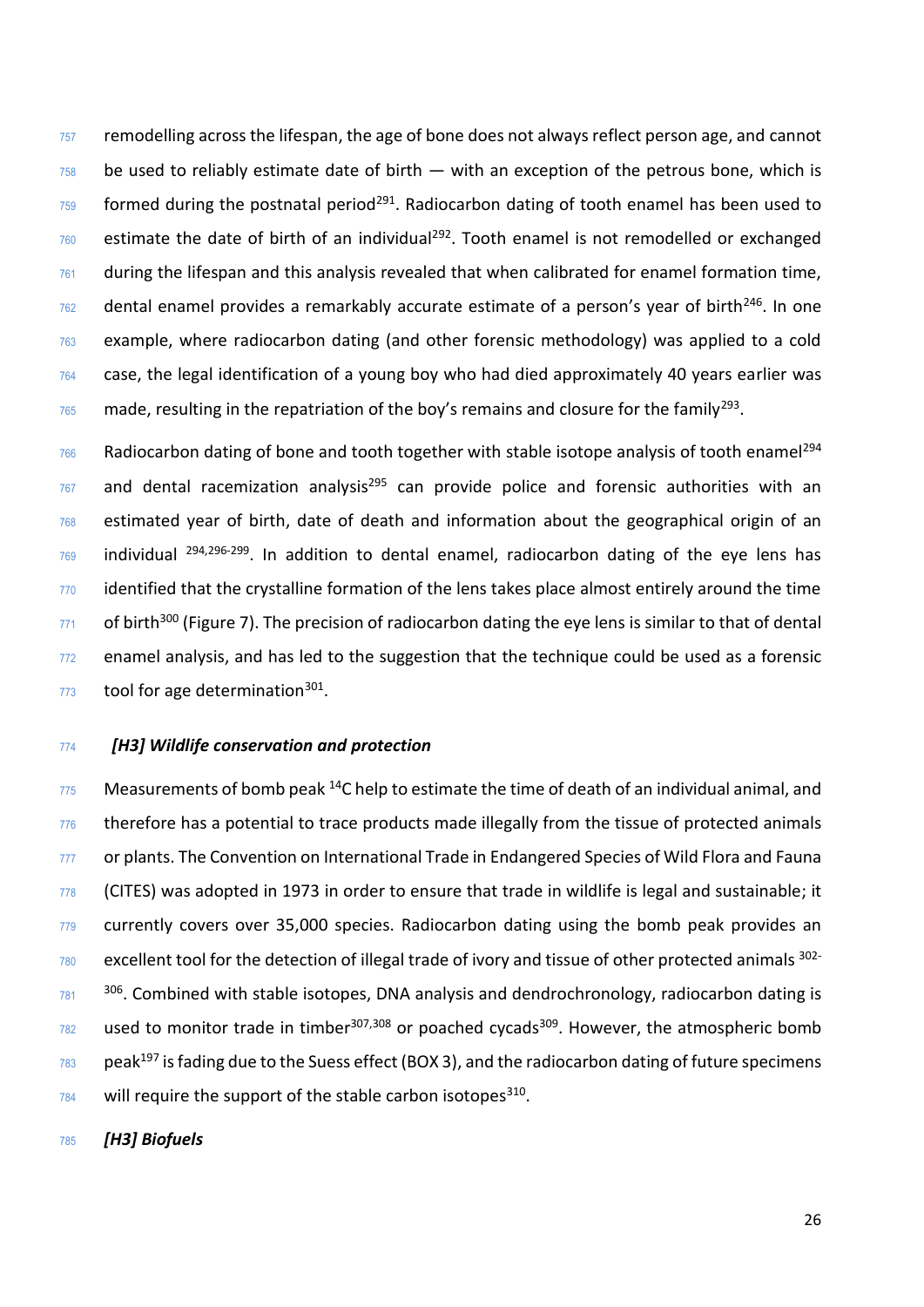$\frac{786}{286}$  Measurement of <sup>14</sup>C also has important applications in discriminating the fossil-derived carbon 787 fraction from the biogenic-derived carbon fraction in carbon-based compounds. This is  $788$  important in the general effort to promote the use of  $CO<sub>2</sub>$ -neutral products, reduce greenhouse  $789$  gases emissions and mitigate climate change. Fossil-derived products are completely  $^{14}$ C-<sup>790</sup> depleted, while biogenic products mirror the current radiocarbon atmospheric signal. Simple  $791$  isotopic mass balance equations can be used to accurately calculate the proportions of the two <sup>792</sup> different carbon sources. Several studies have addressed the different methodological aspects 793 associated with this approach and have assessed the achievable precision and accuracy levels.  $\frac{794}{294}$  Routine analyses are now performed on polymers<sup>311</sup>, bio-fuels  $\frac{312,313}{27}$ , synthetic gases<sup>314</sup> as well  $_{795}$  as flue gases from industrial sources<sup>315,316</sup>. Radiocarbon dating using both beta- counting<sup>317</sup> and  $796$  AMS<sup>314</sup> techniques is now included in different international protocols such as those of the  $\frac{797}{297}$  International Organization for Standardization (ISO)<sup>318</sup> and the American Society for Testing and 798 Materials (ASTM)<sup>319</sup>.

## <sup>799</sup> *[H3] Forgeries*

800 Radiocarbon dating has the potential to detect anachronism of materials of cultural heritage, 801 which might indicate forgery. The method has been applied to historic forgeries, including  $802$  numerous relics created in the Medieval period<sup>320</sup>, with the most famous being the Shroud of 803 Turin<sup>321</sup>. One of the first forgeries detected using radiocarbon dating was the Piltdown Skull, <sup>804</sup> which had been created to represent an early ancestor to humans predating *Homo*  <sup>805</sup> *heidelbergensis* and aged over 500,000 years old, but was ultimately dated to 500-100 years 806 **old**<sup>322,323</sup>.

 $807$  The variable atmospheric <sup>14</sup>C in the period from mid-17<sup>th</sup> to mid-20<sup>th</sup> centuries prevents 808 detection of early forgeries of paintings from these time periods if items were produced 809 before the onset of the bomb peak (Figure 8). Sometimes radiocarbon dating is used as  $810$  additional proof of forgery detected or suggested by art research and paint analysis<sup>324,325</sup>. 811 Occasionally, radiocarbon dating may prove insufficient if forgers re-used old canvases, as was  $812$  the case for forgeries of famous paintings from the 19<sup>th</sup> and 20<sup>th</sup> centuries. The dating of the 813 organic binding media could provide an alternate solution to this problem, by detecting binder  $814$  produced shortly before the production of a counterfeit  $326$ . Forgeries of other objects are 815 common, and the bomb peak provides an important dating tool in this regard. Current due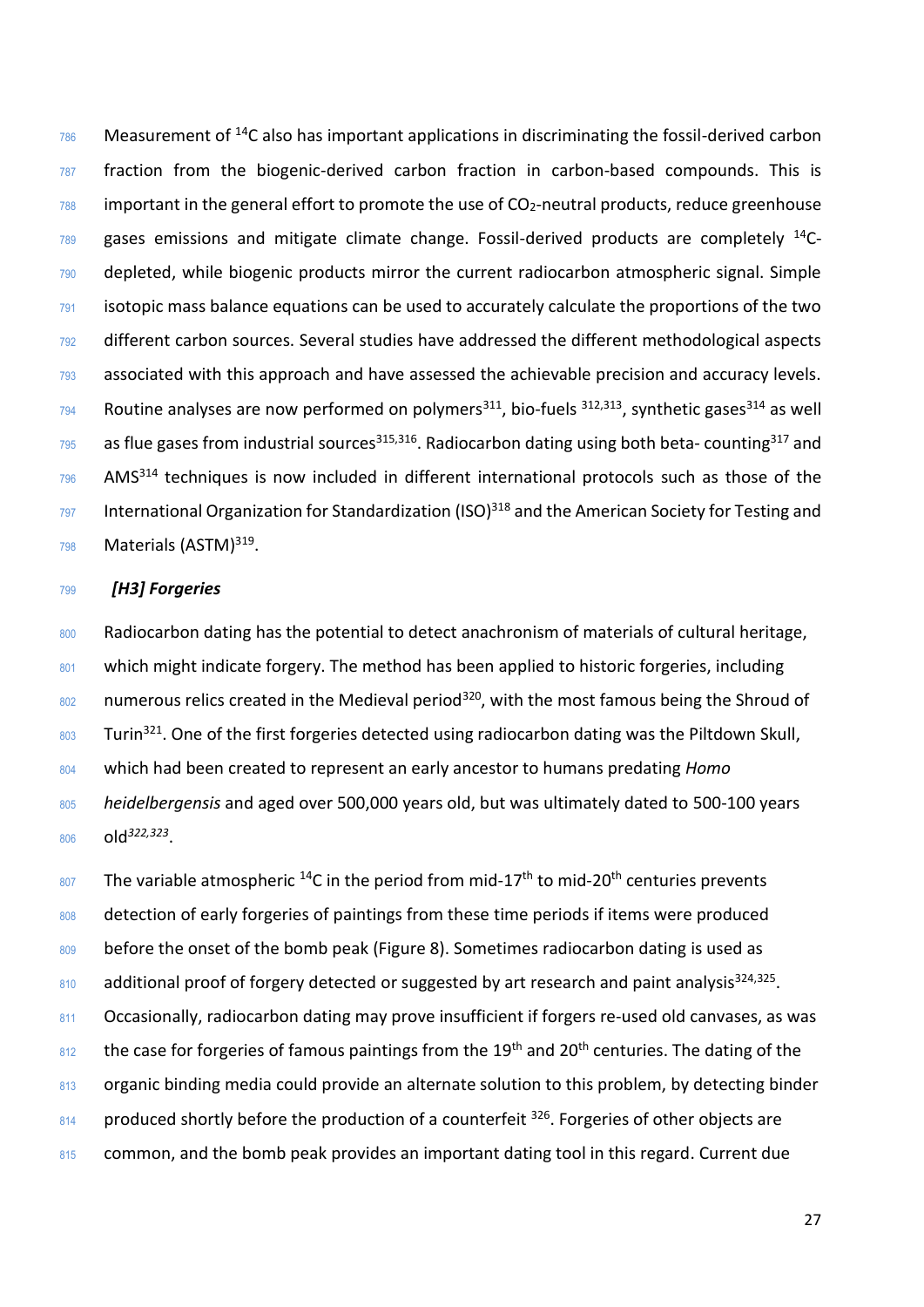$816$  diligence protocols applied by many radiocarbon laboratories<sup>71</sup> require documentation of 817 objects' origin, which may act as an initial filter on the art market.

## <sup>818</sup> **[H1] Reproducibility and data deposition**

819 Historically, the success of radiocarbon dating relies on reproducibility and inter-comparison 820 of findings. Multiple laboratories around the world began their radiocarbon dating operations  $\frac{821}{2}$  soon after the method has been established by Libby<sup>3,4</sup>. In the following decades, conventions  $822$  were set and standards defined<sup>327</sup>. It is worth noting that the initial laboratories used beta-823 counting, and that the procedures were later adopted for AMS, as many conventional 824 laboratories became hybrids that used both approaches (for example, Groningen, Glasgow, 825 Rafter, Arizona, Helsinki, and others).

### <sup>826</sup> **[H2] Reproducibility**

- 827 Reproducibility of radiocarbon age is controlled both internally, by analysis of secondary
- 828 standards and known-age samples, and externally by international laboratory intercomparison
- $829$  projects, in which multiple labs measure a single homogenized sample. Scott et al.,  $328$  provide
- 830 an overview of the projects performed during the past 3 decades, included a range of material
- 831 with ages spanning the last 55,000 years. Intercomparison for specific materials such as
- $_{832}$  cremated bones<sup>329</sup>, unburned bones<sup>330</sup>, wood<sup>331</sup> and charcoal<sup>332</sup> demonstrate reproducibility
- $833$  of radiocarbon age as reported in summary publications  $69,331$

# **[H2] Publishing <sup>14</sup>** <sup>834</sup> **C ages**

- 835 The conventional <sup>14</sup>C ages (RA) and their one standard deviation (1σ), written as RA  $± 1\sigma$
- 836 should be published along with calibrated ages, the calibration curve used and the laboratory
- 837 number prescribed to the sample by the radiocarbon laboratory. The list of lab codes current
- 838 and past is published at [radiocarbon.org.](https://radiocarbon.webhost.uits.arizona.edu/node/11) The rules have been outlined previously<sup>16,17,19,</sup> (BOX
- $1.839$  1). For archaeological studies, additional guidelines are given<sup>333,334</sup>.
- $840$  The practice of publishing all the radiocarbon ages produced by  $14$ C laboratories was
- $841$  established early<sup>335,336</sup> and has been continued by some laboratories, such as the Oxford
- $\frac{842}{4}$  laboratory <sup>337</sup>. The data lists provide <sup>14</sup>C ages, their uncertainty, information on the context
- 843 and preparation methods<sup>338-340</sup>. Otherwise data are published through specific research
- 844 publications or may be accessed on request or via the database websites of individual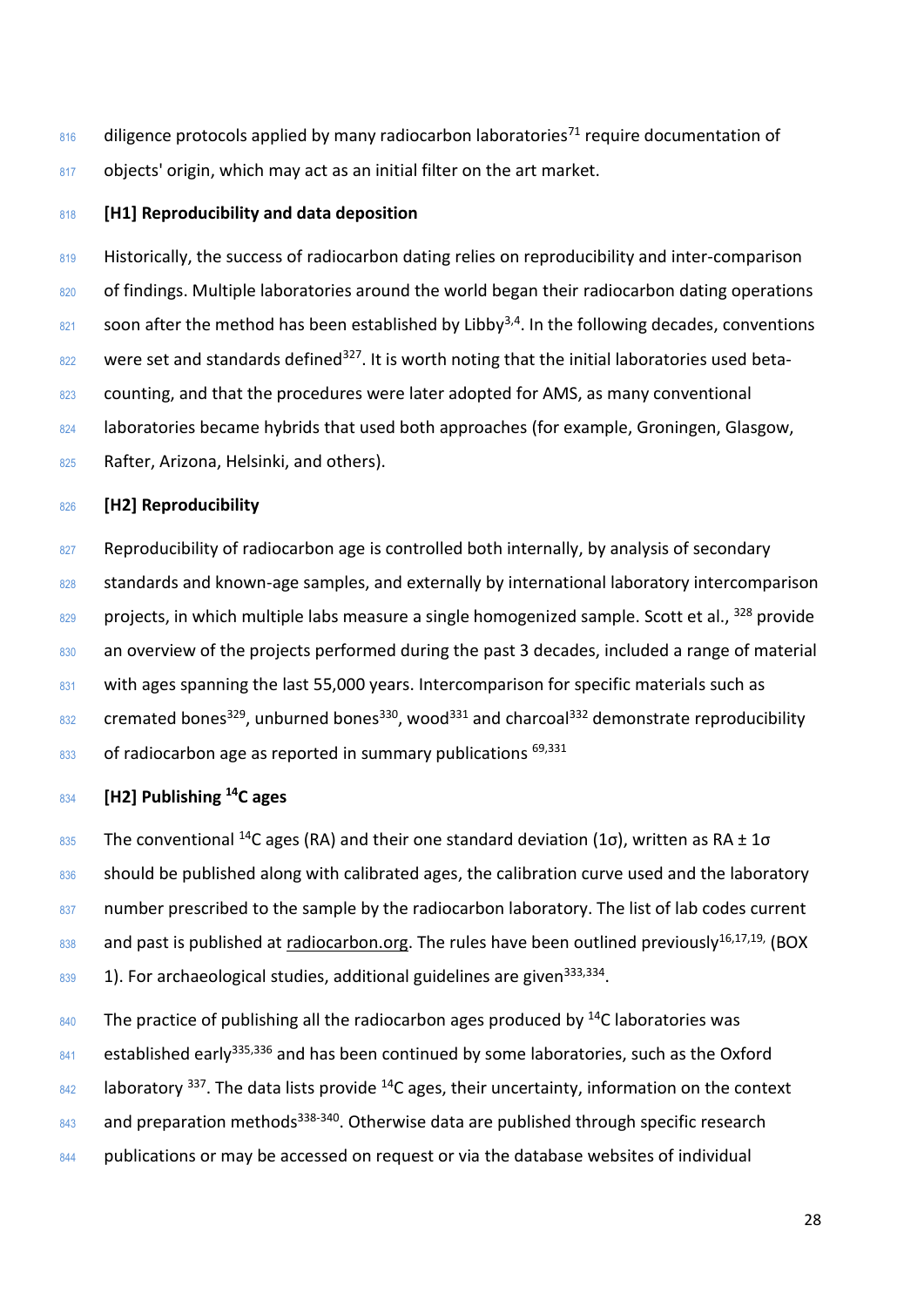845 Radiocarbon laboratories [\(ORAU,](https://c14.arch.ox.ac.uk/databases.html) [Gliwice Radiocarbon Laboratory,](http://www.carbon14.pl/IB_Grdb/index.html) <sup>14</sup>[CARHU,](https://www.oasisnorth.org/carhu.html) Royal Institute for 846 [Cultural Heritage,](http://c14.kikirpa.be/search.php) [New Zealand Radiocarbon Database\)](https://www.waikato.ac.nz/nzcd/).

847 The interdisciplinary applications of radiocarbon dating have also resulted in a number of  $1848$  thematic databases representing the archaeology of specific regions or time periods<sup>341-343</sup>,  $_{849}$  dates of volcanic eruptions<sup>344</sup> and ages of soils<sup>345</sup>, bones<sup>346</sup>, or seafloor sediments<sup>347</sup>. There are 850 also databases that include radiocarbon dates as a part of extensive data sets in the  $851$  compilation of climatic records from around the globe  $348$  (also see Supplementary Table 3). 852 Users may also refer to the IntCal calibration [database,](http://intcal.org/) in which all data submitted to IntCal

 $_{853}$  are publicly available<sup>8</sup>.

## <sup>854</sup> **[H1] Limitations and optimizations**

<sup>855</sup> Radiocarbon dating is destructive and requires a certain amount of carbon, so careful 856 consideration should be given before analysis of very rare or high value materials. The 857 precision and accuracy of the final calibrated calendar age is affected by both the sample's size 858 and its state of preservation. Independent of the precision of analysis, the features of the 859 calibration curve during the time period to which the sample is dated may also limit the  $\frac{860}{200}$  precision of calibrated ages<sup>349</sup>. The final limit is imposed on the method by the decay constant  $861$  of <sup>14</sup>C. All ages close to the limit (older than 40,000 years) have to be considered with caution, 862 and beyond 55,000 years the method can seldom be applied.

 $863$  Modern AMS instruments are stable systems with design optimized for <sup>14</sup>C analysis, control 864 software allowing unattended and remotely controlled operations, and have sample 865 throughput of the order of several thousand per year. Uncertainty levels of 0.2–0.3 % are 866 routinely achieved for samples younger than 10,000 years corresponding to 10 of 867 approximately 15–20 years in the radiocarbon timescale. Sensitivities of the AMS systems for  $14^{\circ}$   $^{14}$ C separation allow the measurement of  $^{14}$ C/ $^{12}$ C ratios as low as 10<sup>-15</sup>–10<sup>-16</sup>, which 869 corresponds to the machine blank levels of 60,000-70,000 years. Though the achievable 870 uncertainty levels degenerate as sample age increases, being limited by the statistics  $871$  associated with <sup>14</sup>C counting, the main factor limiting resolution appears to be related to the 872 calibration stage. As shown in Figure 5, while monotonic parts of the calibration curve can 873 result in monomodal, Gaussian-like probability distributions of calendar ages whose width is 874 defined by the curve steepness, sections with high fluctuation result in multimodal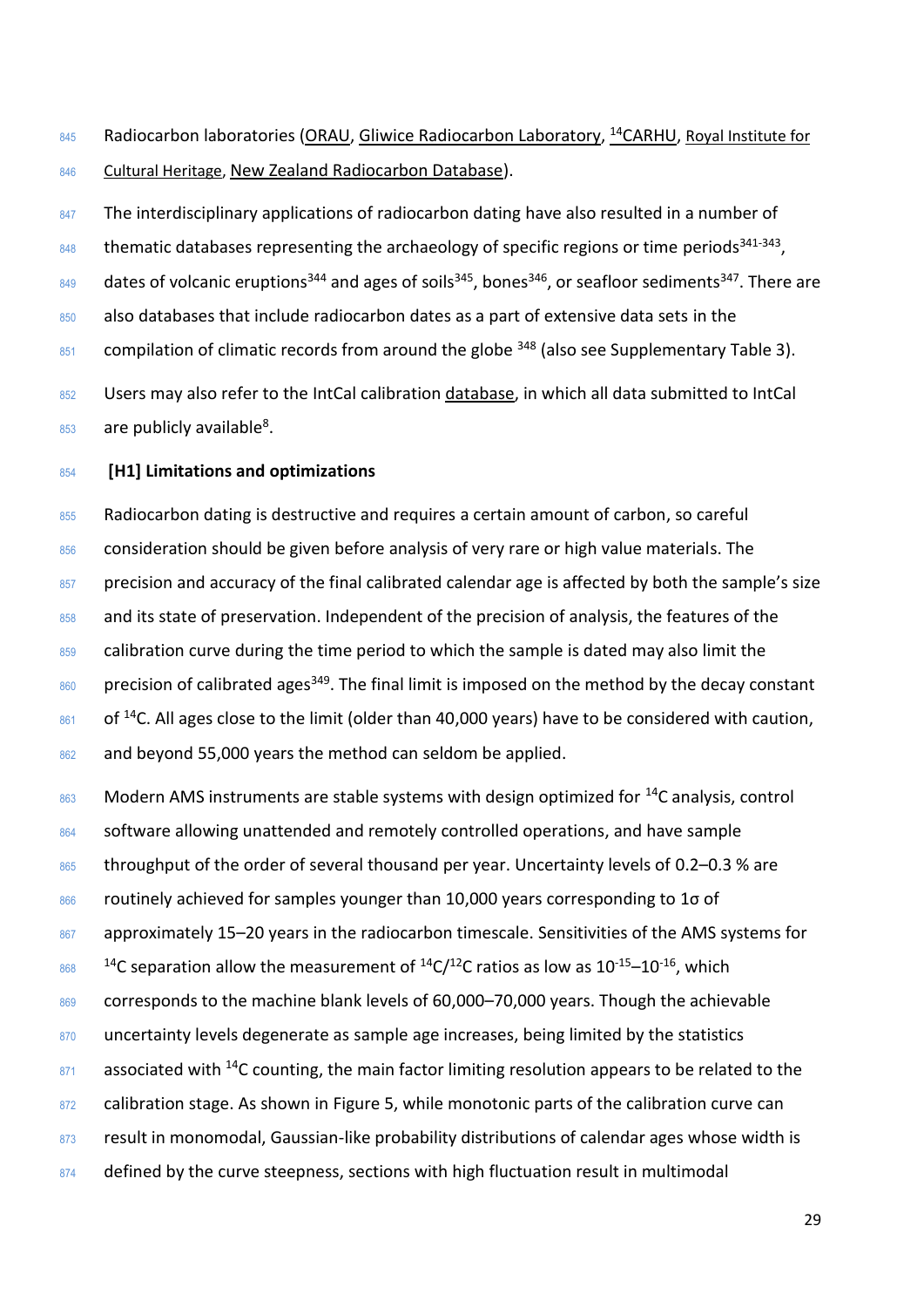$875$  distributions and separate time intervals<sup>350</sup>. This is an intrinsic and unavoidable limitation of  $876$  the method which, in some cases, makes interpretation of <sup>14</sup>C dating results ambiguous. The  $877$  single-year record of the atmospheric  $14$ C included in part of the current calibration curve  $\frac{878}{1000}$  (IntCal20)<sup>8</sup> facilitates more accurate calibration of high-resolution measurements, though not 879 necessarily more precise depending on the higher resolved shape of the curve. However 880 IntCal20 does improve both precision and accuracy in cases where Bayesian wiggle-matching 881 **[G]** can be employed using absolute or relative dating information available from tree-ring, 882 varve sequences, high-resolution sampling or by dense archeological stratigraphy as a  $883$  statistical constraint during calibration, or when large and rapid excursions in the <sup>14</sup>C 884 calibration curve can be used as temporal anchor points to produce calendar year dates in  $885$  combination with tree-ring methodologies<sup>176,351</sup>. The other intrinsic limit is related to the 886 analysis of samples with ages older than ~40,000 years and close to the limit of the method.  $887$  For these samples large uncertainties are already associated with <sup>14</sup>C determination as due to  $888$  the limited number of residual <sup>14</sup>C atoms while the relative effect of blank correction becomes  $\frac{889}{889}$  larger, further reducing precision and time resolution<sup>352</sup>.

890 Independent of analytical and methodological limitations, radiocarbon dating can fail or 891 provide inconclusive answers due to the limited budget dedicated to the analysis. Close 892 collaboration with radiocarbon research laboratories is a possible solution to this problem.

<sup>893</sup> **[H1] Outlook**

## <sup>894</sup> *[H2] Measurement techniques*

895 From the technical and instrumental point of view the main developments will likely be a 896 further downscaling of AMS spectrometer dimensions. This trend started 10–15 years ago, 897 mainly due to the pioneering work at the Laboratory for Ion Beam Physics at ETH Zurich. Since 898 then, many of the criterions from the early days of AMS have been broken. For example, the 899 need for a post-stripping of high positive charge states and then high acceleration voltages (2-900 3 MV) for effective removal of molecular isobaric interferences, are no longer necessary. 901 A different route towards machine size reduction is the use of positive ion mass spectrometry. <sup>902</sup> First developed at the Scottish Universities Environmental Research Centre (SUERC), this  $903$  technique is based on the use of positive carbon ions produced from CO<sub>2</sub> in an electron

<sup>904</sup> cycolotron resonance ion source and then accelerated towards a charge-exchange gas cell.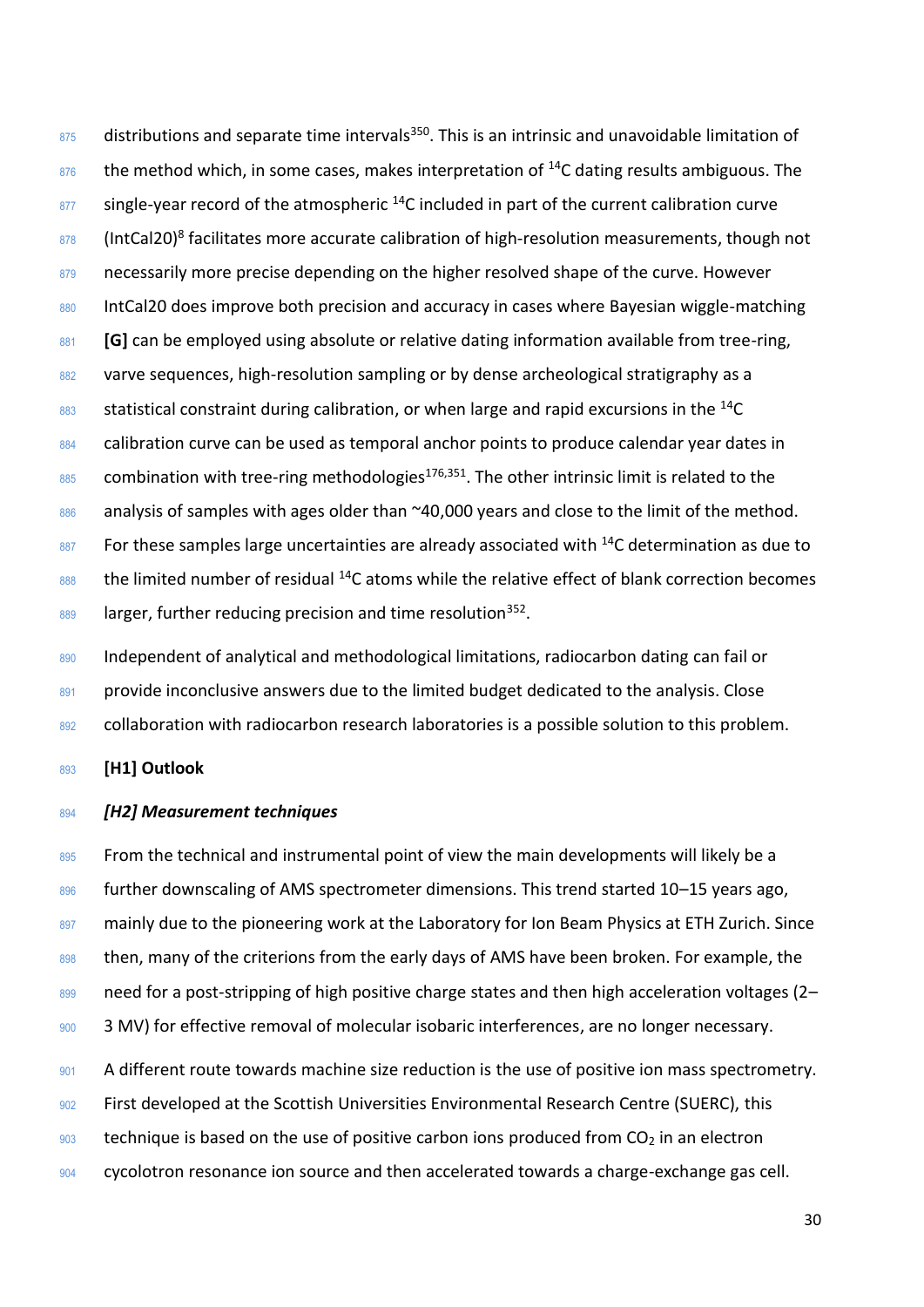905 Here positive ions charge-exchange to negative ones, allowing the effective removal of  $906$  interfering hydrocarbons and nitrogen<sup>48</sup>.

907 Installation investments and infrastructure costs have significantly decreased at the same time <sup>908</sup> as the equipment has become more compact and easy to operate and maintain. These 909 improvements will allow an increasing number of radiocarbon measurements to be performed 910 in various facilities, completely different from the early days. Integrated designs are also being 911 developed to facilitate measurement of different quantities and parameters simultaneously 912 from the same sample. This is already the case for combined elemental analyzer-isotope ratio 913 mass spectrometry-AMS systems (EA-IRMS-AMS), which can measure carbon and nitrogen 914 stable isotopes, concentration and radiocarbon age<sup>353,354</sup>.

#### <sup>915</sup> *[H2] Expanding applications*

916 The future of radiocarbon analysis rests in the variety of possible applications, which are 917 facilitated by the technical and methodological developments of last two decades. The 918 dynamic field of CSRA, which relies on microgram-size samples, is expanding from studies of 919 sedimentary records to art and archeology. There is a growing trend to use specific molecules  $\frac{920}{20}$  to date and trace the sources of environmental carbon<sup>63,355</sup>. In archeology, analysis of specific  $921$  biomarkers, for example in pottery<sup>126</sup> or bones<sup>356</sup>, indicates increased potential for using CSRA 922 to analyze cultural heritage objects.

923 As AMS continues to improve and it becomes possible to measure smaller and smaller 924 samples, the applications of radiocarbon dating will continue to grow. While radiocarbon 925 dating of biological samples now offers powerful insights into the regenerative potential of 926 different tissues and organs in the human brain and body, currently many structures are 927 limited by their size and the ability to isolate 5 million or more cells, or only small biopsy 928 samples are available. Similarly, as scientists' efforts to isolate and purify subcellular structures 929 improve, deeper questions about human cell biology can be approached, such as how nuclear 930 pore protein and mitochondrial turnover impact health, aging and disease. The speed and 931 accessibility of radiocarbon dating has enabled new applications, like in species conservation;  $932$  radiocarbon dating has been used in determining the age of sharks<sup>357,358</sup>. These studies 933 demonstrated that sharks can live considerably longer than expected and raise concerns that 934 specific shark populations may be considerably more sensitive to human-induced mortality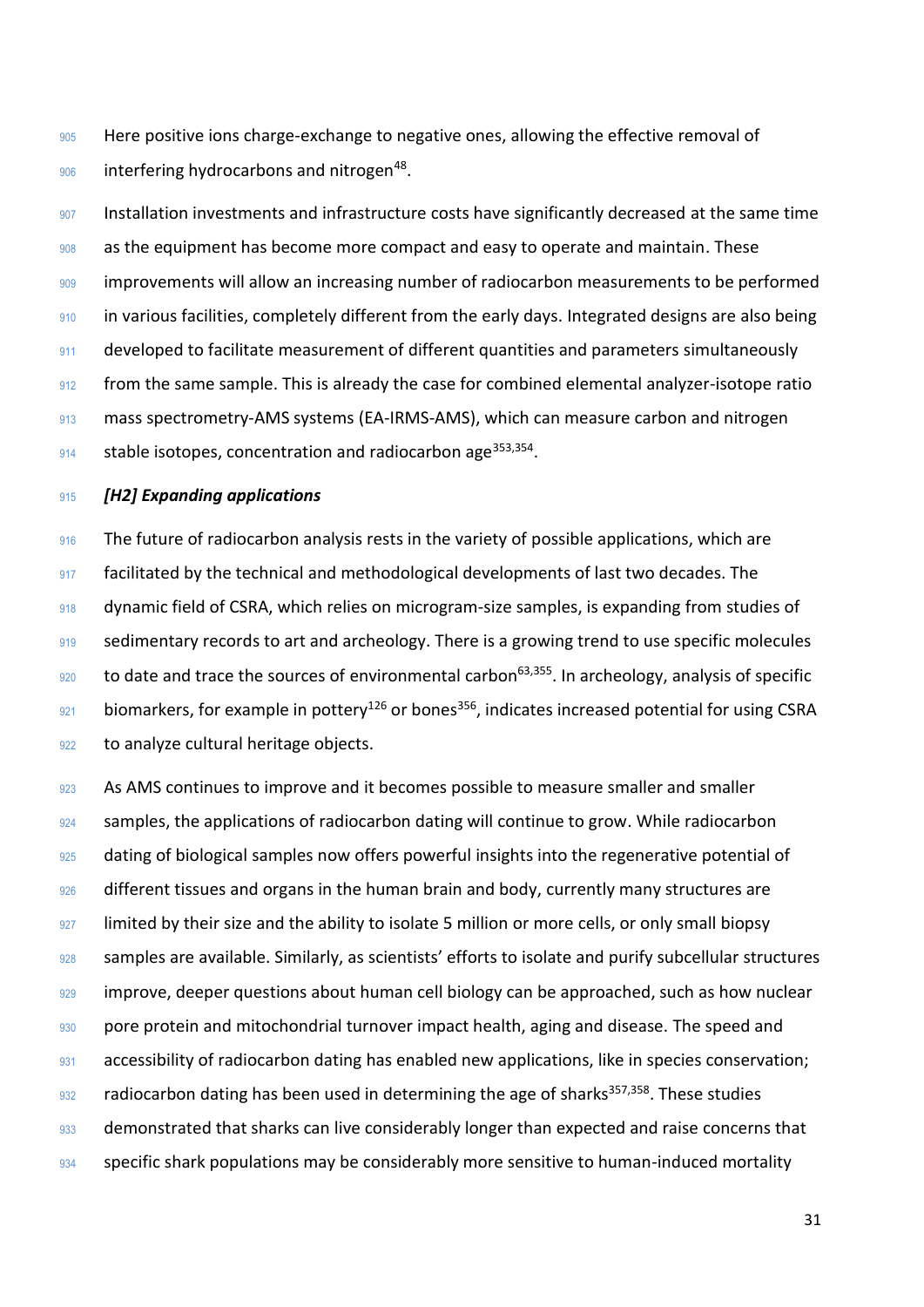<sup>935</sup> than previously thought. Radiocarbon dating may thus have even broader applications for 936 species conservation.

## *937 [H2] Single year tree-ring <sup>14</sup>C*

938 Improvements in AMS dating have also made it feasible to construct multi-millennial 939 sequences of annually resolved atmospheric <sup>14</sup>C from calendar dated tree-rings from a wide 940 range of growth locations in the Northern and Southern hemispheres. This opens up a wide 941 range of new possibilities for exploration. Such data will be used to fine-tune the structure of 942 future calibration curves for the last 14,000 years — currently much of this period is still based 943 on measurements of blocks of 10 or more tree-rings. As precision and accuracy of radiocarbon 944 dating instrumentation improves, the development of new ways to approach subtle regional  $14^{\circ}$   $14^{\circ}$ C fluctuations related to growing season or the latitude of the samples will increase. The 946 geographic coverage of the tree-ring record has some limitations in this regard because  $947$  certain regions near the equator, for which annual <sup>14</sup>C data for calibration would be most 948 important due to shifting of the intertropical convergence zone, do not typically produce tree-949 ring series suitable for conventional tree-ring dating methods. However new approaches using  $\frac{950}{20}$  stable isotope pattern matching<sup>359</sup> or chemical boundary identification may provide new 951 resources going forward.

952 These multi-millennial sequences will be invaluable in reconstructing the solar histories 953 necessary for prediction and mitigation of future solar storms which threaten our modern 954 technological infrastructure, and for applications in multi-proxy synchronisation such as  $955$  synchronizing sequences of contemporaneously produced cosmogenic  $10$ Be from ice cores and  $14^{\circ}$ C from calendar dated tree-ring sequences<sup>360</sup>. These have also been used to reconstruct  $957$  solar cycles<sup>361</sup> and to examine this in combination with other tree-ring signals to understand  $958$  the impacts of past solar activity on climate<sup>362</sup>. This work seems set to expand and diversify <sup>959</sup> considerably over the coming years**.**

960

## <sup>961</sup> **References**

<sup>963</sup> 1 Ruben, S. & Kamen, M. D. Radioactive carbon of long half-life. *Physical Review* **57**, 549 (1940). <sup>964</sup> 2 Anderson, E. C. *et al.* Natural Radiocarbon from Cosmic Radiation. *Physical Review* **72**, 931-936 <sup>965</sup> (1947).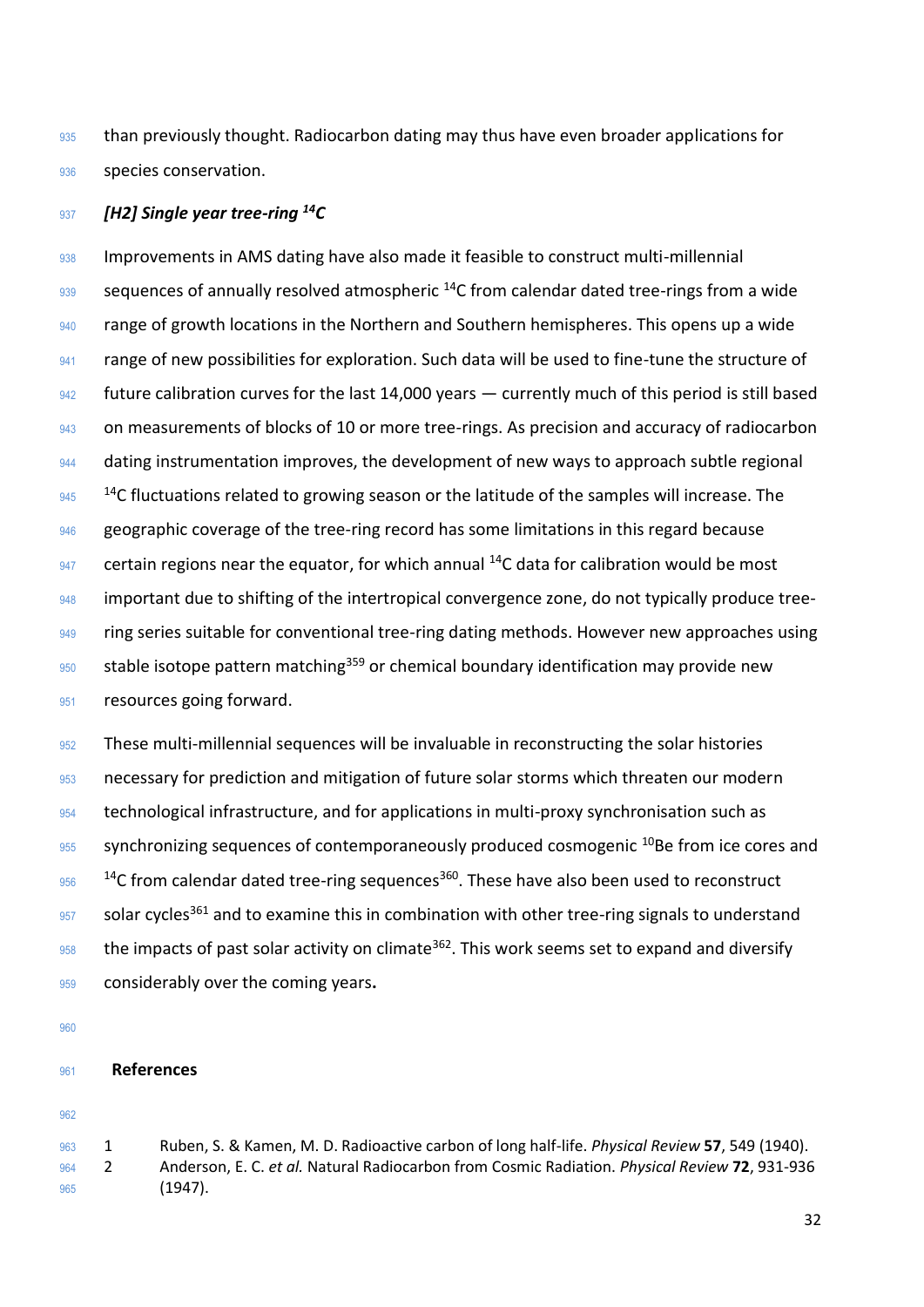3 Arnold, J. R. & Libby, W. F. Age Determinations by Radiocarbon Content - Checks with Samples of Known Age. *Science* **110**, 678-680 (1949). 4 Libby, W. F., Anderson, E. C. & Arnold, J. R. Age Determination by Radiocarbon Content - World-Wide Assay of Natural Radiocarbon. *Science* **109**, 227-228 (1949). 5 Rom, W. *et al.* A detailed 2-year record of atmospheric (CO)-C-14 in the temperate northern hemisphere. *Nuclear Instruments & Methods in Physics Research Section B-Beam Interactions with Materials and Atoms* **161**, 780-785 (2000). 6 Kutschera, W. Applications of accelerator mass spectrometry. *Int J Mass Spectrom* **349**, 203- 218 (2013). 7 Kutschera, W. The Half-Life of 14C—Why Is It So Long? *Radiocarbon* **61**, 1135-1142 (2019). 8 Reimer, P. J. *et al.* The IntCal20 Northern Hemisphere Radiocarbon Age Calibration Curve (0–55 cal kBP). *Radiocarbon* **62**, 725-757, doi:10.1017/RDC.2020.41 (2020). 978 9 Hogg, A. G. *et al.* SHCal20 Southern Hemisphere Calibration, 0–55,000 Years cal BP. *Radiocarbon* **62**, 759-778, doi:10.1017/RDC.2020.59 (2020). 10 Heaton, T. J. *et al.* Marine20—the marine radiocarbon age calibration curve (0–55,000 cal BP). *Radiocarbon* **62**, 779-820 (2020). 11 Santos, G., Southon, J., Griffin, S., Beaupre, S. & Druffel, E. Ultra small-mass AMS 14C sample preparation and analyses at KCCAMS/UCI Facility. *Nuclear Instruments and Methods in Physics Research Section B: Beam Interactions with Materials and Atoms* **259**, 293-302 (2007). 12 Ruff, M. *et al.* A gas ion source for radiocarbon measurements at 200 kV. *Radiocarbon* **49**, 307- 314 (2007). 987 13 Smith, A., Hua, Q., Williams, A., Levchenko, V. & Yang, B. Developments in micro-sample C-14 AMS at the ANTARES AMS facility. *Nuclear Instruments & Methods in Physics Research Section B-Beam Interactions With Materials and Atoms* **268**, 919-923, doi:10.1016/j.nimb.2009.10.064 (2010). 14 Steier, P., Liebl, J., Kutschera, W., Wild, E. M. & Golser, R. Preparation Methods of µg Carbon 992 Samples for <sup>14</sup>C Measurements. *Radiocarbon* **59**, 803 (2017). 15 Eglinton, T. I., Aluwihare, L. I., Bauer, J. E., Druffel, E. R. & McNichol, A. P. Gas chromatographic isolation of individual compounds from complex matrices for radiocarbon dating. *Analytical Chemistry* **68**, 904-912 (1996). 16 Reimer, P. J., Brown, T. A. & Reimer, R. W. Discussion: Reporting and calibration of post-bomb C-14 data. *Radiocarbon* **46**, 1299-1304 (2004). 17 Stuiver, M. & Polach, H. A. Reporting of C-14 Data - Discussion. *Radiocarbon* **19**, 355-363 (1977). 18 Mook, W. G. & van der Plicht, J. Reporting C-14 activities and concentrations. *Radiocarbon* **41**, 227-239 (1999). 19 van der Plicht, J. & Hogg, A. A note on reporting radiocarbon. *Quaternary Geochronology* **1**, 237-240 (2006). 20 Stenström, K. E., Skog, G., Georgiadou, E., Genberg, J. & Johansson, A. A guide to radiocarbon units and calculations. *Lund University, Department of Physics internal report*, 1-17 (2011). 21 Paterne, M., Michel, É., Hatté, C. & Dutay, J.-C. in *Paleoclimatology* (eds G. Ramstein *et al.*) 51-71 (Springer International Publishing, 2020). 22 Libby, W. F. Radiocarbon dating. *Chem Brit* **5**, 548-552 (1955). 23 Kromer, B. & Muennich, K. O. in *Radiocarbon after four decades. An interdisciplinary perspective* (eds R.E. Taylor, A. Long, & R.S. Kra) 184-197 (Springer Verlag, 1992). 24 Polach, H. A. in *Radiocarbon After Four Decades* 198-213 (Springer, 1992). 25 Povinec, P. P., Litherland, A. & von Reden, K. F. Developments in radiocarbon technologies: from the Libby counter to compound-specific AMS analyses. *Radiocarbon* **51**, 45-78 (2009). 26 Tudyka, K. *et al.* A low level liquid scintillation spectrometer with five counting modules for 14C, 222Rn and delayed coincidence measurements. *Radiation Measurements* **105**, 1-6 (2017). 27 Theodórsson, P. *et al.* Ultra-stable single-phototube liquid scintillation system for radiocarbon dating. *LSC*, 253-260 (2008).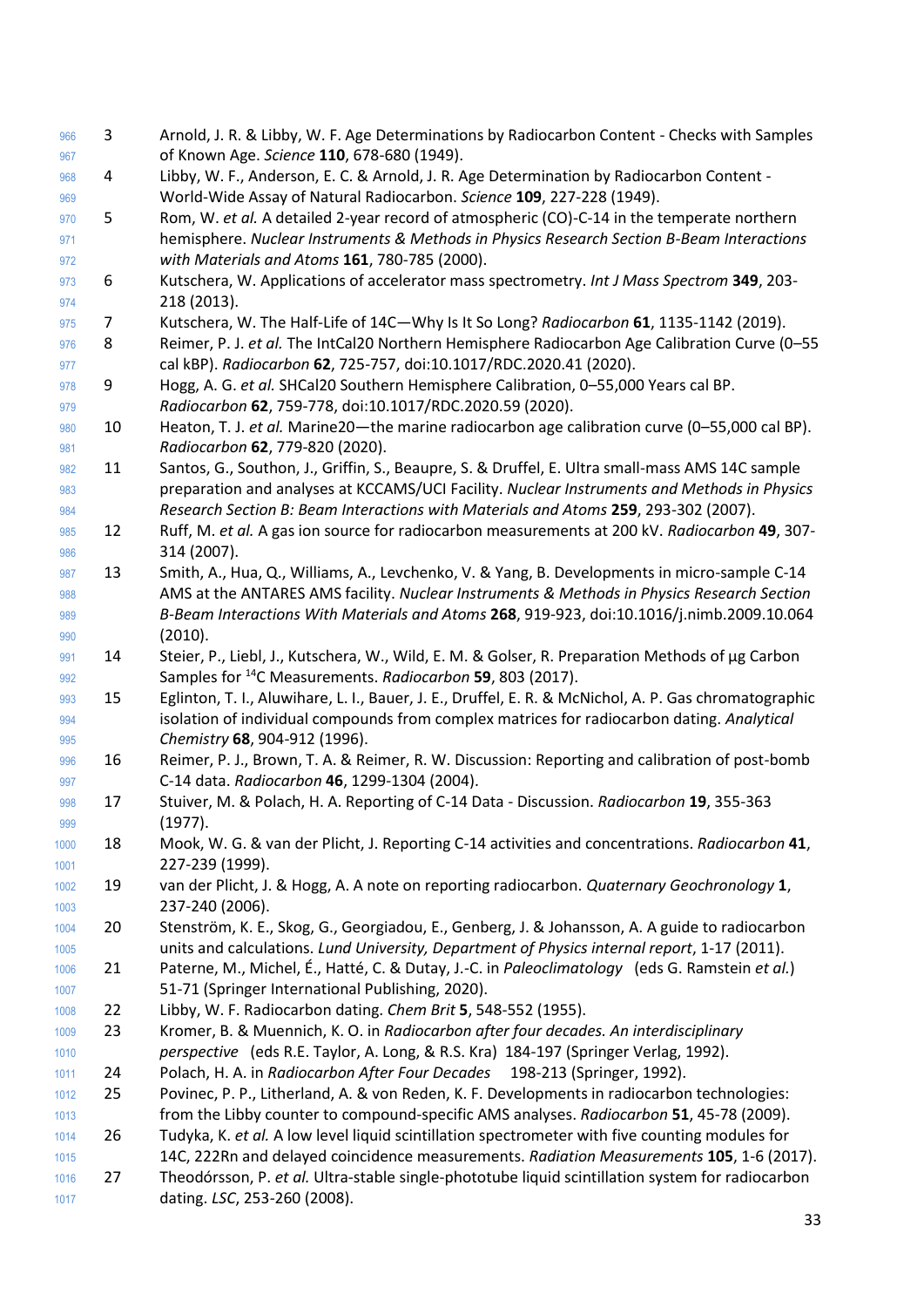- 28 Quiles, A., Kamal, N. S., Abd'el Fatah, M. & Mounir, N. The Ifao Radiocarbon laboratory: A status report. *Radiocarbon* **59**, 1157 (2017).
- 29 Gudelis, A., Gaigalaitė, L. & Gvozdaitė, R. Application of the absolute method for determination of tritium and radiocarbon in groundwater from radioactive waste facility. *Journal of Radioanalytical and Nuclear Chemistry* **322**, 1391-1396 (2019).
- 30 Feng, B. *et al.* Application of synthetic benzoic acid technology in environmental radiocarbon monitoring. *Journal of environmental radioactivity* **216**, 106188 (2020).
- 31 Cuchet, A. *et al.* Authentication of the naturalness of wintergreen (Gaultheria genus) essential oils by gas chromatography, isotope ratio mass spectrometry and radiocarbon assessment. *Industrial Crops and Products* **142**, 111873 (2019).
- 32 Purser, K. H. *et al.* An attempt to detect stable N-ions from a sputter ion source and some implications of the results for the design of tandems for ultra-sensitive carbon analysis. *Revue de Physique appliquee* **12**, 1487-1492 (1977).
- 33 Nelson, D. E., Korteling, R. G. & Stott, W. R. Carbon-14: direct detection at natural concentrations. *Science* **198**, 507-508 (1977).
- 34 Bennett, C. L. *et al.* Radiocarbon dating using electrostatic accelerators: negative ions provide the key. *Science* **198**, 508-510 (1977).
- 35 Litherland, A., Zhao, X. L. & Kieser, W. Mass spectrometry with accelerators. *Mass spectrometry reviews* **30**, 1037-1072 (2011).
- 36 Synal, H.-A., Jacob, S. & Suter, M. The PSI/ETH small radiocarbon dating system. *Nuclear Instruments and Methods in Physics Research Section B: Beam Interactions with Materials and Atoms* **172**, 1-7 (2000).
- 37 Synal, H.-A., Dobeli, M., Jacob, S., Stocker, M. & Suter, M. Radiocarbon AMS towards its low- energy limits. *Nuclear Instruments and Methods in Physics Research Section B: Beam Interactions with Materials and Atoms* **223-224**, 339-345 (2004).
- 38 Synal, H. A., Schulze-Konig, T., Seiler, M., Suter, M. & Wacker, L. Mass spectrometric detection of radiocarbon for dating applications. *Nuclear Instruments & Methods in Physics Research Section B-Beam Interactions with Materials and Atoms* **294**, 349-352, doi:10.1016/j.nimb.2012.01.026 (2013).
- 39 Salehpour, M., Håkansson, K., Possnert, G., Wacker, L. & Synal, H.-A. Performance report for the low energy compact radiocarbon accelerator mass spectrometer at Uppsala University. *Nuclear Instruments and Methods in Physics Research Section B: Beam Interactions with Materials and Atoms* **371**, 360-364 (2016).
- 40 Seiler, M., Maxeiner, S., Wacker, L. & Synal, H.-A. Status of mass spectrometric radiocarbon detection at ETHZ. *Nuclear Instruments and Methods in Physics Research Section B: Beam Interactions with Materials and Atoms* **361**, 245-249 (2015).
- 41 Fahrni, S., Wacker, L., Synal, H.-A. & Szidat, S. Improving a gas ion source for 14C AMS. *Nuclear Instruments and Methods in Physics Research Section B: Beam Interactions with Materials and Atoms* **294**, 320-327 (2013).
- 42 Wacker, L. *et al.* A versatile gas interface for routine radiocarbon analysis with a gas ion source. *Nuclear Instruments & Methods in Physics Research Section B-Beam Interactions with Materials and Atoms* **294**, 315-319, doi:10.1016/j.nimb.2012.02.009 (2013).
- 43 Wacker, L., Lippold, J., Molnar, M. & Schulz, H. Towards radiocarbon dating of single foraminifera with a gas ion source. *Nuclear Instruments & Methods in Physics Research Section B-Beam Interactions With Materials and Atoms* **294**, 307-310, doi:10.1016/j.nimb.2012.08.038 (2013).
- 44 Haghipour, N. *et al.* Compound-Specific Radiocarbon Analysis by Elemental Analyzer- Accelerator Mass Spectrometry: Precision and Limitations. *Analytical Chemistry* **91**, 2042-2049, doi:10.1021/acs.analchem.8b04491 (2019).
- 45 Leonard, A., Castle, S., Burr, G. S., Lange, T. & Thomas, J. A wet oxidation method for AMS radiocarbon analysis of dissolved organic carbon in water. *Radiocarbon* **55**, 545-552 (2013).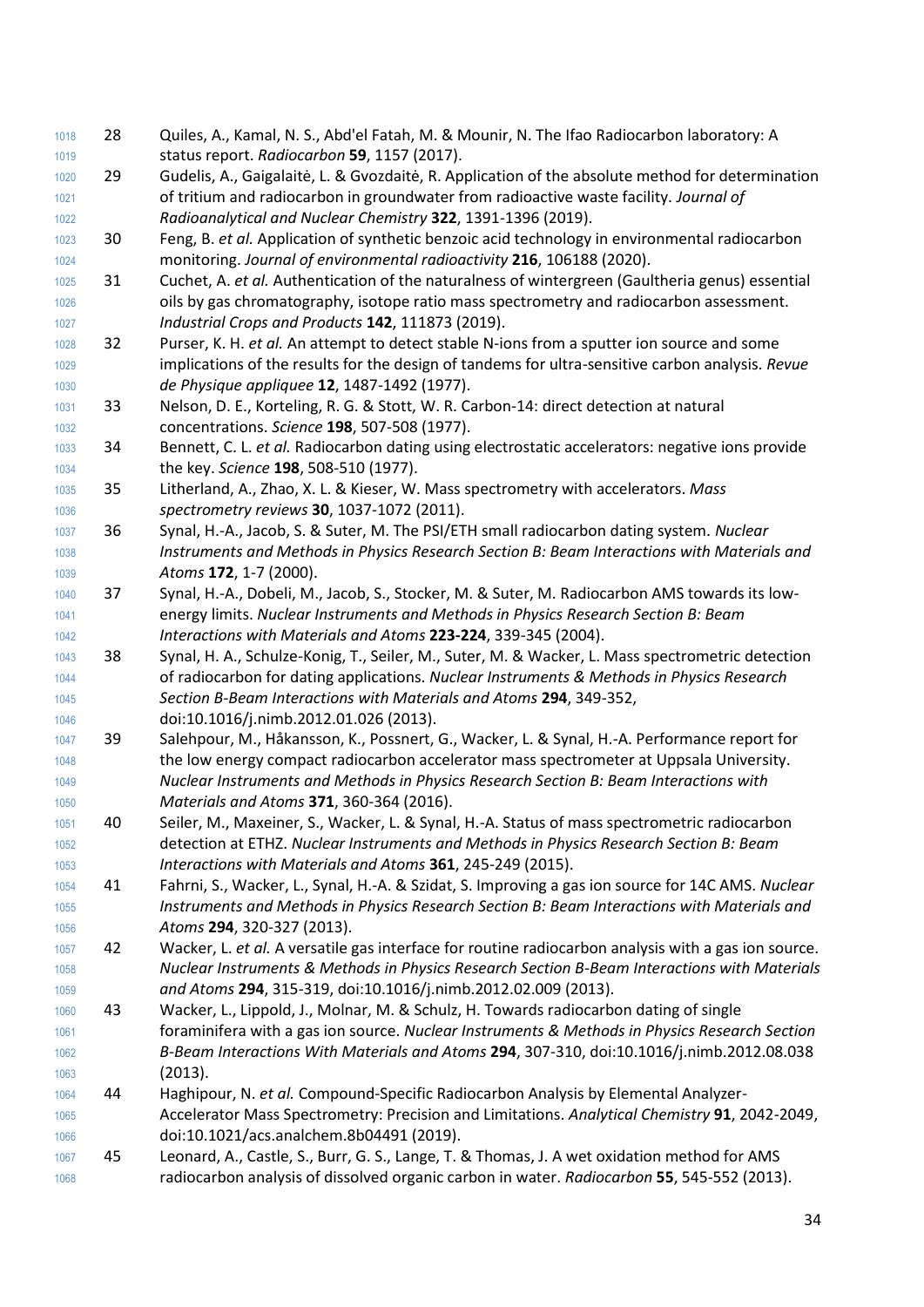| 1119         |    | Chromatographic Isolation of Individual Amino Acids Extracted From Sediments for                                                                                                            |
|--------------|----|---------------------------------------------------------------------------------------------------------------------------------------------------------------------------------------------|
| 1118         | 66 | Blattmann, T. M., Montluçon, D. B., Haghipour, N., Ishikawa, N. F. & Eglinton, T. I. Liquid                                                                                                 |
| 1117         |    | doi:10.1021/acs.analchem.8b02693 (2018).                                                                                                                                                    |
| 1116         |    | Acids for Radiocarbon Analysis. Analytical Chemistry 90, 12035-12041,                                                                                                                       |
| 1115         | 65 | Ishikawa, N. F. et al. Improved Method for Isolation and Purification of Underivatized Amino                                                                                                |
| 1114         |    | specific radiocarbon analysis. Analytical chemistry 82, 8931-8938 (2010).                                                                                                                   |
| 1113         | 64 | Ingalls, A. E. et al. HPLC purification of higher plant-dervied lignin phenols for compound                                                                                                 |
| 1112         |    | (2005).                                                                                                                                                                                     |
| 1111         | 63 | Ingalls, A. E. & Pearson, A. Compound-Specific Radiocarbon Analysis. Oceanography 18, 18-31                                                                                                 |
| 1110         |    | Quaternary Science Journal - Eiszeitalter und Gegenwart 57, 2-24 (2008).                                                                                                                    |
| 1109         | 62 | Hajdas, I. The Radiocarbon dating method and its applications in Quaternary studies.                                                                                                        |
| 1108         |    | 112, doi:Doi 10.1017/S0033822200045069 (2010).                                                                                                                                              |
| 1107         |    | Radiocarbon Dating at the Oxford Radiocarbon Accelerator Unit (Orau). Radiocarbon 52, 103-                                                                                                  |
| 1106         | 61 | Brock, F., Higham, T., Ditchfield, P. & Ramsey, C. B. Current Pretreatment Methods for Ams                                                                                                  |
| 1105         |    | dating. Rapid Communications in Mass Spectrometry 34, e8720 (2020).                                                                                                                         |
| 1104         |    | transform infrared spectroscopy for pre-screening ancient bone collagen prior to radiocarbon                                                                                                |
| 1103         | 60 | Naito, Y. I., Yamane, M. & Kitagawa, H. A protocol for using attenuated total reflection Fourier-                                                                                           |
| 1102         |    | prescreening. Scientific reports 9, 1-7 (2019).                                                                                                                                             |
| 1101         | 59 | Sponheimer, M. et al. Saving Old Bones: a non-destructive method for bone collagen                                                                                                          |
| 1100         |    | Pre-Pottery Neolithic B (PPNB) of Motza (Israel). Radiocarbon 47, 193-206 (2005).                                                                                                           |
| 1099         | 58 | Yizhaq, M. et al. Quality controlled radiocarbon dating of bones and charcoal from the early                                                                                                |
| 1098         |    | evidence of embalming practices in Roman catacombs. Microchem J 133, 49-59 (2017).                                                                                                          |
| 1097         | 57 | Devièse, T. et al. A multi-analytical approach using FTIR, GC/MS and Py-GC/MS revealed early                                                                                                |
| 1096         |    | Treatments for Radiocarbon Dating. Radiocarbon 60, 35-50, doi:10.1017/RDC.2017.68 (2018).                                                                                                   |
| 1095         | 56 | Brock, F. et al. Testing the Effectiveness of Protocols for Removal of Common Conservation                                                                                                  |
| 1094         |    | samples by FTIR spectroscopy. Radiocarbon 49, 201-210 (2007).                                                                                                                               |
| 1093         | 55 | D'Elia, M. et al. Evaluation of possible contamination sources in the 14C analysis of bone                                                                                                  |
| 1092         |    | 855-865 (2010).                                                                                                                                                                             |
| 1091         |    | suitable for radiocarbon dating of poorly preserved bones. Journal of archaeological science 37,                                                                                            |
| 1090         | 54 | Brock, F., Higham, T. & Ramsey, C. B. Pre-screening techniques for identification of samples                                                                                                |
| 1089         |    | doi:10.2458/azu rc.57.18554 (2015).                                                                                                                                                         |
| 1088         |    | an Absolute Chronology for the Late Bronze and Iron Ages of Israel. Radiocarbon 57, 207-216,                                                                                                |
| 1087         | 53 | Boaretto, E. Radiocarbon and the Archaeological Record: An Integrative Approach for Building                                                                                                |
| 1086         |    | (1999).                                                                                                                                                                                     |
| 1085         | 52 | Aitken, M. J. Archaeological dating using physical phenomena. Rep Prog Phys 62, 1333-1376                                                                                                   |
| 1084         |    | (1998).                                                                                                                                                                                     |
| 1083         | 51 | Jull, A. Accelerator radiocarbon dating of art, textiles, and artifacts. Nuclear News 41, 30-38                                                                                             |
| 1082         |    | (2004).                                                                                                                                                                                     |
| 1081         |    | Scythian chronology. Impact of the Environment on Human Migration in Eurasia 42, 45-61                                                                                                      |
| 1080         | 50 | van der Plicht, J., Scott, E., Alekseev, A. & Zaitseva, G. Radiocarbon, the calibration curve and                                                                                           |
| 1079         |    | 123-147 (2009).                                                                                                                                                                             |
| 1078         | 49 | Bayliss, A. Rolling out revolution: using radiocarbon dating in archaeology. Radiocarbon 51,                                                                                                |
| 1077         |    | Interactions with Materials and Atoms 361, 229-232 (2015).                                                                                                                                  |
| 1076         |    | spectrometry. Nuclear Instruments and Methods in Physics Research Section B: Beam                                                                                                           |
| 1075         | 48 | Freeman, S. P., Shanks, R. P., Donzel, X. & Gaubert, G. Radiocarbon positive-ion mass                                                                                                       |
| 1074         |    | 88, 8570-8576, doi:10.1021/acs.analchem.6b01659 (2016).                                                                                                                                     |
| 1073         |    | Radiocarbon Analyses of Carbonate Archives at High Spatial Resolution. Analytical Chemistry                                                                                                 |
| 1071<br>1072 | 47 | Welte, C. et al. Laser Ablation - Accelerator Mass Spectrometry: An Approach for Rapid                                                                                                      |
| 1070         |    | 573-576, doi:10.1016/j.nimb.2012.03.038 (2013).                                                                                                                                             |
| 1069         | 46 | Molnar, M. et al. C-14 analysis of groundwater down to the millilitre level. Nuclear Instruments<br>& Methods in Physics Research Section B-Beam Interactions with Materials and Atoms 294, |
|              |    |                                                                                                                                                                                             |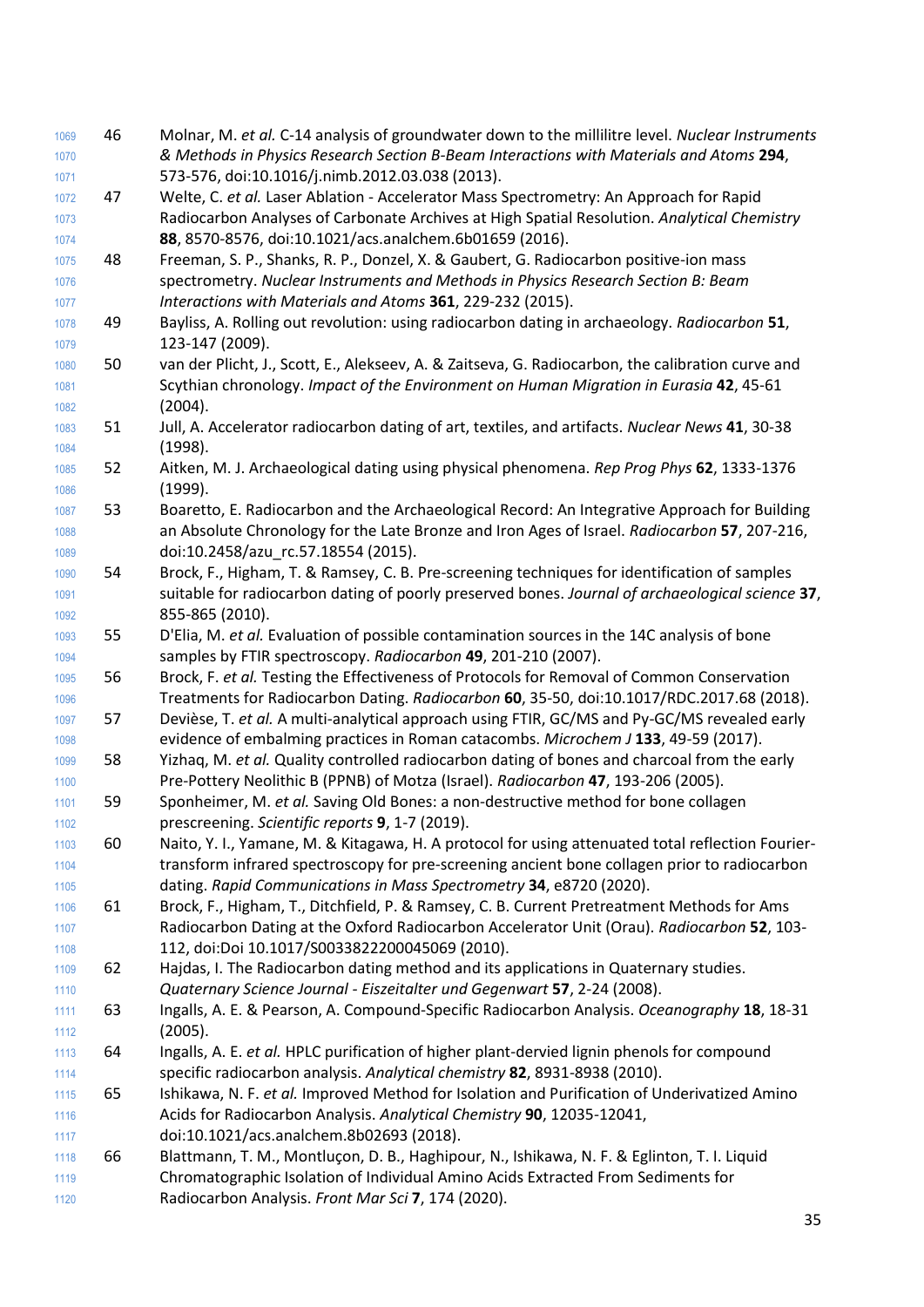| 1121         | 67 | Mann, W. B. An International Reference Material for Radiocarbon Dating. Radiocarbon 25, 519-                                                                    |
|--------------|----|-----------------------------------------------------------------------------------------------------------------------------------------------------------------|
| 1122         |    | 527 (1983).                                                                                                                                                     |
| 1123<br>1124 | 68 | Rozanski, K. et al. The IAEA 14 C intercomparison exercise 1990. Radiocarbon 34, 506-519<br>(1992).                                                             |
| 1125         | 69 | Scott, E. M., Naysmith, P. & Cook, G. T. Why do we need 14C inter-comparisons?: The Glasgow-                                                                    |
| 1126         |    | 14C inter-comparison series, a reflection over 30 years. Quaternary Geochronology 43, 72-82                                                                     |
| 1127         |    | (2018).                                                                                                                                                         |
| 1128         | 70 | Huysecom, E., Hajdas, I., Renold, M.-A., Synal, H.-A. & Mayor, A. The "Enhancement" of                                                                          |
| 1129         |    | Cultural Heritage by AMS Dating: Ethical Questions and Practical Proposals. Radiocarbon 59,                                                                     |
| 1130         |    | 559-563 (2017).                                                                                                                                                 |
| 1131         | 71 | Hajdas, I. et al. Radiocarbon Dating and the Protection of Cultural Heritage. Radiocarbon 61,                                                                   |
| 1132         |    | 1133-1134, doi:10.1017/Rdc.2019.100 (2019).                                                                                                                     |
| 1133         | 72 | Freedman, J., van Dorp, L. & Brace, S. Destructive sampling natural science collections: an                                                                     |
| 1134         |    | overview for museum professionals and researchers. Journal of Natural Science Collections 5,                                                                    |
| 1135         |    | 21-34 (2018).                                                                                                                                                   |
| 1136         | 73 | (AIC), A. I. f. C. o. H. A. W. Code of Ethics and Guidelines for Practice.                                                                                      |
| 1137         | 74 | Séguin, F. H., Schneider, R. J., Jones, G. A. & Karl, F. Optimized data analysis for AMS                                                                        |
| 1138         |    | radiocarbon dating. Nuclear Instruments and Methods in Physics Research Section B: Beam                                                                         |
| 1139         |    | Interactions with Materials and Atoms 92, 176-181 (1994).                                                                                                       |
| 1140         | 75 | Rom, W. et al. Systematic investigations of 14C measurements at the Vienna Environmental                                                                        |
| 1141         |    | Research Accelerator. Radiocarbon 40, 255-263 (1997).                                                                                                           |
| 1142         | 76 | McNichol, A. P., Jull, A. J. T. & Burr, G. S. Converting AMS data to radiocarbon values:                                                                        |
| 1143         |    | Considerations and conventions. Radiocarbon 43, 313-320 (2001).                                                                                                 |
| 1144         | 77 | Wacker, L., Christl, M. & Synal, H. A. Bats: A new tool for AMS data reduction. Nuclear                                                                         |
| 1145         |    | Instruments & Methods in Physics Research Section B-Beam Interactions with Materials and                                                                        |
| 1146         |    | Atoms 268, 976-979 (2010).                                                                                                                                      |
| 1147         | 78 | Craig, H. Carbon-13 in Plants and the Relationships between Carbon-13 and Carbon-14                                                                             |
| 1148         |    | Variations in Nature. Journal of Geology 62, 115-149 (1954).                                                                                                    |
| 1149         | 79 | Welte, C. et al. Towards the limits: Analysis of microscale 14C samples using EA-AMS. Nuclear                                                                   |
| 1150         |    | Instruments and Methods in Physics Research Section B: Beam Interactions with Materials and                                                                     |
| 1151         |    | Atoms 437, 66-74 (2018).                                                                                                                                        |
| 1152<br>1153 | 80 | Santos, G. M. et al. AMS C-14 sample preparation at the KCCAMS/UCI facility: Status report and<br>performance of small samples. Radiocarbon 49, 255-269 (2007). |
| 1154         | 81 | Sookdeo, A. et al. Quality dating: a well-defined protocol implemented at ETH for high-                                                                         |
| 1155         |    | precision 14C-dates tested on late glacial wood. Radiocarbon 62, 891-899 (2020).                                                                                |
| 1156         | 82 | Alves, E. Q., Macario, K., Ascough, P. & Bronk Ramsey, C. The Worldwide Marine Radiocarbon                                                                      |
| 1157         |    | Reservoir Effect: Definitions, Mechanisms, and Prospects. Reviews of Geophysics 56, 278-305,                                                                    |
| 1158         |    | doi:10.1002/2017rg000588 (2018).                                                                                                                                |
| 1159         | 83 | Stuiver, M., Pearson, G. W. & Braziunas, T. Radiocarbon Age Calibration of Marine Samples                                                                       |
| 1160         |    | Back to 9000 Cal Yr Bp. Radiocarbon 28, 980-1021 (1986).                                                                                                        |
| 1161         | 84 | Ascough, P., Cook, G. & Dugmore, A. Methodological approaches to determining the marine                                                                         |
| 1162         |    | radiocarbon reservoir effect. Progress in Physical Geography 29, 532-547 (2005).                                                                                |
| 1163         | 85 | Reimer, P. J. & Reimer, R. W. A marine reservoir correction database and on-line interface.                                                                     |
| 1164         |    | Radiocarbon 43, 461-463 (2001).                                                                                                                                 |
| 1165         | 86 | Philippsen, B. The freshwater reservoir effect in radiocarbon dating. Heritage Science 1, 1-19                                                                  |
| 1166         |    | (2013).                                                                                                                                                         |
| 1167         | 87 | Keaveney, E. M. & Reimer, P. J. Understanding the variability in freshwater radiocarbon                                                                         |
| 1168         |    | reservoir offsets: a cautionary tale. Journal of Archaeological Science 39, 1306-1316 (2012).                                                                   |
| 1169         | 88 | Cook, G. T. et al. Best practice methodology for 14C calibration of marine and mixed                                                                            |
| 1170         |    | terrestrial/marine samples. Quaternary Geochronology 27, 164-171 (2015).                                                                                        |
| 1171         | 89 | Arneborg, J. et al. Change of diet of the Greenland Vikings determined from stable carbon                                                                       |
| 1172         |    | isotope analysis and 14C dating of their bones. Radiocarbon 41, 157-168 (1999).                                                                                 |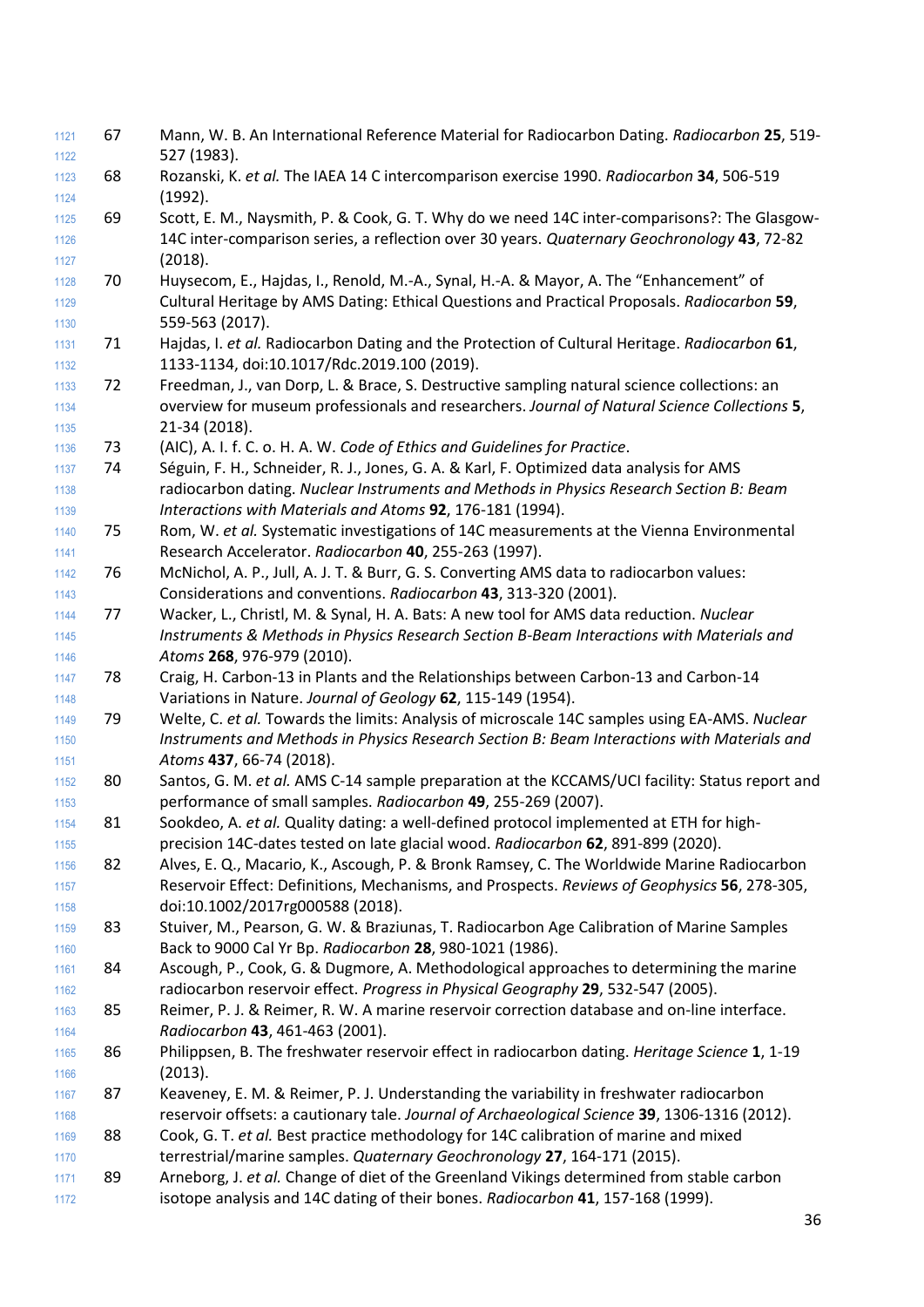- 90 MacAvoy, S. E., Macko, S. A. & Garman, G. C. Tracing Marine Biomass into Tidal Freshwater Ecosystems Using Stable Sulfur Isotopes. *The Science of Nature* **85**, 544-546, doi:10.1007/s001140050546 (1998).
- 91 Beesley, L. S. *et al.* new insights into the food web of an Australian tropical river to inform water resource management. *Scientific reports* **10**, 1-12 (2020).
- 92 Ascough, P. L. *et al.* Radiocarbon reservoir effects in human bone collagen from northern Iceland. *Journal of Archaeological Science* **39**, 2261-2271 (2012).
- 93 Fernandes, R., Millard, A. R., Brabec, M., Nadeau, M.-J. & Grootes, P. Food reconstruction using isotopic transferred signals (FRUITS): a Bayesian model for diet reconstruction. *PloS one* **9**, e87436 (2014).
- 94 Cheng, H. *et al.* Atmospheric 14C/12C changes during the last glacial period from Hulu Cave. *Science* **362**, 1293-1297 (2018).
- 95 Reimer, P. J. *et al.* Selection and Treatment of Data for Radiocarbon Calibration: An Update to the International Calibration (Intcal) Criteria. *Radiocarbon* **55**, 1923-1945 (2013).
- 96 Lechleitner, F. A. *et al.* Hydrological and climatological controls on radiocarbon concentrations in a tropical stalagmite. *Geochimica et Cosmochimica Acta* **194**, 233-252 (2016).
- 97 Yeman, C. *et al.* Unravelling Quasi-Continuous 14 C Profiles by Laser Ablation AMS. *Radiocarbon* **62**, 453-465 (2020).
- 98 Ramsey, C. OxCal 4. 4. Electronic document. (2021).
- 99 Stuiver, M., Reimer, P. J. & Reimer, R. W. CALIB 8.2 [www program]. (2021).
- 100 Santos, G. M., Granato-Souza, D., Barbosa, A. C., Oelkers, R. & Andreu-Hayles, L. Radiocarbon analysis confirms annual periodicity in Cedrela odorata tree rings from the equatorial Amazon. *Quaternary Geochronology* **58**, 101079, doi[:https://doi.org/10.1016/j.quageo.2020.101079](https://doi.org/10.1016/j.quageo.2020.101079) (2020).
- 101 Hua, Q., Barbetti, M. & Rakowski, A. Z. Atmospheric Radiocarbon for the Period 1950-2010. *Radiocarbon* **55**, 2059-2072, doi:DOI 10.2458/azu\_js\_rc.v55i2.16177 (2013).
- 102 Buck, C. E., Kenworthy, J. B., Litton, C. D. & Smith, A. F. Combining archaeological and radiocarbon information: a Bayesian approach to calibration. *Antiquity* **65**, 808 (1991).
- 103 Ramsey, C. B. Bayesian Analysis of Radiocarbon Dates. *Radiocarbon* **51**, 337-360 (2009).
- 104 van de Schoot, R. *et al.* Bayesian statistics and modelling. *Nature Reviews Methods Primers* **1**, 1, doi:10.1038/s43586-020-00001-2 (2021).
- 105 Hajdas, I. & Michczynski, A. Age-Depth Model of Lake Soppensee (Switzerland) Based on the High-Resolution C-14 Chronology Compared with Varve Chronology. *Radiocarbon* **52**, 1027- 1040 (2010).
- 106 Buck, C. E. & Meson, B. On being a good Bayesian. *World Archaeol* **47**, 567-584 (2015).
- 107 Ramsey, C. B. Radiocarbon calibration and analysis of stratigraphy: The OxCal program. *Radiocarbon* **37**, 425-430 (1995).
- 108 Buck, C. E., Christen, J. A. & James, G. N. BCal: an on-line Bayesian radiocarbon calibration tool. *Internet archaeology* **7**, 1192-1201 (1999).
- 109 Lougheed, B. & Obrochta, S. MatCal: Open source Bayesian 14 C age calibration in MatLab. *Journal of Open Research Software* **4** (2016).
- 110 Lanos, P. & Dufresne, P. (2019).
- 111 Renfrew, C. Before Civilization. The Radiocarbon Revolution and Prehistoric Europe. London. (1973).
- 112 Ramsey, C. B., Schulting, R., Bazaliiskii, V., Goriunova, O. & Weber, A. Spatio-temporal patterns of cemetery use among Middle Holocene hunter-gatherers of Cis-Baikal, Eastern Siberia. *Archaeol Res Asia* **25**, 100253 (2021).
- 1220 113 Wood, R. From revolution to convention: the past, present and future of radiocarbon dating. *Journal of Archaeological Science* **56**, 61-72 (2015).
- 114 Wood, R. *et al.* Testing the ABOx-SC method: Dating known-age charcoals associated with the Campanian Ignimbrite. *Quaternary Geochronology* **9**, 16-26, doi:10.1016/j.quageo.2012.02.003 (2012).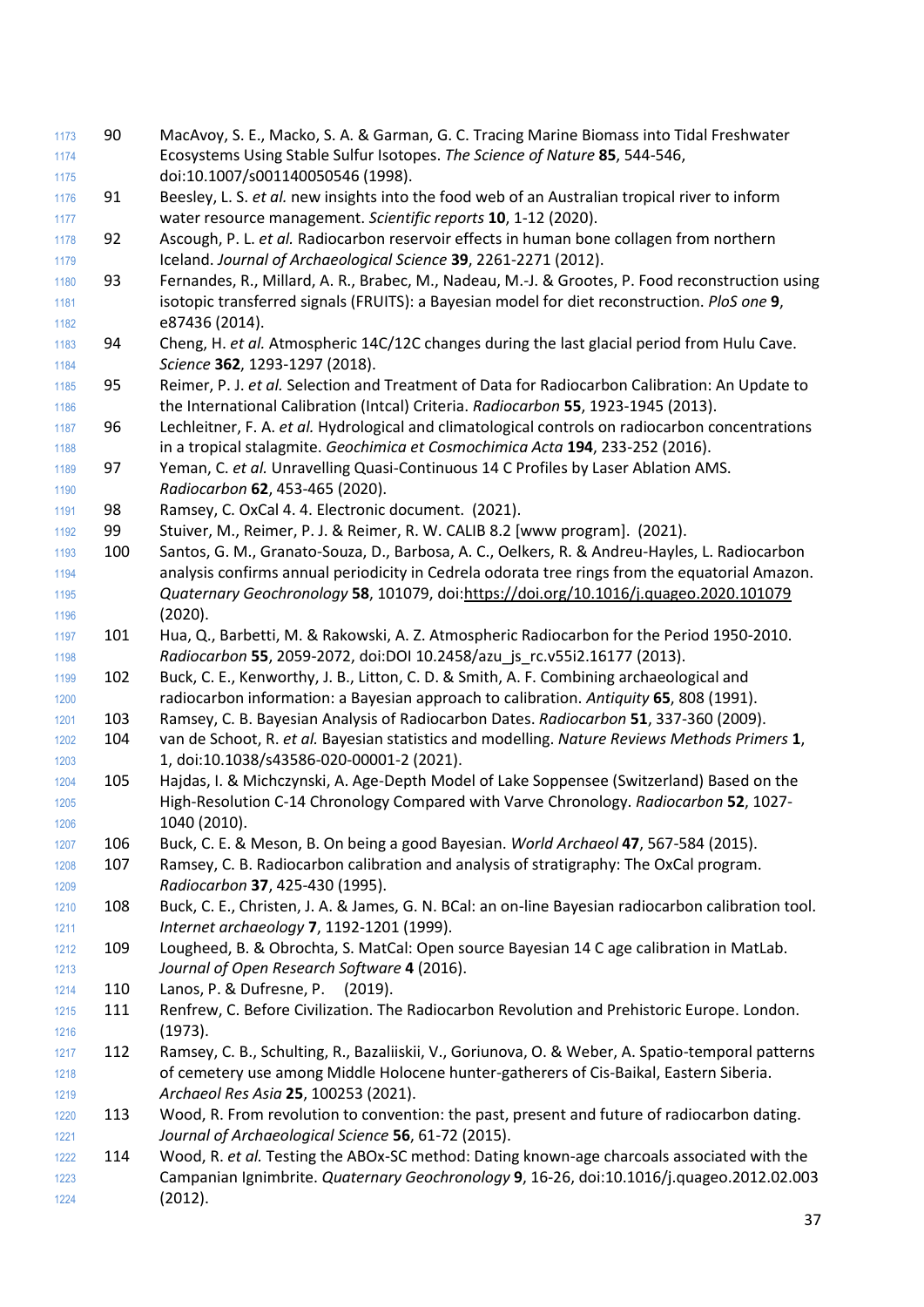- 115 Jacobi, R. M., Higham, T. F. G. & Ramsey, C. B. AMS radiocarbon dating of Middle and Upper Palaeolithic bone in the British Isles: improved reliability using ultrafiltration. *Journal of Quaternary Science* **21**, 557-573 (2006).
- 116 Cersoy, S. *et al.* Radiocarbon dating minute amounts of bone (3–60 mg) with ECHoMICADAS. **7**, 1-8 (2017).
- 117 Fewlass, H. *et al.* Size matters: radiocarbon dates of< 200 µg ancient collagen samples with AixMICADAS and its gas ion source. *Radiocarbon* **60**, 425-439 (2017).
- 118 Fewlass, H. *et al.* Pretreatment and gaseous radiocarbon dating of 40–100 mg archaeological bone. **9**, 1-11 (2019).
- 119 Douka, K., Hedges, R. E. & Higham, T. F. Improved AMS 14 C dating of shell carbonates using high-precision X-ray diffraction and a novel density separation protocol (CarDS). *Radiocarbon* **52**, 735-751 (2010).
- 120 Marom, A., McCullagh, J. S., Higham, T. F., Sinitsyn, A. A. & Hedges, R. E. Single amino acid radiocarbon dating of Upper Paleolithic modern humans. *Proceedings of the National Academy of Sciences* **109**, 6878-6881 (2012).
- 121 Deviese, T. *et al.* Increasing accuracy for the radiocarbon dating of sites occupied by the first Americans. *Quaternary Science Reviews* **198**, 171-180 (2018).
- 122 Higham, T. *et al.* The timing and spatiotemporal patterning of Neanderthal disappearance. *Nature* **512**, 306-309 (2014).
- 123 Fewlass, H. *et al.* A 14C chronology for the Middle to Upper Palaeolithic transition at Bacho Kiro Cave, Bulgaria. *Nature Ecology & Evolution* **4**, 794-801, doi:10.1038/s41559-020-1136-3 (2020).
- 124 Spindler, L. *et al.* Dating the last Middle Palaeolithic of the Crimean Peninsula: New hydroxyproline AMS dates from the site of Kabazi II. *Journal of Human Evolution* **156**, 102996, doi[:https://doi.org/10.1016/j.jhevol.2021.102996](https://doi.org/10.1016/j.jhevol.2021.102996) (2021).
- 125 Berstan, R. *et al.* Direct dating of pottery from its organic residues: new precision using compound-specific carbon isotopes. *Antiquity* **82**, 702-713 (2008).
- 126 Casanova, E. *et al.* Accurate compound-specific 14C dating of archaeological pottery vessels. *Nature*, doi:10.1038/s41586-020-2178-z (2020).
- 127 Zuo, X. *et al.* Dating rice remains through phytolith carbon-14 study reveals domestication at the beginning of the Holocene. *Proceedings of the National Academy of Sciences* **114**, 6486- 6491 (2017).
- 128 Boaretto, E. Dating Materials in Good Archaeological Contexts: The Next Challenge for Radiocarbon Analysis. *Radiocarbon* **51**, 275-281, doi:Doi 10.1017/S0033822200033804 (2009).
- 129 Santos, G. M. *et al.* The phytolith 14 C puzzle: a tale of background determinations and accuracy tests. *Radiocarbon* **52**, 113-128 (2010).
- 130 Santos, G. M., Masion, A. & Alexandre, A. When the carbon being dated is not what you think it is: Insights from phytolith carbon research. *Quaternary Science Reviews* **197**, 162-174 (2018).
- 131 Charlton, S. *et al.* Finding Britain's last hunter-gatherers: A new biomolecular approach to 'unidentifiable'bone fragments utilising bone collagen. *Journal of Archaeological Science* **73**, 55-61 (2016).
- 132 Devièse, T. *et al.* Compound-specific radiocarbon dating and mitochondrial DNA analysis of the Pleistocene hominin from Salkhit Mongolia. *Nature communications* **10**, 1-7 (2019).
- 133 Zeidler, J. A., Buck, C. E. & Litton, C. D. Integration of archaeological phase information and radiocarbon results from the Jama River Valley, Ecuador: a Bayesian approach. *Latin American Antiquity*, 160-179 (1998).
- 134 Crema, E. R. & Kobayashi, K. i. A multi-proxy inference of Jōmon population dynamics using 1271 bayesian phase models, residential data, and summed probability distribution of 14C dates. *Journal of Archaeological Science* **117**, 105136 (2020).
- 135 Gakuhari, T. *et al.* Radiocarbon dating of one human and two dog burials from the Kamikuroiwa rock shelter site, Ehime Prefecture. *Anthropol Sci*, 150309 (2015).
- 136 Bayliss, A. *et al.* Getting to the bottom of it all: a Bayesian approach to dating the start of Çatalhöyük. *Journal of World Prehistory* **28**, 1-26 (2015).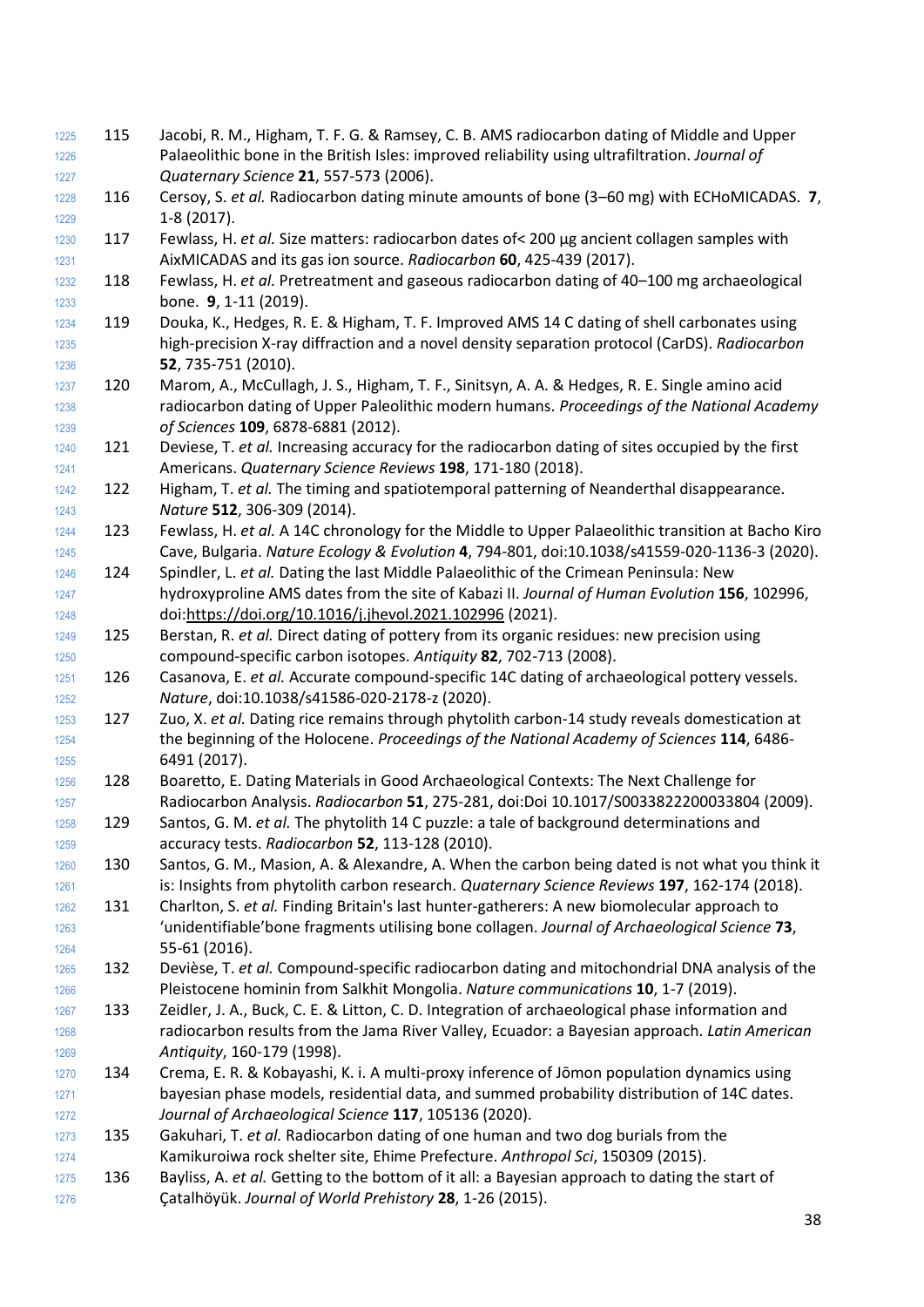| 1277 | 137 | Regev, J. et al. Radiocarbon dating and microarchaeology untangle the history of Jerusalem's         |
|------|-----|------------------------------------------------------------------------------------------------------|
| 1278 |     | Temple Mount: A view from Wilson's Arch. Plos one 15, e0233307 (2020).                               |
| 1279 | 138 | Piotrowska, N., Blaauw, M., Mauquoy, D. & Chambers, F. M. Constructing deposition                    |
| 1280 |     | chronologies for peat deposits using radiocarbon dating. Mires and Peat 7, 1-14 (2011).              |
| 1281 | 139 | Francisquini, M. I. et al. Cold and humid Atlantic Rainforest during the last glacial maximum,       |
| 1282 |     | northern Espírito Santo state, southeastern Brazil. Quaternary Science Reviews 244, 106489,          |
| 1283 |     | doi:https://doi.org/10.1016/j.quascirev.2020.106489 (2020).                                          |
| 1284 | 140 | Staff, R. et al. The multiple chronological techniques applied to the Lake Suigetsu SG06             |
| 1285 |     | sediment core, central Japan. Boreas 42, 259-266, doi:10.1111/j.1502-3885.2012.00278.x               |
| 1286 |     | (2013).                                                                                              |
| 1287 | 141 | Broecker, W. et al. Ventilation of the glacial deep Pacific Ocean. Science 306, 1169-1172,           |
| 1288 |     | doi:DOI 10.1126/science.1102293 (2004).                                                              |
| 1289 | 142 | Sikes, E. L., Samson, C. R., Guilderson, T. P. & Howard, W. R. Old radiocarbon ages in the           |
| 1290 |     | southwest Pacific Ocean during the last glacial period and deglaciation. Nature . Jun 405, 555-      |
| 1291 |     | 559 (2000).                                                                                          |
| 1292 | 143 | Joerin, U., Nicolussi, K., Fischer, A., Stocker, T. & Schluchter, C. Holocene optimum events         |
| 1293 |     | inferred from subglacial sediments at Tschierva Glacier, Eastern Swiss Alps. Quaternary Science      |
| 1294 |     | Reviews 27, 337-350, doi:10.1016/j.quascirev.2007.10.016 (2008).                                     |
| 1295 | 144 | Bolton, A., Goodkin, N. F., Druffel, E. R. M., Griffin, S. & Murty, S. A. Upwelling of Pacific       |
| 1296 |     | Intermediate Water in the South China Sea Revealed by Coral Radiocarbon Record.                      |
| 1297 |     | Radiocarbon 58, 37-53, doi:10.1017/RDC.2015.4 (2016).                                                |
| 1298 | 145 | Hirabayashi, S. et al. Insight into Western Pacific Circulation from South China Sea Coral           |
| 1299 |     | Skeletal Radiocarbon. Radiocarbon 61, 1923-1937, doi:10.1017/RDC.2019.145 (2019).                    |
| 1300 | 146 | Hua, Q. et al. Robust chronological reconstruction for young speleothems using radiocarbon.          |
| 1301 |     | Quaternary Geochronology 14, 67-80 (2012).                                                           |
| 1302 | 147 | Akers, P. D. et al. Integrating U-Th, 14C, and 210Pb methods to produce a chronologically            |
| 1303 |     | reliable isotope record for the Belize River Valley Maya from a low-uranium stalagmite. The          |
| 1304 |     | Holocene 29, 1234-1248 (2019).                                                                       |
| 1305 | 148 | Therre, S. et al. Climate-induced speleothem radiocarbon variability on Socotra Island from the      |
| 1306 |     | Last Glacial Maximum to the Younger Dryas. Climate of the Past 16, 409-421 (2020).                   |
| 1307 | 149 | Moska, P., Jary, Z., Adamiec, G. & Bluszcz, A. Chronostratigraphy of a loess-palaeosol sequence      |
| 1308 |     | in Biały Kościół, Poland using OSL and radiocarbon dating. Quaternary International 502, 4-17        |
| 1309 |     | (2019).                                                                                              |
| 1310 | 150 | Pigati, J. S., McGeehin, J. P., Muhs, D. R., Grimley, D. A. & Nekola, J. C. Radiocarbon dating loess |
| 1311 |     | deposits in the Mississippi Valley using terrestrial gastropod shells (Polygyridae, Helicinidae,     |
| 1312 |     | and Discidae). Aeolian Research 16, 25-33 (2015).                                                    |
| 1313 | 151 | Moine, O. et al. The impact of Last Glacial climate variability in west-European loess revealed      |
| 1314 |     | by radiocarbon dating of fossil earthworm granules. Proceedings of the National Academy of           |
| 1315 |     | Sciences 114, 6209-6214 (2017).                                                                      |
| 1316 | 152 | Bond, G. et al. Correlations between Climate Records from North-Atlantic Sediments and               |
| 1317 |     | Greenland Ice. Nature 365, 143-147, doi:DOI 10.1038/365143a0 (1993).                                 |
| 1318 | 153 | Grimm, E. C. et al. Evidence for warm wet Heinrich events in Florida. Quaternary Science             |
| 1319 |     | Reviews 25, 2197-2211 (2006).                                                                        |
| 1320 | 154 | Prokopenko, A. A., Williams, D. F., Karabanov, E. B. & Khursevich, G. K. Continental response to     |
| 1321 |     | Heinrich events and Bond cycles in sedimentary record of Lake Baikal, Siberia. Global and            |
| 1322 |     | Planetary Change 28, 217-226 (2001).                                                                 |
| 1323 | 155 | Obrochta, S. et al. Mt. Fuji Holocene eruption history reconstructed from proximal lake              |
| 1324 |     | sediments and high-density radiocarbon dating. Quaternary Science Reviews 200, 395-405               |
| 1325 |     | (2018).                                                                                              |
| 1326 | 156 | Vandergoes, M. et al. A revised age for the Kawakawa/Oruanui tephra, a key marker for the            |
| 1327 |     | Last Glacial Maximum in New Zealand. Quaternary Science Reviews 74, 195-201,                         |
| 1328 |     | doi:10.1016/j.quascirev.2012.11.006 (2013).                                                          |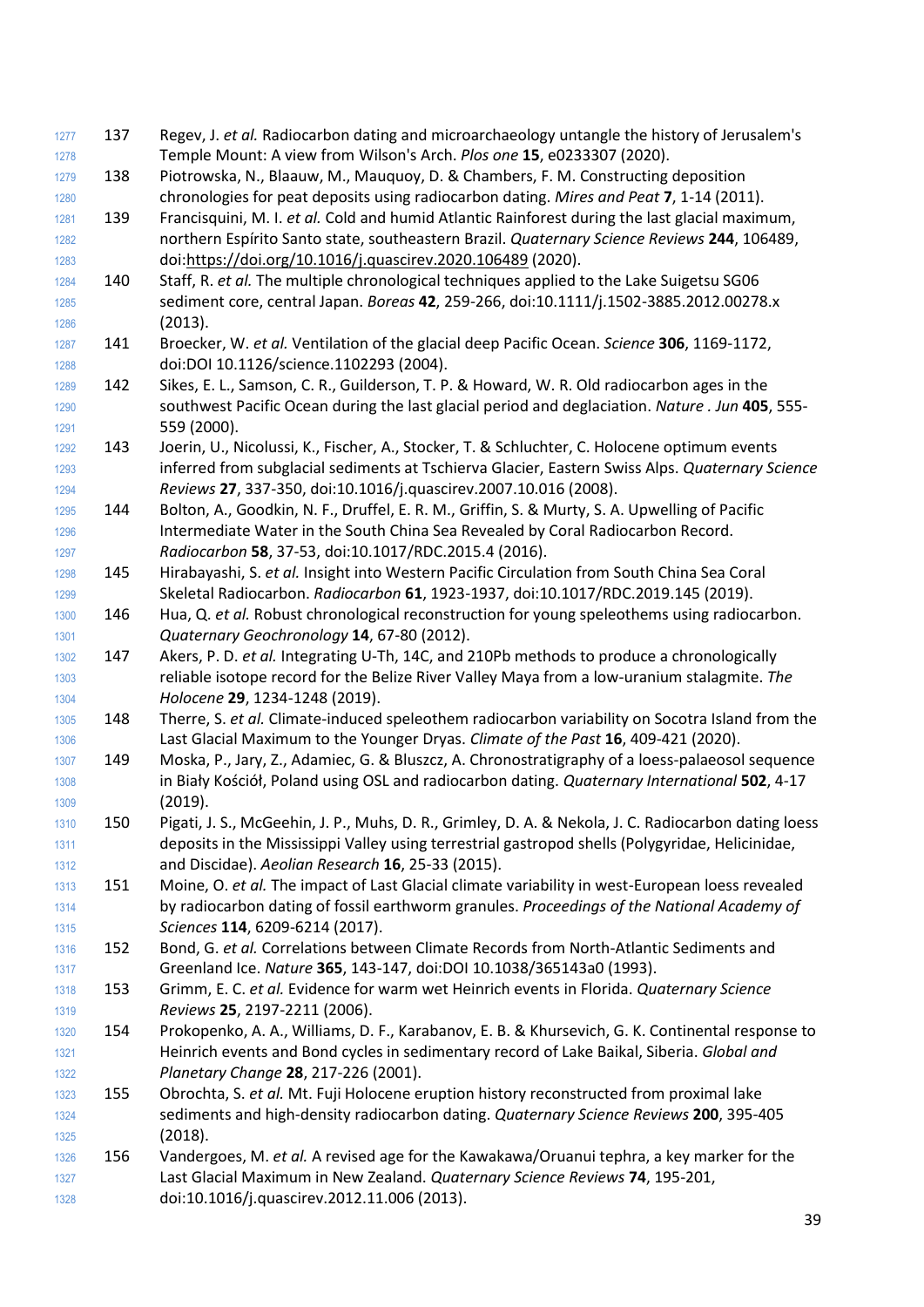- 157 Sevink, J., Bakels, C., Van Hall, R. & Dee, M. Radiocarbon dating distal tephra from the Early Bronze Age Avellino eruption (EU-5) in the coastal basins of southern Lazio (Italy): Uncertainties, results, and implications for dating distal tephra. *Quaternary Geochronology* **63**, 101154 (2021).
- 158 Danišík, M. *et al.* Sub-millennial eruptive recurrence in the silicic Mangaone Subgroup tephra sequence, New Zealand, from Bayesian modelling of zircon double-dating and radiocarbon ages. *Quaternary Science Reviews* **246**, 106517 (2020).
- 159 Nicolussi, K., Spötl, C., Thurner, A. & Reimer, P. J. Precise radiocarbon dating of the giant Köfels landslide (Eastern Alps, Austria). *Geomorphology* **243**, 87-91 (2015).
- 160 Bertolini, G., Casagli, N., Ermini, L. & Malaguti, C. Radiocarbon data on Lateglacial and Holocene landslides in the Northern Apennines. *Natural Hazards* **31**, 645-662 (2004).
- 161 Borgatti, L. & Soldati, M. Landslides as a geomorphological proxy for climate change: a record from the Dolomites (northern Italy). *Geomorphology* **120**, 56-64 (2010).
- 162 Talling, P. J. Fidelity of turbidites as earthquake records. *Nature Geoscience*, 1-3 (2021).
- 163 Shirahama, Y. *et al.* Detailed paleoseismic history of the Hinagu fault zone revealed by the high‐ density radiocarbon dating and trenching survey across a surface rupture of the 2016 Kumamoto earthquake, Kyushu, Japan. *Island Arc* **30**, e12376 (2021).
- 164 Ishizawa, T. *et al.* Sequential radiocarbon measurement of bulk peat for high-precision dating of tsunami deposits. *Quaternary Geochronology* **41**, 202-210 (2017).
- 165 Bondevik, S., Stormo, S. K. & Skjerdal, G. Green mosses date the Storegga tsunami to the chilliest decades of the 8.2 ka cold event. *Quaternary Science Reviews* **45**, 1-6 (2012).
- 166 Williams, M. *et al.* Late Quaternary floods and droughts in the Nile valley, Sudan: new evidence from optically stimulated luminescence and AMS radiocarbon dating. *Quaternary Science Reviews* **29**, 1116-1137, doi:10.1016/j.quascirev.2010.02.018 (2010).
- 167 Shen, H., Yu, L., Zhang, H., Zhao, M. & Lai, Z. OSL and radiocarbon dating of flood deposits and its paleoclimatic and archaeological implications in the Yihe River Basin, East China. *Quaternary Geochronology* **30**, 398-404 (2015).
- 168 Williams, M. *et al.* Late Quaternary floods and droughts in the Nile valley, Sudan: new evidence from optically stimulated luminescence and AMS radiocarbon dating. *Quaternary Science Reviews* **29**, 1116-1137 (2010).
- 169 Miyake, F., Nagaya, K., Masuda, K. & Nakamura, T. A signature of cosmic-ray increase in AD 774–775 from tree rings in Japan. *Nature* **486**, 240-242 (2012).
- 170 Miyake, F. *et al.* Search for Annual C-14 Excursions in the Past. *Radiocarbon* **59**, 315-320 (2017).
- 171 Miyake, F., Masuda, K. & Nakamura, T. Another rapid event in the carbon-14 content of tree rings. *Nature communications* **4**, 1-6 (2013).
- 172 Miyake, F. *et al.* Large C-14 excursion in 5480 BC indicates an abnormal sun in the mid- Holocene. *Proceedings of the National Academy of Sciences of the United States of America* **114**, 881-884, doi:10.1073/pnas.1613144114 (2017).
- 173 Quarta, G. *et al.* Identifying the 993–994 CE Miyake event in the oldest dated living tree in Europe. *Radiocarbon* **61**, 1317-1325 (2019).
- 174 Park, J., Southon, J., Fahrni, S., Creasman, P. P. & Mewaldt, R. Relationship between solar activity and Δ14C peaks in AD 775, AD 994, and 660 BC. *Radiocarbon* **59**, 1147-1156, 1371 doi:10.1017/RDC.2017.59 (2017).
- 175 Dee, M. W. & Pope, B. J. Anchoring historical sequences using a new source of astro- chronological tie-points. *Proceedings of the Royal Society A: Mathematical, Physical and Engineering Sciences* **472**, 20160263 (2016).
- 176 Wacker, L. *et al.* Radiocarbon Dating to a Single Year by Means of Rapid Atmospheric C-14 Changes. *Radiocarbon* **56**, 573-579, doi:10.2458/56.17634 (2014).
- 177 Oppenheimer, C. *et al.* Multi-proxy dating the 'Millennium Eruption' of Changbaishan to late 946 CE. *Quaternary Science Reviews* **158**, 164-171 (2017).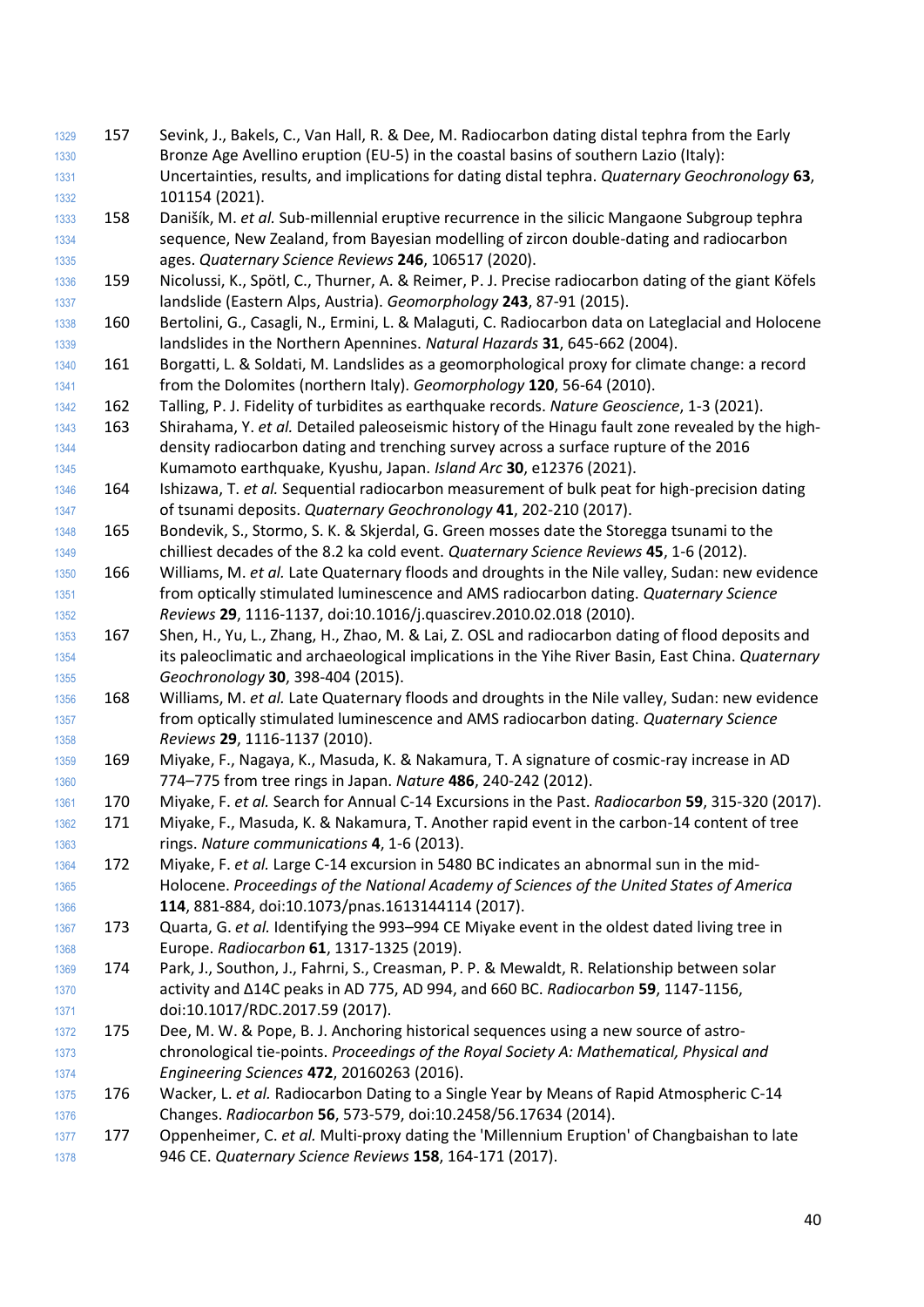178 Mazaud, A. *et al.* Geomagnetic-assisted stratigraphy and sea surface temperature changes in core MD94-103 (Southern Indian Ocean): possible implications for North-South climatic relationships around H4. *Earth and Planetary Science Letters* **201**, 159-170 (2002). 179 Cooper, A. *et al.* A global environmental crisis 42,000 years ago. *Science* **371**, 811-818 (2021). 1383 180 Lister, A. M. & Stuart, A. J. The extinction of the giant deer Megaloceros giganteus (Blumenbach): New radiocarbon evidence. *Quaternary International* **500**, 185-203 (2019). 181 Kosintsev, P. *et al.* Evolution and extinction of the giant rhinoceros Elasmotherium sibiricum sheds light on late Quaternary megafaunal extinctions. *Nature ecology & evolution* **3**, 31-38 (2019). 1388 182 Orlova, L. A., Kuzmin, Y. V. & Dementiev, V. N. A review of the evidence for extinction chronologies for five species of Upper Pleistocene megafauna in Siberia. *Radiocarbon* **46**, 301- 314 (2004). 183 Roberts, R. G. *et al.* New ages for the last Australian megafauna: continent-wide extinction about 46,000 years ago. *Science* **292**, 1888-1892 (2001). 184 Miller, G. H. *et al.* Ecosystem collapse in Pleistocene Australia and a human role in megafaunal extinction. *science* **309**, 287-290 (2005). 185 Gillespie, R., Brook, B. W. & Baynes, A. Short overlap of humans and megafauna in Pleistocene Australia. *Alcheringa: An Australasian Journal of Palaeontology* **30**, 163-186 (2006). 186 Stewart, M., Carleton, W. C. & Groucutt, H. S. Climate change, not human population growth, correlates with Late Quaternary megafauna declines in North America. *Nature communications* **12**, 1-15 (2021). 187 Turnbull, J. C. *et al.* Sixty years of radiocarbon dioxide measurements at Wellington, New Zealand: 1954–2014. *Atmospheric Chemistry and Physics* **17**, 14771-14784 (2017). 188 Levin, I. & Kromer, B. The tropospheric (CO2)-C-14 level in mid-latitudes of the Northern Hemisphere (1959-2003). *Radiocarbon* **46**, 1261-1272 (2004). 189 Levin, I. *et al.* Observations and modelling of the global distribution and long-term trend of atmospheric 14CO2. *Tellus B: Chemical and Physical Meteorology* **62**, 26-46 (2010). 190 Hammer, S. & Levin, I. Monthly mean atmospheric D14CO2 at Jungfraujoch and Schauinsland from 1986 to 2016. *Tellus B* **65**, 20092 (2017). 191 Hua, Q. & Barbetti, M. Influence of atmospheric circulation on regional (CO2)-C-14 differences. *Journal of Geophysical Research-Atmospheres* **112**, - (2007). 192 Levin, I. & Hesshaimer, V. Radiocarbon - A unique tracer of global carbon cycle dynamics. *Radiocarbon* **42**, 69-80 (2000). 193 Hua, Q., Barbetti, M., Worbes, M., Head, J. & Levchenko, V. Review of radiocarbon data from atmospheric and tree ring samples for the period 1945-1997 AD. *Iawa Journal* **20**, 261-283 (1999). 194 Santos, G. M., Linares, R., Lisi, C. S. & Tomazello Filho, M. Annual growth rings in a sample of Paraná pine (Araucaria angustifolia): Toward improving the 14C calibration curve for the Southern Hemisphere. *Quaternary Geochronology* **25**, 96-103, doi[:https://doi.org/10.1016/j.quageo.2014.10.004](https://doi.org/10.1016/j.quageo.2014.10.004) (2015). 195 Ancapichún, S. *et al.* Radiocarbon bomb-peak signal in tree-rings from the tropical Andes register low latitude atmospheric dynamics in the Southern Hemisphere. *Science of the Total Environment* **774**, 145126 (2021). 196 Graven, H. D., Gruber, N., Key, R., Khatiwala, S. & Giraud, X. Changing controls on oceanic radiocarbon: New insights on shallow-to-deep ocean exchange and anthropogenic CO2 uptake. *Journal of Geophysical Research-Oceans* **117**, doi:Artn C10005 10.1029/2012jc008074 (2012). 197 Graven, H. D. Impact of fossil fuel emissions on atmospheric radiocarbon and various applications of radiocarbon over this century. *Proceedings of the National Academy of Sciences of the United States of America* **112**, 9542-9545, doi:10.1073/pnas.1504467112 (2015).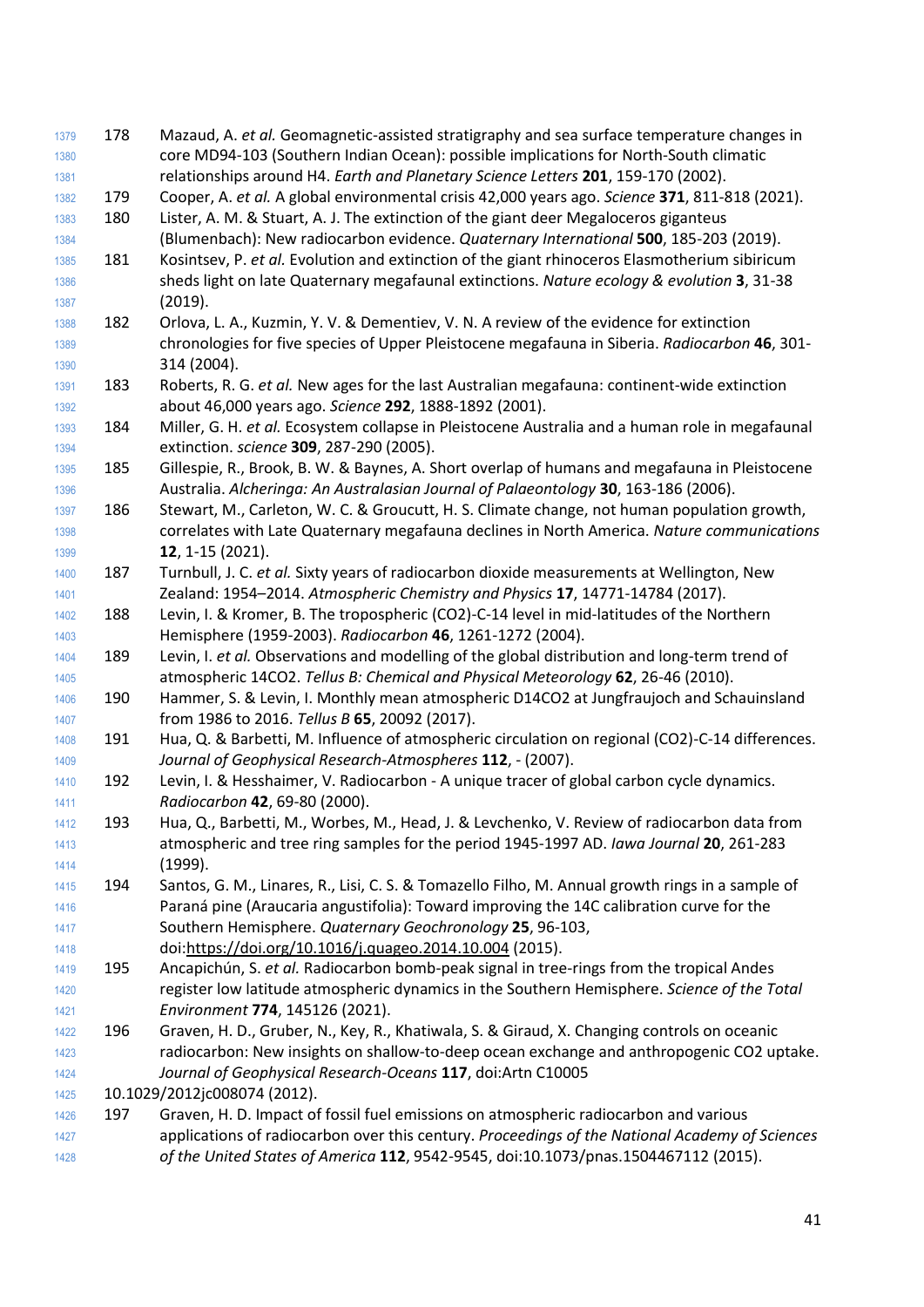198 Levin, I., Hammer, S., Kromer, B. & Meinhardt, F. Radiocarbon observations in atmospheric CO2: Determining fossil fuel CO2 over Europe using Jungfraujoch observations as background. *Science of The Total Environment* **391**, 211-216 (2008). 199 Gamnitzer, U. *et al.* Carbon monoxide: A quantitative tracer for fossil fuel CO2? *Journal of Geophysical Research: Atmospheres* **111** (2006). 200 Graven, H., Hocking, T. & Zazzeri, G. Detection of fossil and biogenic methane at regional scales using atmospheric radiocarbon. *Earth's future* **7**, 283-299 (2019). 201 Xiong, X. *et al.* Time series of atmospheric Δ14CO2 recorded in tree rings from Northwest China (1957–2015). *Chemosphere* **272**, 129921, doi[:https://doi.org/10.1016/j.chemosphere.2021.129921](https://doi.org/10.1016/j.chemosphere.2021.129921) (2021). 202 Szidat, S. *et al.* Contributions of fossil fuel, biomass‐burning, and biogenic emissions to carbonaceous aerosols in Zurich as traced by 14C. *Journal of Geophysical Research: Atmospheres* **111** (2006). 203 Lim, S. *et al.* Fossil-driven secondary inorganic PM2. 5 enhancement in the North China Plain: Evidence from carbon and nitrogen isotopes. *Environmental Pollution* **266**, 115163 (2020). 204 Huang, L. *et al.* Application of the ECT9 protocol for radiocarbon-based source apportionment of carbonaceous aerosols. *Atmospheric Measurement Techniques* **14**, 3481-3500 (2021). 205 Dias, C. M. *et al.* 14CO2 dispersion around two PWR nuclear power plants in Brazil. *Journal of Environmental Radioactivity* **100**, 574-580, doi[:https://doi.org/10.1016/j.jenvrad.2009.03.022](https://doi.org/10.1016/j.jenvrad.2009.03.022) (2009). 206 Major, I. *et al.* Source identification of PM2.5 carbonaceous aerosol using combined carbon fraction, radiocarbon and stable carbon isotope analyses in Debrecen, Hungary. *Science of the Total Environment* **782**, doi:10.1016/j.scitotenv.2021.146520 (2021). 207 Pabedinskas, A. *et al.* Assessment of the Contamination by 14C Airborne Releases in the Vicinity of the Ignalina Nuclear Power Plant. *Radiocarbon* **61**, 1185-1197, doi:10.1017/RDC.2019.77 (2019). 208 Trumbore, S. Radiocarbon and soil carbon dynamics. *Annual Review of Earth and Planetary Sciences* **37**, 47-66 (2009). 209 Shi, Z. *et al.* The age distribution of global soil carbon inferred from radiocarbon measurements. *Nature Geoscience* **13**, 555-559 (2020). 210 Trumbore, S. E. & Zheng, S. Comparison of fractionation methods for soil organic matter 14C analysis. *Radiocarbon* **38**, 219-229 (1996). 211 Rethemeyer, J. *et al.* Transformation of organic matter in agricultural soils: radiocarbon concentration versus soil depth. *Geoderma* **128**, 94-105 (2005). 212 Hemingway, J. D. *et al.* Mineral protection regulates long-term global preservation of natural organic carbon. *Nature* **570**, 228-231 (2019). 213 Kuzyakov, Y., Bogomolova, I. & Glaser, B. Biochar stability in soil: decomposition during eight years and transformation as assessed by compound-specific 14C analysis. *Soil Biology and Biochemistry* **70**, 229-236 (2014). 214 Munksgaard, N. C. *et al.* Partitioning of microbially respired CO2 between indigenous and exogenous carbon sources during biochar degradation using radiocarbon and stable carbon isotopes. **61**, 573-586 (2019). 215 Estop‐Aragonés, C. *et al.* Assessing the potential for mobilization of old soil carbon after 1472 permafrost thaw: A synthesis of 14C measurements from the northern permafrost region. *Global Biogeochemical Cycles* **34**, e2020GB006672 (2020). 216 Moore, S. *et al.* Deep instability of deforested tropical peatlands revealed by fluvial organic carbon fluxes. *Nature* **493**, 660-663 (2013). 217 Basu, S. *et al.* Estimating US fossil fuel CO2 emissions from measurements of 14C in atmospheric CO2. **117**, 13300-13307 (2020). 218 Cartwright, I., Currell, M. J., Cendón, D. I. & Meredith, K. T. A review of the use of radiocarbon to estimate groundwater residence times in semi-arid and arid areas. *Journal of Hydrology* **580**, 124247 (2020).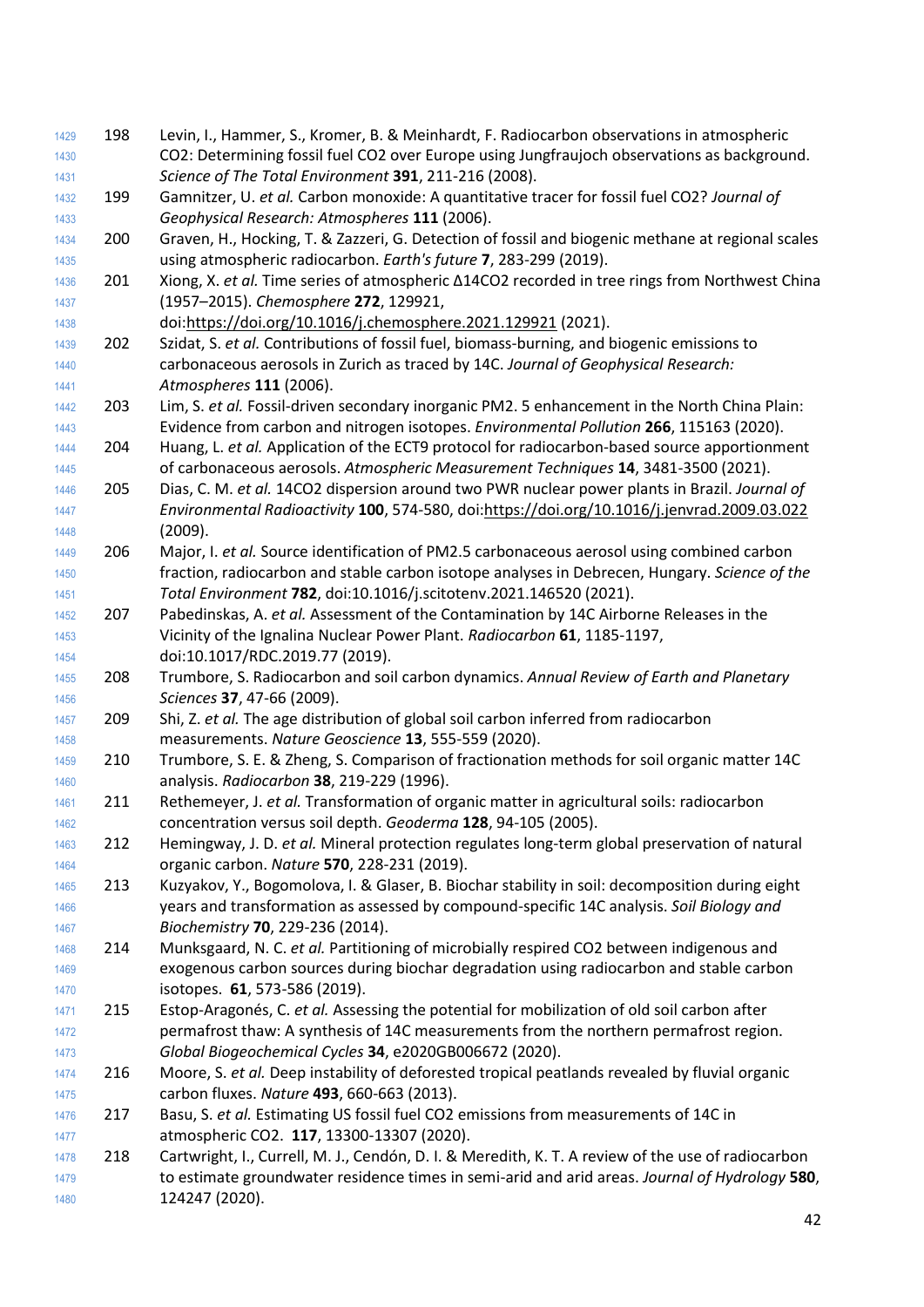- 219 Hobbie, E. A., Weber, N. S., Trappe, J. M. & Van Klinken, G. J. Using radiocarbon to determine the mycorrhizal status of fungi. *New Phytologist* **156**, 129-136 (2002).
- 220 Newsham, K. K., Garnett, M. H., Robinson, C. H. & Cox, F. Discrete taxa of saprotrophic fungi respire different ages of carbon from Antarctic soils. *Scientific reports* **8**, 1-10 (2018).
- 221 Briones, M. a. J. I., Ineson, P. J. S. B. & Biochemistry. Use of 14C carbon dating to determine feeding behaviour of enchytraeids. **34**, 881-884 (2002).
- 222 Ishikawa, N. F. *et al.* Combined use of radiocarbon and stable carbon isotopes for the source mixing model in a stream food web. **65**, 2688-2696 (2020).
- 223 Wilson, S. A. *et al.* Assessing capture of atmospheric CO2 within mine tailings using stable isotopes and C-14. *Geochimica Et Cosmochimica Acta* **74**, A1135-A1135 (2010).
- 224 Wilson, S. A. *et al.* Offsetting of CO2 emissions by air capture in mine tailings at the Mount Keith Nickel Mine, Western Australia: Rates, controls and prospects for carbon neutral mining. *International Journal of Greenhouse Gas Control* **25**, 121-140 (2014).
- 225 Power, I. M. *et al.* Magnesite formation in playa environments near Atlin, British Columbia, Canada. *Geochimica Et Cosmochimica Acta* **255**, 1-24, doi:10.1016/j.gca.2019.04.008 (2019).
- 226 Broecker, W. S. & Peng, T.-H. *Tracers in the Sea*. 690 (Eldigio Press, 1982).
- 227 Broecker, W., Gerard, R., Ewing, M. & Heezen, B. C. Natural Radiocarbon in the Atlantic Ocean. *Journal of Geophysical Research* **65**, 2903-2931, doi:DOI 10.1029/JZ065i009p02903 (1960).
- 228 Druffel, E. M. Radiocarbon in annual coral rings from the eastern tropical Pacific Ocean. *Geophysical Research Letters* **8**, 59-62 (1981).
- 229 Nydal, R. Radiocarbon in the ocean. *Radiocarbon* **42**, 81-98 (2000).
- 230 Key, R. M. *et al.* A global ocean carbon climatology: Results from Global Data Analysis Project (GLODAP). *Global Biogeochemical Cycles* **18**, - (2004).
- 231 Guilderson, T. P., Caldeira, K. & Duffy, P. B. Radiocarbon as a diagnostic tracer in ocean and carbon cycle modeling. *Global Biogeochemical Cycles* **14**, 887-902 (2000).
- 232 Barker, S., Knorr, G., Vautravers, M. J., Diz, P. & Skinner, L. C. Extreme deepening of the Atlantic overturning circulation during deglaciation. *Nature Geoscience* **3**, 567-571 (2010).
- 233 Skinner, L. C., Fallon, S., Waelbroeck, C., Michel, E. & Barker, S. Ventilation of the deep Southern Ocean and deglacial CO2 rise. *Science* **328**, 1147-1151 (2010).
- 234 Walczak, M. H. *et al.* Phasing of millennial-scale climate variability in the Pacific and Atlantic Oceans. *Science* **370**, 716, doi:10.1126/science.aba7096 (2020).
- 235 Burke, A. & Robinson, L. F. The Southern Ocean's role in carbon exchange during the last deglaciation. *Science* **335**, 557-561 (2012).
- 236 Guilderson, T. P. & Schrag, D. P. Abrupt shift in subsurface temperatures in the tropical Pacific associated with changes in El Niño. *Science* **281**, 240-243 (1998).
- 237 McNichol, A. P. & Aluwihare, L. I. The power of radiocarbon in biogeochemical studies of the marine carbon cycle: Insights from studies of dissolved and particulate organic carbon (DOC and POC). *Chemical reviews* **107**, 443-466 (2007).
- 238 Williams, P. M. & Druffel, E. R. Radiocarbon in dissolved organic matter in the central North Pacific Ocean. *Nature* **330**, 246-248 (1987).
- 239 Bauer, J. E., Williams, P. M. & Druffel, E. R. 14 C activity of dissolved organic carbon fractions in the north-central Pacific and Sargasso Sea. *Nature* **357**, 667-670 (1992).
- 240 Druffel, E. R. & Bauer, J. E. Radiocarbon distributions in Southern Ocean dissolved and particulate organic matter. *Geophysical research letters* **27**, 1495-1498 (2000).
- 241 Ishikawa, N. F., Butman, D. & Raymond, P. A. Radiocarbon age of different photoreactive fractions of freshwater dissolved organic matter. *Organic Geochemistry* **135**, 11-15, doi[:https://doi.org/10.1016/j.orggeochem.2019.06.006](https://doi.org/10.1016/j.orggeochem.2019.06.006) (2019).
- 242 Beaupré, S. R., Walker, B. D. & Druffel, E. R. M. The two-component model coincidence: Evaluating the validity of marine dissolved organic radiocarbon as a stable-conservative tracer at Station M. *Deep Sea Research Part II: Topical Studies in Oceanography* **173**, 104737, doi[:https://doi.org/10.1016/j.dsr2.2020.104737](https://doi.org/10.1016/j.dsr2.2020.104737) (2020).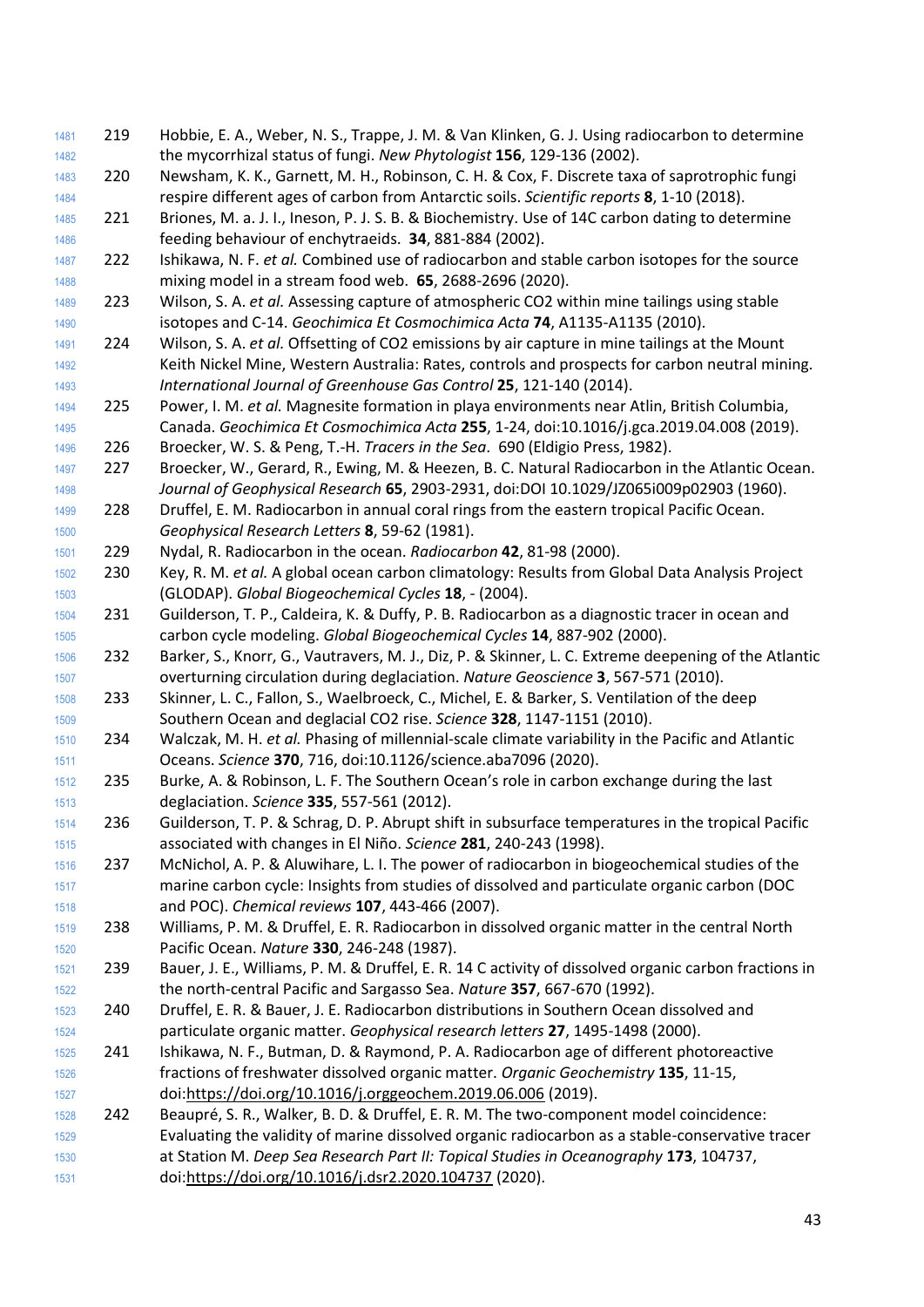243 Druffel, E. R. & Williams, P. M. Identification of a deep marine source of particulate organic carbon using bomb 14 C. *Nature* **347**, 172-174 (1990). 244 Druffel, E. R., Bauer, J. E., Griffin, S. & Hwang, J. Penetration of anthropogenic carbon into organic particles of the deep ocean. *Geophysical research letters* **30** (2003). 245 Verdugo, P. *et al.* The oceanic gel phase: a bridge in the DOM–POM continuum. *Marine Chemistry* **92**, 67-85 (2004). 246 Spalding, K. L., Bhardwaj, R. D., Buchholz, B. A., Druid, H. & Frisen, J. Retrospective birth dating of cells in humans. *Cell* **122**, 133-143, doi:10.1016/j.cell.2005.04.028 (2005). 247 Bergmann, O. *et al.* The age of olfactory bulb neurons in humans. *Neuron* **74**, 634-639 (2012). 248 Bhardwaj, R. D. *et al.* Neocortical neurogenesis in humans is restricted to development. *Proceedings of the National Academy of Sciences* **103**, 12564-12568 (2006). 249 Huttner, H. B. *et al.* The age and genomic integrity of neurons after cortical stroke in humans. *Nature neuroscience* **17**, 801-803 (2014). 250 Spalding, K. L. *et al.* Dynamics of hippocampal neurogenesis in adult humans. *Cell* **153**, 1219- 1227 (2013). 251 Ernst, A. *et al.* Neurogenesis in the striatum of the adult human brain. *Cell* **156**, 1072-1083 (2014). 252 Yeung, M. S. *et al.* Dynamics of oligodendrocyte generation and myelination in the human brain. *Cell* **159**, 766-774 (2014). 253 Réu, P. *et al.* The lifespan and turnover of microglia in the human brain. *Cell reports* **20**, 779- 784 (2017). 254 Bergmann, O. *et al.* Evidence for cardiomyocyte renewal in humans. *Science* **324**, 98-102 (2009). 255 Bergmann, O. *et al.* Dynamics of cell generation and turnover in the human heart. *Cell* **161**, 1566-1575 (2015). 256 Spalding, K. L. *et al.* Dynamics of fat cell turnover in humans. *Nature* **453**, 783-787 (2008). 257 Huttner, H. B. *et al.* Meningioma growth dynamics assessed by radiocarbon retrospective birth dating. *Ebiomedicine* **27**, 176-181 (2018). 258 Mold, J. E. *et al.* Cell generation dynamics underlying naive T-cell homeostasis in adult humans. *PLoS Biology* **17**, e3000383 (2019). 259 Arner, P. *et al.* Dynamics of human adipose lipid turnover in health and metabolic disease. *Nature* **478**, 110-113, doi:10.1038/nature10426 (2011). 260 Spalding, K. L. *et al.* Impact of fat mass and distribution on lipid turnover in human adipose tissue. *Nature communications* **8**, 1-9 (2017). 261 Arner, P. *et al.* Adipose lipid turnover and long-term changes in body weight. *Nature medicine* **25**, 1385-1389 (2019). 262 Libby, W. F. Radiocarbon Dates .2. *Science* **114**, 291-296 (1951). 263 Jull, A. J. T. *et al.* Radiocarbon Dating and Intercomparison of Some Early Historical Radiocarbon Samples. *Radiocarbon* **60**, 535-548, doi:10.1017/Rdc.2018.18 (2018). 264 Kasso, T. M., Oinonen, M. J., Mizohata, K., Tahkokallio, J. K. & Heikkilä, T. M. Volumes of Worth—Delimiting the Sample Size for Radiocarbon Dating of Parchment. *Radiocarbon* **63**, 105-120 (2021). 265 Brock, F. Radiocarbon dating of historical parchments. *Radiocarbon* **55**, 353-363 (2013). 266 Brock, F., Ostapkowicz, J., Wiedenhoeft, A. C. & Bull, I. D. Radiocarbon Dating Wooden Carvings and Skeletal Remains from Pitch Lake, Trinidad. *Radiocarbon* **59**, 1447-1461, doi:10.1017/RDC.2017.78 (2017). 267 Liccioli, L., Fedi, M., Carraresi, L. & Mando, P. A. Characterization of the Chloroform-Based Pretreatment Method for C-14 Dating of Restored Wooden Samples. *Radiocarbon* **59**, 757-764, doi:10.1017/Rdc.2016.83 (2017). 268 Solís, C. *et al.* Ams 14C dating of the mayan codex of mexico revisited. *Radiocarbon* **62**, 1543- 1550 (2020).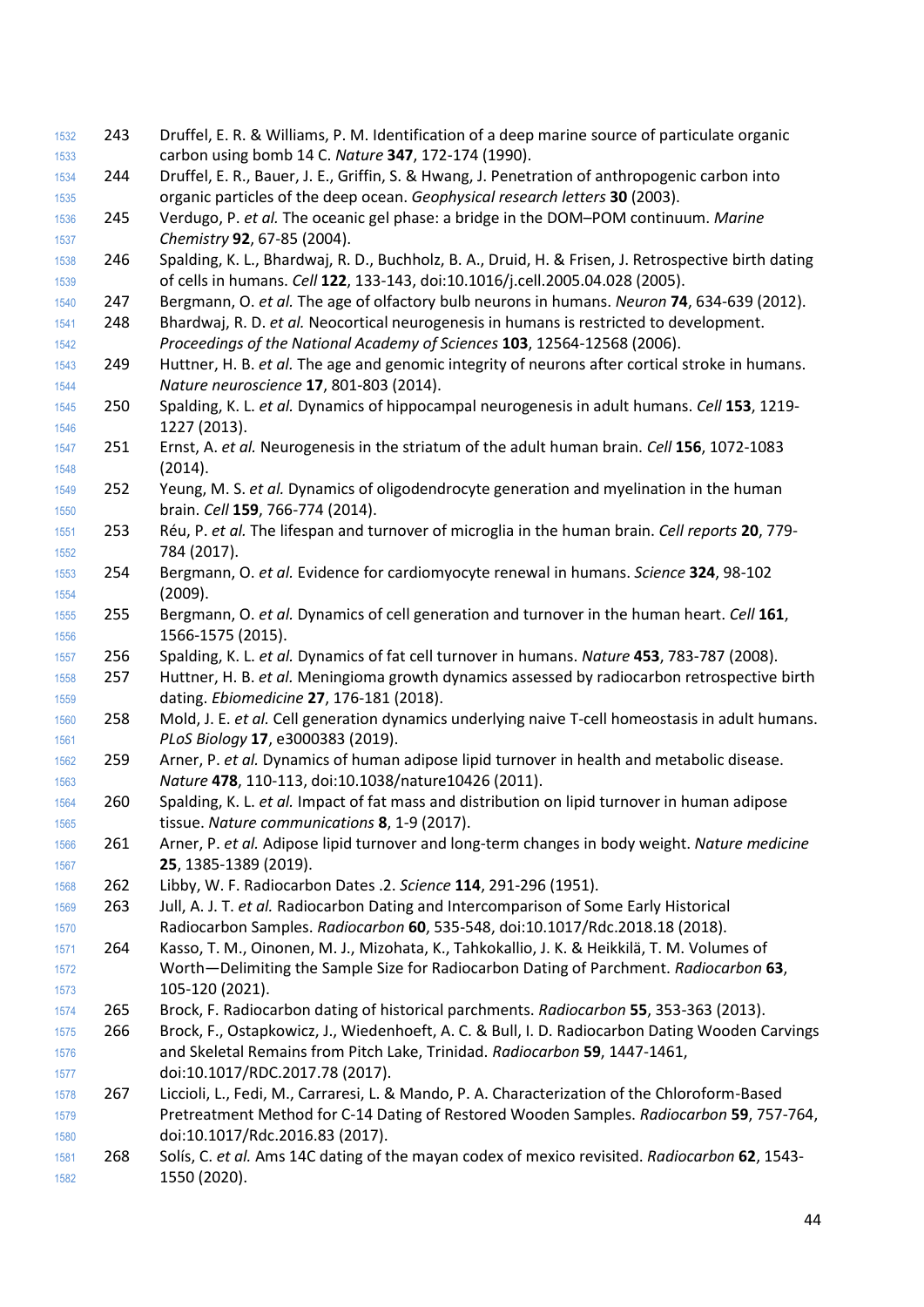- 269 Ringbom, A., Lindroos, A., Heinemeier, J. & Sonck-Koota, P. 19 Years of Mortar Dating: Learning from Experience. *Radiocarbon* **56**, 619-635, doi:Doi 10.2458/56.17469 (2014). 270 Urbanová, P., Boaretto, E. & Artioli, G. The State-of-the-Art of Dating Techniques Applied to Ancient Mortars and Binders: A Review. *Radiocarbon* **62**, 503-525, doi:10.1017/RDC.2020.43 (2020). 271 Michalska, D., Czernik, J. & Goslar, T. Methodological aspect of mortars dating (Poznań, Poland, MODIS). *Radiocarbon* **59**, 1891-1906 (2017). 272 Caroselli, M., Hajdas, I. & Cassitti, P. Radiocarbon Dating of Dolomitic Mortars from the Convent Saint John, Müstair (Switzerland): First Results. *Radiocarbon* **62**, 601-615, doi:10.1017/RDC.2020.35 (2020). 273 Barrett, G. T. *et al.* Ramped pyroxidation: A new approach for radiocarbon dating of lime mortars. *Journal of Archaeological Science* **129**, 105366 (2021). 274 Derrick, M. R., Stulik, D. & Landry, J. M. *Infrared spectroscopy in conservation science*. (Getty Publications, 2000). 275 Ford, T., Rizzo, A., Hendriks, E., Frøysaker, T. & Caruso, F. A non-invasive screening study of varnishes applied to three paintings by Edvard Munch using portable diffuse reflectance infrared Fourier transform spectroscopy (DRIFTS). *Heritage Science* **7**, 1-13 (2019). 276 Vitali, F. *et al.* The vernacular sculpture of Saint Anthony the Abbot of Museo Colle del Duomo in Viterbo (Italy). Diagnostic and Wood dating. *Journal of Cultural Heritage* **48**, 299-304, doi[:https://doi.org/10.1016/j.culher.2021.01.006](https://doi.org/10.1016/j.culher.2021.01.006) (2021). 277 Colombini, M. P. & Modugno, F. *Organic mass spectrometry in art and archaeology*. (John Wiley & Sons, 2009). 278 Hendriks, L. *et al.* Microscale radiocarbon dating of paintings. *Applied Physics A* **122**, doi:10.1007/s00339-016-9593-x (2016). 279 Quarta, G., D'Elia, M., Paparella, S., Serra, A. & Calcagnile, L. Characterisation of lead carbonate white pigments submitted to AMS radiocarbon dating. *Journal of Cultural Heritage* **46**, 102-107 (2020). 280 Fiorillo, F., Hendriks, L., Hajdas, I., Vandini, M. & Huysecom, E. The Rediscovery of Jan Ruyscher and Its Consequence. *J Am Inst Conserv*, doi:10.1080/01971360.2020.1822702 (2021). 281 Hajdas, I. *et al.* Bomb C-14 on Paper and Detection of the Forged Paintings of T'ang Haywen. *Radiocarbon* **61**, 1905-1912, doi:10.1017/Rdc.2019.120 (2019). 282 Hüls, M., Grootes, P. M. & Nadeau, M.-J. Sampling iron for radiocarbon dating: influence of modern steel tools on 14C dating of ancient iron artifacts. *Radiocarbon* **53**, 151-160 (2011). 283 Claggett, D. *et al.* Modern or medieval? Analysis of an iron anchor from Camuscross, Scotland and direct dating methods for metal artefacts. *Journal of Archaeological Science: Reports* **25**, 144-152 (2019). 284 Hüls, C. M., Petri, I. & Föll, H. Absolute Dating of Early Iron Objects from the Ancient Orient: Radiocarbon Dating of Luristan Iron Mask Swords. *Radiocarbon* **61**, 1229-1238 (2019). 285 Durier, M. *et al.* Radiocarbon dating of legacy music instrument collections: Example of traditional indian Vina from the Musée De La Musique, Paris. *Radiocarbon* **61**, 1357-1366 (2019). 286 Patrut, A. *et al.* The demise of the largest and oldest African baobabs. *Nature Plants* **4**, 423-426, doi:10.1038/s41477-018-0170-5 (2018). 287 Patrut, A. *et al.* African Baobabs with False Inner Cavities: The Radiocarbon Investigation of the Lebombo Eco Trail Baobab. *Plos One* **10**, doi:ARTN e0117193 10.1371/journal.pone.0117193 (2015). 288 Patrut, A. *et al.* The Growth Stop Phenomenon of Baobabs (Adansonia Spp.) Identified by Radiocarbon Dating. *Radiocarbon* **59**, 435-448, doi:10.1017/Rdc.2016.92 (2017). 289 Piovesan, G. *et al.* Dating old hollow trees by applying a multistep tree-ring and radiocarbon procedure to trunk and exposed roots. *MethodsX* **5**, 495-502 (2018). 290 Wild, E. M. First 14C results from archaeological and forensic studies at the Vienna
	- Environmental Research Accelerator. *Radiocarbon* **40**, 273-281 (1998).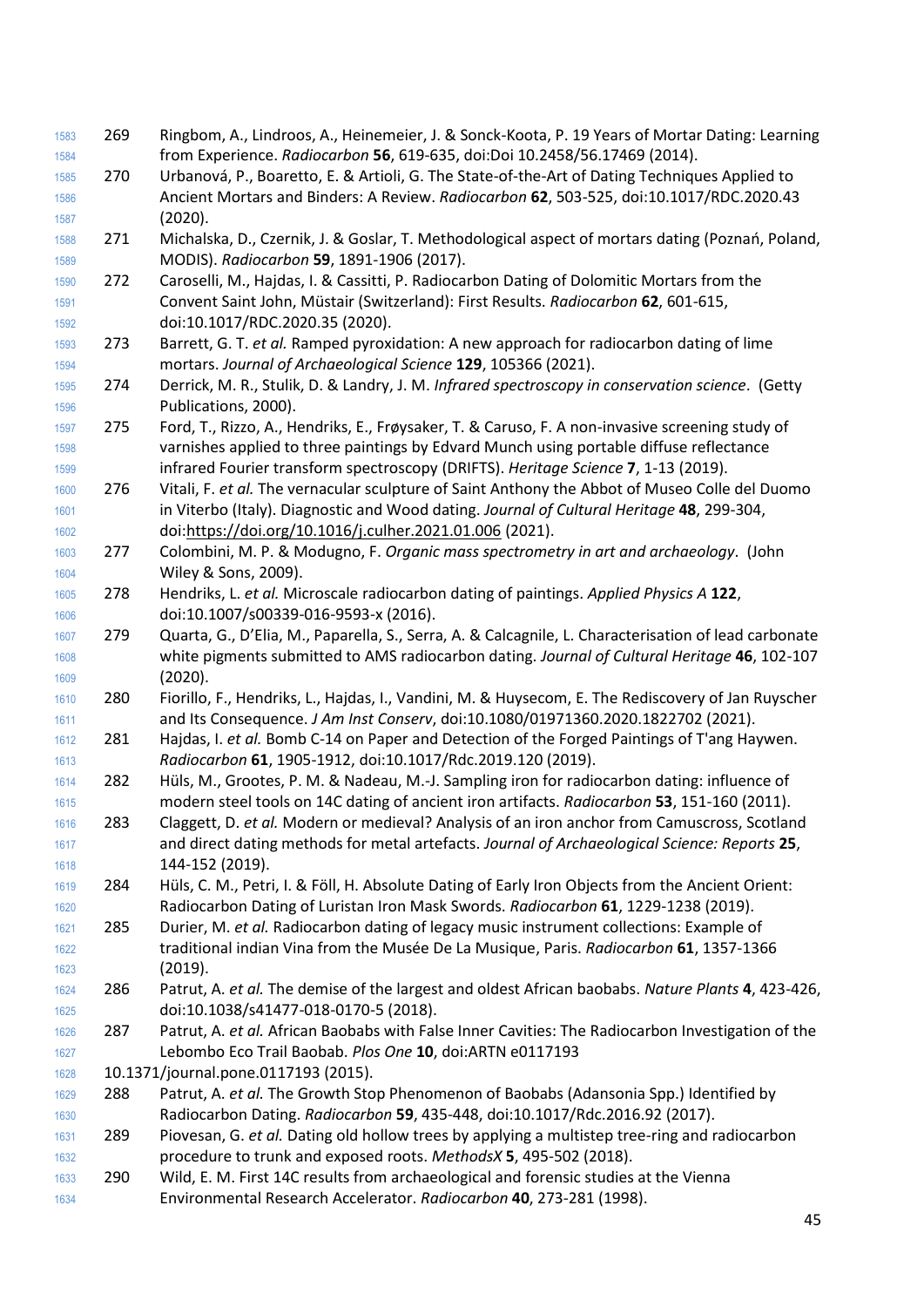| 1635         | 291 | Jørkov, M. L. S., Heinemeier, J. & Lynnerup, N. The petrous bone - A new sampling site for                                                                                                       |
|--------------|-----|--------------------------------------------------------------------------------------------------------------------------------------------------------------------------------------------------|
| 1636         |     | identifying early dietary patterns in stable isotopic studies. American journal of physical                                                                                                      |
| 1637         |     | anthropology 138, 199-209 (2009).                                                                                                                                                                |
| 1638         | 292 | Spalding, K. L., Buchholz, B. A., Bergman, L. E., Druid, H. & Frisen, J. Forensics: age written in                                                                                               |
| 1639         |     | teeth by nuclear tests. Nature 437, 333-334, doi:10.1038/437333a (2005).                                                                                                                         |
| 1640         | 293 | Speller, C. F. et al. Personal Identification of Cold Case Remains Through Combined                                                                                                              |
| 1641         |     | Contribution from Anthropological, mt DNA, and Bomb-Pulse Dating Analyses. J Forensic Sci 57,                                                                                                    |
| 1642         |     | 1354-1360 (2012).                                                                                                                                                                                |
| 1643         | 294 | Alkass, K., Buchholz, B., Druid, H. & Spalding, K. Analysis of 14C and 13C in teeth provides<br>precise birth dating and clues to geographical origin. Forensic science international 209, 34-41 |
| 1644<br>1645 |     | (2011).                                                                                                                                                                                          |
| 1646         | 295 | Alkass, K. et al. Age estimation in forensic sciences: application of combined aspartic acid                                                                                                     |
| 1647         |     | racemization and radiocarbon analysis. Molecular & Cellular Proteomics 9, 1022-1030 (2010).                                                                                                      |
| 1648         | 296 | Cook, G. T., Dunbar, E., Black, S. M. & Xu, S. A preliminary assessment of age at death                                                                                                          |
| 1649         |     | determination using the nuclear weapons testing 14C activity of dentine and enamel.                                                                                                              |
| 1650         |     | Radiocarbon 48, 305-313 (2006).                                                                                                                                                                  |
| 1651         | 297 | Buchholz, B. & Spalding, K. Year of birth determination using radiocarbon dating of dental                                                                                                       |
| 1652         |     | enamel. Surface and Interface Analysis: An International Journal devoted to the development                                                                                                      |
| 1653         |     | and application of techniques for the analysis of surfaces, interfaces and thin films 42, 398-401                                                                                                |
| 1654         |     | (2010).                                                                                                                                                                                          |
| 1655         | 298 | Alkass, K. et al. Analysis of radiocarbon, stable isotopes and DNA in teeth to facilitate                                                                                                        |
| 1656         |     | identification of unknown decedents. PLoS One 8, e69597 (2013).                                                                                                                                  |
| 1657         | 299 | Saitoh, H. et al. Estimation of birth year by radiocarbon dating of tooth enamel: Approach to                                                                                                    |
| 1658         |     | obtaining enamel powder. Journal of forensic and legal medicine 62, 97-102 (2019).                                                                                                               |
| 1659         | 300 | Kjeldsen, H., Heinemeier, J., Heegaard, S., Jacobsen, C. & Lynnerup, N. Dating the time of birth:                                                                                                |
| 1660         |     | A radiocarbon calibration curve for human eye-lens crystallines. Nuclear Instruments &                                                                                                           |
| 1661         |     | Methods in Physics Research Section B-Beam Interactions with Materials and Atoms 268, 1303-                                                                                                      |
| 1662         | 301 | 1306, doi:10.1016/j.nimb.2009.10.158 (2010).<br>Lynnerup, N., Kjeldsen, H., Heegaard, S., Jacobsen, C. & Heinemeier, J. Radiocarbon Dating of                                                    |
| 1663<br>1664 |     | the Human Eye Lens Crystallines Reveal Proteins without Carbon Turnover throughout Life.                                                                                                         |
| 1665         |     | Plos One 3, doi:ARTN e1529 10.1371/journal.pone.0001529 (2008).                                                                                                                                  |
| 1666         | 302 | Uno, K. T. et al. Bomb-curve radiocarbon measurement of recent biologic tissues and                                                                                                              |
| 1667         |     | applications to wildlife forensics and stable isotope (paleo)ecology. Proceedings of the National                                                                                                |
| 1668         |     | Academy of Sciences 110, 11736, doi:10.1073/pnas.1302226110 (2013).                                                                                                                              |
| 1669         | 303 | Cerling, T. E. et al. Radiocarbon dating of seized ivory confirms rapid decline in African elephant                                                                                              |
| 1670         |     | populations and provides insight into illegal trade. Proceedings of the National Academy of                                                                                                      |
| 1671         |     | Sciences of the United States of America 113, 13330-13335, doi:10.1073/pnas.1614938113                                                                                                           |
| 1672         |     | (2016).                                                                                                                                                                                          |
| 1673         | 304 | Schmidberger, A., Durner, B., Gehrmeyer, D. & Schupfner, R. Development and application of a                                                                                                     |
| 1674         |     | method for ivory dating by analyzing radioisotopes to distinguish legal from illegal ivory.                                                                                                      |
| 1675         |     | Forensic science international 289, 363-367 (2018).                                                                                                                                              |
| 1676         | 305 | Quarta, G., D'Elia, M., Braione, E. & Calcagnile, L. Radiocarbon dating of ivory: Potentialities                                                                                                 |
| 1677         |     | and limitations in forensics. Forensic science international 299, 114-118 (2019).                                                                                                                |
| 1678         | 306 | Wild, E. M., Kutschera, W., Meran, A. & Steier, P. 14 C Bomb Peak Analysis of African Elephant                                                                                                   |
| 1679         |     | Tusks and its Relation to Cites. Radiocarbon 61, 1619-1624 (2019).                                                                                                                               |
| 1680         | 307 | Dormontt, E. E. et al. Forensic timber identification: It's time to integrate disciplines to combat                                                                                              |
| 1681<br>1682 | 308 | illegal logging. Biol Conserv 191, 790-798 (2015).<br>Lowe, A. J. et al. Opportunities for improved transparency in the timber trade through scientific                                          |
| 1683         |     | verification. BioScience 66, 990-998 (2016).                                                                                                                                                     |
| 1684         | 309 | Retief, K., West, A. G. & Pfab, M. F. Can stable isotopes and radiocarbon dating provide a                                                                                                       |
| 1685         |     | forensic solution for curbing illegal harvesting of threatened cycads? J Forensic Sci 59, 1541-                                                                                                  |
| 1686         |     | 1551 (2014).                                                                                                                                                                                     |
|              |     |                                                                                                                                                                                                  |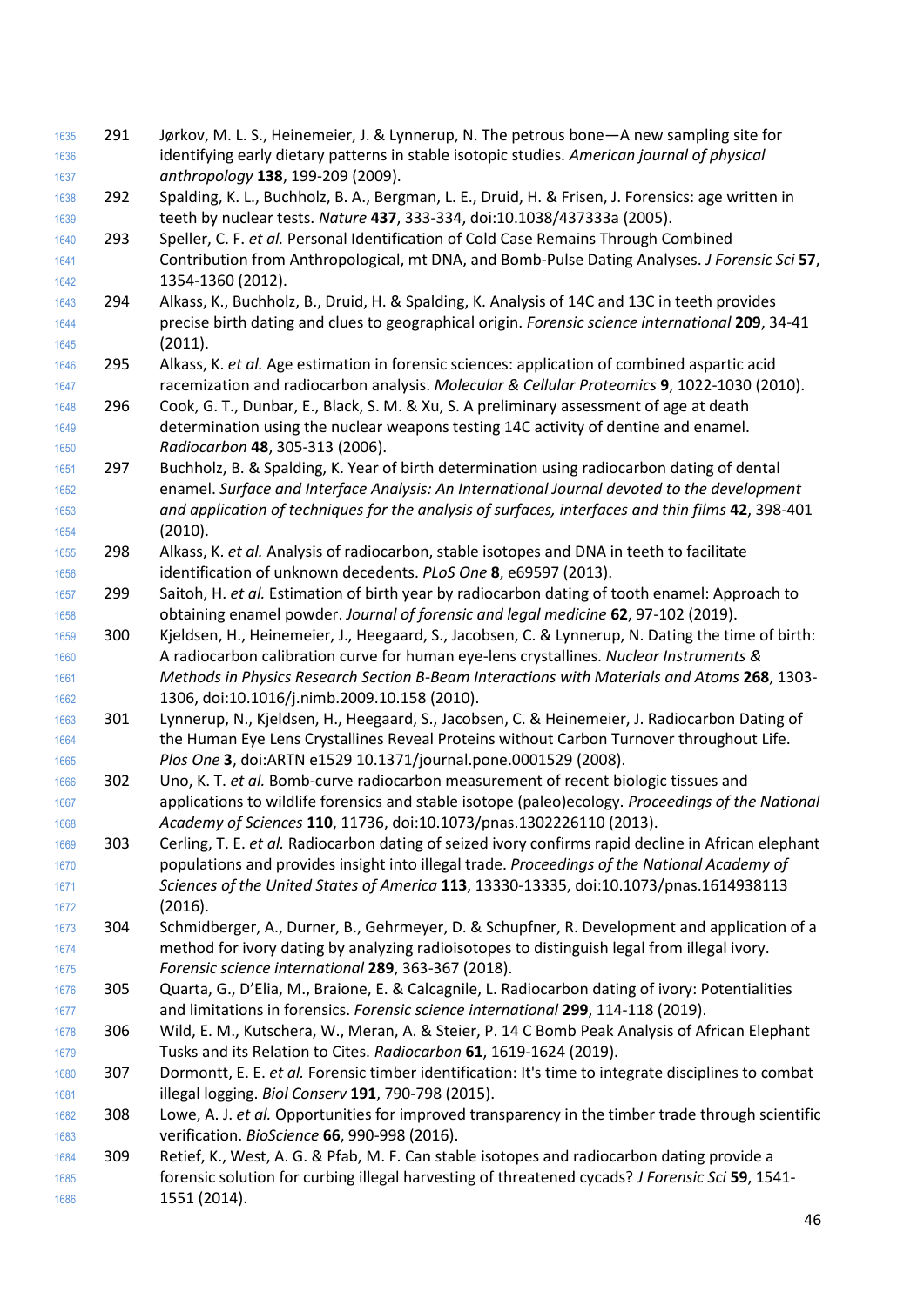1687 310 Köhler, P. Using the Suess effect on the stable carbon isotope to distinguish the future from the past in radiocarbon. *Environ Res Lett* **11**, 124016 (2016). 311 Quarta, G., Calcagnile, L., Giffoni, M., Braione, E. & D'Elia, M. Determination of the biobased content in plastics by radiocarbon. *Radiocarbon* **55**, 1834-1844 (2013). 312 Dijs, I. J., Van der Windt, E., Kaihola, L. & van der Borg, K. Quantitative determination by 14C analysis of the biological component in fuels. *Radiocarbon* **48**, 315-323 (2006). 313 Varga, T. *et al.* High-Precision Biogenic Fraction Analyses of Liquid Fuels by 14 C AMS at HEKAL. *Radiocarbon* **60**, 1317-1325 (2018). 314 Palstra, S. W. L., Rabou, L. P. L. M. & Meijer, H. A. J. Radiocarbon-based determination of biogenic and fossil carbon partitioning in the production of synthetic natural gas. *Fuel* **157**, 177- 182, doi[:https://doi.org/10.1016/j.fuel.2015.04.076](https://doi.org/10.1016/j.fuel.2015.04.076) (2015). 315 Calcagnile, L., Quarta, G., D'Elia, M., Ciceri, G. & Martinotti, V. Radiocarbon AMS determination of the biogenic component in CO2 emitted from waste incineration. *Nuclear Instruments and Methods in Physics Research Section B: Beam Interactions with Materials and Atoms* **269**, 3158- 3162 (2011). 316 Quarta, G. *et al.* AMS-14 C determination of the biogenic-fossil fractions in flue gases. *Radiocarbon* **60**, 1327-1333 (2018). 317 Bronić, I. K., Barešić, J., Horvatinčić, N. & Sironić, A. Determination of biogenic component in liquid fuels by the 14C direct LSC method by using quenching properties of modern liquids for calibration. *Radiation Physics and Chemistry* **137**, 248-253 (2017). 318 13833:2013, I. Stationary source emissions – Determination of the ratio of biomass (biogenic) and fossil-derived carbon dioxide – Radiocarbon sampling and determination. 319 D6866, A. M. Standard Test Methods for Determining the Biobased Content of Solid, Liquid, and Gaseous Samples Using Radiocarbon Analysis. 320 Nilsson, M. *et al.* Analysis of the Putative Remains of a European Patron Saint–St. Birgitta. *PLOS ONE* **5**, e8986, doi:10.1371/journal.pone.0008986 (2010). 321 Damon, P. E. *et al.* Radiocarbon Dating of the Shroud of Turin. *Nature* **337**, 611-615 (1989). 322 De Vries, H. & Oakley, K. P. Radiocarbon Dating of the Piltdown Skull and Jaw. *Nature* **184**, 224- 226, doi:10.1038/184224a0 (1959). 323 De Groote, I. *et al.* New genetic and morphological evidence suggests a single hoaxer created **84tx2018; Piltdown man&#x2019. Royal Society Open Science <b>3**, 160328, doi:doi:10.1098/rsos.160328 (2016). 324 Caforio, L. *et al.* Discovering forgeries of modern art by the C-14 Bomb Peak. *European Physical Journal Plus* **129**, doi:10.1140/epjp/i2014-14006-6 (2014). 325 Petrucci, F. *et al.* Radiocarbon dating of twentieth century works of art. *Applied Physics A* **122**, 983 (2016). 326 Hendriks, L. *et al.* Uncovering modern paint forgeries by radiocarbon dating. *Proceedings of the National Academy of Sciences* **116**, 13210-13214, doi:10.1073/pnas.1901540116 (2019). 1725 327 Olsson, I. U. Radiocarbon Dating History: Early Days, Questions, and Problems Met. *Radiocarbon* **51**, 1-43 (2009). 328 Scott, E. M., Cook, G. T. & Naysmith, P. The Fifth International Radiocarbon Intercomparison (VIRI): an assessment of laboratory performance in stage 3. *Radiocarbon* **52**, 859-865 (2010). 329 Naysmith, P. *et al.* A cremated bone intercomparison study. *Radiocarbon* **49**, 403-408 (2007). 330 Kuzmin, Y. V. *et al.* A laboratory inter-comparison of AMS14C dating of bones of the Miesenheim IV elk (Rhineland, Germany) and its implications for the date of the Laacher See eruption. (2018). 1733 331 Scott, E., Cook, G., Naysmith, P. & Staff, R. Learning from the wood samples in ICS, TIRI, FIRI, VIRI and SIRI. *Radiocarbon* **61**, 1293-1304 (2019). 332 Quiles, A. *et al.* Second Radiocarbon Intercomparison Program for the Chauvet-Pont D'arc Cave, Ardeche, France. *Radiocarbon* **56**, 833-850, doi:10.2458/56.16940 (2014). 333 Millard, A. R. Conventions for Reporting Radiocarbon Determinations. *Radiocarbon* **56**, 555- 559, doi:10.2458/56.17455 (2014).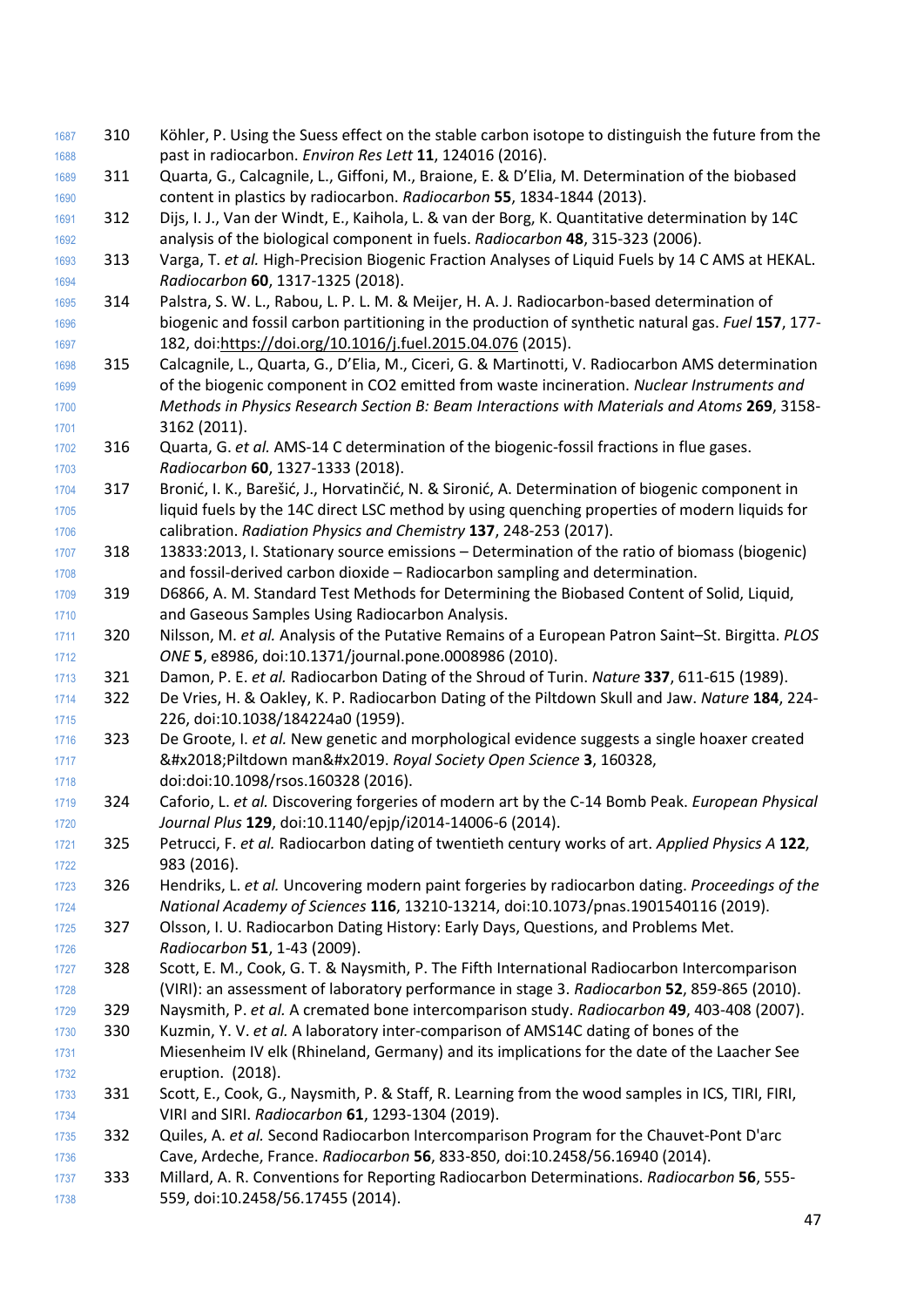334 Bayliss, A. Quality in Bayesian chronological models in archaeology. *World Archaeol* **47**, 677- 700 (2015). 335 Johnson, F. Radiocarbon Dating Lists and Their Use. *American Antiquity* **21**, 312-313, doi:10.2307/277210 (1956). 336 Johnson, F. J. R. A Bibliography of Radiocarbon Dating∗. **1**, 199-214 (1959). 337 Hedges, R., Housley, R., Ramsey, C. B. & Van Klinken, G. J. A. Radiocarbon dates from the Oxford AMS system: Archaeometry datelist 18. **36**, 337-374 (1994). 338 Broecker, W. S., Kulp, J. L. & Tucek, C. S. Lamont Natural Radiocarbon Measurements .3. *Science* **124**, 154-165, doi:DOI 10.1126/science.124.3213.154 (1956). 339 Olson, E. A. & Broecker, W. S. Lamont Natural Radiocarbon Measurements .5. *American Journal of Science* **257**, 1-28, doi:DOI 10.2475/ajs.257.1.1 (1959). 340 Broecker, W. S. & Olson, E. A. Lamont radiocarbon measurements VIII. *Radiocarbon* **3**, 176-204 (1961). 341 Vermeersch, P. M. Radiocarbon Palaeolithic Europe database: A regularly updated dataset of the radiometric data regarding the Palaeolithic of Europe, Siberia included. *Data Brief* **31**, 105793-105793, doi:10.1016/j.dib.2020.105793 (2020). 342 Loftus, E., Mitchell, P. J. & Ramsey, C. B. An archaeological radiocarbon database for southern Africa. *Antiquity* **93**, 870-885, doi:10.15184/aqy.2019.75 (2019). 343 Gajewski, K. *et al.* The Canadian Archaeological Radiocarbon Database (Card): Archaeological 14C Dates in North America and Their Paleoenvironmental Context. *Radiocarbon* **53**, 371-394, doi:10.1017/S0033822200056630 (2011). 344 Bryson, R., Bryson, R. & Ruter, A. A calibrated radiocarbon database of late Quaternary volcanic eruptions. *eEarth Discussions* **1**, 123-134 (2006). 345 Lawrence, C. R. *et al.* An open-source database for the synthesis of soil radiocarbon data: International Soil Radiocarbon Database (ISRaD) version 1.0. *Earth Syst. Sci. Data* **12**, 61-76, doi:10.5194/essd-12-61-2020 (2020). 346 Herrando-Pérez, S. Bone need not remain an elephant in the room for radiocarbon dating. *Royal Society Open Science* **8**, 201351, doi:doi:10.1098/rsos.201351 (2021). 347 van der Voort, T. S. *et al.* MOSAIC (Modern Ocean Sediment Archive and Inventory of Carbon): a (radio)carbon-centric database for seafloor surficial sediments. *Earth Syst. Sci. Data* **13**, 2135- 2146, doi:10.5194/essd-13-2135-2021 (2021). 348 Sánchez Goñi, M. F. *et al.* The ACER pollen and charcoal database: a global resource to document vegetation and fire response to abrupt climate changes during the last glacial period. *Earth Syst. Sci. Data* **9**, 679-695, doi:10.5194/essd-9-679-2017 (2017). 349 Guilderson, T. P., Reimer, P. J. & Brown, T. A. The boon and bane of radiocarbon dating. *Science* **307**, 362-364 (2005). 350 Svetlik, I. *et al.* The best possible time resolution: how precise could a radiocarbon dating method be? *Radiocarbon* **61**, 1729-1740 (2019). 351 Ramsey, C. B., van der Plicht, J. & Weninger, B. 'Wiggle matching' radiocarbon dates. *Radiocarbon* **43**, 381-389 (2001). 352 Mol, D. *et al.* Results of the CERPOLEX/Mammuthus Expeditions on the Taimyr Peninsula, Arctic Siberia, Russian Federation. *Quaternary International* **142-143**, 186-202, doi[:https://doi.org/10.1016/j.quaint.2005.03.016](https://doi.org/10.1016/j.quaint.2005.03.016) (2006). 353 Maruccio, L., Quarta, G., Braione, E. & Calcagnile, L. Measuring stable carbon and nitrogen isotopes by IRMS and 14C by AMS on samples with masses in the microgram range: performances of the system installed at CEDAD-University of Salento. *Int J Mass Spectrom* **421**, 1-7 (2017). 354 McIntyre, C. P. *et al.* Online C-13 and C-14 Gas Measurements by Ea-Irms-Ams at Eth Zurich. *Radiocarbon* **59**, 893-903, doi:10.1017/Rdc.2016.68 (2017). 355 Blattmann, T. M. & Ishikawa, N. F. Theoretical amino acid-specific radiocarbon content in the environment: Hypotheses to be tested and opportunities to be taken. *Current Topics in Marine Organic Biogeochemical Research* (2021).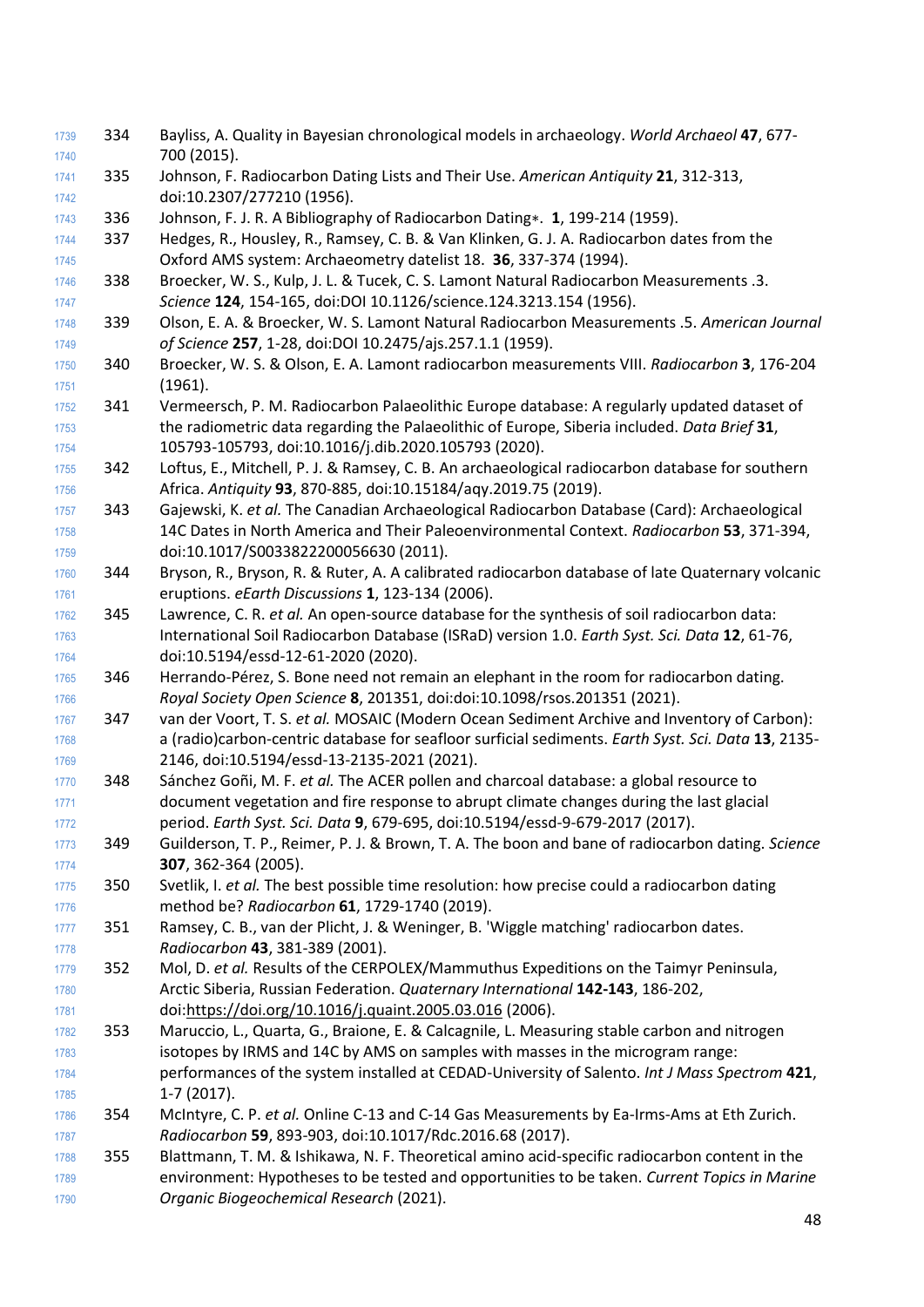- 356 Deviese, T., Comeskey, D., McCullagh, J., Bronk Ramsey, C. & Higham, T. New protocol for compound‐specific radiocarbon analysis of archaeological bones. *Rapid Communications in Mass Spectrometry* **32**, 373-379 (2018).
- 357 Hamady, L. L., Natanson, L. J., Skomal, G. B. & Thorrold, S. R. Vertebral Bomb Radiocarbon Suggests Extreme Longevity in White Sharks. *PLOS ONE* **9**, e84006, doi:10.1371/journal.pone.0084006 (2014).
- 358 Nielsen, J. *et al.* Eye lens radiocarbon reveals centuries of longevity in the Greenland shark (Somniosus microcephalus). *Science* **353**, 702-704 (2016).
- 359 Loader, N. J. *et al.* Tree ring dating using oxygen isotopes: a master chronology for central England. *Journal of Quaternary Science* **34**, 475-490 (2019).
- 360 Sigl, M. *et al.* Timing and climate forcing of volcanic eruptions for the past 2,500 years. *Nature* **523**, 543-549 (2015).
- 361 Brehm, N. *et al.* Eleven-year solar cycles over the last millennium revealed by radiocarbon in tree rings. *Nature Geoscience* **14**, 10-15, doi:10.1038/s41561-020-00674-0 (2021).
- 362 Land, A., Kromer, B., Remmele, S., Brehm, N. & Wacker, L. Complex imprint of solar variability on tree rings. *Environmental Research Communications* **2**, 101003 (2020).
- 363 Libby, W. F. Half-life of radiocarbon. *Radiocarbon dating*, 34–42 (1952).
- 364 Godwin, H. Half-Life of Radiocarbon. *Nature* **195**, 984-& (1962).
- 365 Buck, C. E. & Sahu, S. K. Bayesian models for relative archaeological chronology building. *Journal of the Royal Statistical Society Series C-Applied Statistics* **49**, 423-440 (2000).
- 366 Ramsey, C. B. Deposition models for chronological records. *Quaternary Science Reviews* **27**, 42- 60 (2008).
- 367 Hajdas, I., Sojc, U., Ivy-Ochs, S., Akçar, N. & Deline, P. Radiocarbon Dating for the Reconstruction of the 1717 CE Triolet Rock Avalanche in the Mont Blanc Massif, Italy. *Frontiers in Earth Science* **8**, doi:10.3389/feart.2020.580293 (2021).
- 368 Yamamoto, S. *et al.* Compound-Specific Radiocarbon Analysis of Organic Compounds from Mount Fuji Proximal Lake (Lake Kawaguchi) Sediment, Central Japan. *Radiocarbon* **62**, 439-451, doi:10.1017/RDC.2019.158 (2020).
- 369 Gierga, M. *et al.* Long-stored soil carbon released by prehistoric land use: evidence from compound-specific radiocarbon analysis on Soppensee lake sediments. *Quaternary Science Reviews* **144**, 123-131 (2016).
- 370 Heinemeier, K. M., Schjerling, P., Heinemeier, J., Magnusson, S. P. & Kjaer, M. Lack of tissue renewal in human adult Achilles tendon is revealed by nuclear bomb 14C. *The FASEB Journal* **27**, 2074-2079 (2013).
- 371 Heinemeier, K. M. *et al.* Radiocarbon dating reveals minimal collagen turnover in both healthy and osteoarthritic human cartilage. *Science Translational Medicine* **8**, 346ra390-346ra390, doi:10.1126/scitranslmed.aad8335 (2016).
- 372 Ubelaker, D. H. Radiocarbon Analysis of Human Remains: A Review of Forensic Applications. *J Forensic Sci* **59**, 1466-1472, doi[:https://doi.org/10.1111/1556-4029.12535](https://doi.org/10.1111/1556-4029.12535) (2014).
- 373 Castro, K. *et al.* Multianalytical approach to the analysis of English polychromed alabaster sculptures: μRaman, μEDXRF, and FTIR spectroscopies. *Analytical and Bioanalytical Chemistry* **392**, 755-763, doi:10.1007/s00216-008-2317-0 (2008).
- 374 Casadio, F., Daher, C. & Bellot-Gurlet, L. in *Analytical Chemistry for Cultural Heritage* (ed Rocco Mazzeo) 161-211 (Springer International Publishing, 2017).
- 375 Švarcová, S., Kočí, E., Bezdička, P., Hradil, D. & Hradilová, J. Evaluation of laboratory powder X- ray micro-diffraction for applications in the fields of cultural heritage and forensic science. *Analytical and Bioanalytical Chemistry* **398**, 1061-1076, doi:10.1007/s00216-010-3980-5 (2010).
- 376 Marzaioli, F. *et al.* Characterisation of a new protocol for mortar dating: 14C evidences. *Open Journal of Archaeometry* **2** (2014).
- 377 Yates, T. Studies of non-marine mollusks for the selection of shell samples for radiocarbon dating. *Radiocarbon* **28**, 457-463 (1986).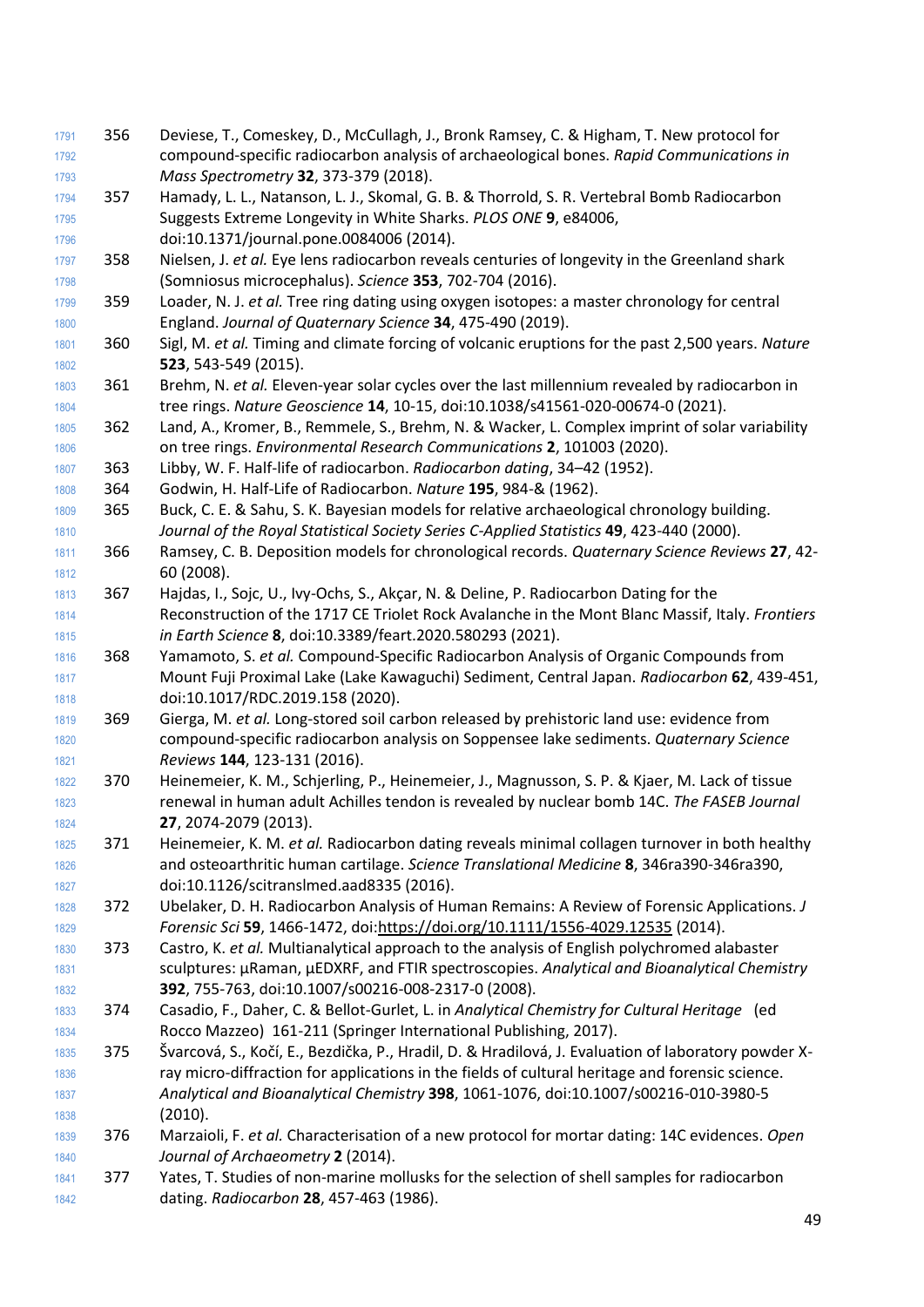- 378 D'Elia, M. *et al.* Evaluation of possible contamination sources in the C-14 analysis of bone samples by FTIR spectroscopy. *Radiocarbon* **49**, 201-210 (2007).
- 379 Gianfrate, G. *et al.* Qualitative application based on IR spectroscopy for bone sample quality control in radiocarbon dating. *Nuclear Instruments and Methods in Physics Research Section B: Beam Interactions with Materials and Atoms*
- *Accelerator Mass Spectrometry - Proceedings of the Tenth International Conference on Accelerator Mass Spectrometry* **259**, 316-319 (2007).
- 380 Zazzo, A., Saliège, J.-F., Person, A. & Boucher, H. Radiocarbon dating of calcined bones: Where does the carbon come from? *Radiocarbon* **51**, 601-611 (2009).
- 381 Alon, D., Mintz, G., Cohen, I., Weiner, S. & Boaretto, E. The use of Raman spectroscopy to monitor the removal of humic substances from charcoal: quality control for 14C dating of charcoal. *Radiocarbon* **44**, 1-11 (2002).
- 382 Ospitali, F., Smith, D. C. & Lorblanchet, M. Preliminary investigations by Raman microscopy of prehistoric pigments in the wall‐painted cave at Roucadour, Quercy, France. *Journal of Raman Spectroscopy: An International Journal for Original Work in all Aspects of Raman Spectroscopy, Including Higher Order Processes, and also Brillouin and Rayleigh Scattering* **37**, 1063-1071 (2006).
- 383 Boaretto, E. *et al.* Radiocarbon dating of charcoal and bone collagen associated with early pottery at Yuchanyan Cave, Hunan Province, China. *Proceedings of the National Academy of Sciences* **106**, 9595-9600 (2009).
- 384 Lahlil, S. *et al.* The first in situ micro‐Raman spectroscopic analysis of prehistoric cave art of Rouffignac St‐Cernin, France. *Journal of Raman Spectroscopy* **43**, 1637-1643 (2012).
- 385 Hendriks, L. *et al.* Microscale radiocarbon dating of paintings. *Applied Physics a-Materials Science & Processing* **122**, doi:ARTN 167
- 10.1007/s00339-016-9593-x (2016).
- 386 Hendriks, L. *et al.* Uncovering modern paint forgeries by radiocarbon dating. *Proc Natl Acad Sci U S A* **116**, 13210-13214, doi:10.1073/pnas.1901540116 (2019).
- 387 Hendriks, L. *et al.* Selective Dating of Paint Components: Radiocarbon Dating of Lead White Pigment. *Radiocarbon* **61**, 473-493, doi:10.1017/Rdc.2018.101 (2019).
- 388 Bird, M., Ascough, P., Young, I., Wood, C. & Scott, A. X-ray microtomographic imaging of charcoal. *Journal of Archaeological Science* **35**, 2698-2706, doi:10.1016/j.jas.2008.04.018 (2008).
- 389 Huang, Y., Li, B., Bryant, C., Bol, R. & Eglinton, G. Radiocarbon Dating of Aliphatic Hydrocarbons A New Approach for Dating Passive‐Fraction Carbon in Soil Horizons. *Soil Science Society of America Journal* **63**, 1181-1187 (1999).
- 390 Santos, G., De La Torre, H., Boudin, M., Bonafini, M. & Saverwyns, S. Improved radiocarbon analyses of modern human hair to determine the year-of-death by cross-flow nanofiltered amino acids: common contaminants, implications for isotopic analysis, and recommendations. *Rapid Communications in Mass Spectrometry* **29**, 1765-1773, doi:10.1002/rcm.7273 (2015).
- 391 Van Strydonck, M. *et al.* 14C-dating of the skeleton remains and the content of the lead coffin attributed to the Blessed Idesbald (Abbey of the Dunes, Koksijde, Belgium). *Journal of Archaeological Science: Reports* **5**, 276-284 (2016).
- 392 Teetaert, D., Boudin, M., Saverwyns, S. & Crombé, P. Food and soot: organic residues on outer pottery surfaces. *Radiocarbon* **59**, 1609 (2017).
- 393 Cersoy, S., Daheur, G., Zazzo, A., Zirah, S. & Sablier, M. Pyrolysis comprehensive gas chromatography and mass spectrometry: A new tool to assess the purity of ancient collagen prior to radiocarbon dating. *Anal Chim Acta* **1041**, 131-145, doi:10.1016/j.aca.2018.07.048 (2018).
- 394 Wagner, T. V. *et al.* Molecular characterization of charcoal to identify adsorbed SOM and assess the effectiveness of common SOM-removing pretreatments prior to radiocarbon dating. *Quaternary Geochronology* **45**, 74-84 (2018).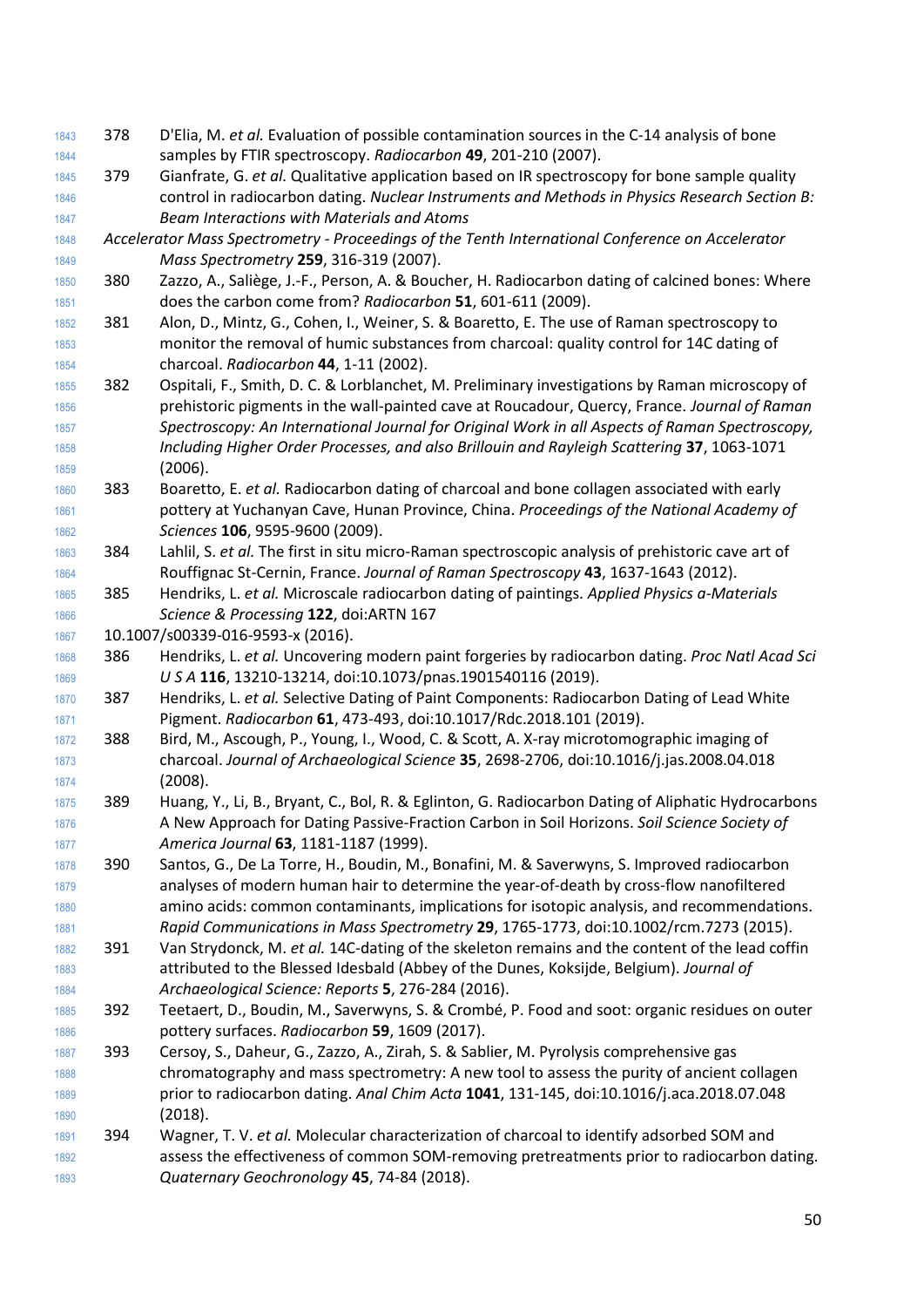NMR microcryoprobe for the identification and quantification of exogenous carbon in compounds purified by preparative capillary gas chromatography for radiocarbon determinations. *Analytical chemistry* **89**, 7090-7098 (2017). 396 Boudin, M., Boeckx, P., Vandenabeele, P., Mitschke, S. & Strydonck, M. V. A. N. Monitoring the presence of humic substances in wool and silk by the use of nondestructive fluorescence spectroscopy: quality control for 14 C dating of wool and silk. *Radiocarbon* **53**, 429–442 (2011). 397 Bird, M. I. *et al.* Radiocarbon dating of "old" charcoal using a wet oxidation, stepped- combustion procedure. *Radiocarbon* **41**, 127-140 (1999). 398 Broecker, W. S. & Farrand, W. R. Radiocarbon age of the Two Creeks forest bed, Wisconsin. *Geological Society of America Bulletin* **74**, 795-802 (1963). 399 Nemec, M., Wacker, L., Hajdas, I. & Gaggeler, H. Alternative Methods for Cellulose Preparation for Ams Measurement. *Radiocarbon* **52**, 1358-1370 (2010). 400 Czimczik, C. I., Trumbore, S. E., Xu, X., Carbone, M. S. & Richardson, A. D. Extraction of nonstructural carbon and cellulose from wood for radiocarbon analysis. *Bio-protocol* **4**, e1169- **e1169 (2014).**  401 Hajdas, I., Hendriks, L., Fontana, A. & Monegato, G. Evaluation of Preparation Methods in Radiocarbon Dating of Old Woods. *Radiocarbon* **59**, 727-737 (2017). 402 Eglinton, T. I. *et al.* Compound specific radiocarbon analysis as a tool to quantitatively apportion modern and fossil sources of polycyclic aromatic hydrocarbons in environmental matrices. *Abstracts of Papers of the American Chemical Society* **212**, 65-ENVR (1996). 403 Dahl, K. A. *et al.* Terrigenous plant wax inputs to the Arabian Sea: Implications for the reconstruction of winds associated with the Indian Monsoon. *Geochimica et Cosmochimica Acta* **69**, 2547-2558 (2005). 404 Ohkouchi, N., Eglinton, T., Hughen, K., Roosen, E. & Keigwin, L. Radiocarbon dating of alkenones from marine sediments: III. Influence of solvent extraction procedures on C-14 measurements of foraminifera. *Radiocarbon* **47**, 425-432 (2005). 405 Sun, S. W. *et al.* C-14 Blank Assessment in Small-Scale Compound-Specific Radiocarbon Analysis of Lipid Biomarkers and Lignin Phenols. *Radiocarbon* **62**, 207-218, doi:10.1017/Rdc.2019.108 (2020). 406 Ya, M., Wu, Y., Wang, X., Li, Y. & Su, G. The importance of compound-specific radiocarbon analysis in source identification of polycyclic aromatic hydrocarbons: A critical review. *Critical Reviews in Environmental Science and Technology*, 1-42 (2020). 407 Hendriks, L. *et al.* The Ins and Outs of C-14 Dating Lead White Paint for Artworks Application. *Analytical Chemistry* **92**, 7674-7682, doi:10.1021/acs.analchem.0c00530 (2020). 408 Beck, L. *et al.* Thermal decomposition of lead white for radiocarbon dating of paintings. *Radiocarbon* **61**, 1345-1356 (2019). 409 Toffolo, M. B. *et al.* Structural Characterization and Thermal Decomposition of Lime Binders Allow Accurate Radiocarbon Age Determinations of Aerial Lime Plaster. *Radiocarbon* **62**, 633- 655, doi:10.1017/RDC.2020.39 (2020). 410 McGeehin, J. *et al.* Stepped-combustion C-14 dating of sediment: A comparison with established techniques. *Radiocarbon* **43**, 255-261 (2001). 411 Hajdas, I., Maurer, M. & Röttig, M. B. Development of 14C Dating of Mortars at ETH Zurich. *Radiocarbon* **62**, 591-600, doi:10.1017/RDC.2020.40 (2020). 412 Hua, Q. *et al.* Progress in radiocarbon target preparation at the ANTARES AMS Centre.

395 Casanova, E., Knowles, T. D., Williams, C., Crump, M. P. & Evershed, R. P. Use of a 700 MHz

 *Radiocarbon* **43**, 275-282 (2001). 413 Aerts-Bijma, A. T., van der Plicht, J. & Meijer, H. Automatic AMS sample combustion and CO2 collection. *Radiocarbon* **43**, 293-298 (2001).

- 414 Nemec, M., Wacker, L. & Gaggeler, H. Optimization of the Graphitization Process at Age-1. *Radiocarbon* **52**, 1380-1393 (2010).
- 415 Salazar, G., Zhang, Y., Agrios, K. & Szidat, S. Development of a method for fast and automatic radiocarbon measurement of aerosol samples by online coupling of an elemental analyzer with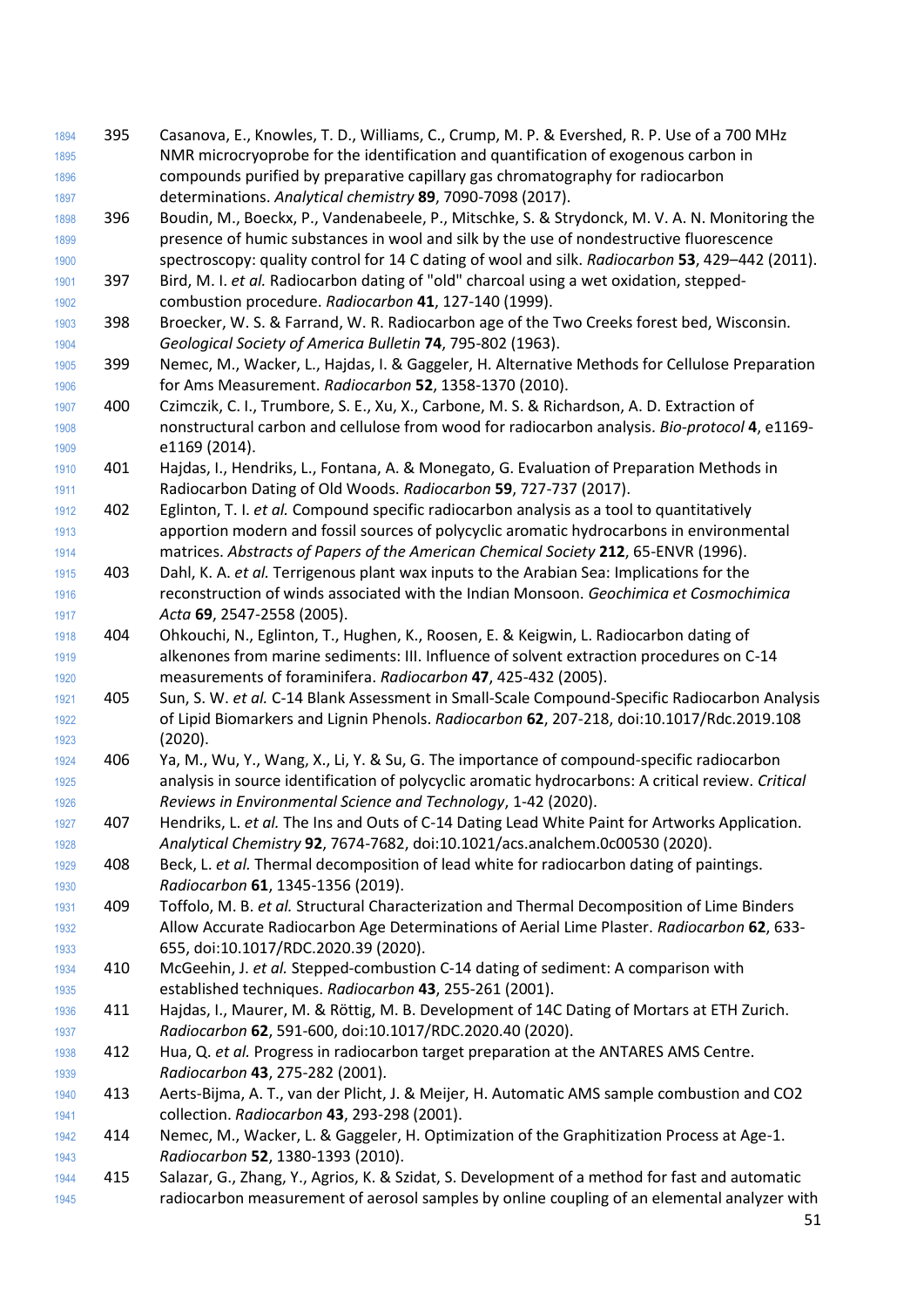| 1946         |     | a MICADAS AMS. Nuclear Instruments and Methods in Physics Research Section B: Beam                                                                                                |
|--------------|-----|-----------------------------------------------------------------------------------------------------------------------------------------------------------------------------------|
| 1947         |     | Interactions with Materials and Atoms 361, 163-167 (2015).                                                                                                                        |
| 1948         | 416 | Steier, P. et al. A new UV oxidation setup for small radiocarbon samples in solution.                                                                                             |
| 1949         |     | Radiocarbon 55, 373-382 (2013).                                                                                                                                                   |
| 1950         | 417 | Murseli, S. et al. The preparation of water (DIC, DOC) and gas (CO2, CH4) samples for                                                                                             |
| 1951         |     | radiocarbon analysis at AEL-AMS, Ottawa, Canada. Radiocarbon 61, 1563-1571 (2019).                                                                                                |
| 1952         | 418 | Burr, G. S., Edwards, R. L., Donahue, D. J., Druffel, E. R. M. & Taylor, F. W. Mass-Spectrometric                                                                                 |
| 1953         |     | C-14 and U-Th Measurements in Coral. Radiocarbon 34, 611-618 (1992).                                                                                                              |
| 1954         | 419 | Wacker, L., Fulop, R., Hajdas, I., Molnar, M. & Rethemeyer, J. A novel approach to process                                                                                        |
| 1955         |     | carbonate samples for radiocarbon measurements with helium carrier gas. Nuclear                                                                                                   |
| 1956         |     | Instruments & Methods in Physics Research Section B-Beam Interactions With Materials and                                                                                          |
| 1957         |     | Atoms 294, 214-217, doi:10.1016/j.nimb.2012.08.030 (2013).                                                                                                                        |
| 1958         | 420 | Garnett, M. & Murray, C. Processing of CO2 samples collected using zeolite molecular sieve for                                                                                    |
| 1959         |     | 14C analysis at the NERC Radiocarbon Facility (East Kilbride, UK). Radiocarbon 55, 410-415                                                                                        |
| 1960         |     | (2013).                                                                                                                                                                           |
| 1961         | 421 | Gaudinski, J. B., Trumbore, S. E., Davidson, E. A. & Zheng, S. Soil carbon cycling in a temperate                                                                                 |
| 1962         |     | forest: radiocarbon-based estimates of residence times, sequestration rates and partitioning of                                                                                   |
| 1963         |     | fluxes. Biogeochemistry 51, 33-69 (2000).                                                                                                                                         |
| 1964         | 422 | Russ, J., Hyman, M., Shafer, H. J. & Rowe, M. W. Radiocarbon dating of prehistoric rock                                                                                           |
| 1965         | 423 | paintings by selective oxidation of organic carbon. Nature 348, 710-711 (1990).<br>Rowe, M. et al. Application of supercritical carbon dioxide-co-solvent mixtures for removal of |
| 1966<br>1967 |     | organic material from archeological artifacts for radiocarbon dating. Journal of Supercritical                                                                                    |
| 1968         |     | Fluids 79, 314-323, doi:10.1016/j.supflu.2013.01.002 (2013).                                                                                                                      |
| 1969         | 424 | Vogel, J. S., Southon, J. R., Nelson, D. E. & Brown, T. A. Performance of Catalytically Condensed                                                                                 |
| 1970         |     | Carbon for Use in Accelerator Mass-Spectrometry. Nuclear Instruments & Methods in Physics                                                                                         |
| 1971         |     | Research Section B-Beam Interactions with Materials and Atoms 233, 289-293 (1984).                                                                                                |
| 1972         | 425 | Wacker, L., Nemec, M. & Bourquin, J. A revolutionary graphitisation system: Fully automated,                                                                                      |
| 1973         |     | compact and simple. Nuclear Instruments & Methods in Physics Research Section B-Beam                                                                                              |
| 1974         |     | Interactions with Materials and Atoms 268, 931-934 (2010).                                                                                                                        |
| 1975         | 426 | Marzaioli, F. et al. Zinc reduction as an alternative method for AMS radiocarbon dating: Process                                                                                  |
| 1976         |     | optimization at CIRCE. Radiocarbon 50, 139-149 (2008).                                                                                                                            |
| 1977         | 427 | Xu, X. M., Gao, P. & Salamanca, E. G. Ultra Small-Mass Graphitization by Sealed Tube Zinc                                                                                         |
| 1978         |     | Reduction Method for Ams C-14 Measurements. Radiocarbon 55, 608-616 (2013).                                                                                                       |
| 1979         | 428 | Rinyu, L., Orsovszki, G., Futo, I., Veres, M. & Molnar, M. Application of zinc sealed tube                                                                                        |
| 1980         |     | graphitization on sub-milligram samples using EnvironMICADAS. Nuclear Instruments &                                                                                               |
| 1981         |     | Methods in Physics Research Section B-Beam Interactions With Materials and Atoms 361, 406-                                                                                        |
| 1982         |     | 413, doi:10.1016/j.nimb.2015.03.083 (2015).                                                                                                                                       |
| 1983         | 429 | Janovics, R., Futó, I. & Molnár, M. Sealed Tube Combustion Method with MnO 2 for AMS 14 C                                                                                         |
| 1984         |     | Measurement. Radiocarbon 60, 1347-1355 (2018).                                                                                                                                    |
| 1985         | 430 | Siegenthaler, U., Heimann, M. & Oeschger, H. C-14 Variations Caused by Changes in the Global                                                                                      |
| 1986         |     | Carbon-Cycle. Radiocarbon 22, 177-191 (1980).                                                                                                                                     |
| 1987         | 431 | Suess, H. E. Radiocarbon Concentration in Modern Wood. Science 122, 415-417 (1955).                                                                                               |
| 1988         | 432 | Levin, I., Kromer, B. & Hammer, S. Atmospheric Delta (CO2)-C-14 trend in Western European                                                                                         |
| 1989         |     | background air from 2000 to 2012. Tellus Series B-Chemical and Physical Meteorology 65,                                                                                           |
| 1990         |     | doi:10.3402/tellusb.v65i0.20092 (2013).                                                                                                                                           |
| 1991         | 433 | Barisevičiūtė, R. et al. Distribution of radiocarbon in sediments of the cooling pond of RBMK                                                                                     |
| 1992         |     | type Ignalina Nuclear Power Plant in Lithuania. PloS one 15, e0237605 (2020).                                                                                                     |
| 1993         | 434 | Rakowski, A. Z., Kuc, T., Naxamura, T. & Pazdur, A. Radiocarbon concentration in urban area.                                                                                      |
| 1994         |     | Geochronometria: Journal on Methods & Applications of Absolute Chronology 24 (2005).                                                                                              |
| 1995         | 435 | Svetlik, I. et al. Radiocarbon in the air of central Europe: Long-term investigations. Radiocarbon                                                                                |
| 1996         |     | 52, 823-834 (2010).                                                                                                                                                               |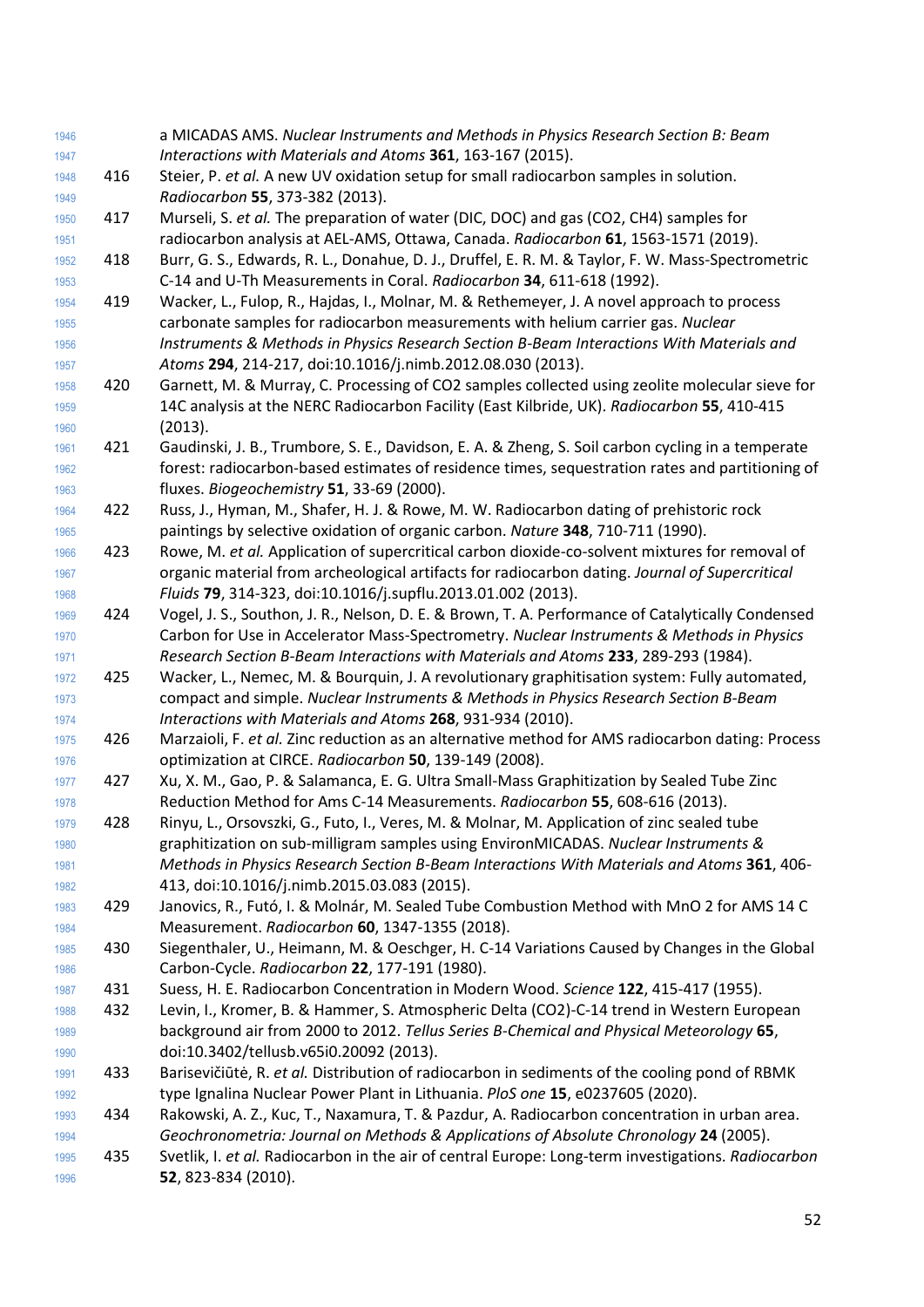436 Hancock, G. J., Tims, S. G., Fifield, L. K. & Webster, I. T. The release and persistence of radioactive anthropogenic nuclides. *Geological Society, London, Special Publications* **395**, **SP395. 315 (2014).** 

 437 Waters, C. N. *et al.* Can nuclear weapons fallout mark the beginning of the Anthropocene Epoch? *Bulletin of the Atomic Scientists* **71**, 46-57, doi:10.1177/0096340215581357 (2015).

- 
- 
- 

## **Acknowledgements**

 The authors apologize to the authors of numerous papers that could not be cited owing to limited space. We acknowledge monumental contributions of generations of radiocarbon researchers and researchers using radiocarbon in this flourishing and exciting field. Comments from anonymous reviewers and discussions with numerous colleagues in the field were most helpful, much appreciated and improved this publication.

- I.H. acknowledges support of her research by the Laboratory of Ion Beam Physics, ETH Zurich.
- Special thanks are for the laboratory technical support for their dedicated work. Numerous
- researchers from various disciplines and countries are thanked for fruitful collaborations.
- P.A. and M.G. acknowledge the UK Natural Environment Research Council, through
- (NE/S011854/1; NEIF) and the Scottish Universities Environmental Research Centre (SUERC)
- for funding and support. They express their deep gratitude to colleagues at SUERC for
- stimulating discussion and ideas, providing dedicated technical support and fruitful academic
- collaborations. S.F. acknowledges support from the Research School of Earth Sciences, The
- Australian National University and R. Wood and R. Esmay for their dedication and support to
- the ANU Radiocarbon Laboratory. C.P. acknowledges support from the Malcolm H. Wiener
- Foundation, the University of Arizona and members of the IntCal Working Group. K.L.S.
- acknowledges support of her research from the Swedish Research Council (542-2013-8358),
- the Strategic Research Program for Diabetes at Karolinska Institutet (C5471152), the Novo
- Nordisk Foundation (NNF12OC1016064, NNF20OC0063944), Vallee Foundation Vallee Scholar
- Award (C5471234) and the Karolinska Institutet/Astra Zeneca Integrated Cardiometabolic
- Centre (H725701603). G.Q. express his profound gratitude to the colleagues of the Centre of
- 2027 Applied Physics, Dating and Diagnostics at the University of Salento for their friendship,
- continues support, restless and dedicated work. H.Y. and M.Y. wish to thank the Laboratory of
- Radiocarbon Dating team at the University Museum of the University of Tokyo for their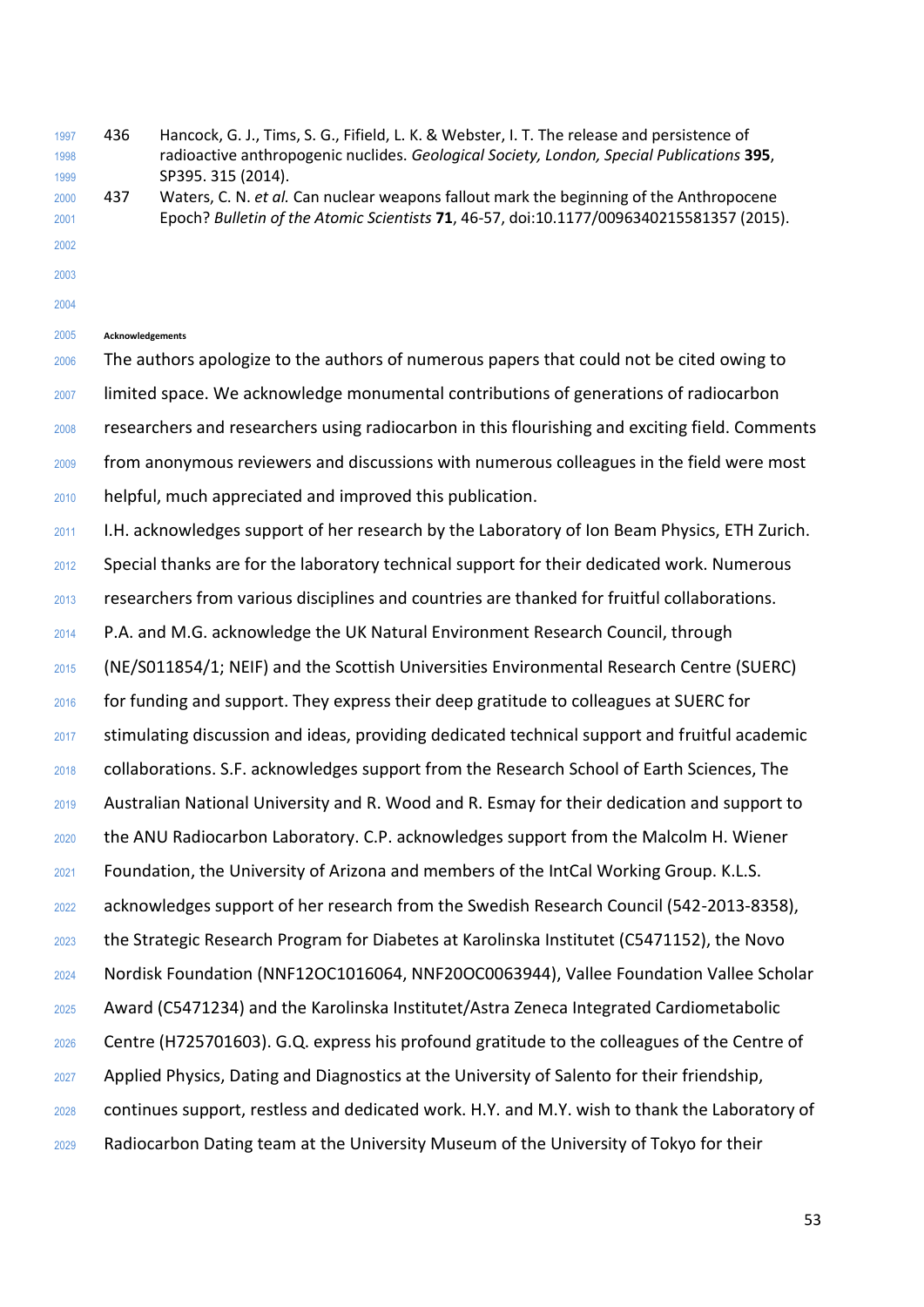| 2030         | relentless effort to improve the precision and accuracy of radiocarbon dating together with                                                                                                                                  |
|--------------|------------------------------------------------------------------------------------------------------------------------------------------------------------------------------------------------------------------------------|
| 2031         | field archaeologists and researchers in Japan and the world.                                                                                                                                                                 |
| 2032         | I.H. and G.Q. acknowledge the inspiration and stimulating discussions with the IAEA                                                                                                                                          |
| 2033         | (International Atomic Energy Agency) staff and the colleagues within the Coordinated                                                                                                                                         |
| 2034         | Research Projects: Enhancing Nuclear Analytical Techniques to Meet the Needs of Forensic                                                                                                                                     |
| 2035         | Sciences.                                                                                                                                                                                                                    |
|              |                                                                                                                                                                                                                              |
| 2036         | <b>Author contributions</b>                                                                                                                                                                                                  |
| 2037<br>2038 | Introduction (I.H., P.A., C.P. and G.Q.); Experimentation (I.H., P.A., M.H.G., C.P. and G.Q.); Results (I.H.,<br>P.A., M.H.G., C.P. and G.Q.); Applications (I.H., P.A., M.H.G., S.J.F., C.P., G.Q., K.L.S., H.Y. and M.Y.); |
| 2039         | Reproducibility and data deposition (I.H., P.A., M.H.G., C.P. and G.Q.); Limitations and optimizations                                                                                                                       |
| 2040         | (I.H., P.A., M.H.G., C.P., G.Q. and K.L.S.); Outlook (I.H., P.A., M.H.G., C.P., G.Q. and K.L.S.); Overview of                                                                                                                |
| 2041         | the Primer (I.H.).                                                                                                                                                                                                           |
| 2042         |                                                                                                                                                                                                                              |
| 2043         | <b>Competing interests</b>                                                                                                                                                                                                   |
| 2044         | The authors declare no competing interests.                                                                                                                                                                                  |
| 2045         |                                                                                                                                                                                                                              |
| 2046         | Peer review information                                                                                                                                                                                                      |
| 2047         | Nature Reviews XXX thanks [Referee#1 name], [Referee#2 name] and the other, anonymous, reviewer(s) for their contribution to the peer review of this work.                                                                   |
| 2048         |                                                                                                                                                                                                                              |
| 2049         | <b>Related links</b>                                                                                                                                                                                                         |
| 2050         | IAEA C-1: https://nucleus.iaea.org/sites/ReferenceMaterials/Pages/IAEA-C-1.aspx                                                                                                                                              |
| 2051         | CALIBomb: http://calib.org/CALIBomb/                                                                                                                                                                                         |
| 2052         | IntCal data: http://intcal.org/                                                                                                                                                                                              |
| 2053         | ORAU: https://c14.arch.ox.ac.uk/databases.html                                                                                                                                                                               |
| 2054         | Gliwice Radiocarbon Laboratory: http://www.carbon14.pl/IB Grdb/index.html                                                                                                                                                    |
| 2055         | <sup>14</sup> CARHU: https://www.oasisnorth.org/carhu.html                                                                                                                                                                   |
| 2056         | Royal Institute for Cultural Heritage: http://c14.kikirpa.be/search.php                                                                                                                                                      |
| 2057         | New Zealand Radiocarbon Database: https://www.waikato.ac.nz/nzcd/                                                                                                                                                            |
| 2058         |                                                                                                                                                                                                                              |
| 2059         | <b>Supplementary information</b>                                                                                                                                                                                             |
| 2060         | Supplementary information is available for this paper at https://doi.org/10.1038/s415XX-XXX-XXXX-X                                                                                                                           |
| 2061         |                                                                                                                                                                                                                              |
| 2062         | <b>Figure legends</b>                                                                                                                                                                                                        |
| 2063         | Figure 1. The life cycle of $^{14}C$ (A) Highly energetic charged particles from outer space called cosmic rays                                                                                                              |
| 2064         | - mainly protons - create cascades of particles when interacting with nuclei of the atmosphere. (B)                                                                                                                          |

Neutrons liberated in these reactions enter the nucleus of atmospheric  $14$ N, knocking out a proton. (C)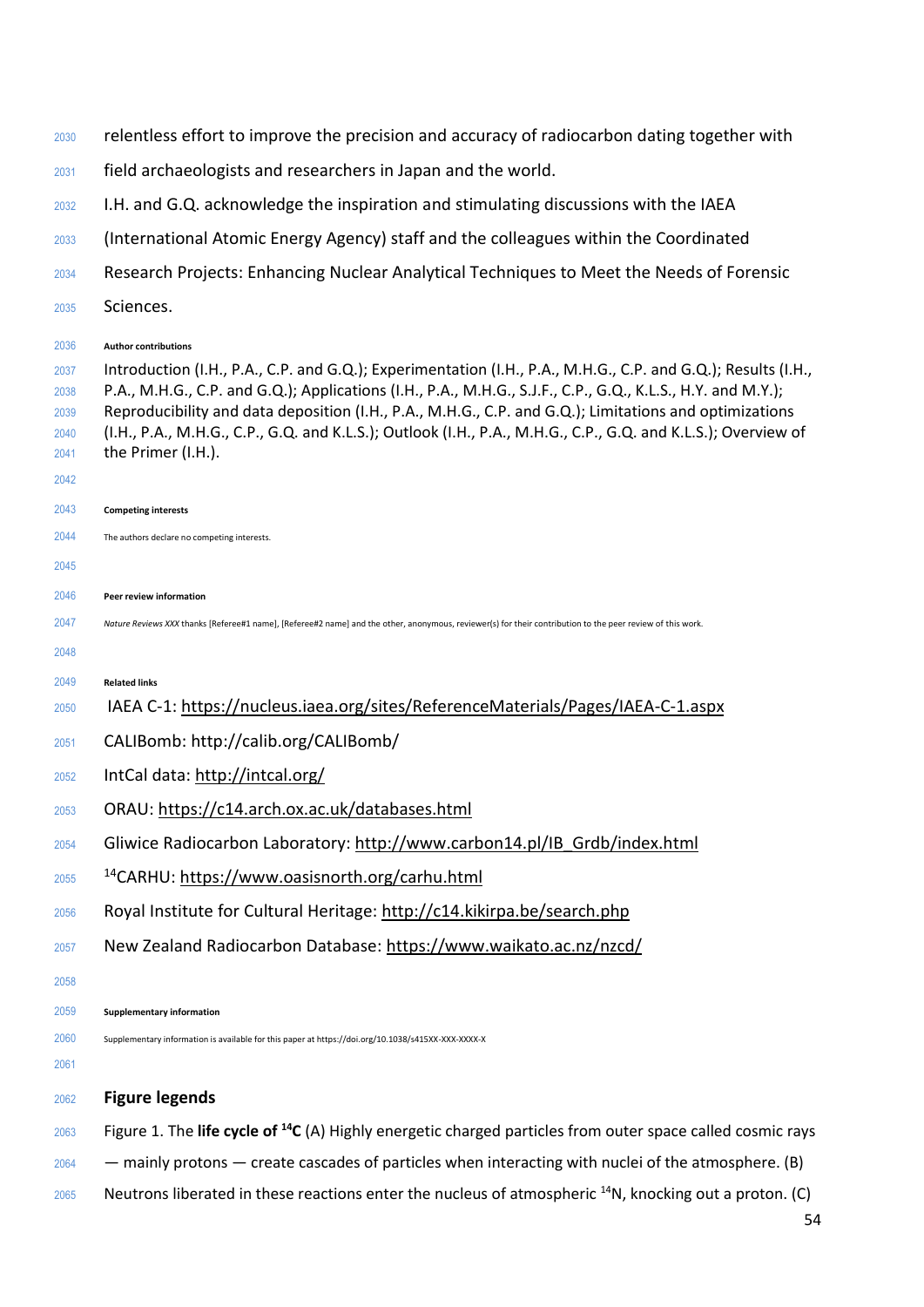2066 The net result is that <sup>14</sup>N (7p+7n) is transformed into <sup>14</sup>C (8n+6p) with the addition of one neutron and  $_{2067}$  loss of one proton. (D) The nuclei of <sup>14</sup>C are radioactive and decay with a half-life of 5700 ± 30 years<sup>6</sup>. 2068 This half-life differs from the Libby half-life value of 5568  $\pm$  30 years<sup>363</sup> as well as from the Cambridge half-life of 5730 ± 40 years<sup>364</sup>. Radiocarbon ages are calculated using the Libby half-life, and are 2070 therefore not affected by the change in  $T_{1/2}$ . The mean lifetime of <sup>14</sup>C is around 8223 years. (E) Spontaneous ejection of an electron and an anti-neutrino in  $^{14}$ C decay results in the atom once again becoming  $14$ N.

Figure 2. **AMS <sup>14</sup> C analysis process**. Samples are pre-treated according to requirements based on the sample, site and application. The purified material is transformed to CO<sub>2</sub> by oxidation, thermal decomposition or hydrolysis, depending on sample type. The CO<sub>2</sub> obtained from 2077 milligram-sized samples is then either graphitized or transferred directly into the sputtering ion source of the AMS system, when smaller i.e.,  $\mu$ g-sized. The negative ion beam of carbon passes through various filters to remove isobaric interferences. In this process, electrostatic analyzers (ESA) bend the ions' trajectories depending on their energy-to-charge ratio. Magnetic elements (magnets I and II) separate ions depending on their magnetic rigidity, which are dependent on mass and velocity. Magnet I separates mass 12, 13, and 14 amu beams, which are sequentially injected into the high-voltage stage. Here, unwanted molecular isobaric interferences such as <sup>12</sup>CH<sup>-</sup>, <sup>12</sup>CH<sup>2-</sup> and <sup>13</sup>CH<sup>-</sup> are broken in collisions with a low-density 2085 gas, called the stripper. In this process they lose electrons and charge exchange to positive ions which are further accelerated. In the high-energy spectrometer, magnet II separates molecular fragments from the required radiocarbon and the stable carbon isotopes. The latter are measured as ion currents in a Faraday cup. The second ESA is used to further filter atomic ions of mass 14 amu, allowing the detection of <sup>14</sup>C by single ion-detecting techniques: either gas-filled ionization chambers or semiconductor detectors. Obtained isotope ratios are compared to those of reference materials analyzed under the same measurement conditions to calculate  $F^{14}C$  and radiocarbon age.

 **Figure 3. Calibration curve and precision of calendar ages.** Known‐age samples such as calendar dated tree‐rings extending back to 13,900 calendar age counted backwards from 1950 CE (cal BP) or other independently-dated records such as from speleothems, lake sediments, corals and stalagmites<sup>8</sup> are used to generate radiocarbon measurements in 2097 Tadiocarbon years BP (where 0 BP = 1950 CE) for calibration**.** (A) The INTCAL20<sup>8</sup> calibration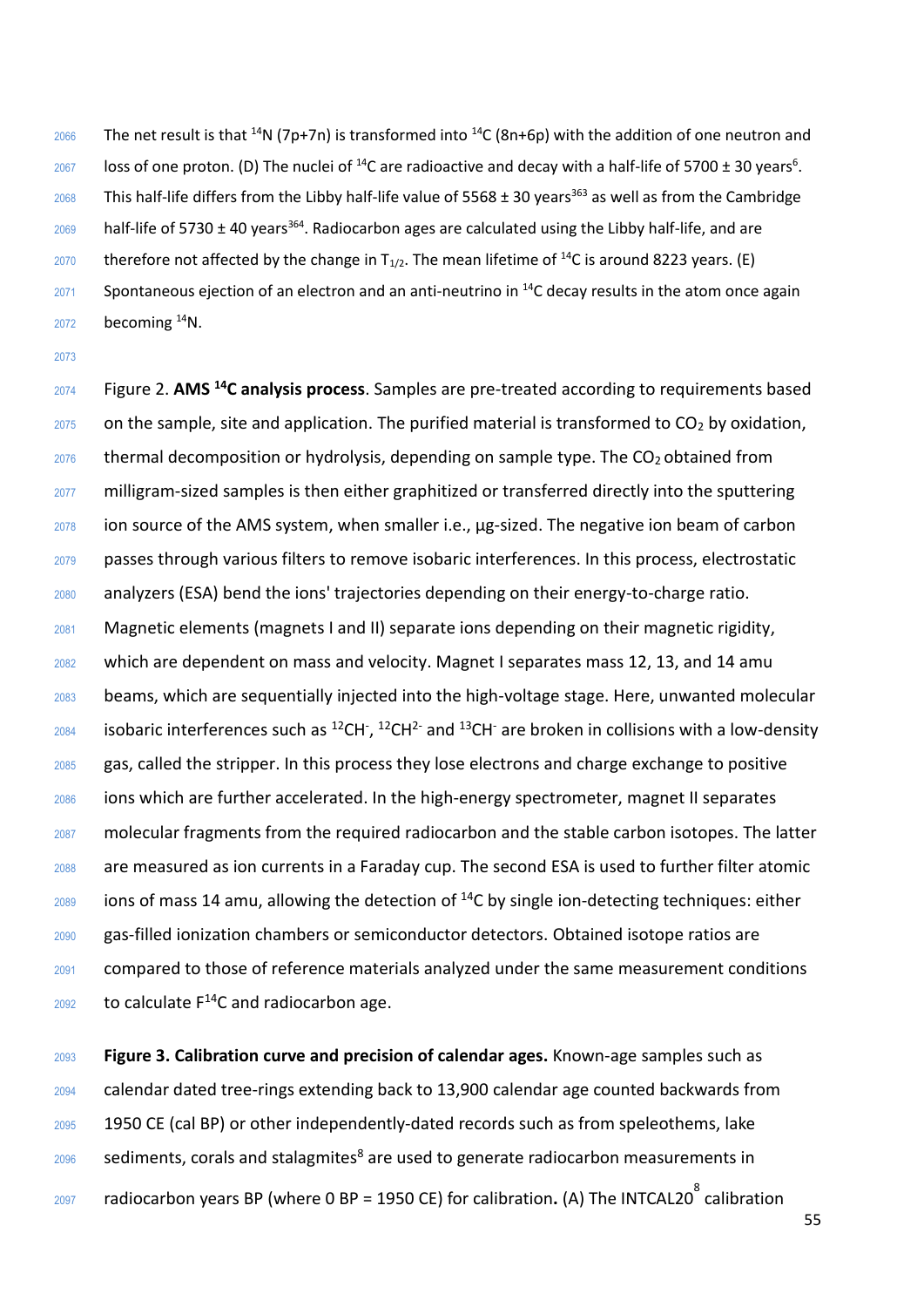2098 Lurve for the terrestrial Northern Hemisphere. Radiocarbon years BP /  $Δ^{14}C$  are plotted on the <sup>2099</sup> Y axis, the calibrated date equivalent is plotted along the X axis in either cal BP (calendar ages <sup>2100</sup> counted backwards from 1950 CE), AD/CE or BC/BCE. The visible offset between radiocarbon <sup>2101</sup> time scale and the calendar time scale (1:1 between time scales is shown as dashed line) is due 2102 to calculated radiocarbon age using an underestimated half-life and due to the variable 2103 atmospheric <sup>14</sup>C content. Conversion of radiocarbon years BP to  $Δ^{14}C$  provides a more direct  $2104$  record of increases and decreases in atmospheric <sup>14</sup>C through time by removing fractionation  $2105$  effects. When  $Δ^{14}C$  is increasing slopes are produced in the calibration curve, when it is <sup>2106</sup> decreasing plateaus occur. (B) Calibration and the effects of curve shape. Hypothetical <sup>2107</sup> radiocarbon measurements of a textile, skull and charred seeds with equal uncertainly 1σ. 2108 Horizontal lines from the measured radiocarbon age  $(RA) + 2\sigma$  and RA - 2 $\sigma$  intersect with the <sup>2109</sup> calibration curve. At the point of intersection, the calibrated age can be read on the X‐axis as 2110 calendar age, either AD/CE or BC/BCE. Measurements for the textile correspond to a period of  $_{2111}$  cincreasing Δ<sup>14</sup>C (beige line), resulting in a precise date range (green). The age of skull  $2112$  corresponds to a period of decreasing  $\Delta^{14}$ C, yielding a less precise range (purple). The  $2113$  radiocarbon age of the charred seeds intersects the curve during a period of more frequent 2114 changes in Δ<sup>14</sup>C, which produce multi-modal probability distributions (yellow). (C) Output plots <sup>2115</sup> of calibration. The pair of darker blue curves demarks the calibration curve and the shaded 2116 blue area between represents its uncertainly (plus and minus one standard deviation), the red <sup>2117</sup> curve on the left indicates the radiocarbon concentration in the sample. The gray histograms  $2118$  show the range of possible ages for the samples at 2 $\sigma$  level or 95.4 % confidence level shown  $2119$  as ranges below histograms. (Ca) The radiocarbon age of the textile is 2600 ± 20 BP calibrates 2120 to the slope preceding the plateau, resulting in calendar age between 806 and 776 BCE. (Cb) 2121 The age of 2460  $\pm$  20BP for the skull corresponds to the plateau, resulting in a wide age 2122 interval between 755 and 420 BCE. (Cc) The radiocarbon age of the charred seeds is 2160  $\pm$  20 <sup>2123</sup> BP, which calibrates to two distinct intervals: 352—287 BCE and 228–219 and 211–109 BCE.

<sup>2124</sup> **Figure 4 Calibration of radiocarbon ages.** Examples of calibration using the OxCal calibration 2125 Software<sup>98</sup>. (a) Samples with F<sup>14</sup>C < 1 (positive radiocarbon age  $-$  4b) are calibrated with 2126 IntCal20 data<sup>8</sup>, while samples with  $F^{14}C > 1$  (negative radiocarbon age  $-$  4c) are calibrated with  $2127$  bomb peak data<sup>101</sup>. (b) A medieval age of 700 ± 20 BP is calibrated with IntCal20 data, as an <sup>2128</sup> example of positive radiocarbon age. The resulting calendar age encompasses two intervals: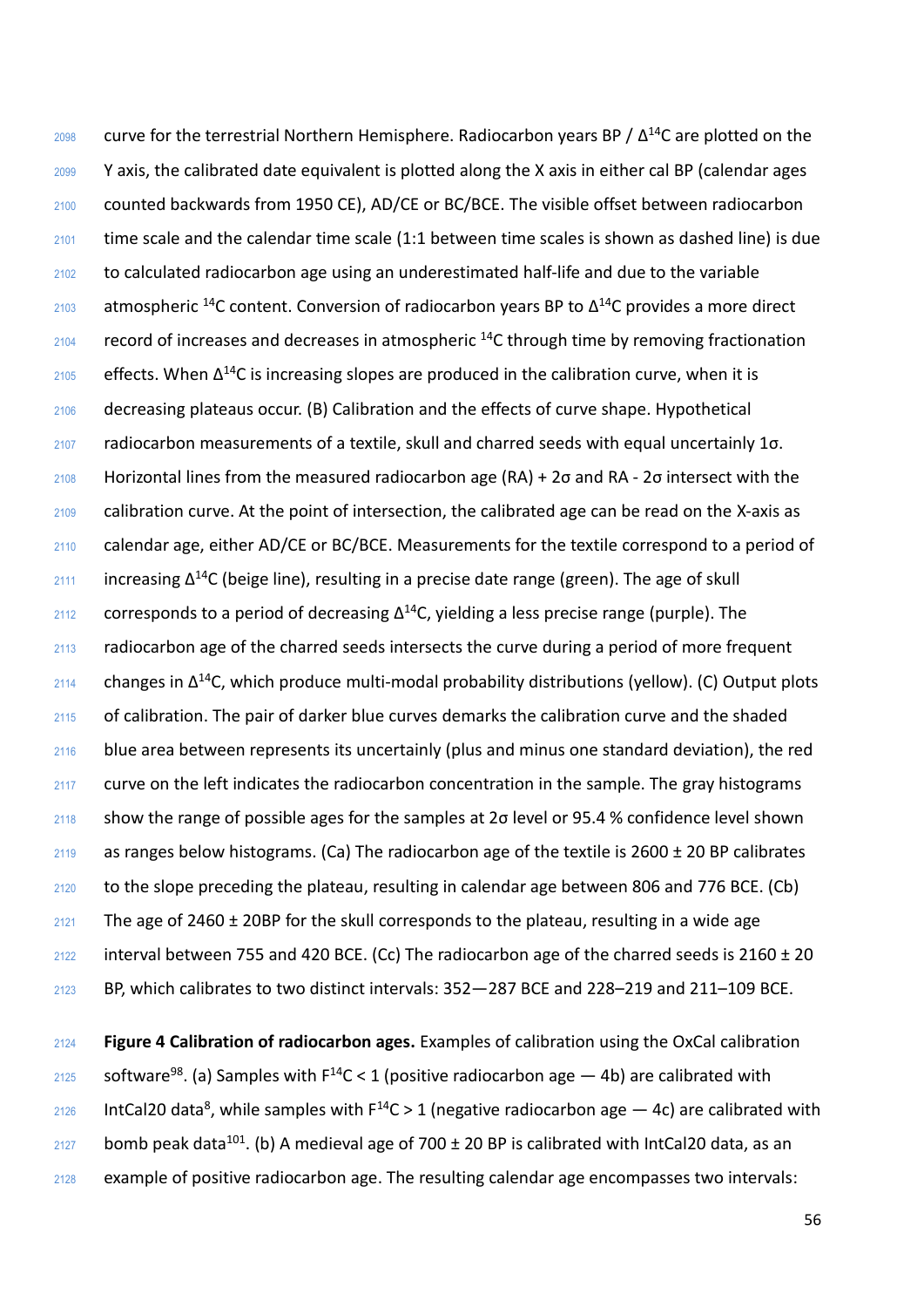2129 1274–1303 CE and 1368–1380 CE (95.4% confidence level). (c) On a sample with  $F^{14}C = 1.5 \pm 1.5$  0.003 (negative radiocarbon age), the bomb peak is used for calibration. Due to the rising and declining features of the bomb peak the measured value corresponds to two calendar time intervals: year 1963 CE and 1970–1972 CE.

**Figure 5. Bayesian Modelling in radiocarbon dating**. (a) The Bayesian approach to <sup>14</sup> C data analysis is an iterative process where, once obtained, the posterior distribution is checked to be statistically consistent with the set of data and the prior information<sup>103,365</sup>. When this 2136 agreement is not satisfactory a refinement of the model or the identification of possible outliers in the data are needed; **t** is the set of parameters, **d** the data or measurements made and P(**t**) is the prior or the information available about the parameters independent of the measurements. P(d|t) is the likelihood that d is true given that t is true. P(t|d) is also a conditional probability, 2140 that t is true given that d is true.  $P(t|d)$  is the posterior probability, given the measurements and the prior. (b) Example of a prior: Deposited material events (Sopp<sub>i</sub>) occurred in a certain 2142 sequence over time (t<sub>i</sub>), one after the other (t<sub>i</sub> < t<sub>i+1</sub>), which is defined by a certain order (Depth<sub>i</sub> < Depth<sub>i+1</sub>). Input of <sup>14</sup>C ages obtained for a sequence of samples in sediment core using the OxCal model  $98,366$  provides (c) a model of the age-depth relationship of calibrated ages for the Sopp<sub>i</sub> samples (5b). d) The probability distribution of a typical calibration if radiocarbon age (red curve) is shown as a light grey curve on the X-axis. As a result of the model, some regions of calendar ages are excluded resulting in higher precision of calendar age, represented by the dark grey curve on the X-axis. Agreement Index is an indicator of the match between the data and the model.

 **Figure 6. Radiocarbon dating of sedimentary records**. Terrestrial or marine sediments, soils and peat sections can provide information about chronology and carbon sources. (a) Sampling of bulk sediments 2152 is followed by sieving so that different fractions can provide different information. (b) Macro remains (terrestrial) or hand-picked foraminifera shells (marine) are subjected to radiocarbon dating analysis. The resulting radiocarbon ages of terrestrial macro remains or foraminifera are used to construct age-2155 depth model. Radiocarbon ages of total organic carbon (fine fraction < 150  $\mu$ m to remove roots)<sup>367</sup> can 2156 be compared with terrestrial macrofossils for evaluation of reservoir ages. (c) Chromatographic 2157 separation of biomarkers for radiocarbon dating (CSRA)<sup>63,368</sup> allows tracing different sources and 2158 processes such as mobilization and transport of old carbon stored in soils. The increasing offset of 2159 radiocarbon ages measured of the long chain n-alkanes ( $C_{27}-C_{31}$ ) was observed in the top 300 cm of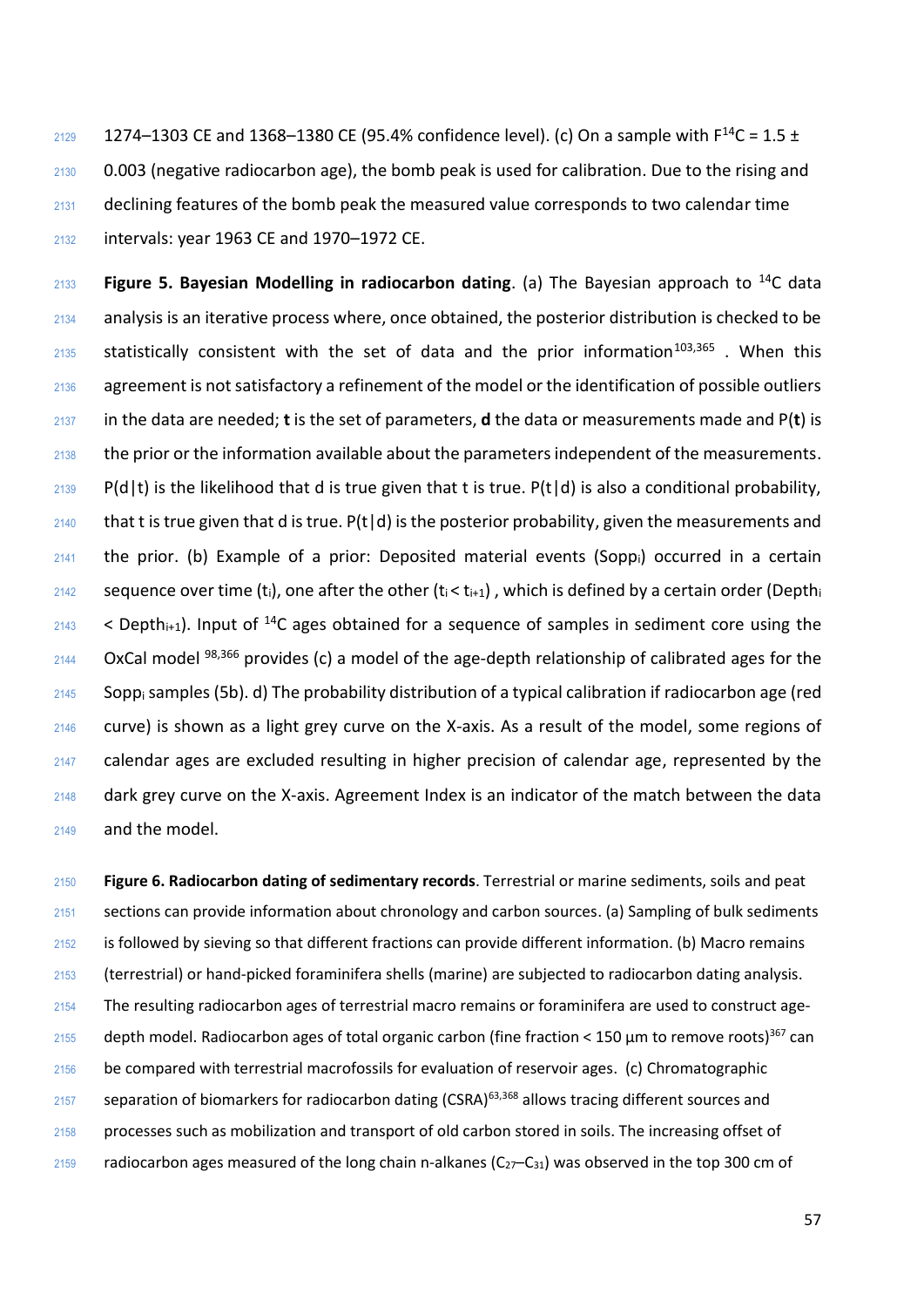2160 well-dated sedimentary records from Soppensee<sup>105</sup>. The change occurred around 4,000 years BP following the first human occupation in the region at around 4,500 years BP<sup>369</sup>.

**Figure 7. Distribution of <sup>14</sup> C in human body**. The bomb peak provides a unique opportunity for biomedical studies to measure cell formation and turnover rates in the human body. (a) Carbon is obtained from dietary sources and integrated into human tissues. With the exception of fish and other aquatic organisms, dietary sources reflect the  $14$ C content of the atmosphere. Depending on the tissue's turnaround time, the <sup>14</sup>C concentration measured in different sources and tissues will differ. (b) F<sup>14</sup>C measured in various tissues and organs from a person born in 1965 show that eye lens 2169 proteins<sup>300,301</sup> and neurons from the cerebral cortex<sup>248</sup> retain carbon corresponding to the year of the birth. Tooth enamel does not turnover carbon after the completion of enamel formation, allowing it to 2171 be used forensically to determine the date of birth of an individual<sup>297</sup>.  $F^{14}C$  analyses in other organs 2172 provide insight to the dynamics of cell and tissue formation and turnover rates, like the renewal of cardiomyocytes in the heart muscle decreases with age<sup>254</sup>, and the formation of cartilage and Achilles 2174 tendon is completed before adulthood<sup>370,371</sup>. The  $F^{14}C$  in fat cells, blood, nails, hair, skin collagen and 2175 bone lipids, which are constantly renewing, is in equilibrium with the diet's  $^{14}$ C signature  $^{256}$   $^{372}$ .

**Fig. 8. <sup>14</sup> C analysis of cultural heritage items and detection of forgeries.** (a) Examples of objects that can be analyzed. Paintings are often analyzed, while musical instruments are not common, but here represent all wooden objects**.** (b) Fragments of materials such as paint (lead white), canvas or wood are inspected under a stereomicroscope, and analysed using 2181 arrange of techniques including FTIR<sup>274,275</sup>, Raman spectroscopy<sup>373,374</sup>, XRF<sup>276</sup>, XRD<sup>375</sup>, GC-MS  $277-280$  to assist in the formulation of appropriate research questions and sampling strategies. 2183 Ethical guidelines of sampling and dating cultural heritage items must be observed<sup>71-73</sup> (c) Two radiocarbon dates measured on the paint (Ca) and canvas (Cb) imply a case of a forgery: as indicated by 2185 the F<sup>14</sup>C >1 obtained from the binding media in the paint<sup>326</sup>, whereas the canvas (Radiocarbon age: 150 ± 20 years BP) dates to time between 1669 and 1950 CE (95.4% confidence level). The radiocarbon dating of a canvas from this period is an example of the problem caused by Stradivarius plateau<sup>51</sup>. (Cc) 2188 The radiocarbon dating of the wood sample (radiocarbon age:  $250 \pm 20$  years BP) is also affected: three age intervals are possible between 1529 and 1799 CE (95.4% confidence level). Precision would be improved by dating a sequence of samples.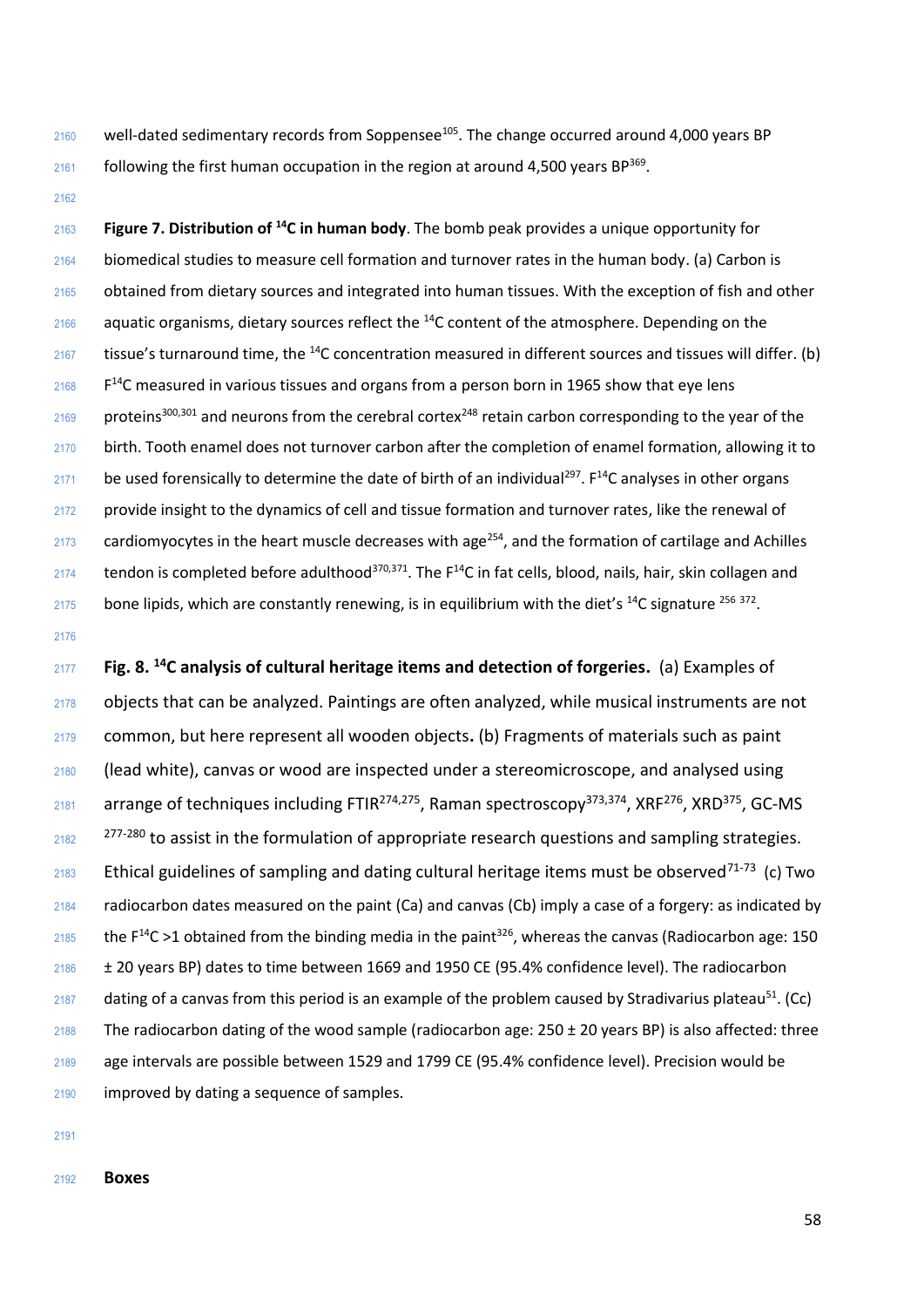| <b>BOX 1: Radiocarbon dating</b><br>2194<br><b>Activity:</b><br>2195<br>the number of disintegrations per time unit, proportional to the number of nuclei N and A the<br>$A = \Lambda N$<br>2196<br>decay constant<br>2197<br><b>Measurements of <sup>14</sup>C activity:</b><br>2198<br>Beta-counting: electrons released by <sup>14</sup> C using GPC or LSC<br>2199 |  |
|------------------------------------------------------------------------------------------------------------------------------------------------------------------------------------------------------------------------------------------------------------------------------------------------------------------------------------------------------------------------|--|
|                                                                                                                                                                                                                                                                                                                                                                        |  |
|                                                                                                                                                                                                                                                                                                                                                                        |  |
|                                                                                                                                                                                                                                                                                                                                                                        |  |
|                                                                                                                                                                                                                                                                                                                                                                        |  |
|                                                                                                                                                                                                                                                                                                                                                                        |  |
|                                                                                                                                                                                                                                                                                                                                                                        |  |
| Accelerator Mass Spectrometry (AMS): <sup>14</sup> C atoms, <sup>14</sup> C/ <sup>12</sup> C ratio<br>2200                                                                                                                                                                                                                                                             |  |
| 2201                                                                                                                                                                                                                                                                                                                                                                   |  |
| <b>Libby's Radiocarbon Age:</b><br>2202                                                                                                                                                                                                                                                                                                                                |  |
| After t years from the formation of material, the sample's <sup>14</sup> C activity is A, which is proportional to the<br>2203                                                                                                                                                                                                                                         |  |
| number of nuclei and the decay constant.<br>2204                                                                                                                                                                                                                                                                                                                       |  |
| Elapsed time can be measured from the moment of death or deposition:<br>2205                                                                                                                                                                                                                                                                                           |  |
| t= $-8033ln(A/A0)$<br>2206                                                                                                                                                                                                                                                                                                                                             |  |
| $A =$ radiocarbon activity at the time of dating<br>2207                                                                                                                                                                                                                                                                                                               |  |
| $A_0$ = initial radiocarbon activity at the time $t_0$ (deposition, formation, death)<br>2208                                                                                                                                                                                                                                                                          |  |
| $T_{[1/2]Libby}$ /ln2 = 8033 years, where $T_{[1/2]Libby}$ = 5568 years — the Libby half-life<br>2209                                                                                                                                                                                                                                                                  |  |
| 2210                                                                                                                                                                                                                                                                                                                                                                   |  |
| Radiocarbon Age= - 8033In F <sup>14</sup> C<br>2211                                                                                                                                                                                                                                                                                                                    |  |
| $F^{14}C = A_{Sample}/A_{Standard}$<br>2212                                                                                                                                                                                                                                                                                                                            |  |
| Activity ratio of the measured sample relative to reference material (95% of the activity of HOx1 in year<br>2213                                                                                                                                                                                                                                                      |  |
| 1950 CE) normalized for $\delta^{13}$ C i.e., isotopic fractionation <sup>16</sup> .<br>2214                                                                                                                                                                                                                                                                           |  |
| 2215                                                                                                                                                                                                                                                                                                                                                                   |  |
| For a comprehensive summary of terminology and units used in radiocarbon dating see 16,20,21<br>2216                                                                                                                                                                                                                                                                   |  |
| 2217                                                                                                                                                                                                                                                                                                                                                                   |  |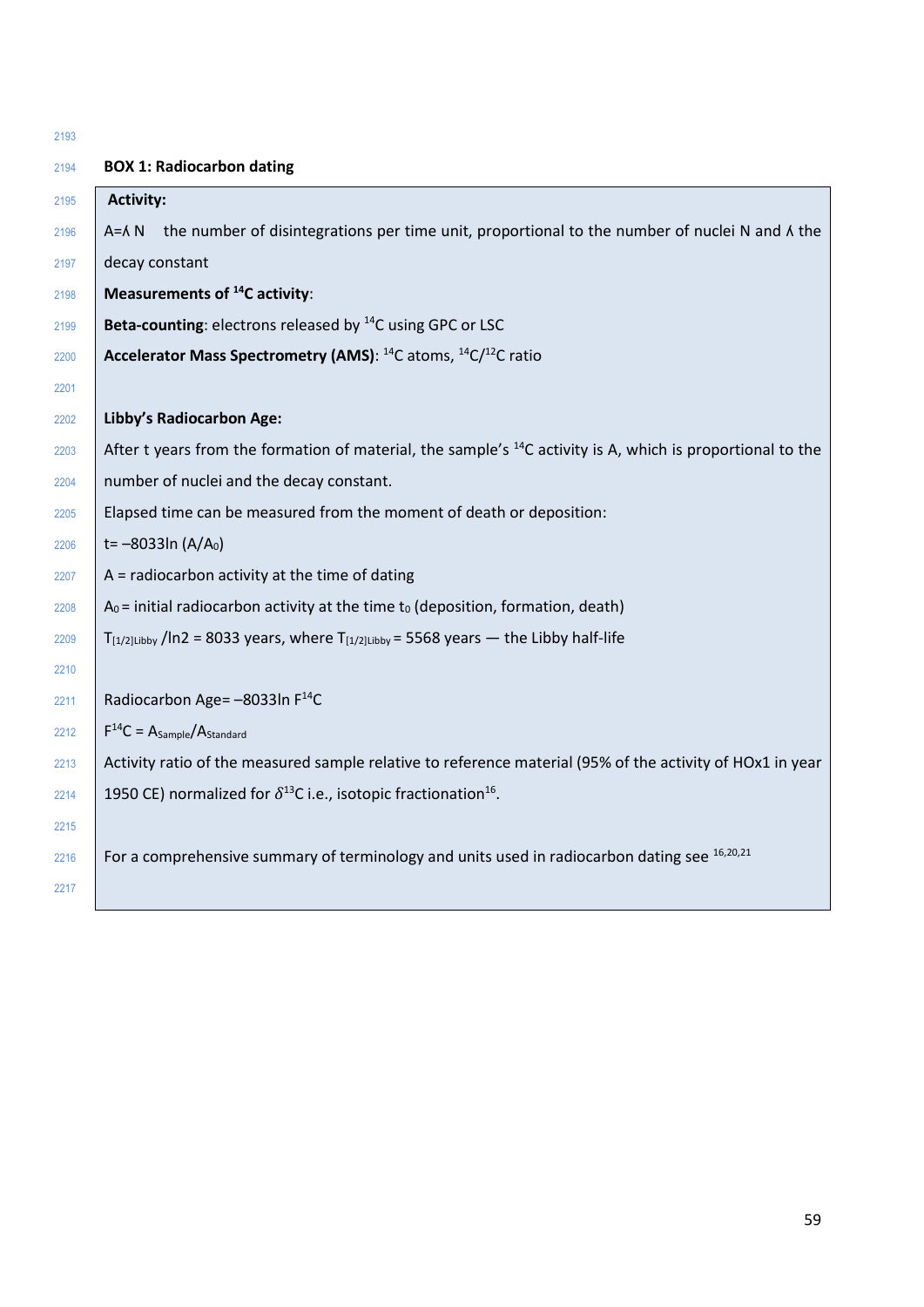

## 

# **BOX 2 : <sup>14</sup>C sample Preparation**

| 2220 |                                                                                                                                             |
|------|---------------------------------------------------------------------------------------------------------------------------------------------|
| 2221 | Step 1: Pre-screening and monitoring of sample purity                                                                                       |
| 2222 | Aim: Investigation of the degree of purity and/or the preservation quality of the sample. This allows the                                   |
| 2223 | most suitable analytical approach (step 2) to be chosen.                                                                                    |
| 2224 | --investigation of the purity, preservation of material                                                                                     |
| 2225 | Visual, UV light, polarized light microscopy, SEM <sup>376,377</sup>                                                                        |
| 2226 | Spectroscopy (IR54,58,60,61,378-380, Raman <sup>58,279,381-386</sup> , XRF <sup>279,387</sup> , XRD <sup>279</sup> , X-Ray <sup>388</sup> ) |
| 2227 | Pyrolysis-gas chromatography-mass spectrometry Py-GS-MS <sup>57,389-394</sup> , thermal gravimetric                                         |
| 2228 | analysis TGA <sup>386</sup> , Nuclear magnetic resonance spectroscopy NMR <sup>395</sup>                                                    |
| 2229 | %C and N 54,396                                                                                                                             |
| 2230 | Step 2: Isolation of carbon for measurement                                                                                                 |
| 2231 | Aim: Removal of carbon that is not of interest for measurement from the sample:                                                             |
| 2232 | --removal of exogenous carbon                                                                                                               |
| 2233 | Physical (washing, ultrasonic baths, sieving, manual selection, removal of surface) <sup>61,62</sup>                                        |
| 2234 | Chemical (Acid, Base, solvents, oxidation, leaching with acid, bleach) <sup>61,62,397</sup>                                                 |
| 2235 | --selection and extraction of endogenous carbon if a particular compound or compound class is required                                      |
| 2236 | for measurement                                                                                                                             |
| 2237 | Compound specific (cellulose <sup>398-401</sup> , amino acids bones <sup>120</sup> , biomarkers <sup>44,63-66,402-406</sup> )               |
| 2238 | DNA <sup>246</sup>                                                                                                                          |
| 2239 | Thermal decomposition (lead white <sup>407,408</sup> , mortar <sup>409</sup> )                                                              |
|      | bU                                                                                                                                          |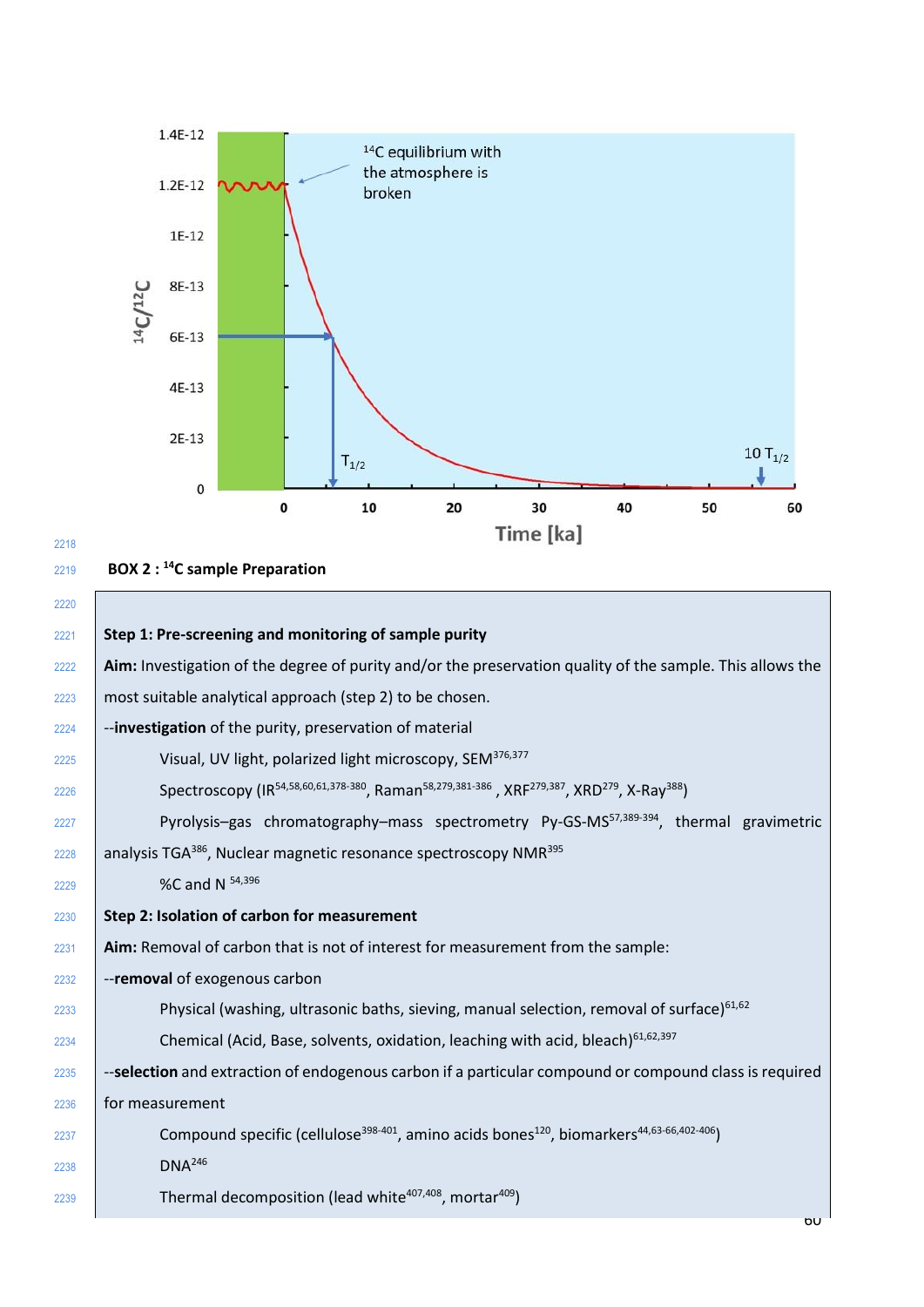| 2240 | Step combustion <sup>397,410</sup>                                                                                                              |
|------|-------------------------------------------------------------------------------------------------------------------------------------------------|
| 2241 | Sequential dissolution <sup>411</sup>                                                                                                           |
| 2242 | Step 3: Conversion of isolated sample carbon to CO <sub>2</sub> or elemental C for measurement                                                  |
| 2243 | Aim: remove non-carbonaceous components of the sample prior to measurement and convert sample                                                   |
| 2244 | C into a form suitable for AMS measurement. If measurement is to be performed by liquid scintillation                                           |
| 2245 | or gas proportional counting, this step involves conversion of sample C into a form suitable for these                                          |
| 2246 | methods (e.g. $C_6H_6$ in the case of liquid scintillation counting) <sup>25</sup>                                                              |
| 2247 | --Conversion of all carbonaceous compounds in the sample to $CO2$                                                                               |
| 2248 | Combustion in Vycor tubes 412                                                                                                                   |
| 2249 | Combustion in EA <sup>413-415</sup>                                                                                                             |
| 2250 | ramped pyrolysis/oxidation <sup>273,410</sup>                                                                                                   |
| 2251 | UV-oxidation <sup>416</sup>                                                                                                                     |
| 2252 | Wet-oxidation <sup>45,417</sup>                                                                                                                 |
| 2253 | Acid hydrolysis <sup>46,418,419</sup>                                                                                                           |
| 2254 | Trapping $CO2$ 420,421                                                                                                                          |
| 2255 | Laser Ablation 47,97                                                                                                                            |
| 2256 | Plasma <sup>422,423</sup>                                                                                                                       |
| 2257 | Sample preparation may be complete after this stage, if the AMS measurement will involve a gas ion                                              |
| 2258 | source                                                                                                                                          |
| 2259 | -- Conversion of the sample $CO2$ to graphite following one of the methods above                                                                |
| 2260 | H <sub>2</sub> &Co/Fe catalyser <sup>14,424,425</sup>                                                                                           |
| 2261 | Closed tubes $Fe/Zn^{426-428}$ and Mn <sup>429</sup> reduction                                                                                  |
| 2262 |                                                                                                                                                 |
| 2263 |                                                                                                                                                 |
| 2264 | BOX 3: Variability of atmospheric <sup>14</sup> C                                                                                               |
| 2265 |                                                                                                                                                 |
| 2266 | Incoming cosmic radiation leads to the production of neutrons which react with nitrogen to form <sup>14</sup> C in                              |
| 2267 | the upper atmosphere. This radiocarbon is quickly oxidized and mixed in the Earth's atmosphere. It                                              |
| 2268 | enters the biosphere via photosynthesis and the food chain, and the hydrosphere via gas exchange.                                               |
| 2269 | Atmospheric <sup>14</sup> C concentration fluctuates around $1.8 \times 10^{-12}$ (by conventional pre-industrial levels). The                  |
| 2270 | various reservoirs of carbon have concentration equal to the atmosphere or lower in the deep ocean <sup>430</sup> .                             |
| 2271 | <b>Production rate</b>                                                                                                                          |
| 2272 | Variable geomagnetic shielding <sup>179</sup> , solar activity <sup>361</sup> and so called cosmic events <sup>169-171</sup> are the mechanisms |
| 2273 | behind changes in production of <sup>14</sup> C, which modulate the $(^{14}C/^{12}C)_{atm}$ . In general, weak shielding                        |
| 2274 | translates into higher production rate and higher $(^{14}C/^{12}C)_{atm}$ .                                                                     |
|      |                                                                                                                                                 |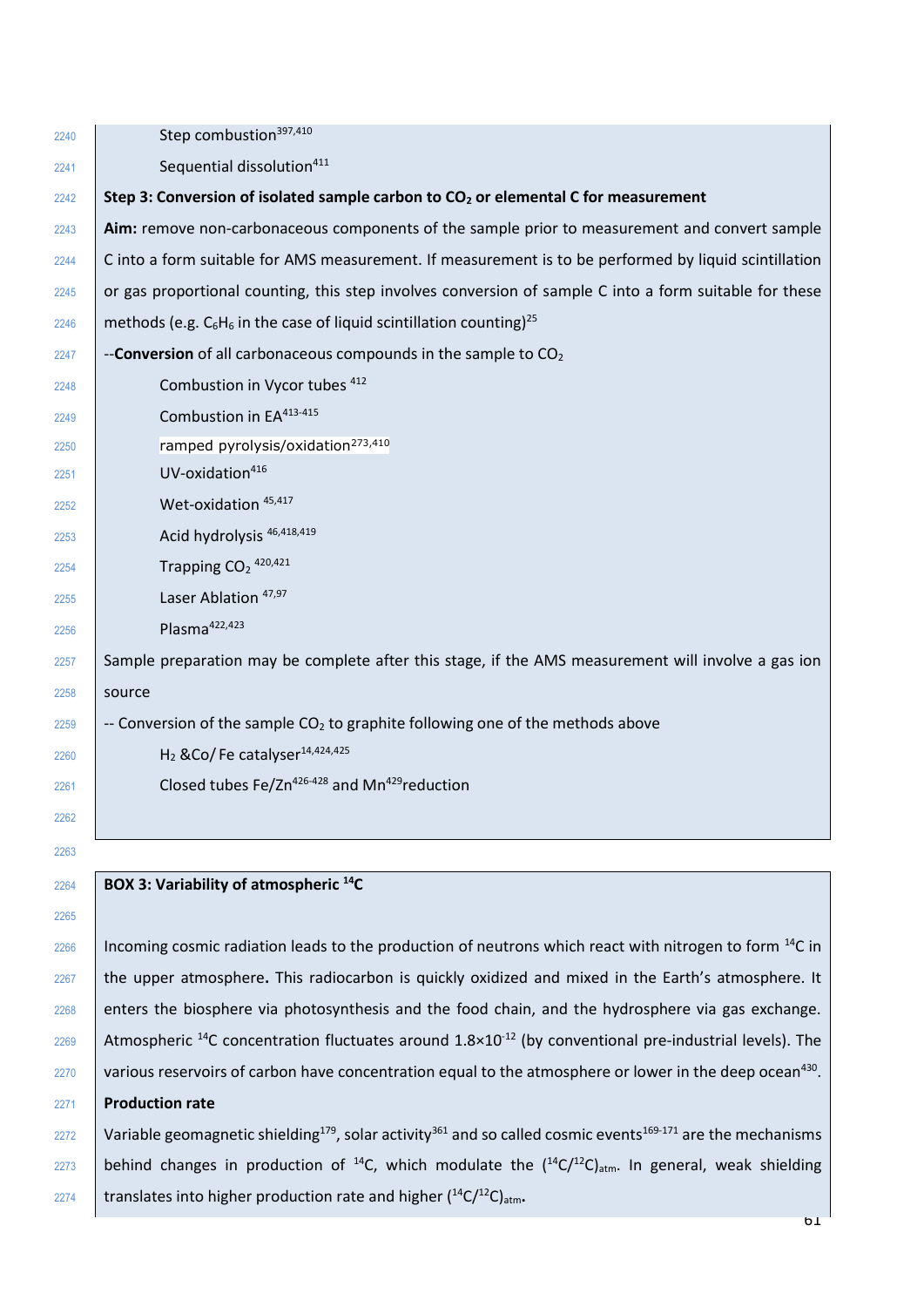<sup>2275</sup> **Global Carbon Cycle**  $2276$  The ocean is the largest of the carbon pools<sup>430</sup> with a long turnover time (~2,000 years), therefore  $2277$  changes in ocean circulation have an impact on the  $(14C/12C)_{atm}$ . Other reservoirs such as soil, peat, 2278 permafrost and sediments, which have capacity to store carbon can be sources of old carbon, and 2279 therefore have an impact on the  $(^{14}C/^{12}C)_{atm}$ . <sup>2280</sup> **Anthropogenic Effects** 2281 | Following Industrialization the combustion of fossil fuels has lowered the  $(^{14}C/^{12}C)_{atm}$ . This anthropogenic 2282  $\vert$  effect was first observed by H. Suess in tree-rings<sup>431</sup>. The impact of the Suess effect has been obscured 2283 by artificial production of <sup>14</sup>C in the nuclear tests of 1952–1963 when atmospheric  $F^{14}C$  was doubled<sup>101,432</sup>  $2284$  and <sup>14</sup>C signal was also transferred into the other reservoirs. However, as the combustion of fossil fuels  $2285$  continues the Suess effect is again becoming the prevailing anthropogenic effect<sup>197</sup>. Increasingly, radiocarbon analysis performed in any type of archive functions as a tracer of anthropogenic activity <sup>433-</sup> 2286 2287 435

2288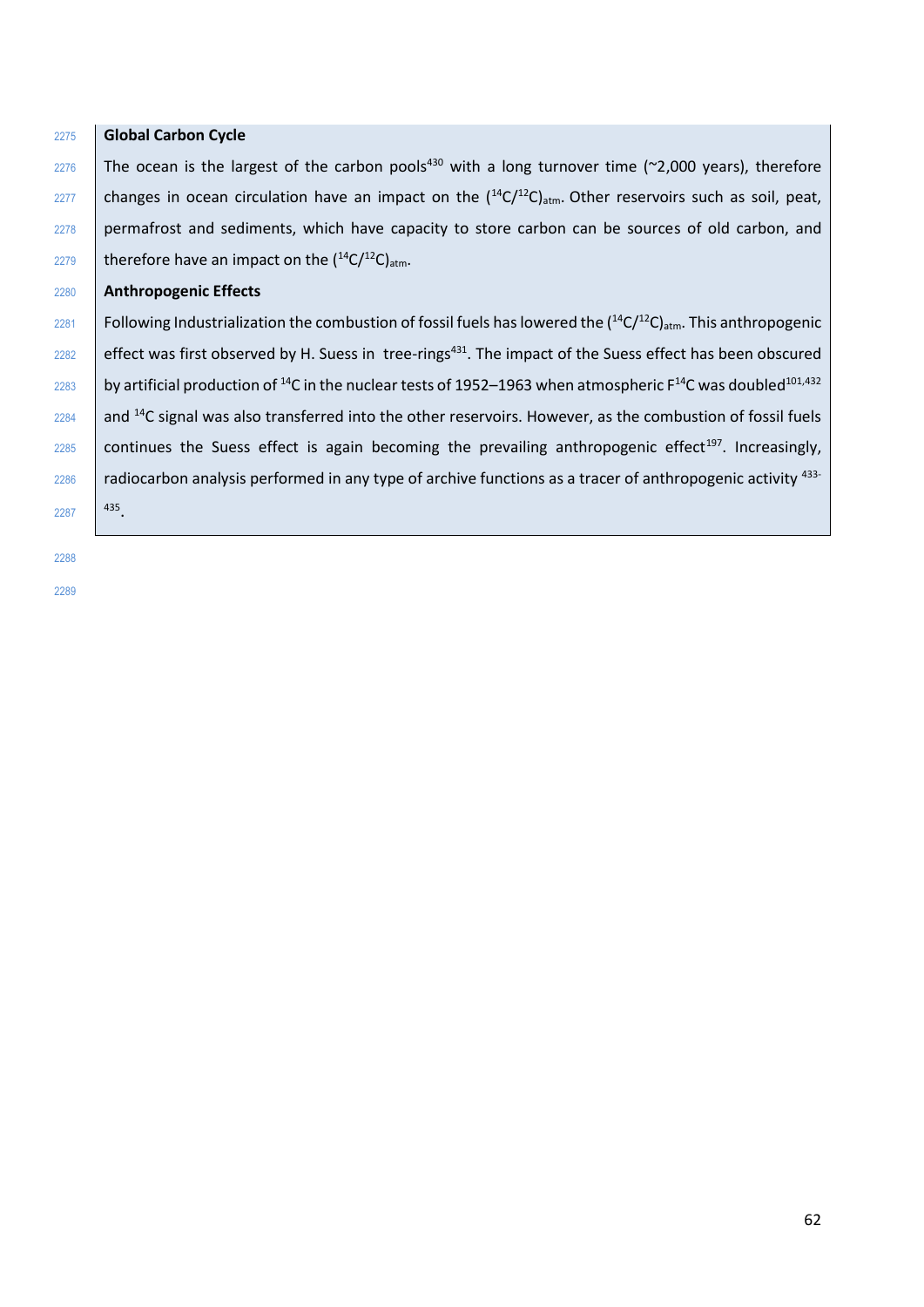## **BOX 4: Bomb peak <sup>14</sup>C**

2293 The development and testing of powerful hydrogen bombs in 1952 led to the fallout of radionuclides<sup>436</sup>.  $_{2294}$  and affected (<sup>14</sup>C/<sup>12</sup>C)<sub>atm</sub>, known as the bomb peak. The <sup>14</sup>C bomb peak effect is observed as an excess in  $14$ <sup>14</sup>C concentration (above natural level) and measured in material that was formed between 1954 and  $2296$  current year. Following the Nuclear Ban Treaty in 1963 the excess levels of <sup>14</sup>C decreased with transfer  $2297$  to other reservoirs, mainly oceans, and the (Suess effect)<sup>431</sup>. The distribution of bomb <sup>14</sup>C around the  $2298$  globe is not uniform and requires the compilation of data sets for different geographic regions  $101$ . The  $2299$  signal of artificial <sup>14</sup>C provides a unique geochronological tool<sup>437</sup> as well as an environmental tracer as 2300 the atmospheric  $^{14}CO_2$  marked by bomb  $^{14}C$  is exchanged between carbon reservoirs. Bomb peak analysis 2301 is used to study ocean circulation, human tissue turnover time, forensic anthropology, transport and 2302 storage of carbon between carbon pools, detection of forgeries, illegal wildlife products trade, aging of  $_{2303}$  | fish and annual tree-ring growth. Because of the Suess effect and decreasing ( $^{14}$ C/ $^{12}$ C)<sub>atm</sub>  $^{197}$  bomb peak  $2304$  | radiocarbon dating will require the support of other methods such as the use of stable carbon isotopes<sup>310</sup>

## 2305 2306

2308

2312

2317

2290

2292

#### <sup>2307</sup> **BOX 5: Requirements and checks for dating of biological samples**

2309 Prior to deciding whether to use radiocarbon dating, it is important to determine whether the cell type 2310 of interest can be isolated with close to 100% purity, and whether enough cells will be obtained for 2311 **radiocarbon dating.** 

2313 To date genomic DNA to determine cell age and turnover, with current AMS limitations regarding sample 2314 Size, a minimum of 5  $\times$  10<sup>6</sup> cells is needed, assuming that one-third of DNA is carbon and a normal diploid <sup>2315</sup> cell contains approximately 6 picograms of carbon. This cell yield is not possible for all biological 2316 structures.

2318 If yield and purity are possible, then specific DNA extraction protocols have been developed to avoid  $2319$  contaminating the DNA sample with exogenous carbon<sup>246,250,255,256</sup>. Petroleum-derived carbon sources  $2320$  may introduce trace amounts of <sup>14</sup>C-depleted carbon into the sample, depressing <sup>14</sup>C values and resulting 2321 in false age estimates. Similarly, RNA, protein or lipid contamination will also impact results, introducing <sup>2322</sup> non-DNA sources of carbon. Trace amounts of contamination in large samples can be tolerated without 2323 too much impact on age estimates, however when working with DNA to determine cell age, samples are 2324 rarely large and small sources of contamination can significantly impact results and age estimates.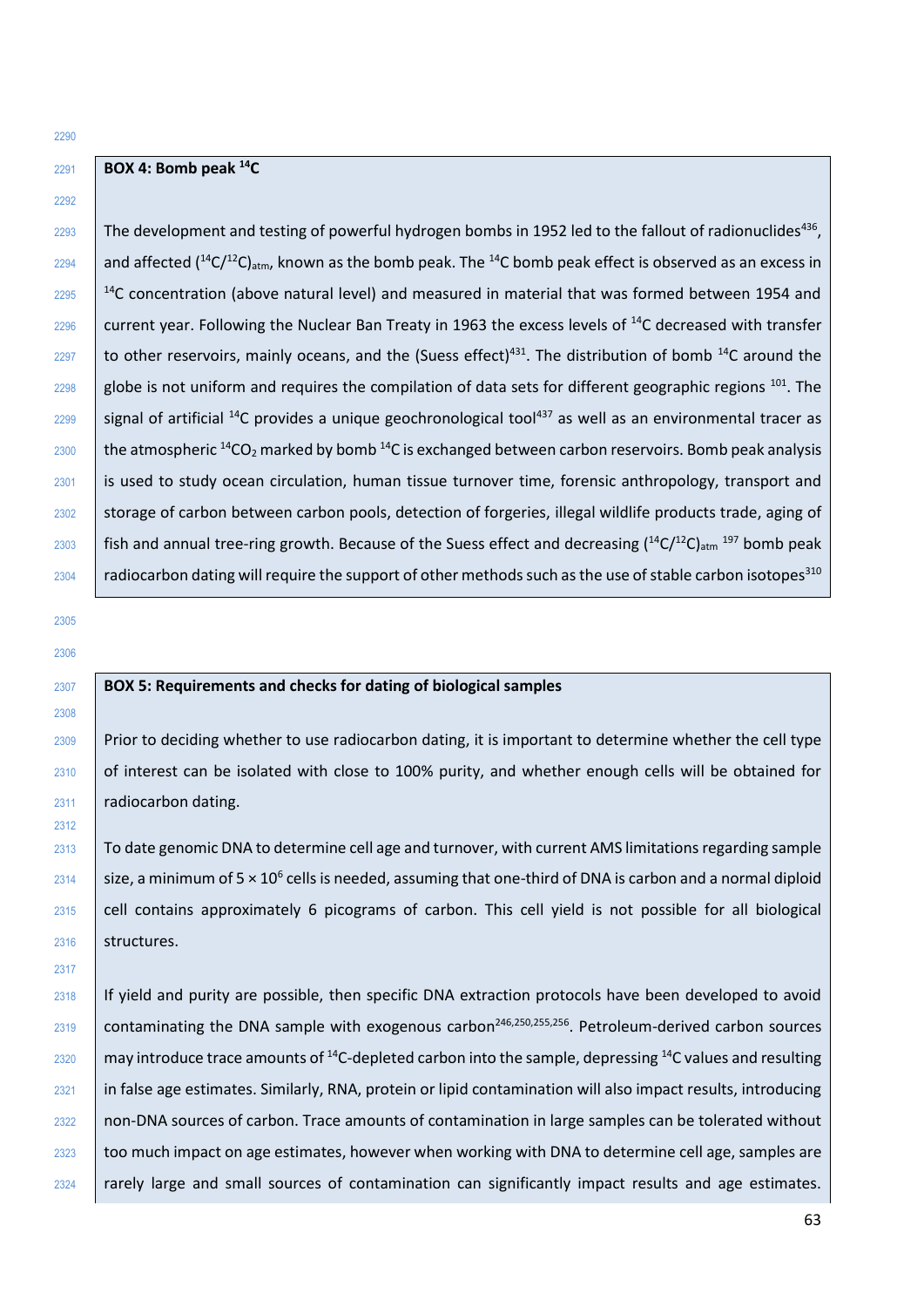2325 Stringent checks should be put in place, including assessing samples for DNA purity, as well as measuring 2326 the amount of DNA in the sample to be measured and comparing against the amount of carbon measured, which can indicate contamination with non-DNA sources of carbon. Control DNA samples of known age are good reference samples to be included in each test run.

#### **Glossary**

- **Global carbon cycle**: Exchanges of carbon between carbon reservoirs, including the atmosphere,
- biosphere, oceans and sedimentary deposits.
- **Radiocarbon calibration curves:** Experimental reconstruction of past atmospheric <sup>14</sup>C
- recorded in tree-rings and other independently dated samples like speleothems, marine corals
- and laminated sediments.
- **Isobar:** atoms of different elements or molecules with the same atomic mass
- **Archives:** natural records of information about the past environment such as; sediments, soils,
- peat bogs, cave deposits, corals and tree-rings
- **Reservoir effect**: an apparent age of material due to mixed carbon sources when old carbon is
- added to atmospheric CO<sub>2</sub>.
- **Isotope fractionation**: enrichment of one isotope relative to another due to chemical
- reactions or physical processes
- **Activity ratio:**
- **Constant mass contamination correction**: mass and <sup>14</sup>C signature of contamination as
- evaluated for specific preparation process to correct for exogenous carbon introduced to
- 2347 samples containing tens of micrograms of carbon.
- 2348 Marine radiocarbon reservoir effect: an offset in <sup>14</sup>C age between contemporaneous
- 2349 organisms from the terrestrial environment and organisms that derive their carbon from the
- marine environment.
- **Freshwater reservoir effect:** anomalously old radiocarbon ages of samples from lakes and
- rivers due to water rich in dissolved  $14$ C-free calcium carbonates.